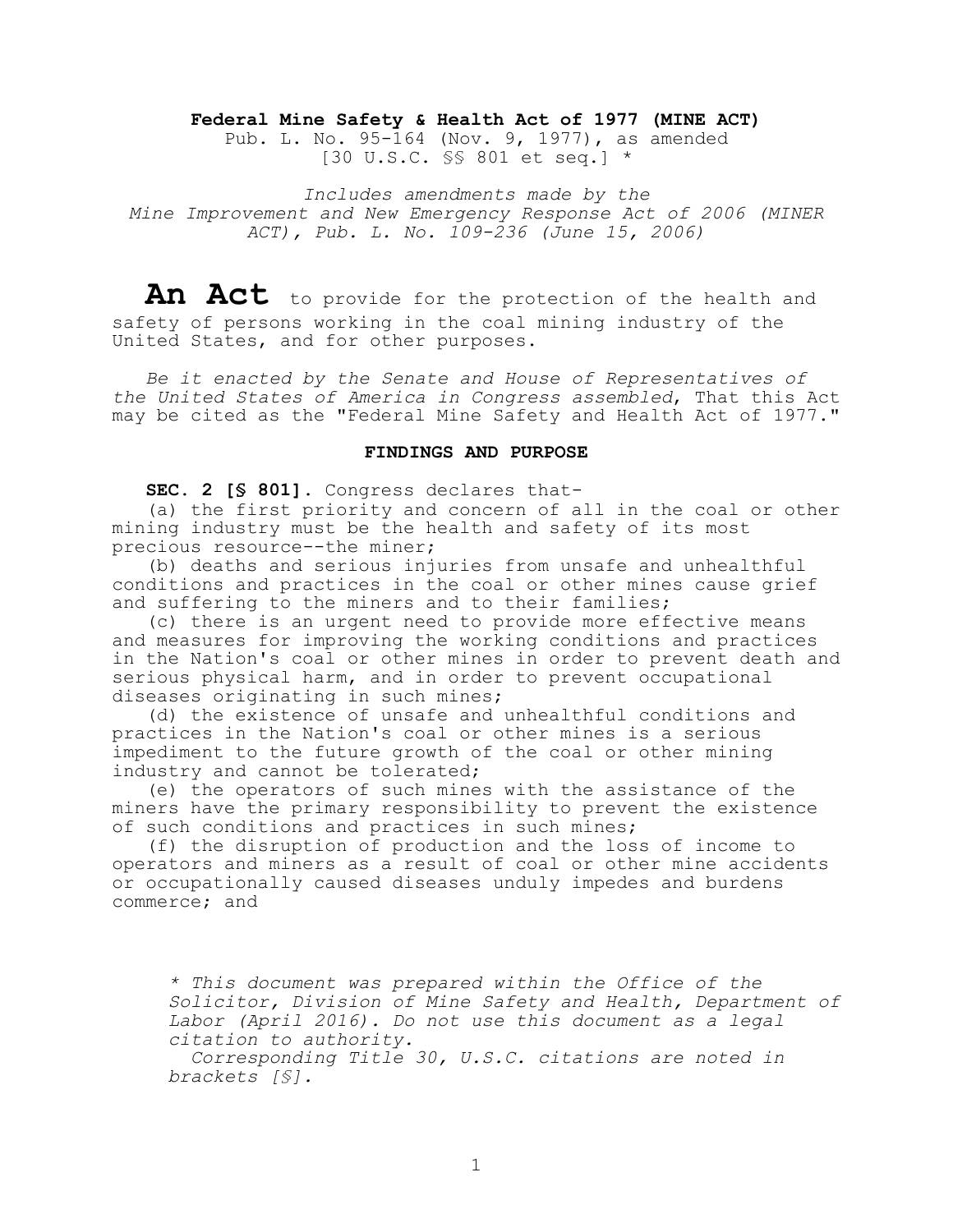(g) it is the purpose of this Act (1) to establish interim mandatory health and safety standards and to direct the Secretary of Health and Human Services and the Secretary of Labor to develop and promulgate improved mandatory health or safety standards to protect the health and safety of the Nation's coal or other miners; (2) to require that each operator of a coal or other mine and every miner in such mine comply with such standards; (3) to cooperate with, and provide assistance to, the States in the development and enforcement of effective State coal or other mine health and safety programs; and (4) to improve and expand, in cooperation with the States and the coal or other mining industry, research and development and training programs aimed at preventing coal or other mine accidents and occupationally caused diseases in the industry.

## **DEFINITIONS**

**SEC. 3 [§ 802]**. For the purpose of this Act, the term--

(a) "Secretary" means the Secretary of Labor or his delegate;

(b) "commerce" means trade, traffic, commerce, transportation, or communication among the several States, or between a place in a State and any place outside thereof, or within the District of Columbia or a possession of the United States, or between points in the same State but through a point outside thereof;

(c) "State" includes a State of the United States, the District of Columbia, the Commonwealth of Puerto Rico, the Virgin Islands, American Samoa, Guam, and the Trust Territory of the Pacific Islands;

(d) "operator" means any owner, lessee, or other person who operates, controls, or supervises a coal or other mine or any independent contractor performing services or construction at such mine;

(e) "agent" means any person charged with responsibility for the operation of all or a part of a coal or other mine or the supervision of the miners in a coal or other mine;

(f) "person" means any individual, partnership, association, corporation, firm, subsidiary of a corporation, or other organization;

(g) "miner" means any individual working in a coal or other mine;

(h)(1) "coal or other mine" means (A) an area of land from which minerals are extracted in nonliquid form or, if in liquid form, are extracted with workers underground, (B) private ways and roads appurtenant to such area, and (C) lands, excavations, underground passageways, shafts, slopes, tunnels and workings, structures, facilities, equipment, machines, tools, or other property including impoundments, retention dams, and tailings ponds, on the surface or underground, used in, or to be used in, or resulting from, the work of extracting such minerals from their natural deposits in nonliquid form, or if in liquid form, with workers underground, or used in, or to be used in, the milling of such minerals, or the work of preparing coal or other minerals, and includes custom coal preparation facilities. In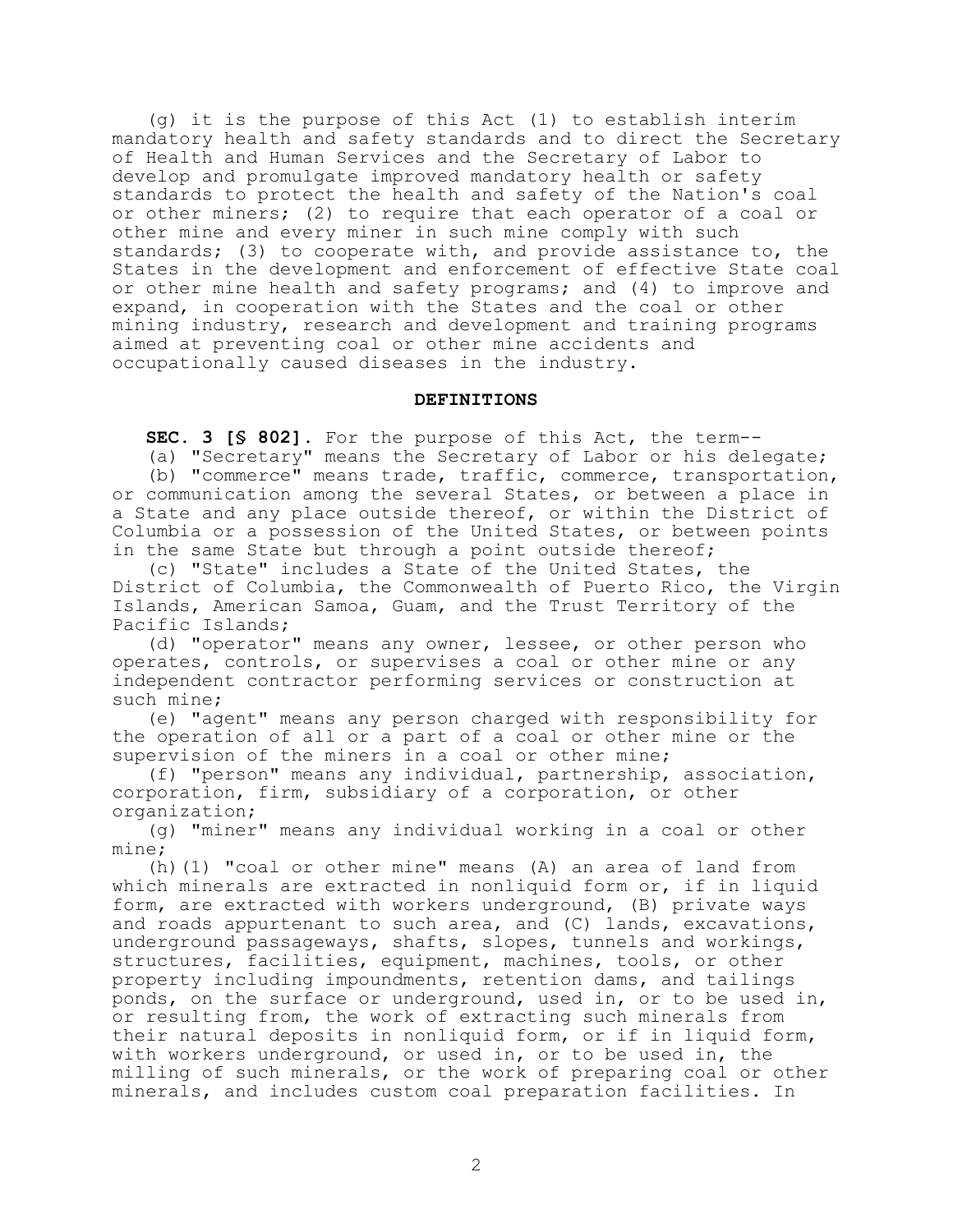making a determination of what constitutes mineral milling for purposes of this Act, the Secretary shall give due consideration to the convenience of administration resulting from the delegation to one Assistant Secretary of all authority with respect to the health and safety of miners employed at one physical establishment:

(2) For purposes of titles II, III, and IV, "coal mine" means an area of land and all structures, facilities, machinery tools, equipment, shafts, slopes, tunnels, excavations, and other property, real or personal, placed upon, under, or above the surface of such land by any person, used in, or to be used in, or resulting from, the work of extracting in such area bituminous coal, lignite, or anthracite from its natural deposits in the earth by any means or method, and the work of preparing the coal so extracted, and includes custom coal preparation facilities;

(i) "work of preparing the coal" means the breaking, crushing, sizing, cleaning, washing, drying, mixing, storing and loading of bituminous coal, lignite, or anthracite, and such other work of preparing such coal as is usually done by the operator of the coal mine;

(j) "imminent danger" means the existence of any condition or practice in a coal or other mine which could reasonably be expected to cause death or serious physical harm before such condition or practice can be abated;

(k) "accident" includes a mine explosion, mine ignition, mine fire, or mine inundation, or injury to, or death of, any person;

(1) "mandatory health or safety standard" means the interim mandatory health or safety standards established by titles II and III of this Act, and the standards promulgated pursuant to title I of this Act;

(m) "Panel" means the Interim Compliance Panel established by this Act; and

(n) "Administration" means the Mine Safety and Health Administration in the Department of Labor.

(o) "Commission" means the Federal Mine Safety and Health Review Commission.

#### **MINES SUBJECT TO ACT**

**SEC. 4 [§ 803]**. Each coal or other mine, the products of which enter commerce, or the operations or products of which affect commerce, and each operator of such mine, and every miner in such mine shall be subject to the provisions of this Act.

#### **INTERIM COMPLIANCE PANEL**

**SEC. 5 [§ 804]**. (a) There is hereby established the Interim Compliance Panel, which shall be composed of five members as follows:

(1) Assistant Secretary of Labor for Labor Standards, Department of Labor, or his delegate;

(2) Director of the National Institute of Standards and Technology, Department of Commerce, or his delegate;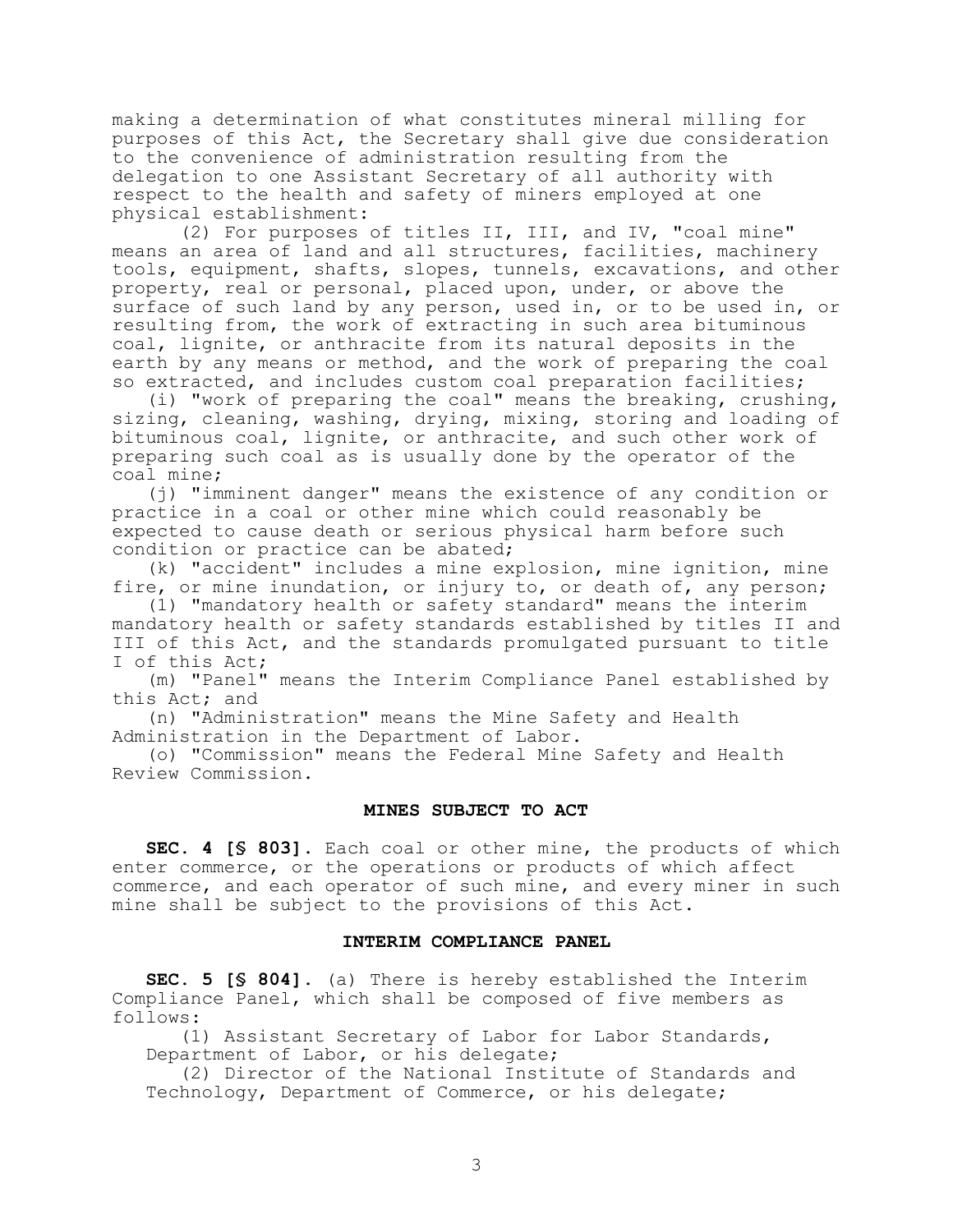(3) Administrator of Consumer Protection and Environmental Health Service, Department of Health and Human Services, or his delegate;

(4) Director of the United States Bureau of Mines, Department of the Interior, or his delegate; and

(5) Director of the National Science Foundation, or his delegate.

(b) Members of the Panel shall serve without compensation in addition to that received in their regular employment, but shall be entitled to reimbursement for travel, subsistence, and other necessary expenses incurred by them in the performance of duties vested in the Panel.

(c) Notwithstanding any other provision of law, the Secretary of Health and Human Services, the Secretary of Commerce, the Secretary of the Interior, and the Secretary shall, upon request of the Panel, provide the Panel such personnel and other assistance as the Panel determines necessary to enable it to carry out its functions under this Act.

(d) Three members of the Panel shall constitute a quorum for doing business. All decisions of the Panel shall be by majority vote. The chairman of the Panel shall be selected by the members from among the membership thereof.

(e) The Panel is authorized to appoint as many administrative law judges as are necessary for proceedings required to be conducted in accordance with the provisions of this Act. The provisions applicable to administrative law judges appointed under section 3105 of title 5 of the United States Code shall be applicable to administrative law judges appointed pursuant to this subsection.

(f)(1) It shall be the function of the Panel to carry out the duties imposed on it pursuant to this Act and to provide an opportunity for a public hearing, after notice, at the request of an operator of the affected coal mine or the representative of the miners of such mine. Any operator or representative of miners aggrieved by a final decision of the Panel may file a petition for review of such decision under section 106 of this Act *[30 § U.S.C. 816]*. The provisions of this section shall terminate upon completion of the Panel's functions as set forth under this Act. Any hearing held pursuant to this subsection shall be of record and the Panel shall make findings of fact and shall issue a written decision incorporating its findings therein in accordance with section 554 of title 5 of the United States Code.

(2) The Panel shall make an annual report, in writing, to the Secretary for transmittal by him to the Congress concerning the achievement of its purposes, and any other relevant information (including any recommendations) which it deems appropriate.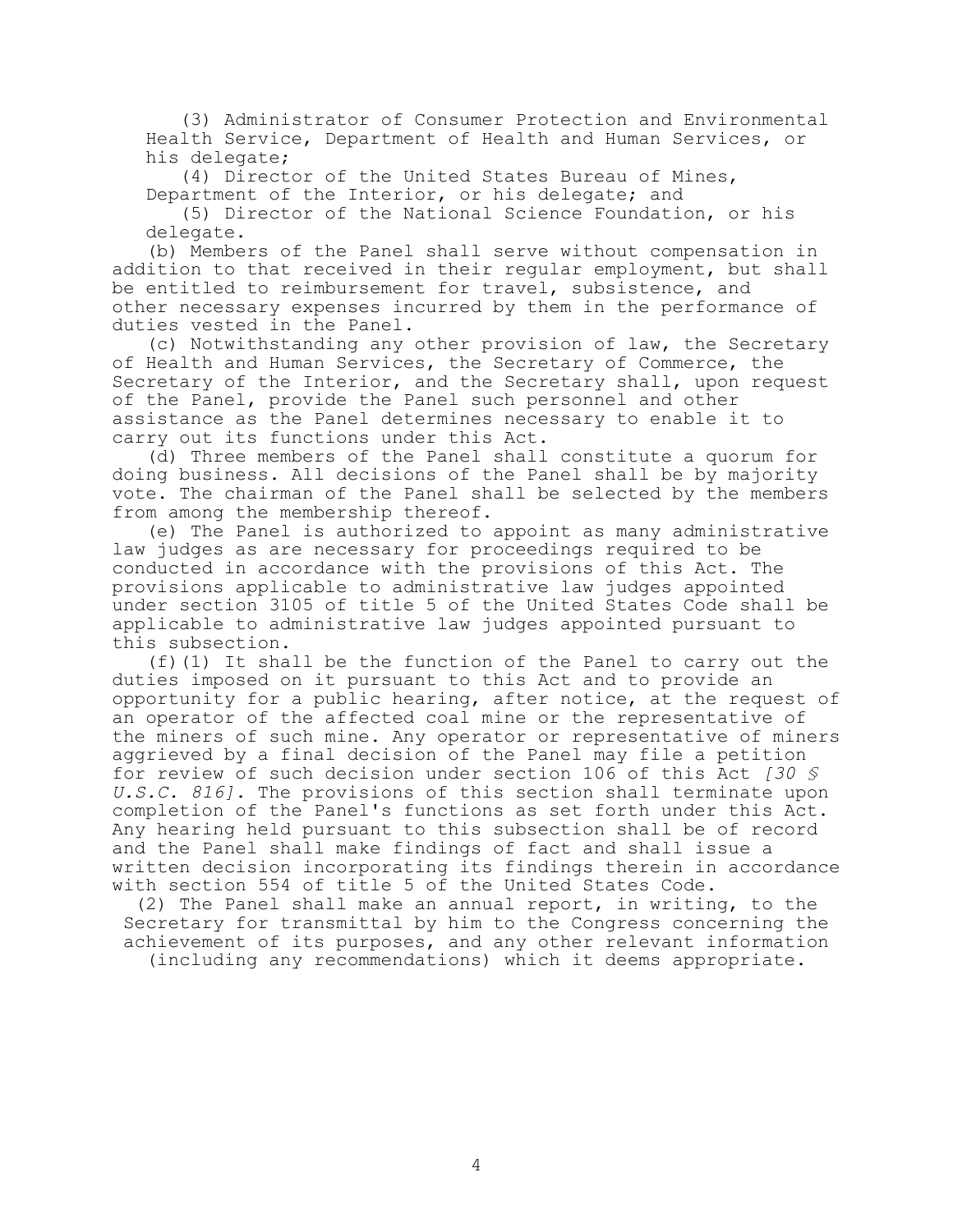## **TITLE I--GENERAL MANDATORY SAFETY AND HEALTH STANDARDS**

**SEC. 101 [§ 811]**. (a) The Secretary shall by rule in accordance with procedures set forth in this section and in accordance with section 553 of title 5, United States Code (without regard to any reference in such section to sections 556 and 557 of such title), develop, promulgate, and revise as may be appropriate, improved mandatory health or safety standards for the protection of life and prevention of injuries in coal or other mines.

(1) Whenever the Secretary, upon the basis of information submitted to him in writing by an interested person, a representative of any organization of employers or employees, a nationally recognized standards-producing organization, the Secretary of Health and Human Services, the National Institute for Occupational Safety and Health, or a State or political subdivision, or on the basis of information developed by the Secretary or otherwise available to him, determines that a rule should be promulgated in order to serve the objectives of this Act, the Secretary may request the recommendation of an advisory committee appointed under section 102(c) *[30 U.S.C. § 812(c)]*. The Secretary shall provide such an advisory committee with any proposals of his own or of the Secretary of Health and Human Services, together with all pertinent factual information developed by the Secretary or the Secretary of Health and Human Services, or otherwise available, including the results of research, demonstrations, and experiments. An advisory committee shall submit to the Secretary its recommendations regarding the rule to be promulgated within 60 days from the date of its appointment or within such longer or shorter period as may be prescribed by the Secretary, but in no event for a period which is longer than 180 days. When the Secretary receives a recommendation, accompanied by appropriate criteria, from the National Institute for Occupational Safety and Health that a rule be promulgated, modified, or revoked, the Secretary must, within 60 days after receipt thereof, refer such recommendation to an advisory committee pursuant to this paragraph, or publish such as a proposed rule pursuant to paragraph (2), or publish in the Federal Register his determination not to do so, and his reasons therefor. The Secretary shall be required to request the recommendations of an advisory committee appointed under section 102(c) if the rule to be promulgated is, in the discretion of the Secretary which shall be final, new in effect or application and has significant economic impact.

(2) The Secretary shall publish a proposed rule promulgating, modifying, or revoking a mandatory health or safety standard in the Federal Register. If the Secretary determines that a rule should be proposed and in connection therewith has appointed an advisory committee as provided by paragraph (1), the Secretary shall publish a proposed rule, or the reasons for his determination not to publish such rule, within 60 days following the submission of the advisory committee's recommendation or the

5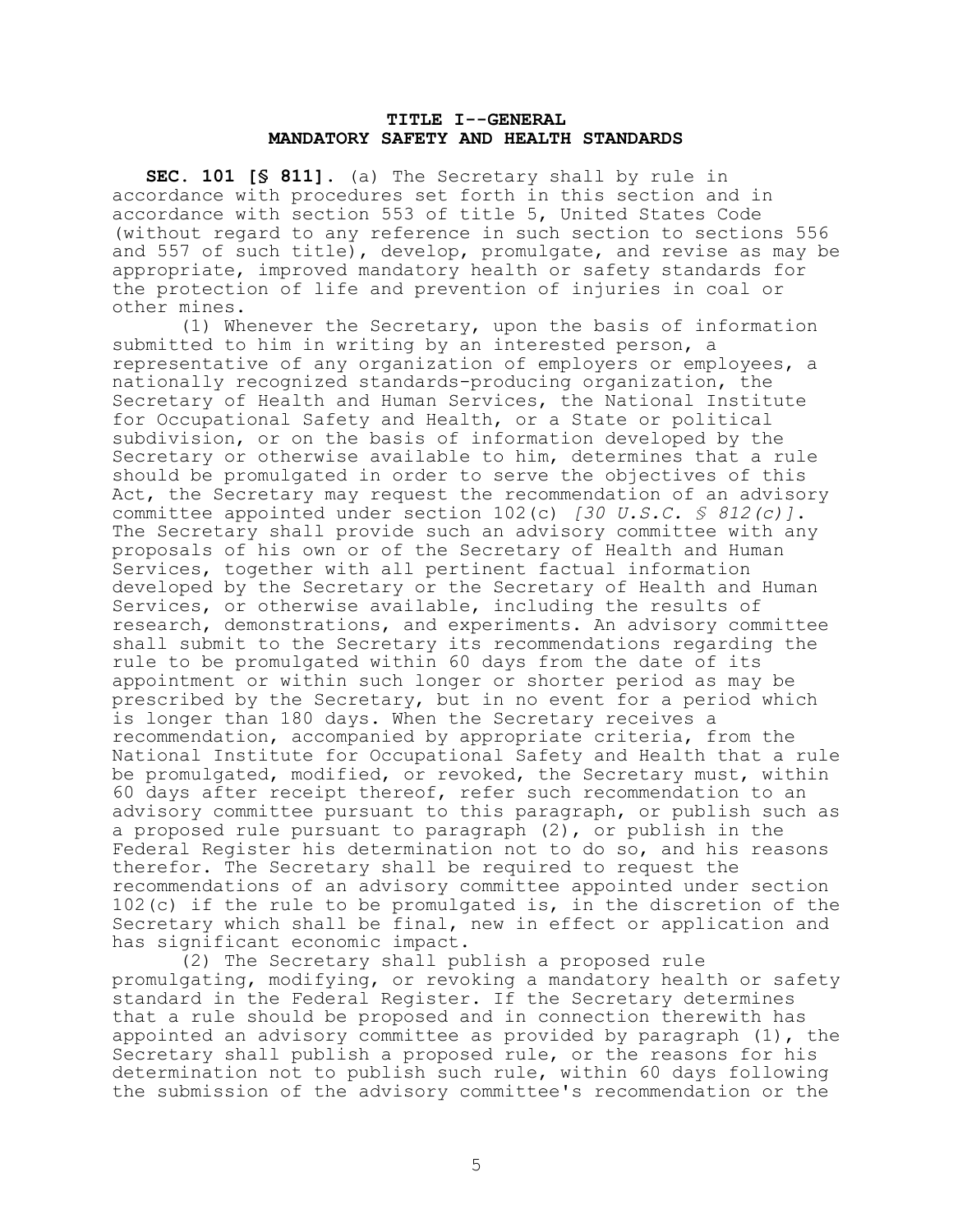expiration of the period of time prescribed by the Secretary in such submission. In either event, the Secretary shall afford interested persons a period of 30 days after any such publication to submit written data or comments on the proposed rule. Such comment period may be extended by the Secretary upon a finding of good cause, which the Secretary shall publish in the Federal Register. Publication shall include the text of such rules proposed in their entirety, a comparative text of the proposed changes in existing rules, and shall include a comprehensive index to the rules, cross-referenced by subject matter.

(3) On or before the last day of the period provided for the submission of written data or comments under paragraph  $(2)$ , any interested person may file with the Secretary written objections to the proposed mandatory health or safety standard, stating the grounds therefor and requesting a public hearing on such objections. Within 60 days after the last day for filing such objections, the Secretary shall publish in the Federal Register a notice specifying the mandatory health or safety standard to which objections have been filed and a hearing requested, and specifying a time and place for such hearing. Any hearing under this subsection for the purpose of hearing relevant information shall commence within 60 days after the date of publication of the notice of hearing. Hearings required by this subsection shall be conducted by the Secretary, who may prescribe rules and make rulings concerning procedures in such hearings to avoid unnecessary cost or delay. Subject to the need to avoid undue delay, the Secretary shall provide for procedures that will afford interested parties the right to participate in the hearing, including the right to present oral statements and to offer written comments and data. The Secretary may require by subpoena the attendance of witnesses and the production of evidence in connection with any proceeding initiated under this section. If a person refuses to obey a subpoena under this subsection, a United States district court within the jurisdiction of which a proceeding under this subsection is conducted may, upon petition by the Secretary, issue an order requiring compliance with such subpoena. A transcript shall be taken of any such hearing and shall be available to the public.

(4)(A) Within 90 days after certification of the record of the hearing held pursuant to paragraph (3), the Secretary shall by rule promulgate, modify, or revoke such mandatory health or safety standards, and publish his reasons therefor.

(B) In the case of a proposed mandatory health or safety standard to which objections requesting a public hearing have not been filed, the Secretary, within 90 days after the period for filing such objections has expired, shall by rule promulgate, modify, or revoke such mandatory standards, and publish his reasons therefor.

(C) In the event the Secretary determines that a proposed mandatory health or safety standard should not be promulgated he shall, within the times specified in subparagraphs (A) and (B) publish his reasons for his determination.

(5) Any mandatory health or safety standard promulgated as a final rule under this section shall be effective upon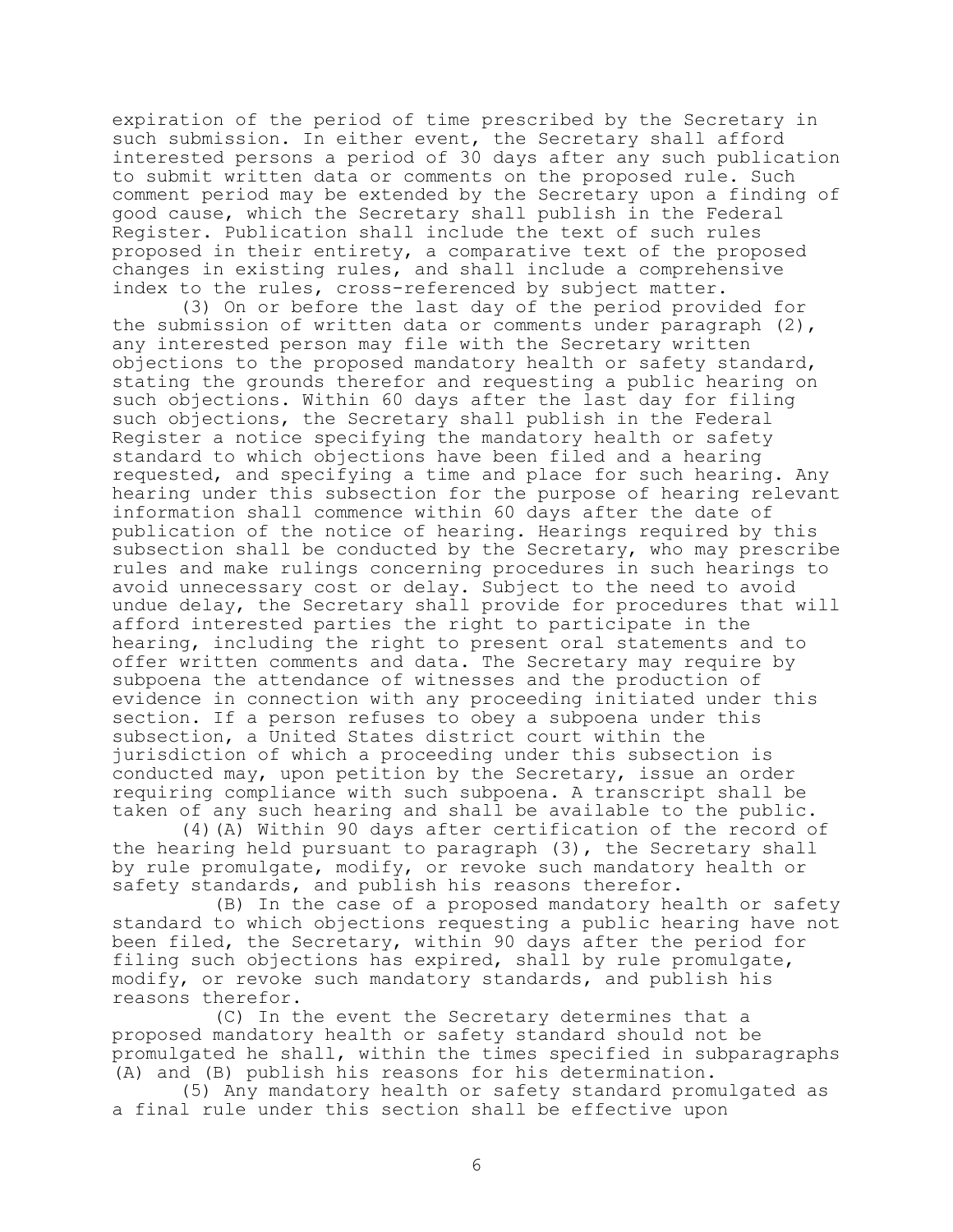publication in the Federal Register unless the Secretary specifies a later date.

(6)(A) The Secretary, in promulgating mandatory standards dealing with toxic materials or harmful physical agents under this subsection, shall set standards which most adequately assure on the basis of the best available evidence that no miner will suffer material impairment of health or functional capacity even if such miner has regular exposure to the hazards dealt with by such standard for the period of his working life. Development of mandatory standards under this subsection shall be based upon research, demonstrations, experiments, and such other information as may be appropriate. In addition to the attainment of the highest degree of health and safety protection for the miner, other considerations shall be the latest available scientific data in the field, the feasibility of the standards, and experience gained under this and other health and safety laws. Whenever practicable, the mandatory health or safety standard promulgated shall be expressed in terms of objective criteria and of the performance desired.

(B) The Secretary of Health and Human Services, as soon as possible after the date of enactment of the Federal Mine Safety and Health Amendments Act of 1977 *[November 9, 1977]*, but in no event later than 18 months after such date and on a continuing basis thereafter, shall, for each toxic material or harmful physical agent which is used or found in a mine, determine whether such material or agent is potentially toxic at the concentrations in which it is used or found in a mine. The Secretary of Health and Human Services shall submit such determinations with respect to such toxic substances or harmful physical agents to the Secretary. Thereafter, the Secretary of Health and Human Services shall submit to the Secretary all pertinent criteria regarding any such substances determined to be toxic or any such harmful agents as such criteria are developed. Within 60 days after receiving any criteria in accordance with the preceding sentence relating to a toxic material or harmful physical agent which is not adequately covered by a mandatory health or safety standard promulgated under this section, the Secretary shall either appoint an advisory committee to make recommendations with respect to a mandatory health or safety standard covering such material or agent in accordance with paragraph (1), or publish a proposed rule promulgating such a mandatory health or safety standard in accordance with paragraph (2), or shall publish his determination not to do so.

(7) Any mandatory health or safety standard promulgated under this subsection shall prescribe the use of labels or other appropriate forms of warning as are necessary to insure that miners are apprised of all hazards to which they are exposed, relevant symptoms and appropriate emergency treatment, and proper conditions and precautions of safe use or exposure. Where appropriate, such mandatory standard shall also prescribe suitable protective equipment and control or technological procedures to be used in connection with such hazards and shall provide for monitoring or measuring miner exposure at such locations and intervals, and in such manner so as to assure the

7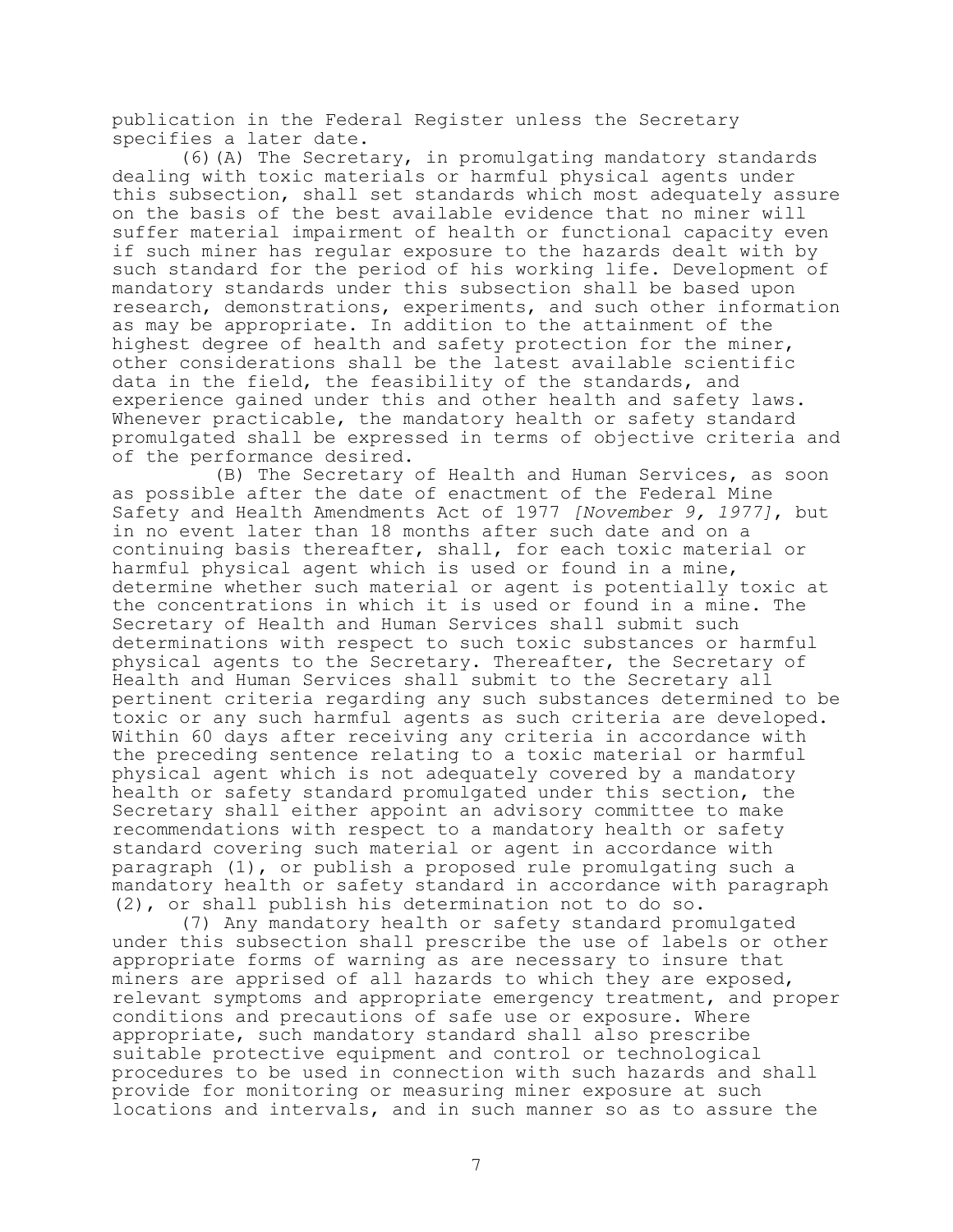maximum protection of miners. In addition, where appropriate, any such mandatory standard shall prescribe the type and frequency of medical examinations or other tests which shall be made available, by the operator at his cost, to miners exposed to such hazards in order to most effectively determine whether the health of such miners is adversely affected by such exposure. Where appropriate, the mandatory standard shall provide that where a determination is made that a miner may suffer material impairment of health or functional capacity by reason of exposure to the hazard covered by such mandatory standard, that miner shall be removed from such exposure and reassigned. Any miner transferred as a result of such exposure shall continue to receive compensation for such work at no less than the regular rate of pay for miners in the classification such miner held immediately prior to his transfer. In the event of the transfer of a miner pursuant to the preceding sentence, increases in wages of the transferred miner shall be based upon the new work classification. In the event such medical examinations are in the nature of research, as determined by the Secretary of Health and Human Services, such examinations may be furnished at the expense of the Secretary of Health and Human Services. The results of examinations or tests made pursuant to the preceding sentence shall be furnished only to the Secretary or the Secretary of Health and Human Services, and, at the request of the miner, to his designated physician.

(8) The Secretary shall, to the extent practicable, promulgate separate mandatory health or safety standards applicable to mine construction activity on the surface.

(9) No mandatory health or safety standard promulgated under this title shall reduce the protection afforded miners by an existing mandatory health or safety standard.

(b)(1) The Secretary shall provide, without regard to the requirements of chapter 5, title 5, United States Code, for an emergency temporary mandatory health or safety standard to take immediate effect upon publication in the Federal Register if he determines (A) that miners are exposed to grave danger from exposure to substances or agents determined to be toxic or physically harmful, or to other hazards, and (B) that such emergency standard is necessary to protect miners from such danger.

(2) A temporary mandatory health or safety standard shall be effective until superseded by a mandatory standard promulgated in accordance with the procedures prescribed in paragraph (3) of this subsection.

(3) Upon publication of such standard in the Federal Register, the Secretary shall commence a proceeding in accordance with section 101(a), and the standards as published shall also serve as a proposed rule for the proceeding. The Secretary shall promulgate a mandatory health or safety standard under this paragraph no later than nine months after publication of the emergency temporary standard as provided in paragraph (2).

(c) Upon petition by the operator or the representative of miners, the Secretary may modify the application of any mandatory safety standard to a coal or other mine if the Secretary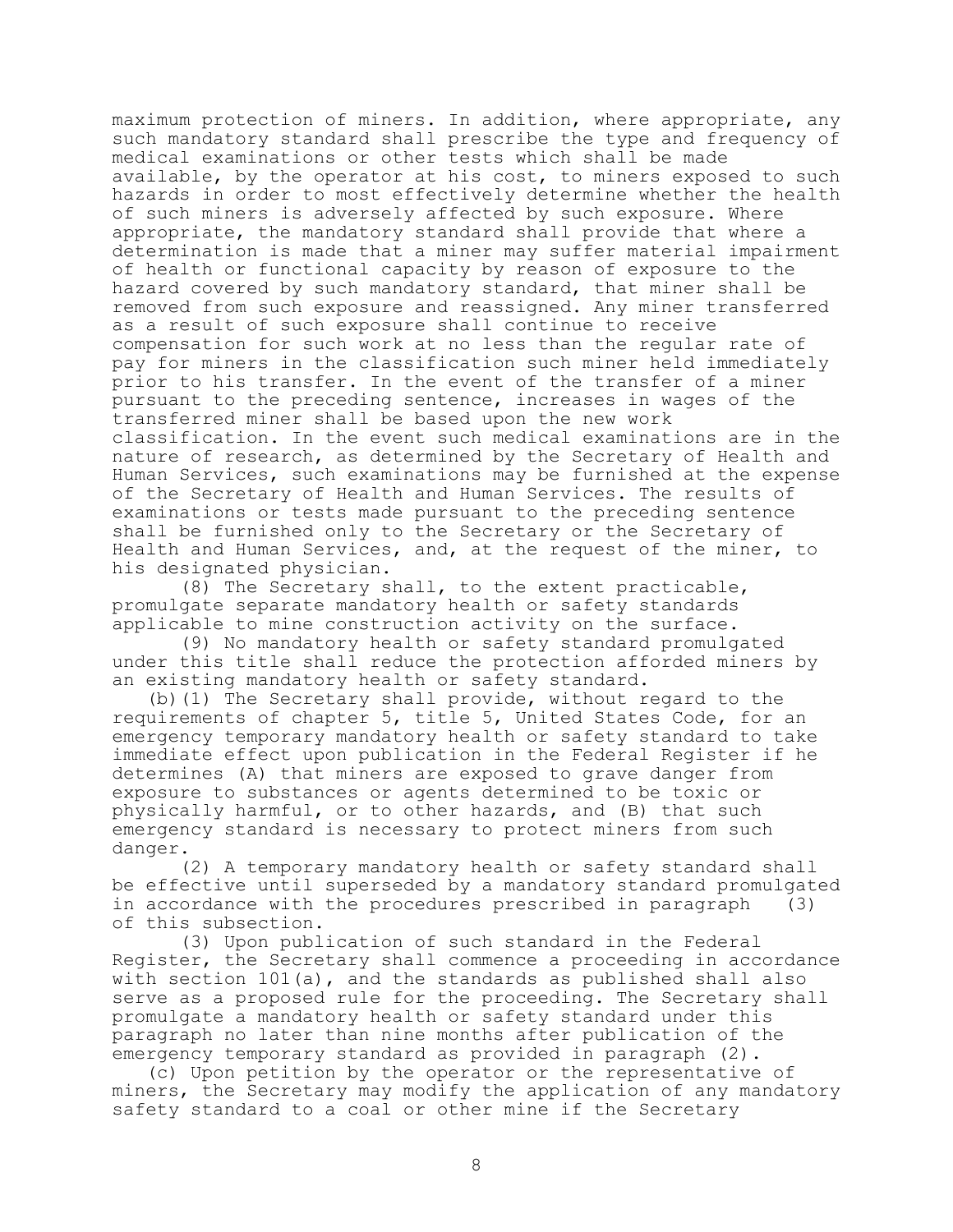determines that an alternative method of achieving the result of such standard exists which will at all times guarantee no less than the same measure of protection afforded the miners of such mine by such standard, or that the application of such standard to such mine will result in a diminution of safety to the miners in such mine. Upon receipt of such petition the Secretary shall publish notice thereof and give notice to the operator or the representative of miners in the affected mine, as appropriate, and shall cause such investigation to be made as he deems appropriate. Such investigation shall provide an opportunity for a public hearing at the request of such operator or representative or other interested party, to enable the operator or the representative of miners in such mine or other interested party to present information relating to the modification of such standard. Before granting any exception to a mandatory safety standard, the findings of the Secretary or his authorized representative shall be made public and shall be available to the representative of the miners at the affected mine. The Secretary shall issue a decision incorporating his findings of fact therein, and send a copy thereof to the operator or the representative of the miners, as appropriate. Any such hearing shall be of record and shall be subject to section 554 of title 5 of the United States Code.

(d) Any person who may be adversely affected by a mandatory health or safety standard promulgated under this section may, at any time prior to the sixtieth day after such standard is promulgated, file a petition challenging the validity of such mandatory standard with the United States Court of Appeals for the District of Columbia Circuit or the circuit wherein such person resides or has his principal place of business, for a judicial review of such standard. A copy of the petition shall be forthwith transmitted by the clerk of the court to the Secretary. The filing of such petition shall not, unless otherwise ordered by the court, operate as a stay of the standard. No objection that has not been urged before the Secretary shall be considered by the court, unless the failure or neglect to urge such objection shall be excused for good cause shown. The validity of any mandatory health or safety standard shall not be subject to challenge on the grounds that any of the time limitations in this section have been exceeded. The procedures of this subsection shall be the exclusive means of challenging the validity of a mandatory health or safety standard.

(e) The Secretary shall send a copy of every proposed mandatory health or safety standard or regulation at the time of publication in the Federal Register to the operator of each coal or other mine and the representative of the miners at such mine and such copy shall be immediately posted on the bulletin board of the mine by the operator or his agent, but failure to receive such notice shall not relieve anyone of the obligation to comply with such standard or regulation.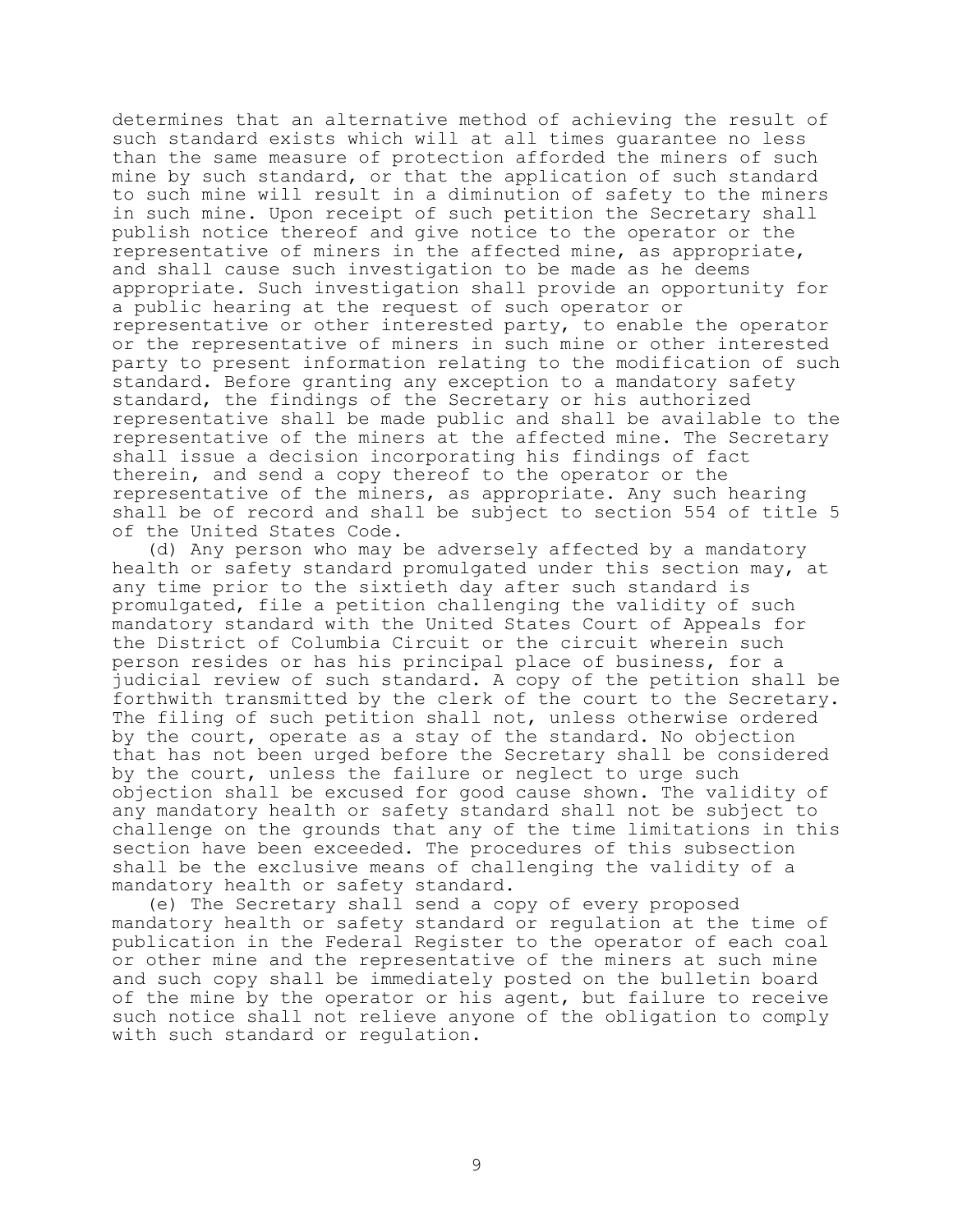# **ADVISORY COMMITTEES**

**SEC. 102 [§ 812]**. (a)(1) The Secretary of the Interior shall appoint an advisory committee on Coal or other mine safety research composed of --

(A) the Director of the Office of Science and Technology or his delegate, with the consent of the Director;

(B) the Director of the National Institute of Standards and Technology, Department of Commerce, or his delegate, with the con sent of the Director;

(C) the Director of the National Science Foundation, or his delegate, with the consent of the Director; and

(D) such other persons as the Secretary of the Interior may appoint who are knowledgeable in the field of coal or other mine safety research.

The Secretary of the Interior shall designate the chairman of the committee.

(2) The advisory committee shall consult with, and make recommendations to, the Secretary of the Interior on matters involving or relating to coal or other mine safety research. The Secretary of the Interior shall consult with, and consider the recommendations of, such committee in the conduct of such research, the making of any grants, and the entering into of contracts for such research.

(3) The chairman of the committee and a majority of the persons appointed by the Secretary of the Interior pursuant to paragraph (1)(D) shall be individuals who have no economic interests in the coal or other mining industry, and who are not operators, miners, or officers or employees of the Federal Government or any State or local government.

(b)(1) The Secretary of Health and Human Services shall appoint an advisory committee on coal or other mine health research composed of --

(A) the Director, United States Bureau of Mines, or his delegate, with the consent of the Director;

(B) the Director of the National Science Foundation, or his delegate, with the consent of the Director;

(C) the Director of the National Institutes of Health, or his delegate, with the consent of the Director; and

(D) such other persons as the Secretary of Health and Human Services may appoint who are knowledgeable in the field of coal or other mine health research.

The Secretary of Health and Human Services shall designate the chairman of the committee.

(2) The advisory committee shall consult with, and make recommendations to, the Secretary of Health and Human Services on matters involving or relating to coal or other mine health research. The Secretary of Health and Human Services shall consult with, and consider the recommendations of, such committee in the conduct of such research, the making of any grants, and the entering into of contracts for such research.

(3) The chairman of the committee and a majority of the persons appointed by the Secretary of Health and Human Services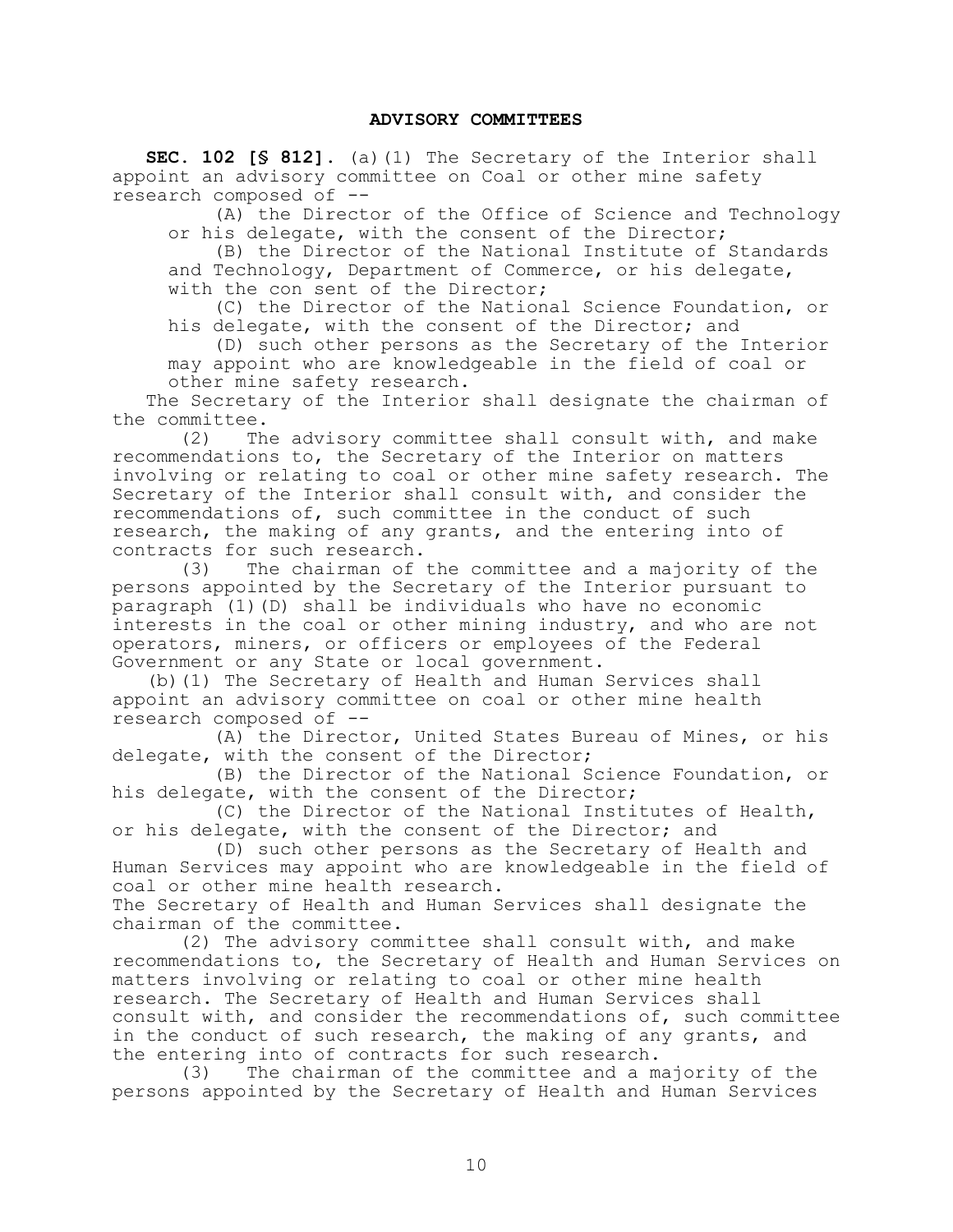pursuant to paragraph (1)(D) shall be individuals who have no economic interests in the coal or other mining industry, and who are not operators, miners, or officers or employees of the Federal Government or any State or local government.

(c) The Secretary or the Secretary of Health and Human Services may appoint other advisory committees as he deems appropriate to advise him in carrying out the provisions of this Act. The Secretary or the Secretary of Health and Human Services, as the case may be, shall appoint the chairman of each such committee. A majority of the members (including the chairman) of any such advisory committee appointed pursuant to this subsection shall be composed of individuals who have no economic interests in the coal or other mining industry, and who are not operators, miners, or officers or employees of the Federal Government or any State or local government.

(d) Advisory committee members, other than officers or employees of Federal, State, or local governments, shall be, for each day (including travel time) during which they are performing committee business, entitled to receive compensation at a rate fixed by the appropriate Secretary but not in excess of the maximum rate of pay for grade GS-18 as provided in the General Schedule under section 5332 of title 5 of the United States Code, and shall, notwithstanding the limitations of sections 5703 and 5704 of title 5 of the United States Code, be fully reimbursed for travel, subsistence, and related expenses.

## **INSPECTIONS, INVESTIGATIONS, AND RECORDKEEPING**

**SEC. 103 [§ 813]**. (a) Authorized representatives of the Secretary or the Secretary of Health and Human Services shall make frequent inspections and investigations in coal or other mines each year for the purpose of (1) obtaining, utilizing, and disseminating information relating to health and safety conditions, the causes of accidents, and the causes of diseases and physical impairments originating in such mines, (2) gathering information with respect to mandatory health or safety standards, (3) determining whether an imminent danger exists, and (4) determining whether there is compliance with the mandatory health or safety standards or with any citation, order, or decision issued under this title or other requirements of this Act. In carrying out the requirements of this subsection, no advance notice of an inspection shall be provided to any person, except that in carrying out the requirements of clauses (1) and (2) of this subsection, the Secretary of Health and Human Services may give advance notice of inspections. In carrying out the requirements of clauses (3) and (4) of this subsection, the Secretary shall make inspections of each underground coal or other mine in its entirety at least four times a year, and of each surface coal or other mine in its entirety at least two times a year. The Secretary shall develop guidelines for additional inspections of mines based on criteria including, but not limited to, the hazards found in mines subject to this Act, and his experience under this Act and other health and safety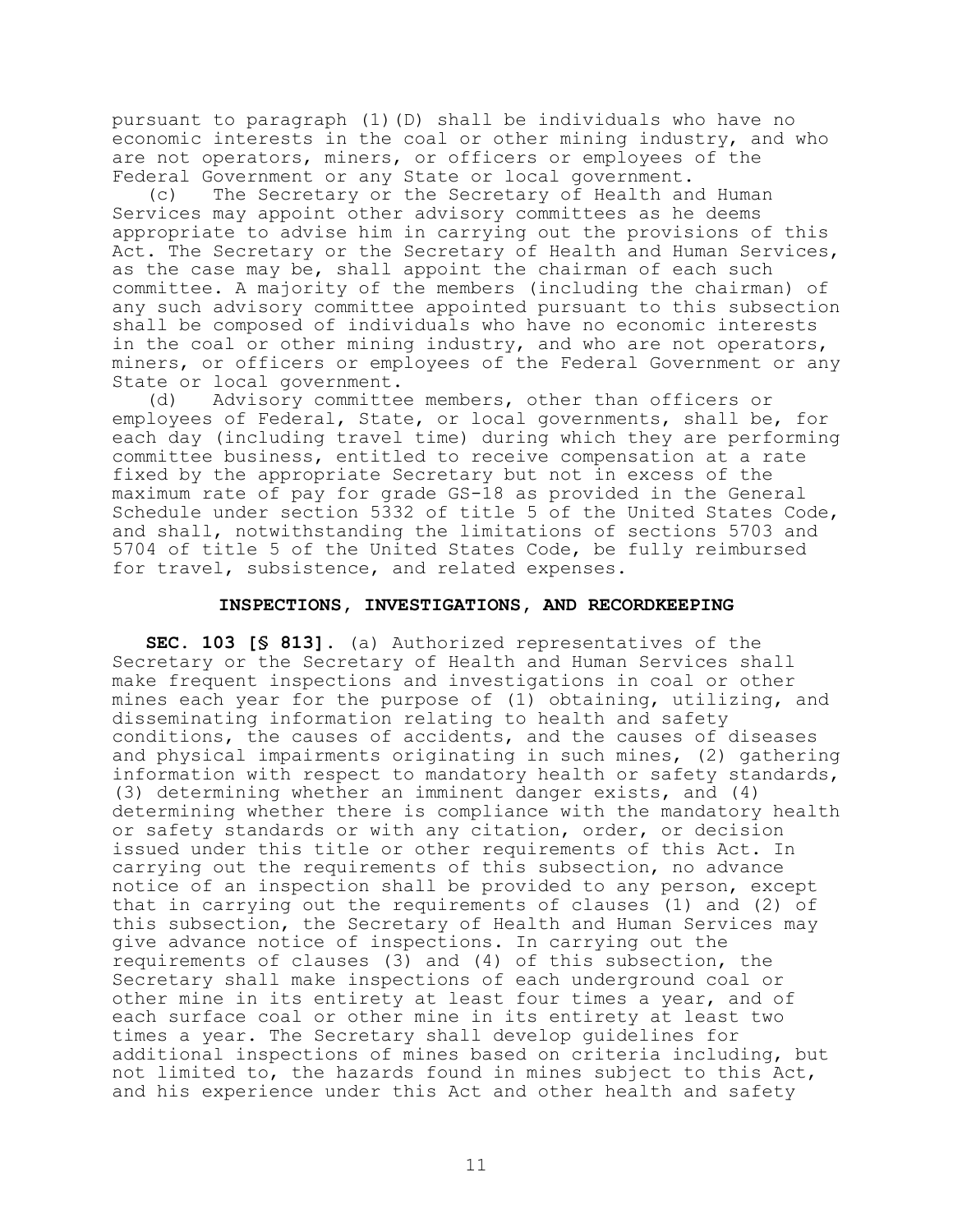laws. For the purpose of making any inspection or investigation under this Act, the Secretary, or the Secretary of Health and Human Services, with respect to fulfilling his responsibilities under this Act, or any authorized representative of the Secretary or the Secretary of Health and Human Services, shall have a right of entry to, upon, or through any coal or other mine.

(b) For the purpose of making any investigation of any accident or other occurrence relating to health or safety in a coal or other mine, the Secretary may, after notice, hold public hearings, and may sign and issue subpoenas for the attendance and testimony of witnesses and the production of relevant papers, books, and documents, and administer oaths. Witnesses summoned shall be paid the same fees and mileage that are paid witnesses in the courts of the United States. In case of contumacy or refusal to obey a subpoena served upon any person under this section, the district court of the United States for any district in which such person is found or resides or transacts business, upon application by the United States and after notice to such person, shall have jurisdiction to issue an order requiring such person to appear and give testimony before the Secretary or to appear and produce documents before the Secretary, or both, and any failure to obey such order of the court may be punished by such court as a contempt thereof.

(c) The Secretary, in cooperation with the Secretary of Health and Human Services, shall issue regulations requiring operators to maintain accurate records of employee exposures to potentially toxic materials or harmful physical agents which are required to be monitored or measured under any applicable mandatory health or safety standard promulgated under this Act. Such regulations shall provide miners or their representatives with an opportunity to observe such monitoring or measuring, and to have access to the records thereof. Such regulations shall also make appropriate provisions for each miner or former miner to have access to such records as will indicate his own exposure to toxic materials or harmful physical agents. Each operator shall promptly notify any miner who has been or is being exposed to toxic materials or harmful physical agents in concentrations or at levels which exceed those prescribed by an applicable mandatory health or safety standard promulgated under section 101 *[30 U.S.C. § 811]*, or mandated under title II, and shall inform any miner who is being thus exposed of the corrective action being taken.

(d) All accidents, including unintentional roof falls (except in any abandoned panels or in areas which are inaccessible or unsafe for inspections), shall be investigated by the operator or his agent to determine the cause and the means of preventing a recurrence. Records of such accidents and investigations shall be kept and the information shall be made available to the Secretary or his authorized representative and the appropriate State agency. Such records shall be open for inspection by interested persons. Such records shall include man-hours worked and shall be reported at a frequency determined by the Secretary, but at least annually.

(e) Any information obtained by the Secretary or by the Secretary of Health and Human Services under this Act shall be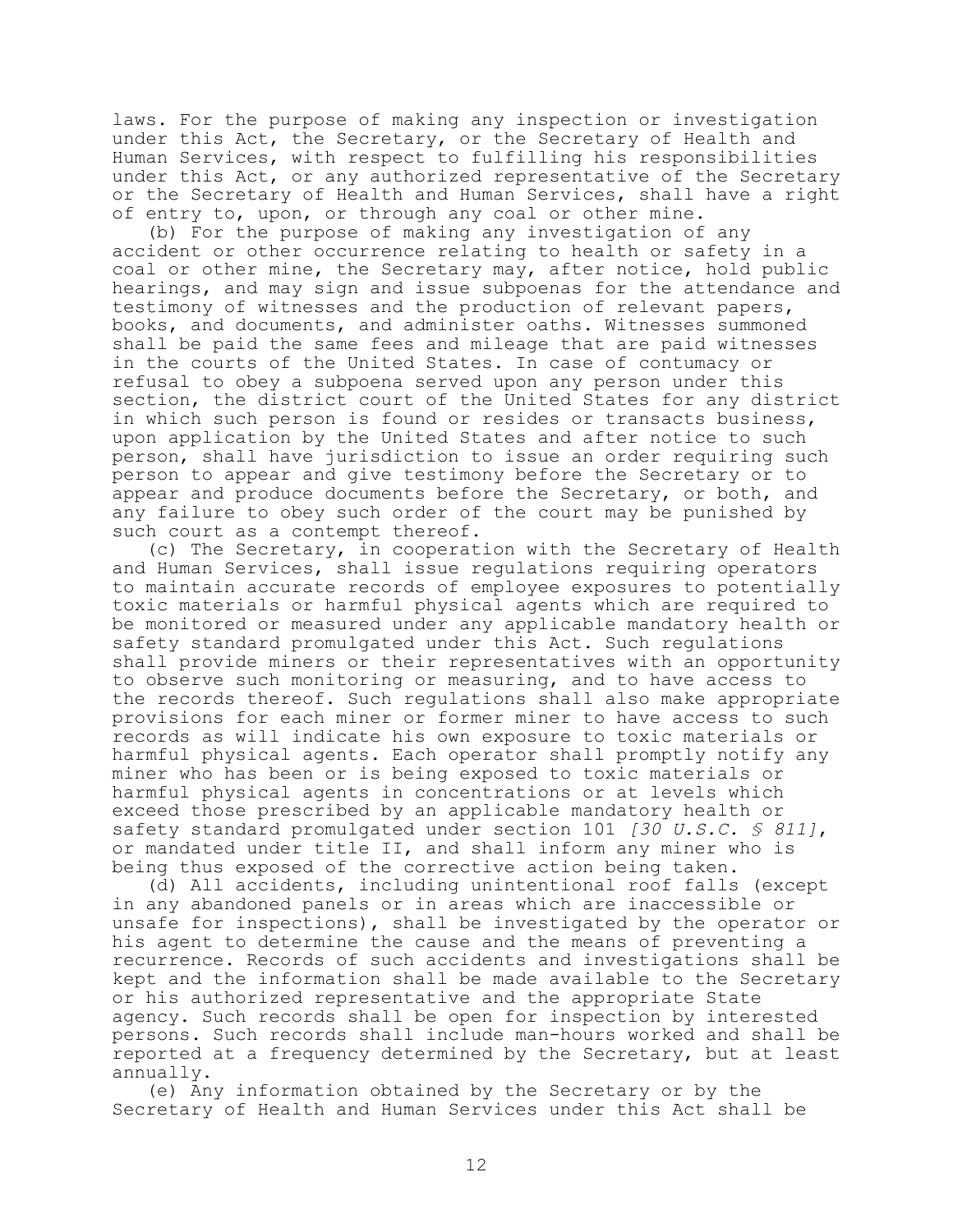obtained in such a manner as not to impose an unreasonable burden upon operators, especially those operating small businesses, consistent with the underlying purposes of this Act. Unnecessary duplication of effort in obtaining information shall be reduced to the maximum extent feasible.

(f) Subject to regulations issued by the Secretary, a representative of the operator and a representative authorized by his miners shall be given an opportunity to accompany the Secretary or his authorized representative during the physical inspection of any coal or other mine made pursuant to the provisions of subsection (a), for the purpose of aiding such inspection and to participate in pre- or post-inspection conferences held at the mine. Where there is no authorized miner representative, the Secretary or his authorized representative shall consult with a reasonable number of miners concerning matters of health and safety in such mine. Such representative of miners who is also an employee of the operator shall suffer no loss of pay during the period of his participation in the inspection made under this subsection. To the extent that the Secretary or authorized representative of the Secretary determines that more than one representative from each party would further aid the inspection, he can permit each party to have an equal number of such additional representatives. However, only one such representative of miners who is an employee of the operator shall be entitled to suffer no loss of pay during the period of such participation under the provisions of this subsection. Compliance with this subsection shall not be a jurisdictional prerequisite to the enforcement of any provision of this Act.

(g)(1) Whenever a representative of the miners or a miner in the case of a coal or other mine where there is no such representative has reasonable grounds to believe that a violation of this Act or a mandatory health or safety standard exists, or an imminent danger exists, such miner or representative shall have a right to obtain an immediate inspection by giving notice to the Secretary or his authorized representative of such violation or danger. Any such notice shall be reduced to writing, signed by the representative of the miners or by the miner, and a copy shall be provided the operator or his agent no later than at the time of inspection, except that the operator or his agent shall be notified forthwith if the complaint indicates that an imminent danger exists. The name of the person giving such notice and the names of individual miners referred to therein shall not appear in such copy or notification. Upon receipt of such notification, a special inspection shall be made as soon as possible to determine if such violation or danger exists in accordance with the provisions of this title. If the Secretary determines that a violation or danger does not exist, he shall notify the miner or representative of the miners in writing of such determination.

(2) Prior to or during any inspection of a coal or other mine, any representative of miners or a miner in the case of a coal or other mine where there is no such representative, may notify the Secretary or any representative of the Secretary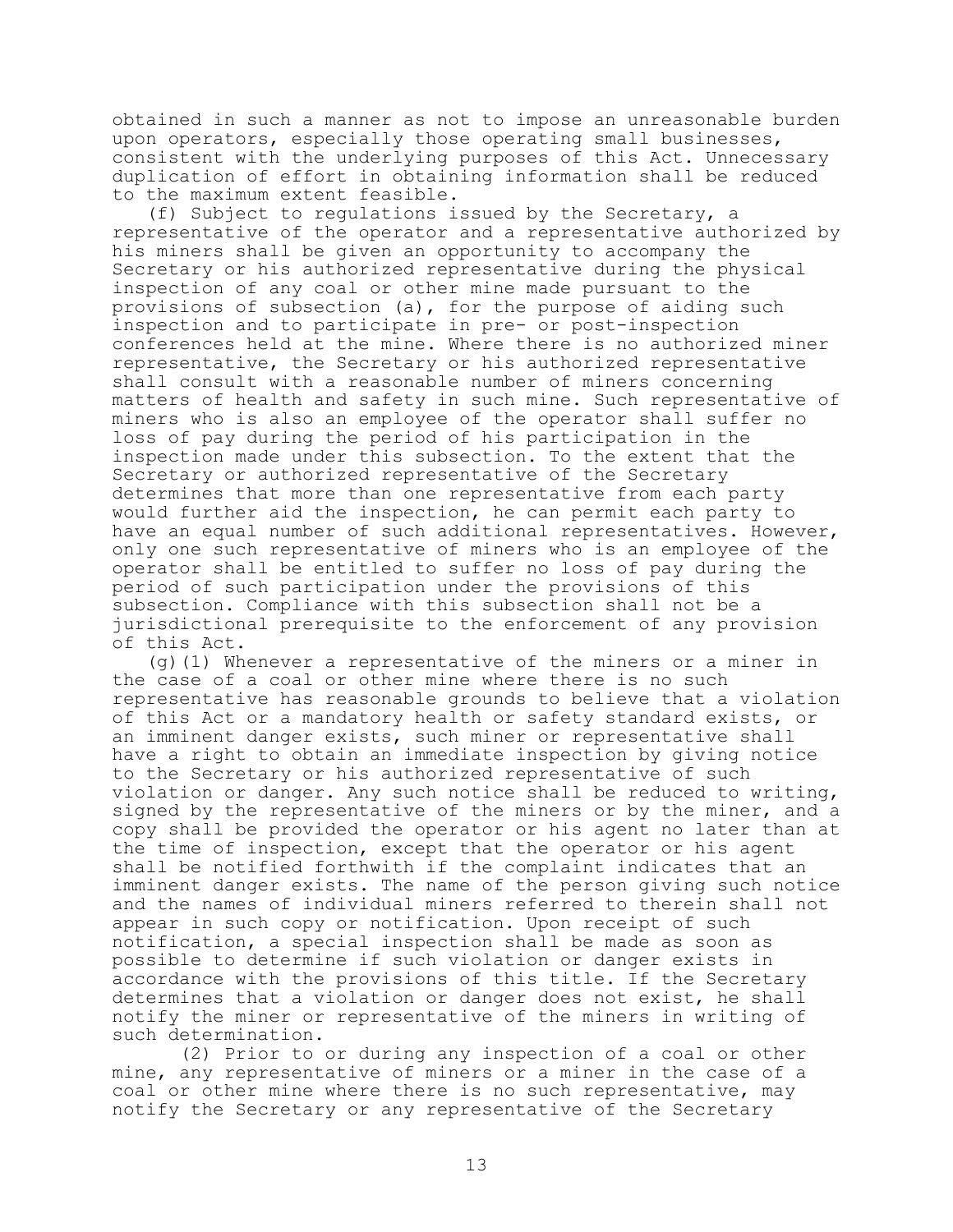responsible for conducting the inspection, in writing, of any violation of this Act or of any imminent danger which he has reason to believe exists in such mine. The Secretary shall, by regulation, establish procedures for informal review of any refusal by a representative of the Secretary to issue a citation with respect to any such alleged violation or order with respect to such danger and shall furnish the representative of miners or miner requesting such review a written statement of the reasons for the Secretary's final disposition of the case.

(h) In addition to such records as are specifically required by this Act, every operator of a coal or other mine shall establish and maintain such records, make such reports, and provide such information, as the Secretary or the Secretary of Health and Human Services may reasonably require from time to time to enable him to perform his functions under this Act. The Secretary or the Secretary of Health and Human Services is authorized to compile, analyze, and publish, either in summary or detailed form, such reports or information so obtained. Except to the extent otherwise specifically provided by this Act, all records, information, reports, findings, citations, notices, orders, or decisions required or issued pursuant to or under this Act may be published from time to time, may be released to any interested person, and shall be made available for public inspection.

(i) Whenever the Secretary finds that a coal or other mine liberates excessive quantities of methane or other explosive gases during its operations, or that a methane or other gas ignition or explosion has occurred in such mine which resulted in death or serious injury at any time during the previous five years, or that there exists in such mine some other especially hazardous condition, he shall provide a minimum of one spot inspection by his authorized representative of all or part of such mine during every five working days at irregular intervals. For purposes of this subsection, "liberation of excessive quantities of methane or other explosive gases" shall mean liberation of more than one million cubic feet of methane or other explosive gases during a 24-hour period. When the Secretary finds that a coal or other mine liberates more than five hundred thousand cubic feet of methane or other explosive gases during a 24-hour period, he shall provide a minimum of one spot inspection by his authorized representative of all or part of such mine every 10 working days at irregular intervals. When the Secretary finds that a coal or other mine liberates more than two hundred thousand cubic feet of methane or other explosive gases during a 24-hour period, he shall provide a minimum of one spot inspection by his authorized representative of all or part of such mine every 15 working days at irregular intervals.

(j) In the event of any accident occurring in any coal or other mine, the operator shall notify the Secretary thereof and shall take appropriate measures to prevent the destruction of any evidence which would assist in investigating the cause or causes thereof. For purposes of the preceding sentence, the notification required shall be provided by the operator within 15 minutes of the time at which the operator realizes that the death of an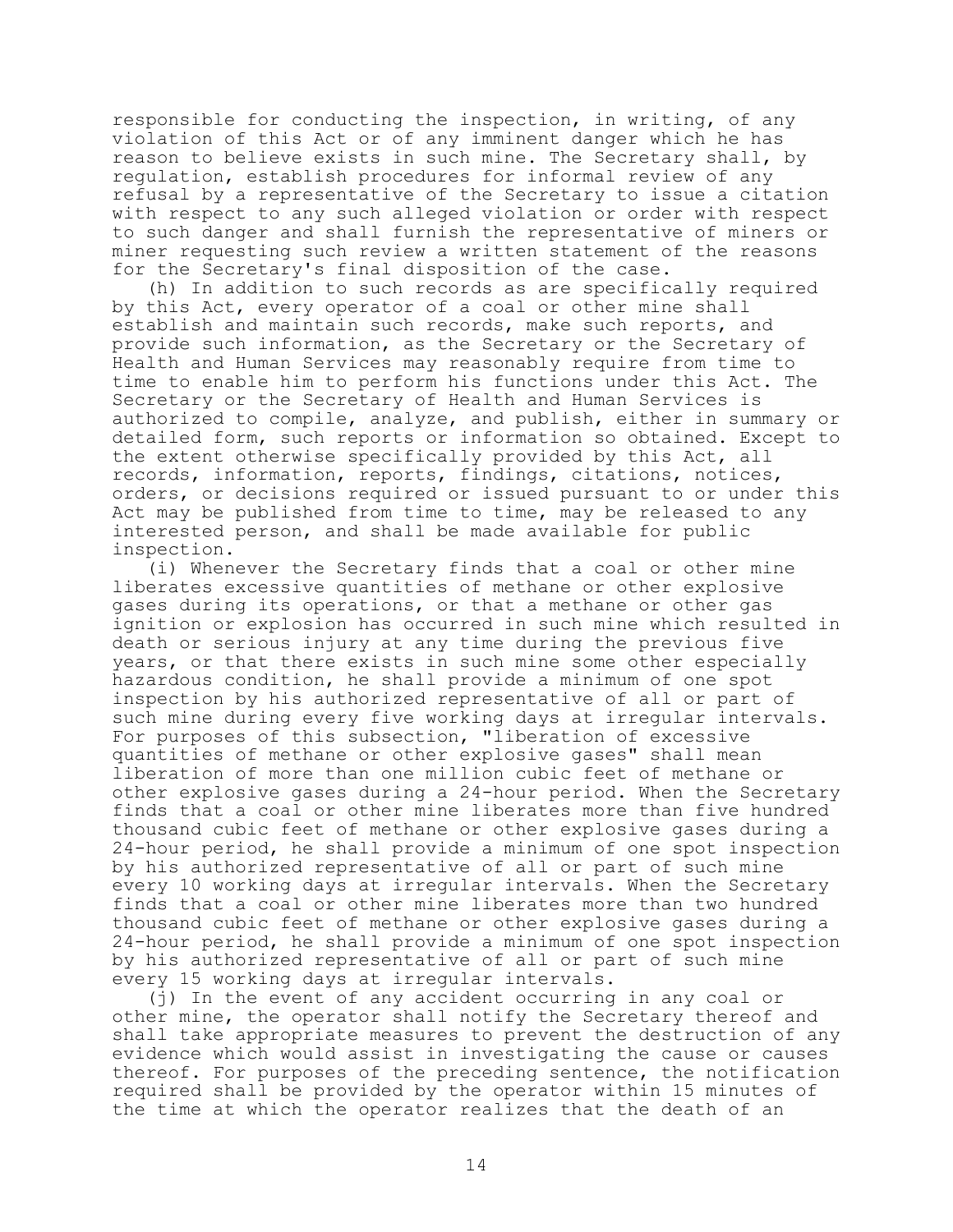individual at the mine, or an injury or entrapment of an individual at the mine which has a reasonable potential to cause death, has occurred. In the event of any accident occurring in a coal or other mine, where rescue and recovery work is necessary, the Secretary or an authorized representative of the Secretary shall take whatever action he deems appropriate to protect the life of any person, and he may, if he deems it appropriate, supervise and direct the rescue and recovery activities in such mine.

(k) In the event of any accident occurring in a coal or other mine, an authorized representative of the Secretary, when present, may issue such orders as he deems appropriate to insure the safety of any person in the coal or other mine, and the operator of such mine shall obtain the approval of such representative, in consultation with appropriate State representatives, when feasible, of any plan to recover any person in such mine or to recover the coal or other mine or return affected areas of such mine to normal.

## **CITATIONS AND ORDERS**

**SEC. 104 [§ 814]**. (a) If, upon inspection or investigation, the Secretary or his authorized representative believes that an operator of a coal or other mine subject to this Act has violated this Act, or any mandatory health or safety standard, rule, order, or regulation promulgated pursuant to this Act, he shall, with reasonable promptness, issue a citation to the operator. Each citation shall be in writing and shall describe with particularity the nature of the violation, including a reference to the provision of the Act, standard, rule, regulation, or order alleged to have been violated. In addition, the citation shall fix a reasonable time for the abatement of the violation. The requirement for the issuance of a citation with reasonable promptness shall not be a jurisdictional prerequisite to the enforcement of any provision of this Act.

(b) If, upon any follow-up inspection of a coal or other mine, an authorized representative of the Secretary finds (1) that a violation described in a citation issued pursuant to subsection (a) has not been totally abated within the period of time as originally fixed therein or as subsequently extended, and (2) that the period of time for the abatement should not be further extended, he shall determine the extent of the area affected by the violation and shall promptly issue an order requiring the operator of such mine or his agent to immediately cause all persons, except those persons referred to in subsection (c), to be withdrawn from, and to be prohibited from entering, such area until an authorized representative of the Secretary determines that such violation has been abated.

(c) The following persons shall not be required to be withdrawn from, or prohibited from entering, any area of the coal or other mine subject to an order issued under this section:

(1) any person whose presence in such area is necessary, in the judgment of the operator or an authorized representative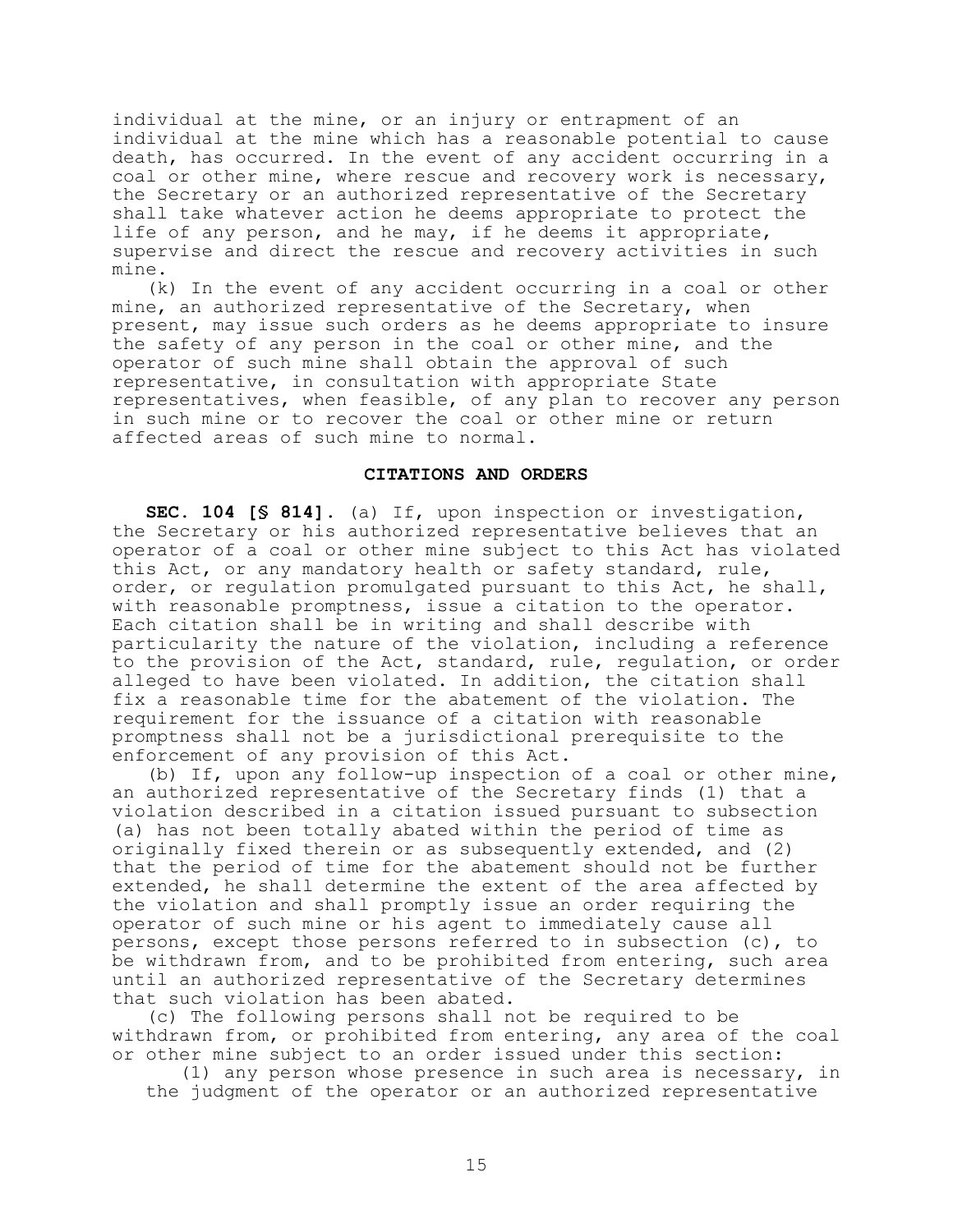of the Secretary, to eliminate the condition described in the order;

(2) any public official whose official duties require him to enter such area;

(3) any representative of the miners in such mine who is, in the judgment of the operator or an authorized representative of the Secretary, qualified to make such mine examinations or who is accompanied by such a person and whose presence in such area is necessary for the investigation of the conditions described in the order; and

(4) any consultant to any of the foregoing.

(d)(1) If, upon any inspection of a coal or other mine, an authorized representative of the Secretary finds that there has been a violation of any mandatory health or safety standard, and if he also finds that, while the conditions created by such violation do not cause imminent danger, such violation is of such nature as could significantly and substantially contribute to the cause and effect of a coal or other mine safety or health hazard, and if he finds such violation to be caused by an unwarrantable failure of such operator to comply with such mandatory health or safety standards, he shall include such finding in any citation given to the operator under this Act. If, during the same inspection or any subsequent inspection of such mine within 90 days after the issuance of such citation, an authorized representative of the Secretary finds another violation of any mandatory health or safety standard and finds such violation to be also caused by an unwarrantable failure of such operator to so comply, he shall forthwith issue an order requiring the operator to cause all persons in the area affected by such violation, except those persons referred to in subsection (c) to be withdrawn from, and to be prohibited from entering, such area until an authorized representative of the Secretary determines that such violation has been abated.

(2) If a withdrawal order with respect to any area in a coal or other mine has been issued pursuant to paragraph (1), a withdrawal order shall promptly be issued by an authorized representative of the Secretary who finds upon any subsequent inspection the existence in such mine of violations similar to those that resulted in the issuance of the withdrawal order under paragraph (1) until such time as an inspection of such mine discloses no similar violations. Following an inspection of such mine which discloses no similar violations, the provisions of paragraph (1) shall again be applicable to that mine.

(e)(1) If an operator has a pattern of violations of mandatory health or safety standards in the coal or other mine which are of such nature as could have significantly and substantially contributed to the cause and effect of coal or other mine health or safety hazards, he shall be given written notice that such pattern exists. If, upon any inspection within 90 days after the issuance of such notice, an authorized representative of the Secretary finds any violation of a mandatory health or safety standard which could significantly and substantially contribute to the cause and effect of a coal or other mine safety or health hazard, the authorized representative shall issue an order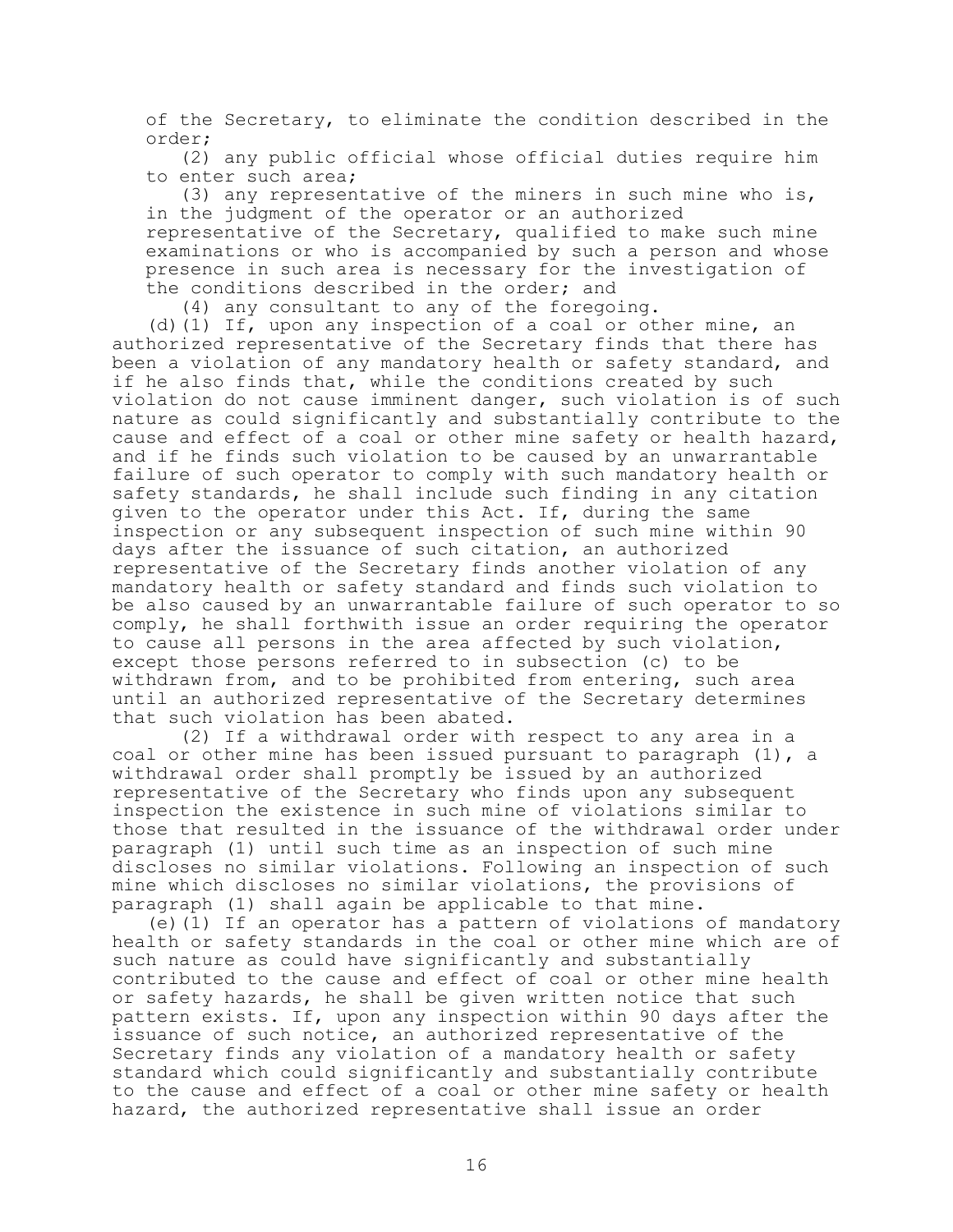requiring the operator to cause all persons in the area affected by such violation, except those persons referred to in subsection (c), to be withdrawn from, and to be prohibited from entering, such area until an authorized representative of the Secretary determines that such violation has been abated.

(2) If a withdrawal order with respect to any area in a coal or other mine has been issued pursuant to paragraph (1), a withdrawal order shall be issued by an authorized representative of the Secretary who finds upon any subsequent inspection the existence in such mine of any violation of a mandatory health or safety standard which could significantly and substantially contribute to the cause and effect of a coal or other mine health or safety hazard. The withdrawal order shall remain in effect until an authorized representative of the Secretary determines that such violation has been abated.

(3) If, upon an inspection of the entire coal or other mine, an authorized representative of the Secretary finds no violations of mandatory health or safety standards that could significantly and substantially contribute to the cause and effect of a coal or other mine health and safety hazard, the pattern of violations that resulted in the issuance of a notice under paragraph (1) shall be deemed to be terminated and the provisions of paragraphs (1) and (2) shall no longer apply. However, if as a result of subsequent violations, the operator reestablishes a pattern of violations, paragraphs (1) and (2) shall again be applicable to such operator.

(4) The Secretary shall make such rules as he deems necessary to establish criteria for determining when a pattern of violations of mandatory health or safety standards exists.

(f) If, based upon samples taken, analyzed, and recorded pursuant to section 202(a) *[30 U.S.C. § 842(a)]*, or samples taken during an inspection by an authorized representative of the Secretary, the applicable limit on the concentration of respirable dust required to be maintained under this Act is exceeded and thereby violated, the Secretary or his authorized representative shall issue a citation fixing a reasonable time for the abatement of the violation. During such time, the operator of the mine shall cause samples described in section 202(a) to be taken of the affected area during each production shift. If, upon the expiration of the period of time as originally fixed or subsequently extended, the Secretary or his authorized representative finds that the period of time should not be further extended, he shall determine the extent of the area affected by the violation and shall promptly issue an order requiring the operator of such mine or his agent to cause immediately all persons, except those referred to in subsection (c), to be withdrawn from, and to be prohibited from entering, such area until the Secretary or his authorized representative has reason to believe, based on actions taken by the operator, that such limit will be complied with upon the resumption of production in such mine. As soon as possible after an order is issued, the Secretary, upon request of the operator, shall dispatch to the mine involved a person, or team of persons, to the extent such persons are available, who are knowledgeable in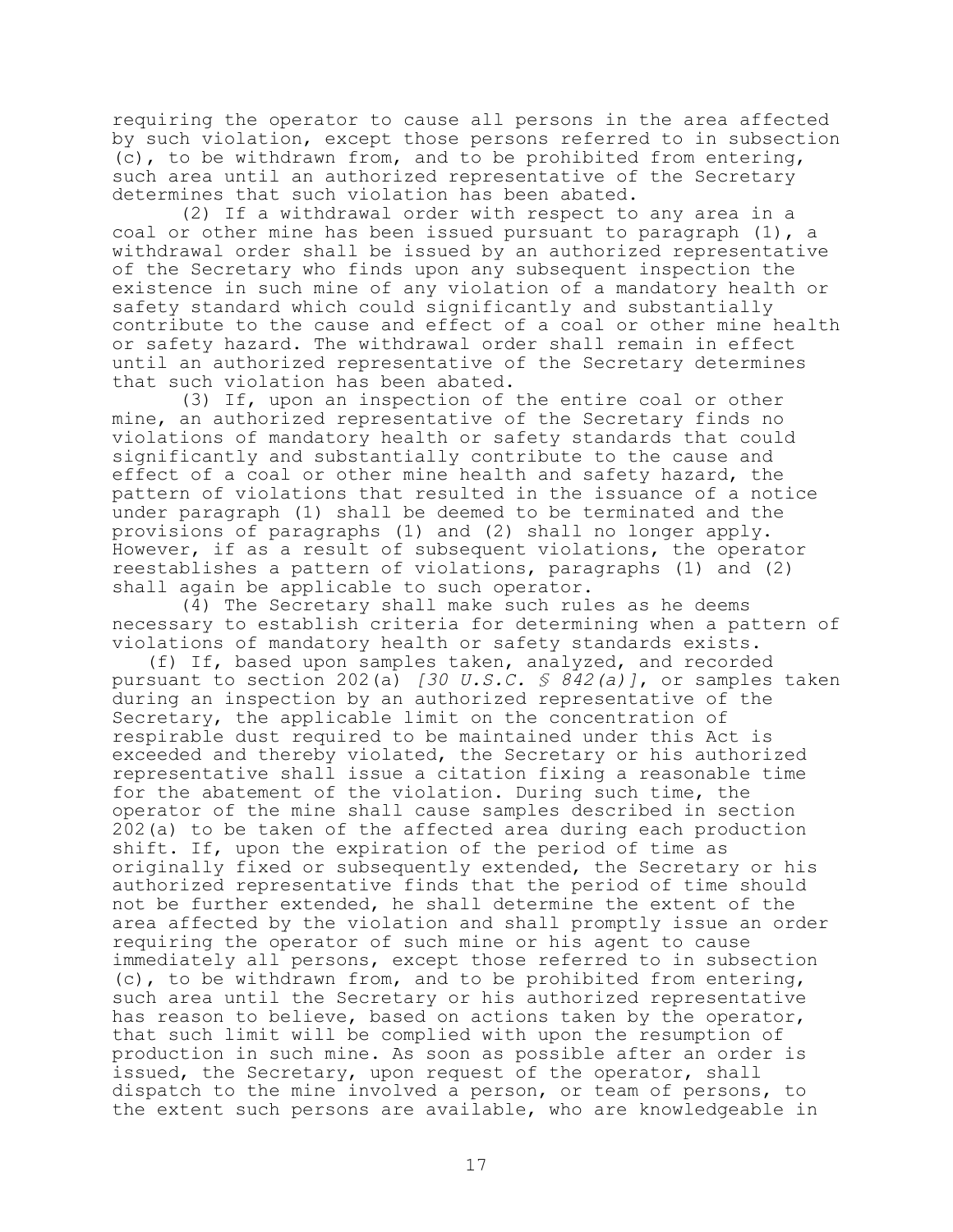the methods and means of controlling and reducing respirable dust. Such person or team of persons shall remain at the mine involved for such time as they shall deem appropriate to assist the operator in reducing respirable dust concentrations. While at the mine, such persons may require the operator to take such actions as they deem appropriate to insure the health of any person in the coal or other mine.

(g)(1) If, upon any inspection or investigation pursuant to section 103 of this Act *[30 U.S.C. § 813]*, the Secretary or an authorized representative shall find employed at a coal or other mine a miner who has not received the requisite safety training as determined under section 115 of this Act *[30 U.S.C. § 825]*, the Secretary or an authorized representative shall issue an order under this section which declares such miner to be a hazard to himself and to others, and requiring that such miner be immediately withdrawn from the coal or other mine, and be prohibited from entering such mine until an authorized representative of the Secretary determines that such miner has received the training required by section 115 of this Act.

(2) No miner who is ordered withdrawn from a coal or other mine under paragraph (1) shall be discharged or otherwise discriminated against because of such order; and no miner who is ordered withdrawn from a coal or other mine under paragraph (1) shall suffer a loss of compensation during the period necessary for such miner to receive such training and for an authorized representative of the Secretary to determine that such miner has received the requisite training.

(h) Any citation or order issued under this section shall remain in effect until modified, terminated or vacated by the Secretary or his authorized representative, or modified, terminated or vacated by the Commission or the courts pursuant to section 105 or 106 *[30 U.S.C. §§ 815, 816]*.

## **PROCEDURE FOR ENFORCEMENT**

**SEC. 105 [§ 815]**. (a) If, after an inspection or investigation, the Secretary issues a citation or order under section 104 *[30 U.S.C. § 814]*, he shall, within a reasonable time after the termination of such inspection or investigation, notify the operator by certified mail of the civil penalty proposed to be assessed under section 110(a) *[30 U.S.C. § 820(a)]* for the violation cited and that the operator has 30 days with in which to notify the Secretary that he wishes to contest the citation or proposed assessment of penalty. A copy of such notification shall be sent by mail to the representative of miners in such mine. If, within 30 days from the receipt of the notification issued by the Secretary, the operator fails to notify the Secretary that he intends to contest the citation or the proposed assessment of penalty, and no notice is filed by any miner or representative of miners under subsection (d) of this section within such time, the citation and the proposed assessment of penalty shall be deemed a final order of the Commission and not subject to review by any court or agency. Refusal by the operator or his agent to accept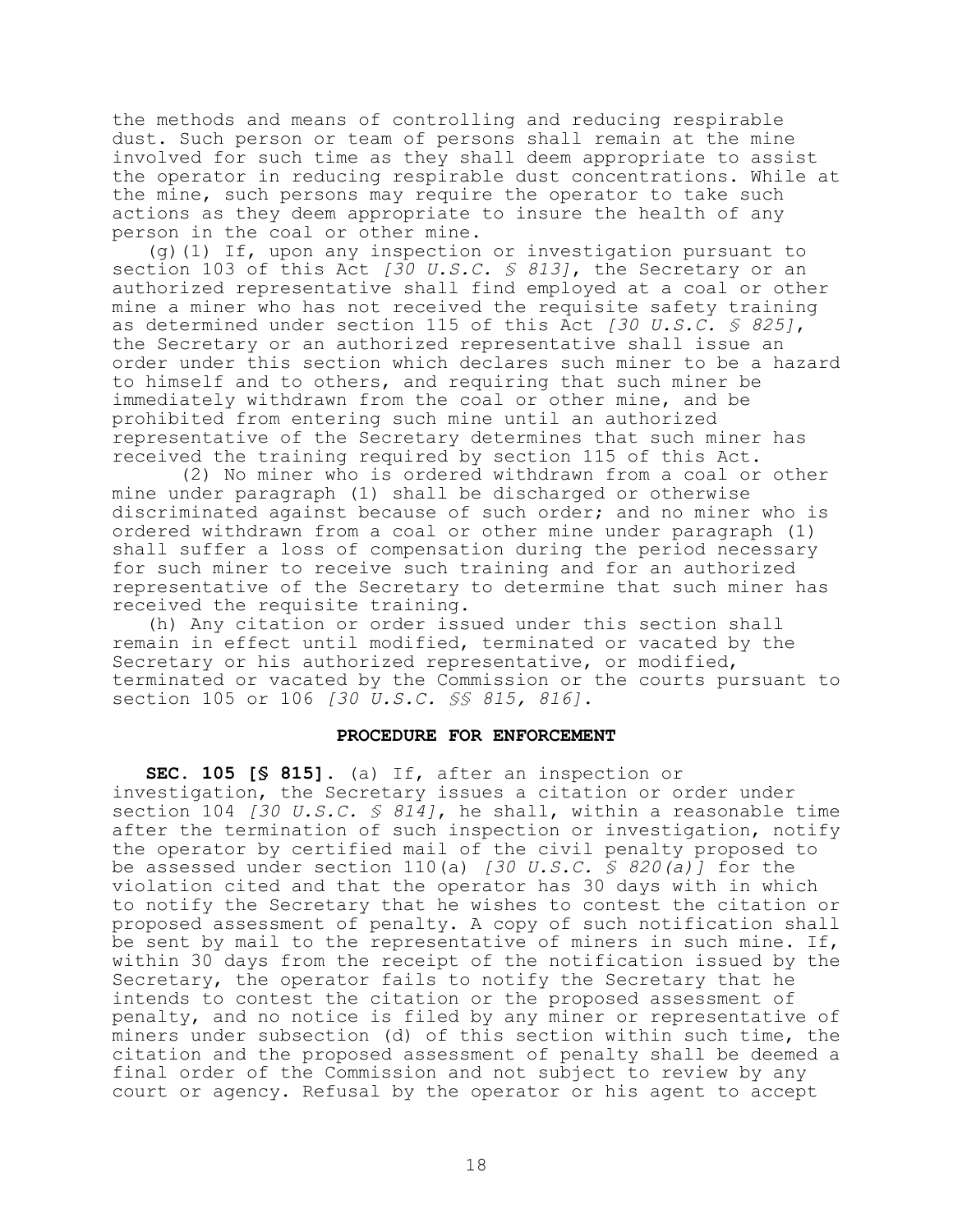certified mail containing a citation and proposed assessment of penalty under this subsection shall constitute receipt thereof within the meaning of this subsection.

(b)(1)(A) If the Secretary has reason to believe that an operator has failed to correct a violation for which a citation has been issued within the period permitted for its correction, the Secretary shall notify the operator by certified mail of such failure and of the penalty proposed to be assessed under section 110(b) *[30 U.S.C. § 820(b)]* by reason of such failure and that the operator has 30 days within which to notify the Secretary that he wishes to contest the Secretary's notification of the proposed assessment of penalty. A copy of such notification of the proposed assessment of penalty shall at the same time be sent by mail to the representative of the mine employees. If, within 30 days from the receipt of notification of proposed assessment of penalty issued by the Secretary, the operator fails to notify the Secretary that he intends to contest the notification of proposed assessment of penalty, such notification shall be deemed a final order of the Commission and not subject to review by any court or agency. Refusal by the operator or his agent to accept certified mail containing a notification of proposed assessment of penalty issued under this subsection shall constitute receipt thereof within the meaning of this subsection.

(B) In determining whether to propose a penalty to be assessed under section 110(b) *[30 U.S.C. § 820(b)]*, the Secretary shall consider the operator's history of previous violations, the appropriateness of such penalty to the size of the business of the operator charged, whether the operator was negligent, the effect on the operator's ability to continue in business, the gravity of the violation, and the demonstrated good faith of the operator charged in attempting to achieve rapid compliance after notification of a violation.

(2) An applicant may file with the Commission a written request that the Commission grant temporary relief from any modification or termination of any order or from any order issued under section 104 *[30 U.S.C. § 814]* together with a detailed statement giving the reasons for granting such relief. The Commission may grant such relief under such conditions as it may prescribe, if –

(A) a hearing has been held in which all parties were given an opportunity to be heard;

(B) the applicant shows that there is substantial likelihood that the findings of the Commission will be favorable to the applicant; and

(C) such relief will not adversely affect the health and safety of miners. No temporary relief shall be granted in the case of a citation issued under subsection (a) or (f) of section 104 *[30 U.S.C. § 814(a), (f)]*. The Commission shall provide a procedure for expedited consideration of applications for temporary relief under this paragraph.

(c)(1) No person shall discharge or in any manner discriminate against or cause to be discharged or cause discrimination against or otherwise interfere with the exercise of the statutory rights of any miner, representative of miners or applicant for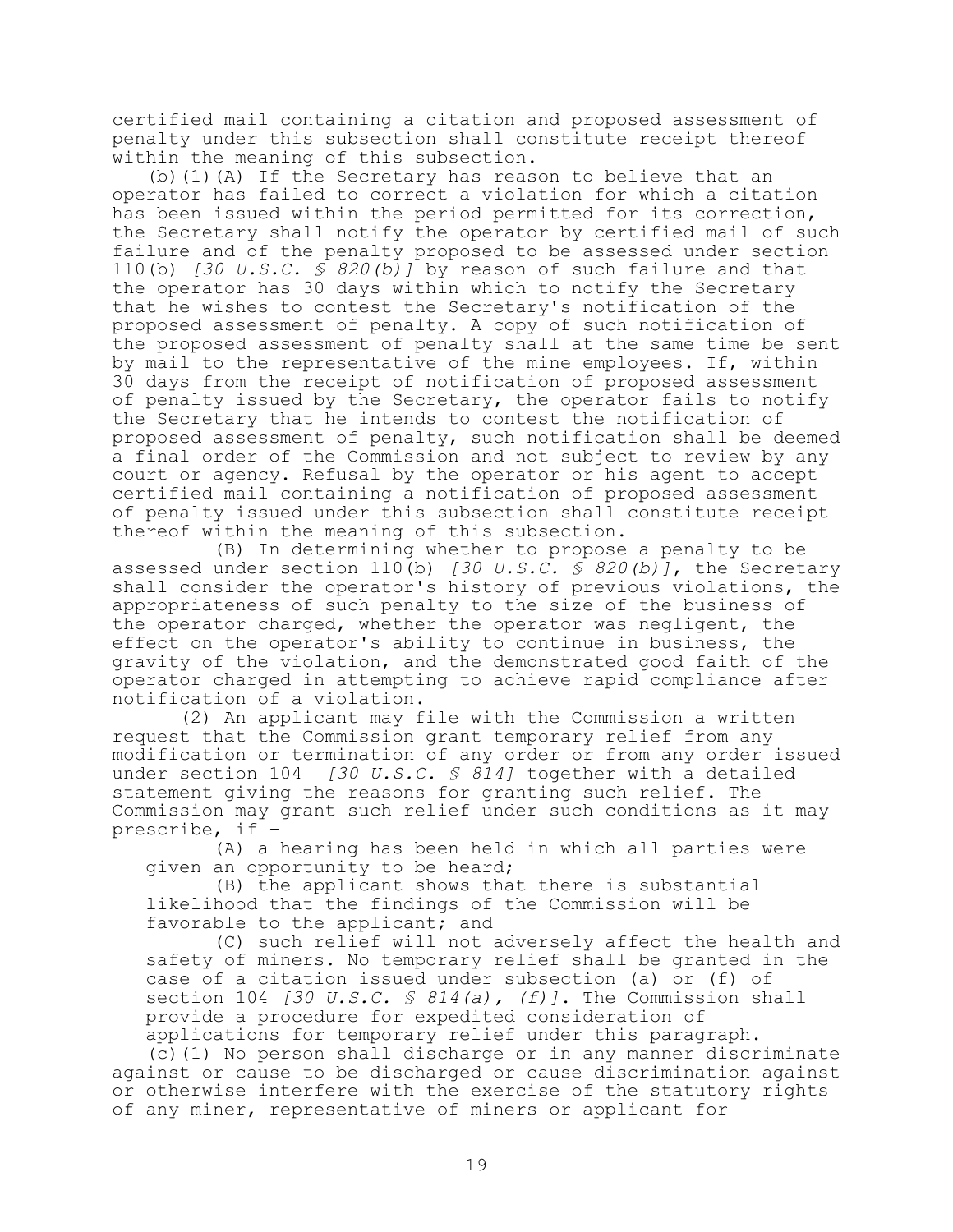employment in any coal or other mine subject to this Act because such miner, representative of miners or applicant for employment has filed or made a complaint under or related to this Act, including a complaint notifying the operator or the operator's agent, or the representative of the miners at the coal or other mine of an alleged danger or safety or health violation in a coal or other mine, or because such miner, representative of miners or applicant for employment is the subject of medical evaluations and potential transfer under a standard published pursuant to section 101 *[30 U.S.C. § 811]* or because such miner, representative of miners or applicant for employment has instituted or caused to be instituted any proceeding under or related to this Act or has testified or is about to testify in any such proceeding, or because of the exercise by such miner, representative of miners or applicant for employment on behalf of himself or others of any statutory right afforded by this Act.

(2) Any miner or applicant for employment or representative of miners who believes that he has been discharged, interfered with, or otherwise discriminated against by any person in violation of this subsection may, within 60 days after such violation occurs, file a complaint with the Secretary alleging such discrimination. Upon receipt of such complaint, the Secretary shall forward a copy of the complaint to the respondent and shall cause such investigation to be made as he deems appropriate. Such investigation shall commence within 15 days of the Secretary's receipt of the complaint, and if the Secretary finds that such complaint was not frivolously brought, the Commission, on an expedited basis upon application of the Secretary, shall order the immediate reinstatement of the miner pending final order on the complaint. If upon such investigation, the Secretary determines that the provisions of this subsection have been violated, he shall immediately file a complaint with the Commission, with service upon the alleged violator and the miner, applicant for employment, or representative of miners alleging such discrimination or interference and propose an order granting appropriate relief. The Commission shall afford an opportunity for a hearing; (in accordance with section 554 of title 5, United States Code, but without regard to subsection (a)(3) of such section) and thereafter shall issue an order, based upon findings of fact, affirming, modifying, or vacating the Secretary's proposed order, or directing other appropriate relief. Such order shall become final 30 days after its issuance. The Commission shall have authority in such proceedings to require a person committing a violation of this subsection to take such affirmative action to abate the violation as the Commission deems appropriate, including, but not limited to, the rehiring or reinstatement of the miner to his former position with back pay and interest. The complaining miner, applicant, or representative of miners may present additional evidence on his own behalf during any hearing held pursuant to this paragraph.

(3) Within 90 days of the receipt of a complaint filed under paragraph (2), the Secretary shall notify, in writing, the miner, applicant for employment, or representative of miners of his determination whether a violation has occurred. If the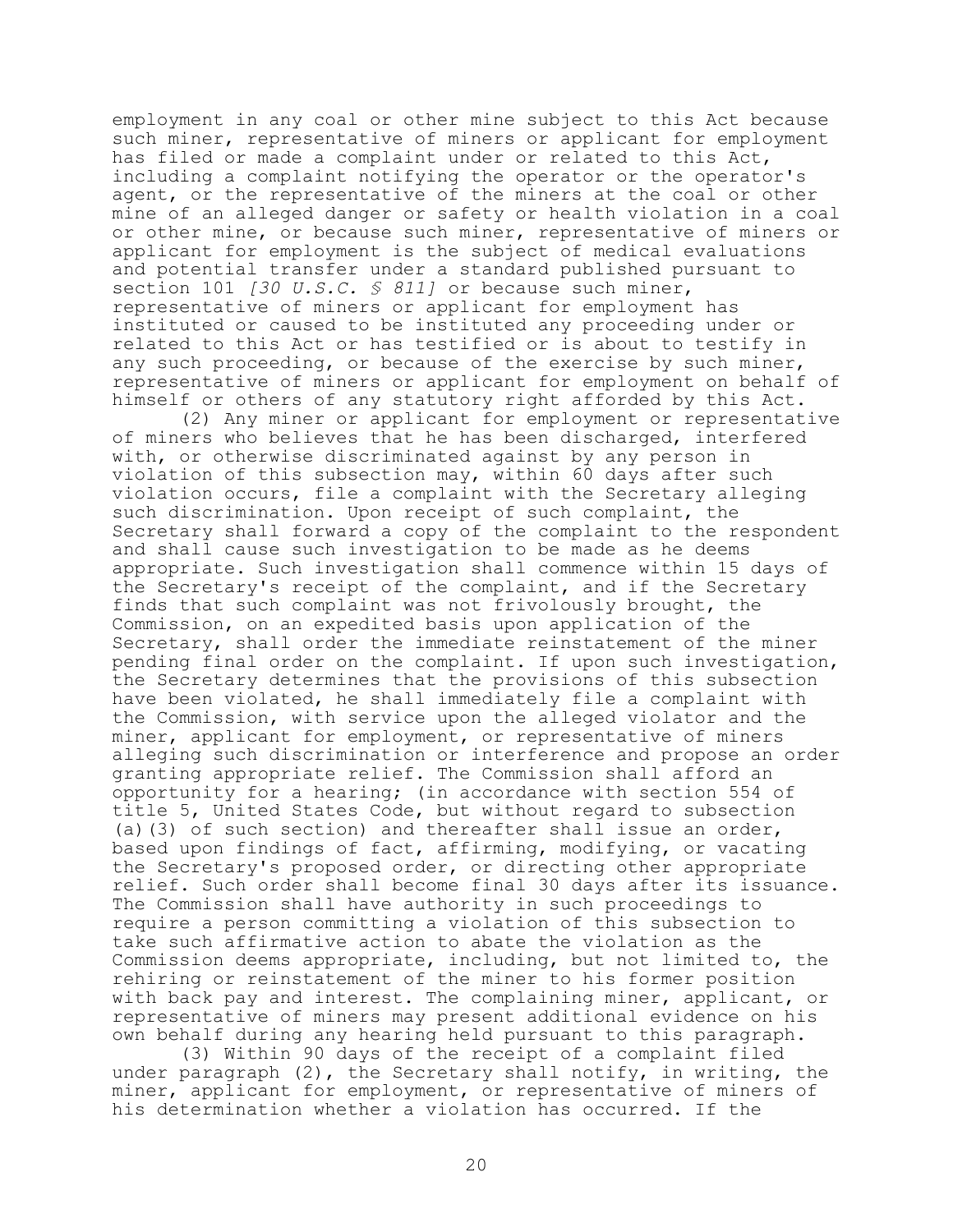Secretary, upon investigation, determines that the provisions of this subsection have not been violated, the complainant shall have the right, within 30 days of notice of the Secretary's determination, to file an action in his own behalf before the Commission, charging discrimination or interference in violation of paragraph (1). The Commission shall afford an opportunity for a hearing (in accordance with section 554 of title 5, United States Code, but without regard to subsection (a)(3) of such section), and thereafter shall issue an order, based upon findings of fact, dismissing or sustaining the complainant's charges and, if the charges are sustained, granting such relief as it deems appropriate, including, but not limited to, an order requiring the rehiring or reinstatement of the miner to his former position with back pay and interest or such remedy as may be appropriate. Such order shall become final 30 days after its issuance. Whenever an order is issued sustaining the complainant's charges under this subsection, a sum equal to the aggregate amount of all costs and expenses (including attorney's fees) as determined by the Commission to have been reasonably incurred by the miner, applicant for employment or representative of miners for, or in connection with, the institution and prosecution of such proceedings shall be assessed against the person committing such violation. Proceedings under this section shall be expedited by the Secretary and the Commission. Any order issued by the Commission under this paragraph shall be subject to judicial review in accordance with section 106 *[30 U.S.C. § 816]*. Violations by any person of paragraph (1) shall be subject to the provisions of sections 108 *[30 U.S.C. § 818]* and 110(a) *[30 U.S.C. § 820(a)]*.

(d) If, within 30 days of receipt thereof, an operator of a coal or other mine notifies the Secretary that he intends to contest the issuance or modification of an order issued under section 104 *[30 U.S.C. § 814]*, or citation or a notification of proposed assessment of a penalty issued under subsection (a) or (b) of this section, or the reasonableness of the length of abatement time fixed in a citation or modification thereof issued under section 104, or any miner or representative of miners notifies the Secretary of an intention to contest the issuance, modification, or termination of any order issued under section 104, or the reasonableness of the length of time set for abatement by a citation or modification thereof issued under section 104, the Secretary shall immediately advise the Commission of such notification, and the Commission shall afford an opportunity for a hearing (in accordance with section 554 of title 5, United States Code, but without regard to subsection (a)(3) of such section), and thereafter shall issue an order, based on findings of fact, affirming, modifying, or vacating the Secretary's citation, order, or proposed penalty, or directing other appropriate relief. Such order shall become final 30 days after its issuance. The rules of procedure prescribed by the Commission shall provide affected miners or representatives of affected miners an opportunity to participate as parties to hearings under this section. The Commission shall take whatever action is necessary to expedite proceedings for hearing appeals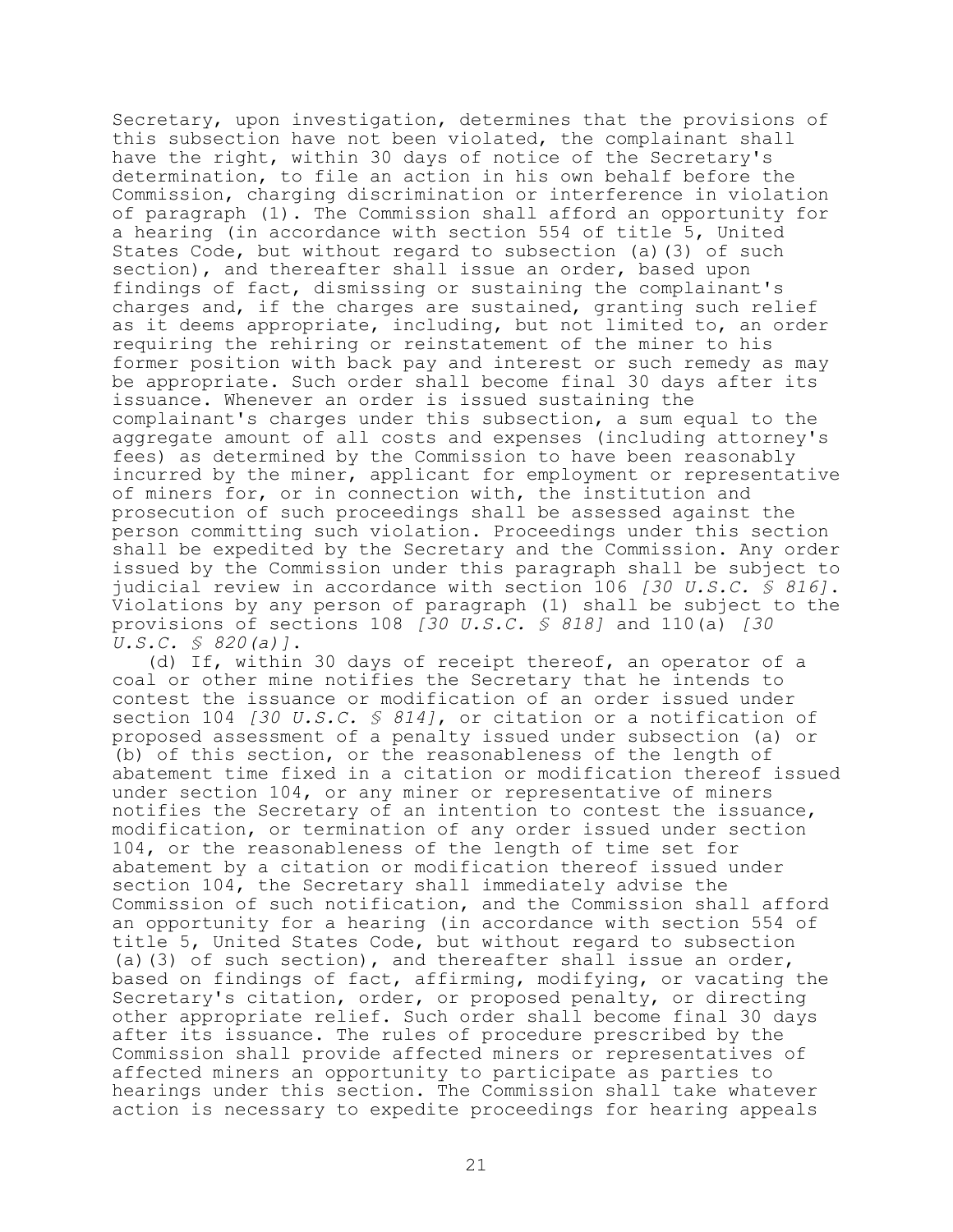of orders issued under section 104.

### **JUDICIAL REVIEW**

**SEC. 106 [§ 816]**. (a)(1) Any person adversely affected or aggrieved by an order of the Commission issued under this Act may obtain a review of such order in any United States court of appeals for the circuit in which the violation is alleged to have occurred or in the United States Court of Appeals for the District of Columbia Circuit, by filing in such court within 30 days following the issuance of such order a written petition praying that the order be modified or set aside. A copy of such petition shall be forthwith transmitted by the clerk of the court to the Commission and to the other parties, and thereupon the Commission shall file in the court the record in the proceeding as provided in section 2112 of title 28, United States Code. Upon such filing, the court shall have exclusive jurisdiction of the proceeding and of the questions determined therein, and shall have the power to make and enter upon the pleadings, testimony, and proceedings set forth in such record a decree affirming, modifying, or setting aside, in whole or in part, the order of the Commission and enforcing the same to the extent that such order is affirmed or modified. No objection that has not been urged before the Commission shall be considered by the court, unless the failure or neglect to urge such objection shall be excused because of extraordinary circumstances. The findings of the Commission with respect to questions of fact, if supported by substantial evidence on the record considered as a whole, shall be conclusive. If any party shall apply to the court for leave to adduce additional evidence and shall show to the satisfaction of the court that such additional evidence is material and that there were reasonable grounds for the failure to adduce such evidence in the hearing before the Commission, the court may order such additional evidence to be taken before the Commission and to be made a part of the record. The Commission may modify its findings as to the facts, or make new findings, by reason of additional evidence so taken and filed, and it shall file such modified or new findings, which findings with respect to questions of fact, if supported by substantial evidence on the record considered as a whole, shall be conclusive. The Commission may modify or set aside its original order by reason of such modified or new findings of fact. Upon the filing of the record after such remand proceedings, the jurisdiction of the court shall be exclusive and its judgment and decree shall be final, except that the same shall be subject to review by the Supreme Court of the United States, as provided in section 1254 of title 28, United States Code.

(2) In the case of a proceeding to review any order or decision issued by the Commission under this Act, except an order or decision pertaining to an order issued under section 107(a) *[30 U.S.C. § 817(a)]* or an order or decision pertaining to a citation issued under section 104(a) or (f) *[30 U.S.C. § 814(a), (f)]*, the court may, under such conditions as it may prescribe,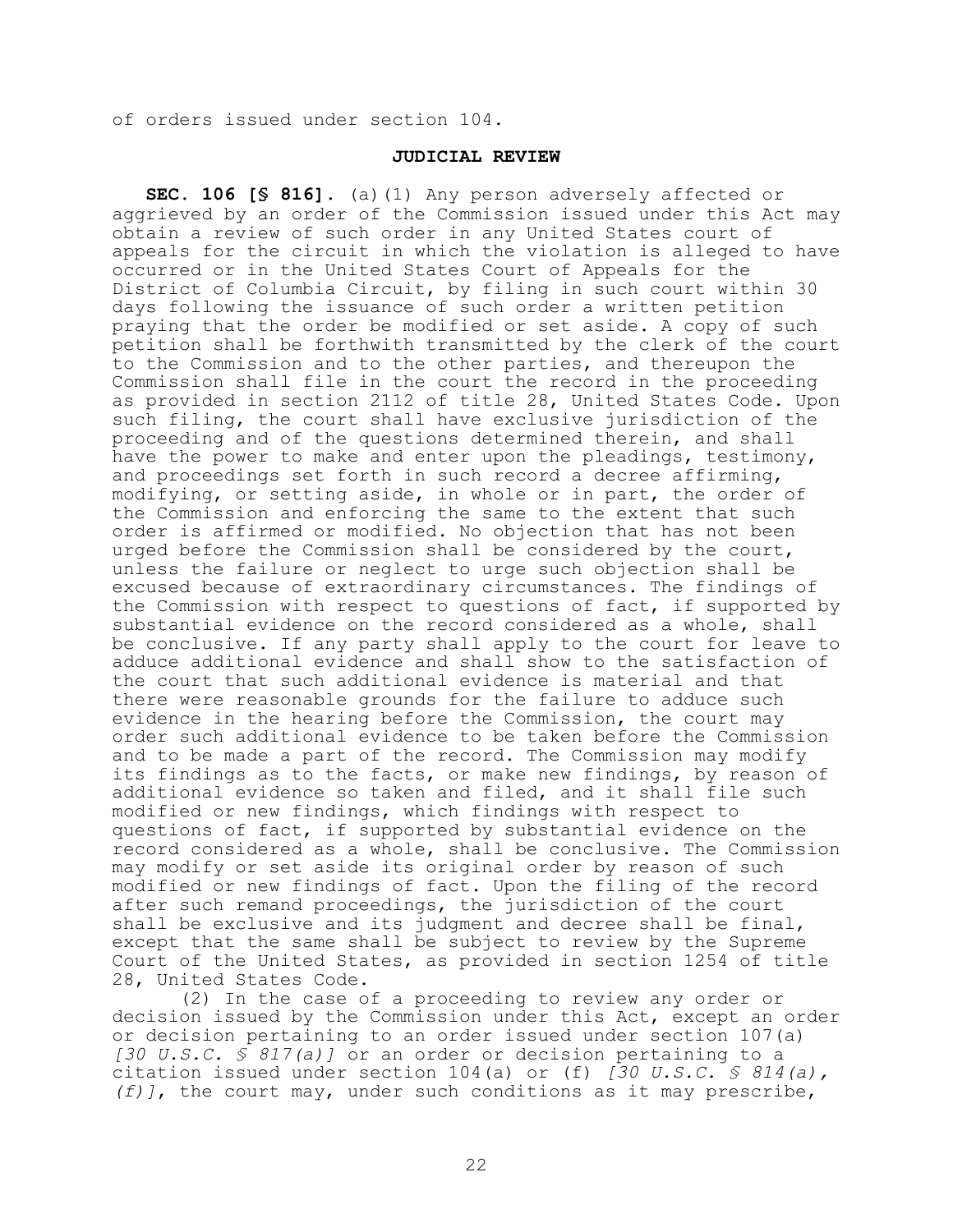grant such temporary relief as it deems appropriate pending final determination of the proceeding, if

(A) all parties to the proceeding have been notified and given an opportunity to be heard on a request for temporary relief;

(B) the person requesting such relief shows that there is a substantial likelihood that he will prevail on the merits of the final determination of the proceeding; and

(C) such relief will not adversely affect the health and safety of miners in the coal or other mine.

(3) In the case of a proceeding to review any order or decision issued by the Panel under this Act, the court may, under such conditions as it may prescribe, grant such temporary relief as it deems appropriate pending final determination of the proceeding, if—

(A) all parties to the proceeding have been notified and given an opportunity to be heard on a request for temporary relief; and

(B) the person requesting such relief shows that there is a substantial likelihood that he will prevail on the merits of the final determination of the proceeding.

(b) The Secretary may also obtain review or enforcement of any final order of the Commission by filing a petition for such relief in the United States court of appeals for the circuit in which the alleged violation occurred or in the Court of Appeals for the District of Columbia Circuit, and the provisions of subsection (a) shall govern such proceedings to the extent applicable. If no petition for review, as provided in subsection (a), is filed within 30 days after issuance of the Commission's order, the Commission's findings of fact and order shall be conclusive in connection with any petition for enforcement which is filed by the Secretary after the expiration of such 30-day period. In any such case, as well as in the case of a noncontested citation or notification by the Secretary which has become a final order of the Commission under subsection (a) or (b) of section 105 *[30 U.S.C. § 815(a), (b)]*, the clerk of the court, unless otherwise ordered by the court, shall forthwith enter a decree enforcing the order and shall transmit a copy of such decree to the Secretary and the operator named in the petition. In any contempt proceeding brought to enforce a decree of a court of appeals entered pursuant to this subsection or subsection (a), the court of appeals may assess the penalties provided in section 110 *[30 U.S.C. § 820]*, in addition to invoking any other available remedies.

(c) The commencement of a proceeding under this section shall not, unless specifically ordered by the court, operate as a stay of the order or decision of the Commission or the Panel.

## **PROCEDURES TO COUNTERACT DANGEROUS CONDITIONS**

**SEC. 107 [§ 817]**. (a) If, upon any inspection or investigation of a coal or other mine which is subject to this Act, an authorized representative of the Secretary finds that an imminent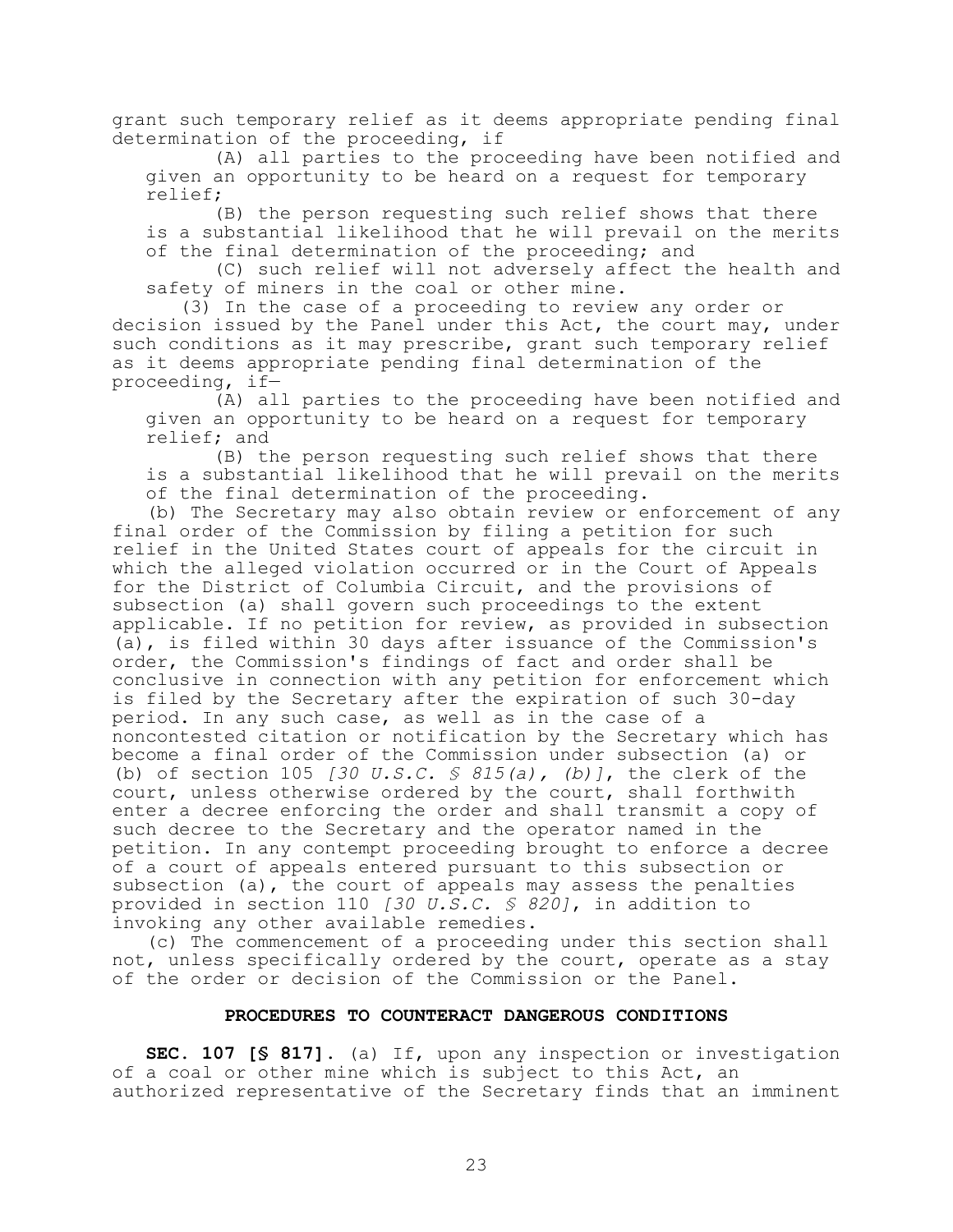danger exists, such representative shall determine the extent of the area of such mine throughout which the danger exists, and issue an order requiring the operator of such mine to cause all persons, except those referred to in section 104(c)*[30 U.S.C. § 814(c)]*, to be withdrawn from, and to be prohibited from entering, such area until an authorized representative of the Secretary determines that such imminent danger and the conditions or practices which caused such imminent danger no longer exist. The issuance of an order under this subsection shall not preclude the issuance of a citation under section 104 or the proposing of a penalty under section 110 *[30 U.S.C. § 820]*.

(b)(1) If, upon any inspection of a coal or other mine, an authorized representative of the Secretary finds (A) that conditions exist therein which have not yet resulted in an imminent danger, (B) that such conditions cannot be effectively abated through the use of existing technology, and (C) that reasonable assurance cannot be provided that the continuance of mining operations under such conditions will not result in an imminent danger, he shall determine the area throughout which such conditions exist, and thereupon issue a notice to the operator of the mine or his agent of such conditions, and shall file a copy thereof, incorporating his findings therein, with the Secretary and with the representative of the miners of such mine. Upon receipt of such copy, the Secretary shall cause such further investigation to be made as he deems appropriate, including an opportunity for the operator or a representative of the miners to present information relating to such notice.

(2) Upon the conclusion of an investigation pursuant to paragraph (1), and an opportunity for a public hearing upon request by any interested party, the Secretary shall make findings of fact, and shall by decision incorporating such findings therein, either cancel the notice issued under this subsection or issue an order requiring the operator of such mine to cause all persons in the area affected, except those persons referred to in subsection (c) of section 104 *[30 U.S.C. § 814(c)]* to be withdrawn from, and be prohibited from entering, such area until the Secretary, after a public hearing affording all interested persons an opportunity to present their views, determines that such conditions have been abated. Any hearing under this paragraph shall be of record and shall be subject to section 554 of title 5 of the United States Code.

(c) Orders issued pursuant to subsection (a) shall contain a detailed description of the conditions or practices which cause and constitute an imminent danger and a description of the area of the coal or other mine from which persons must be withdrawn and prohibited from entering.

(d) Each finding made and order issued under this section shall be given promptly to the operator of the coal or other mine to which it pertains by the person making such finding or order, and all of such findings and orders shall be in writing, and shall be signed by the person making them. Any order issued pursuant to subsection (a) may be modified or terminated by an authorized representative of the Secretary. Any order issued under subsection (a) or (b) shall remain in effect until vacated,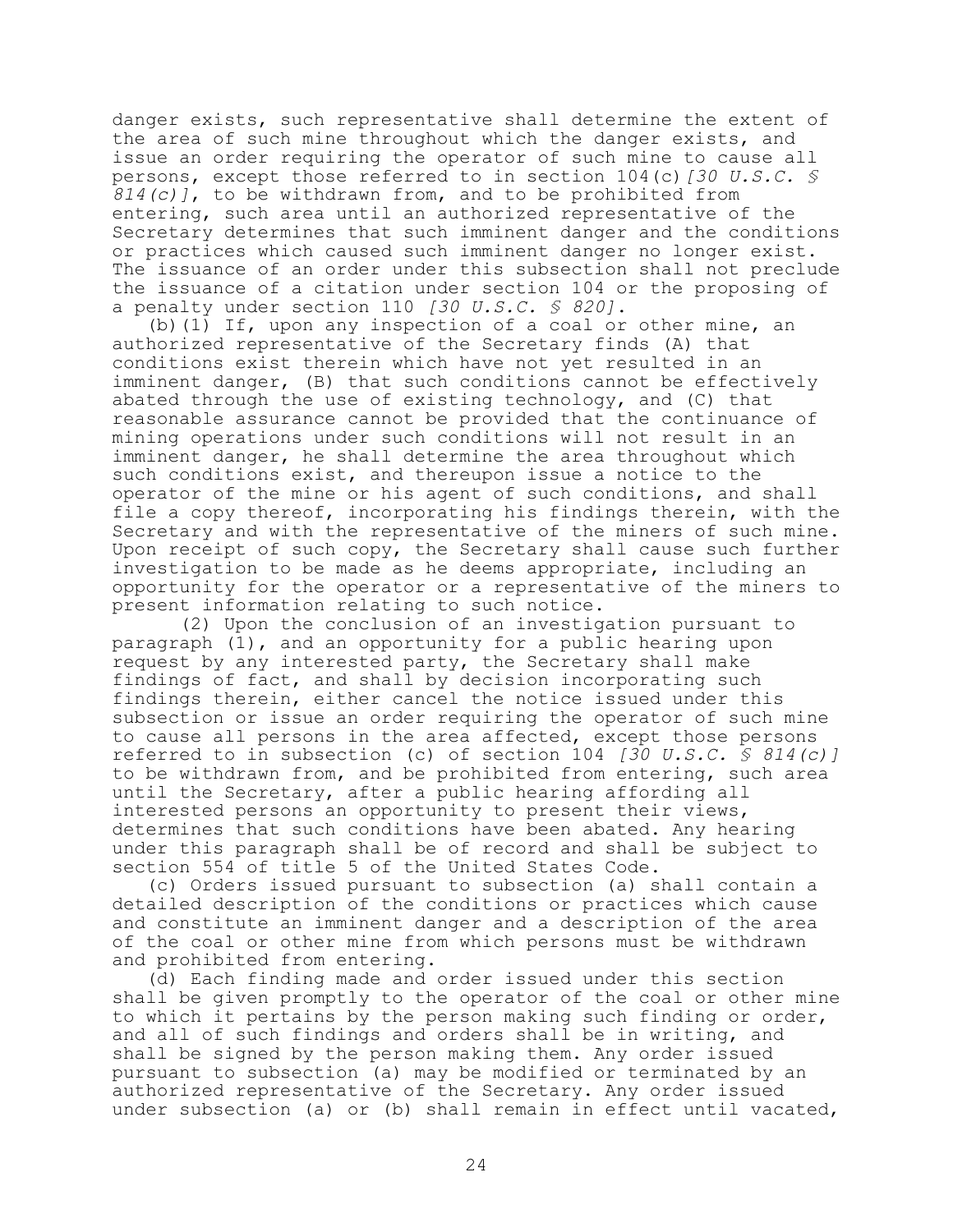modified, or terminated by the Secretary, or modified or vacated by the Commission pursuant to subsection (e), or by the courts pursuant to section 106(a) *[30 U.S.C. § 816(a)]*.

(e)(1) Any operator notified of an order under this section or any representative of miners notified of the issuance, modification, or termination of such an order may apply to the Commission within 30 days of such notification for reinstatement, modification or vacation of such order. The Commission shall forthwith afford an opportunity for a hearing (in accordance with section 554 of title 5, United States Code, but without regard to subsection (a)(3) of such section) and thereafter shall issue an order, based upon findings of fact, vacating, affirming, modifying, or terminating the Secretary's order. The Commission and the courts may not grant temporary relief from the issuance of any order under subsection (a).

(2) The Commission shall take whatever action is necessary to expedite proceedings under this subsection.

### **INJUNCTIONS**

**SEC. 108 [§ 818]**. (a)(1) The Secretary may institute a civil action for relief, including a permanent or temporary injunction, restraining order, or any other appropriate order in the district court of the United States for the district in which a coal or other mine is located or in which the operator of such mine has his principal office, whenever such operator or his agent—

(A) violates or fails or refuses to comply with any order or decision issued under this Act, or fails or refuses to comply with any order or decision, including a civil penalty assessment order, that is issued under this Act,

(B) interferes with, hinders, or delays the Secretary or his authorized representative, or the Secretary of Health and Human Services or his authorized representative, in carrying out the provisions of this Act,

(C) refuses to admit such representatives to the coal or other mine,

(D) refuses to permit the inspection of the coal or other mine, or the investigation of an accident or occupational disease occurring in, or connected with, such mine,

(E) refuses to furnish any information or report requested by the Secretary or the Secretary of Health and Human Services in furtherance of the provisions of this Act, or

(F) refuses to permit access to, and copying of, such records as the Secretary or the Secretary of Health and Human Services determines necessary in carrying out the provisions of this Act.

(2) The Secretary may institute a civil action for relief, including permanent or temporary injunction, restraining order, or any other appropriate order in the district court of the United States for the district in which the coal or other mine is located or in which the operator of such mine has his principal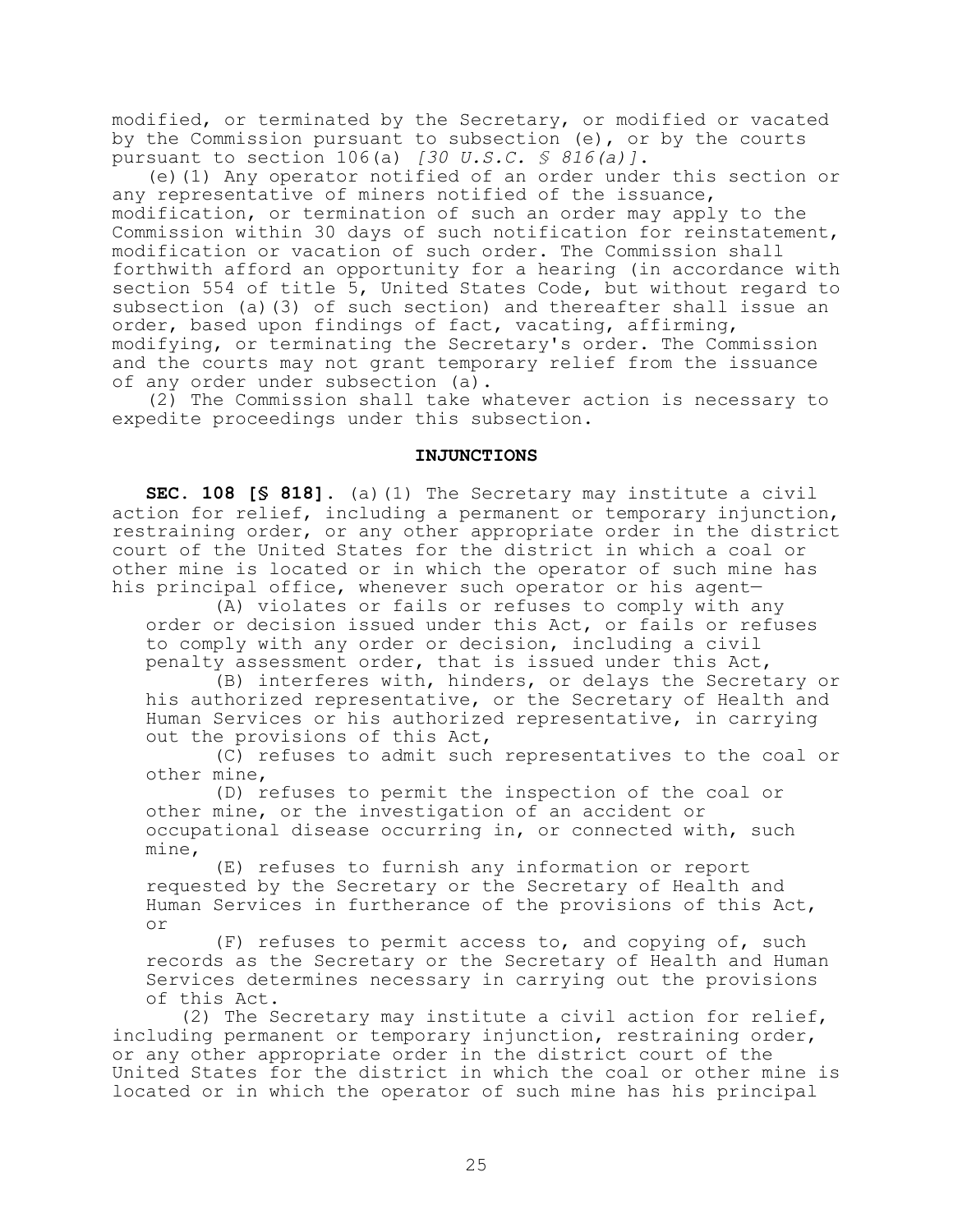office whenever the Secretary believes that the operator of a coal or other mine is engaged in a pattern of violation of the mandatory health or safety standards of this Act, which in the judgment of the Secretary constitutes a continuing hazard to the health or safety of miners.

(b) In any action brought under subsection (a), the court shall have jurisdiction to provide such relief as may be appropriate. In the case of an action under subsection (a)(2), the court shall in its order require such assurance or affirmative steps as it deems necessary to assure itself that the protection afforded to miners under this Act shall be provided by the operator. Temporary restraining orders shall be issued in accordance with rule 65 of the Federal Rules of Civil Procedure, as amended, except that the time limit in such orders, when issued without notice, shall be seven days from the date of entry. Except as otherwise provided herein, any relief granted by the court to enforce any order under paragraph (1) of subsection (a) shall continue in effect until the completion or final termination of all proceedings for review of such order under this title, unless prior thereto, the district court granting such relief sets it aside or modifies it. In any action instituted under this section to enforce an order or decision issued by the Commission or the Secretary after a public hearing in accordance with section 554 of title 5 of the United States Code, the findings of the Commission or the Secretary, as the case may be, if supported by substantial evidence on the record considered as a whole, shall be conclusive.

## **POSTING OF ORDERS AND DECISIONS**

**SEC. 109 [§ 819]**. (a) At each coal or other mine there shall be maintained an office with a conspicuous sign designating it as the office of such mine. There shall be a bulletin board at such office or located at a conspicuous place near an entrance of such mine, in such manner that orders, citations, notices and decisions required by law or regulation to be posted, may be posted thereon, and be easily visible to all persons desiring to read them, and be protected against damage by weather and against unauthorized removal. A copy of any order, citation, notice or decision required by this Act to be given to an operator shall be delivered to the office of the affected mine, and a copy shall be immediately posted on the bulletin board of such mine by the operator or his agent.

(b) The Secretary shall (1) cause a copy of any order, citation, notice, or decision required by this Act to be given to an operator to be mailed immediately to a representative of the miners in the affected coal or other mine, and (2) cause a copy thereof to be mailed to the public official or agency of the State charged with administering State laws, if any, relating to health or safety in such mine. Such notice, order, citation, or decision shall be available for public inspection.

(c) In order to insure prompt compliance with any notice, order, citation, or decision issued under this Act, the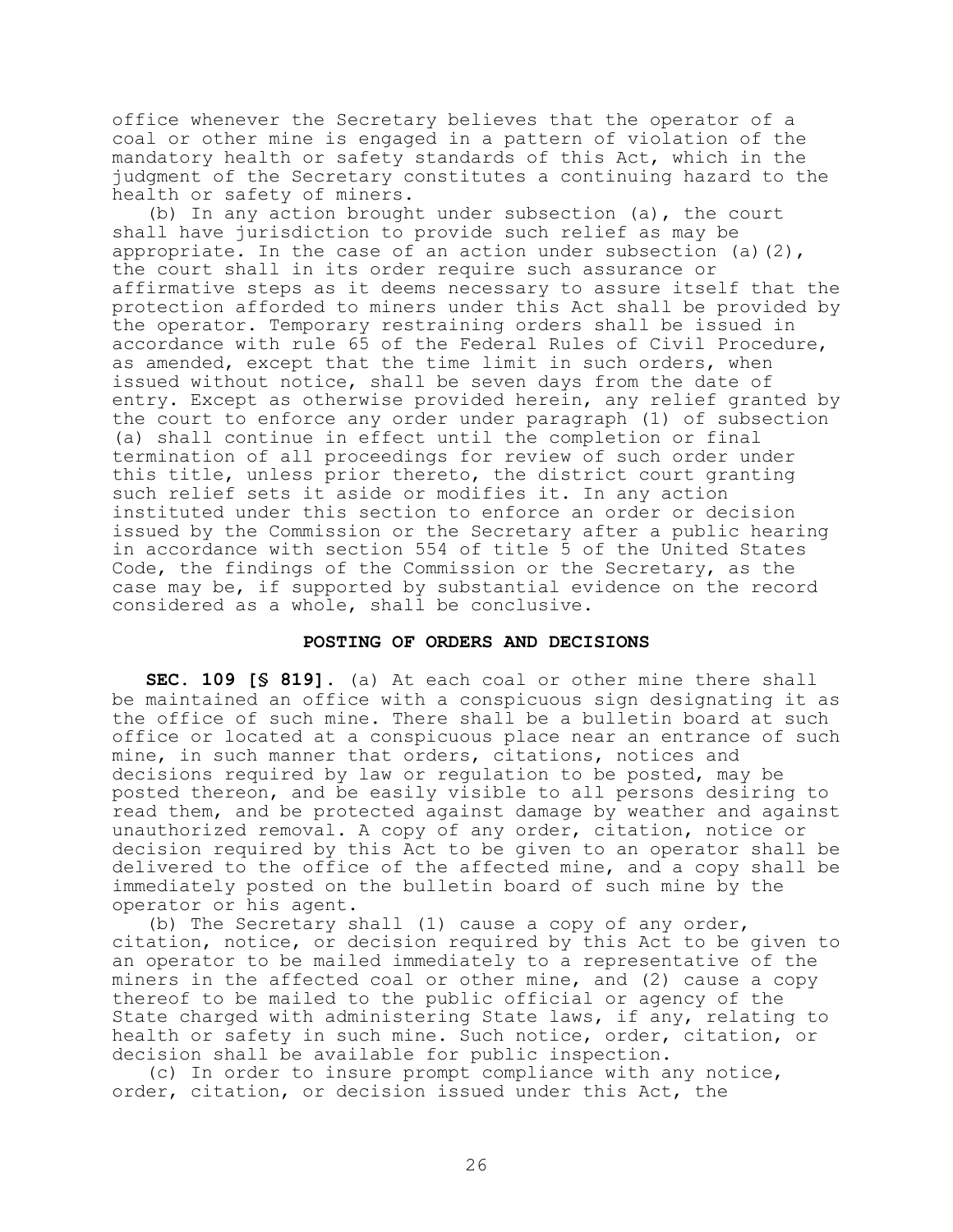authorized representative of the Secretary may deliver such notice order, citation, or decision to an agent of the operator, and such agent shall immediately take appropriate measures to insure compliance with such notice, order, citation, or decision.

(d) Each operator of a coal or other mine subject to this Act shall file with the Secretary the name and address of such mine and the name and address of the person who controls or operates the mine. Any revisions in such names or addresses shall be promptly filed with the Secretary. Each operator of a coal or other mine subject to this Act shall designate a responsible official at such mine as the principal officer in charge of health and safety at such mine, and such official shall receive a copy of any notice, order, citation, or decision issued under this Act affecting such mine. In any case where the mine is subject to the control of any person not directly involved in the daily operations of the coal or other mine, there shall be filed with the Secretary the name and address of such person and the name and address of a principal official of such person who shall have overall responsibility for the conduct of an effective health and safety program at any coal or other mine subject to the control of such person, and such official shall receive a copy of any notice, order, citation, or decision issued affecting any such mine. The mere designation of a health and safety official under this subsection shall not be construed as making such official subject to any penalty under this Act.

### **PENALTIES**

**SEC. 110 [§ 820]<sup>1</sup>**. (a)(1) The operator of a coal or other mine in which a violation occurs of a mandatory health or safety standard or who violates any other provisions of this Act, shall be assessed a civil penalty by the Secretary which penalty shall not be more than [\$70,000] for each such violation. Each occurrence of a violation of a mandatory health or safety standard may constitute a separate offense.

(2) The operator of a coal or other mine who fails to provide timely notification to the Secretary as required under

i.

 $^1$  The dollar amounts in brackets [] reflect the current civil penalty amounts as of April 2016. Pursuant to the Federal Civil Penalties Inflation Adjustment Act of 1990, as amended (Pub. L. No. 114-74; 28 U.S.C. *§* 2461 Note), Federal agencies are required to annually adjust, and publish in the Federal Register, each civil monetary penalty provided by law within their jurisdiction. MSHA's current penalty amounts are found at 30 C.F.R. part 100 (72 Fed. Reg. 13,635 (Mar. 22, 2007), as amended at 73 Fed. Reg. 7,209 (Feb. 7, 2008); 74 Fed. Reg. 68,919 (Dec. 29, 2009); and 77 Fed. Reg. 76,408 (Dec. 28, 2012)).

*See also* 18 U.S.C. *§* 3571(b)(3), which provides enhanced fines for certain criminal violations, including those found in subsections 110(d), (e), and (f)of the Mine Act *[30 U.S.C. § 820(d), (e), and (f)]*.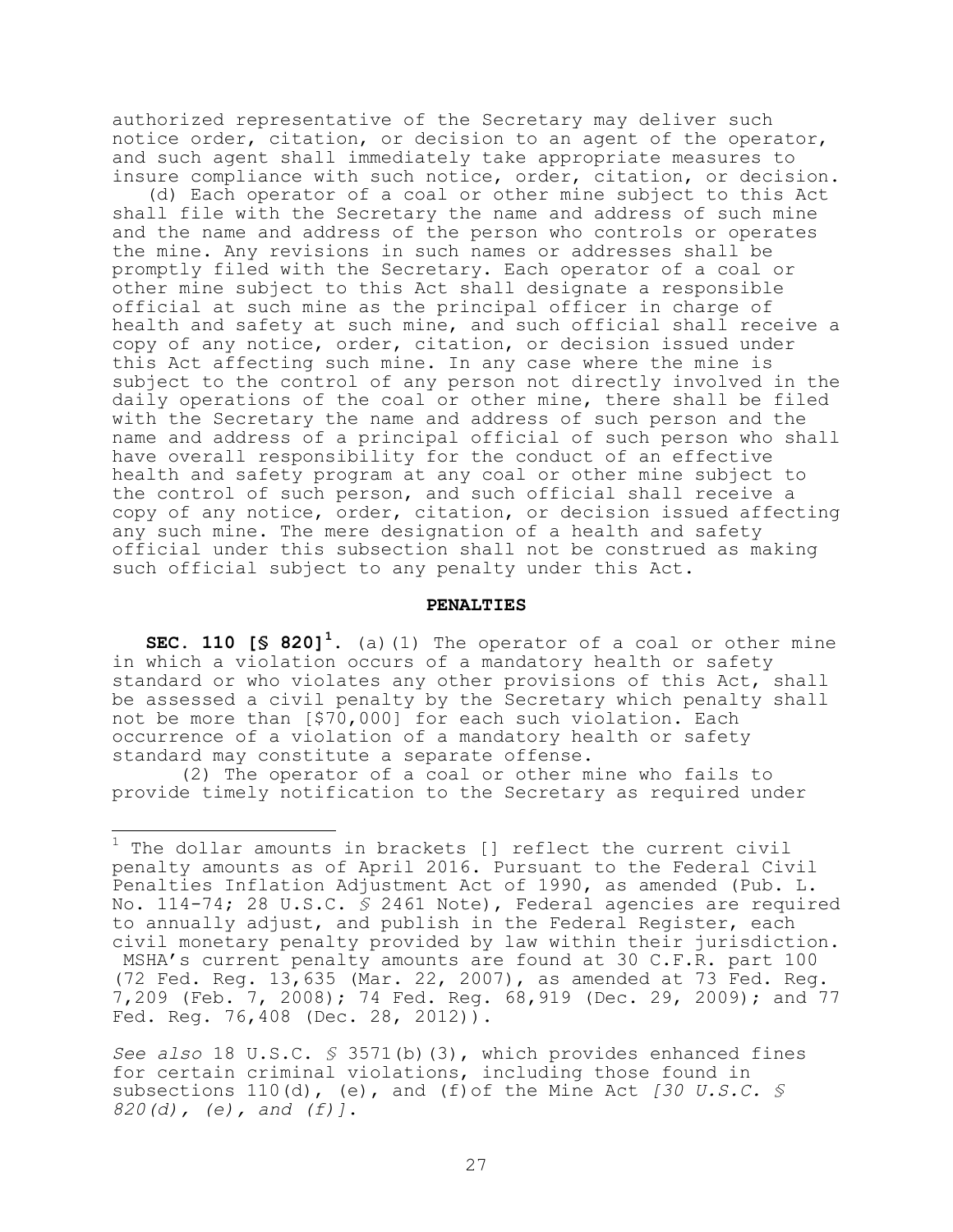section 103(j)*[30 U.S.C. § 813(j)]* (relating to the 15 minute requirement) shall be assessed a civil penalty by the Secretary of not less than [\$5,000] and not more than [\$65,000].

(3)(A) The minimum penalty for any citation or order issued under section 104(d)(1) *[30 U.S.C. § 814(d)(1)]* shall be [\$2,000].

(B) The minimum penalty for any order issued under section 104(d)(2) *[30 U.S.C. § 814(d)(2)]* shall be [\$4,000].

(4) Nothing in this subsection shall be construed to prevent an operator from obtaining a review, in accordance with section 106 *[30 U.S.C. § 816]*, of an order imposing a penalty described in this subsection. If a court, in making such a review, sustains the order, the court shall apply at least the minimum penalties required under this subsection.

(b)(1) Any operator who fails to correct a violation for which a citation has been issued under section 104(a) *[30 U.S.C. § 814(a)]* within the period permitted for its correction may be assessed a civil penalty of not more than [\$7,500] for each day during which such failure or violation continues.

(2) Violations under this section that are deemed to be flagrant may be assessed a civil penalty of not more than [\$242,000]. For purposes of the preceding sentence, the term "flagrant" with respect to a violation means a reckless or repeated failure to make reasonable efforts to eliminate a known violation of a mandatory health or safety standard that substantially and proximately caused, or reasonably could have been expected to cause, death or serious bodily injury.

(c) Whenever a corporate operator violates a mandatory health or safety standard or knowingly violates or fails or refuses to comply with any order issued under this Act or any order incorporated in a final decision issued under this Act, except an order incorporated in a decision issued under subsection (a) or section 105(c) *[30 U.S.C. § 815(c)]*, any director, officer, or agent of such corporation who knowingly authorized, ordered, or carried out such violation, failure, or refusal shall be subject to the same civil penalties, fines, and imprisonment that may be imposed upon a person under subsections (a) and (d).

(d) Any operator who willfully violates a mandatory health or safety standard, or knowingly violates or fails or refuses to comply with any order issued under section 104 and section 107 *[30 U.S.C. §§ 814, 817]*, or any order incorporated in a final decision issued under this title, except an order incorporated in a decision under subsection (a)(1) or section 105(c)*[30 U.S.C. § 815(c)]*, shall, upon conviction, be punished by a fine of not more than [\$250,000], or by imprisonment for not more than one year, or by both, except that if the conviction is for a violation committed after the first conviction of such operator under this Act, punishment shall be by a fine of not more than \$500,000, or by imprisonment for not more than five years, or both.

(e) Unless otherwise authorized by this Act, any person who gives advance notice of any inspection to be conducted under this Act shall, upon conviction, be punished by a fine of not more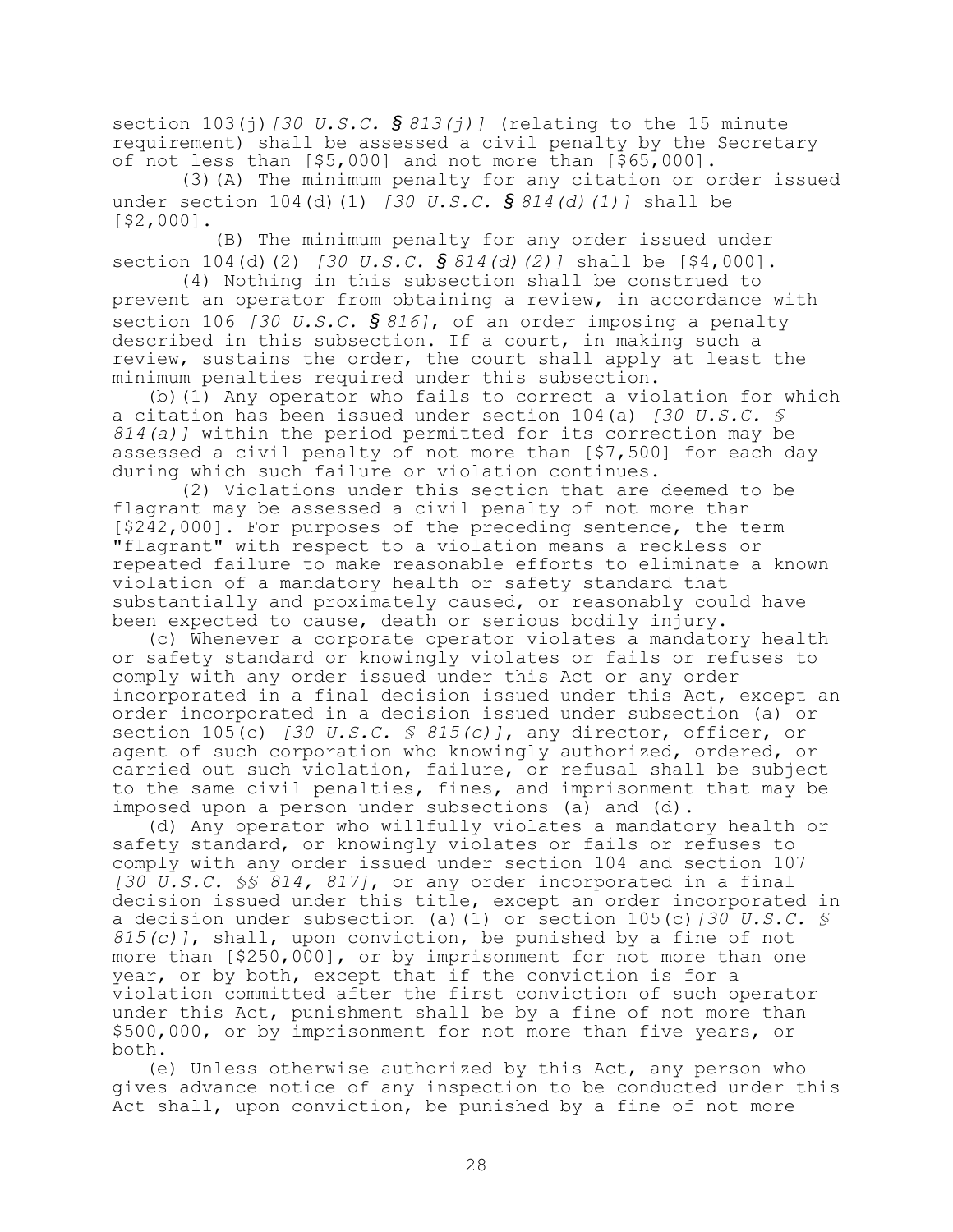than [\$250,000] or by imprisonment for not more than six months, or both.

(f) Whoever knowingly makes any false statement, representation, or certification in any application, record, report, plan, or other document filed or required to be maintained pursuant to this Act shall, upon conviction, be punished by a fine of not more than [\$250,000], or by imprisonment for not more than five years, or both.

(g) Any miner who willfully violates the mandatory safety standards relating to smoking or the carrying of smoking materials, matches, or lighters shall be subject to a civil penalty assessed by the Commission, which penalty shall not be more than [\$375] for each occurrence of such violation.

(h) Whoever knowingly distributes, sells, offers for sale, introduces, or delivers in commerce any equipment for use in a coal or other mine, including, but not limited to, components and accessories of such equipment, which is represented as complying with the provisions of this Act, or with any specification or regulation of the Secretary applicable to such equipment, and which does not so comply, shall, upon conviction, be subject to the same fine and imprisonment that may be imposed upon a person under subsection (f) of this section.

(i) The Commission shall have authority to assess all civil penalties provided in this Act. In assessing civil monetary penalties, the Commission shall consider the operator's history of previous violations, the appropriateness of such penalty to the size of the business of the operator charged, whether the operator was negligent, the effect on the operator's ability to continue in business, the gravity of the violation, and the demonstrated good faith of the person charged in attempting to achieve rapid compliance after notification of a violation. In proposing civil penalties under this Act, the Secretary may rely upon a summary review of the information available to him and shall not be required to make findings of fact concerning the above factors.

(j) Civil penalties owed under this Act shall be paid to the Secretary for deposit into the Treasury of the United States and shall accrue to the United States and may be recovered in a civil action in the name of the United States brought in the United States district court for the district where the violation occurred or where the operator has its principal office. Interest at the rate of 8 percent per annum shall be charged against a person on any final order of the Commission, or the court. Interest shall begin to accrue 30 days after the issuance of such order.

(k) No proposed penalty which has been contested before the Commission under section 105(a) *[30 U.S.C. § 815(a)]* shall be compromised, mitigated, or settled except with the approval of the Commission. No penalty assessment which has become a final order of the Commission shall be compromised, mitigated, or settled except with the approval of the court.

(l) The provisions of this section shall not be applicable with respect to title IV of this Act.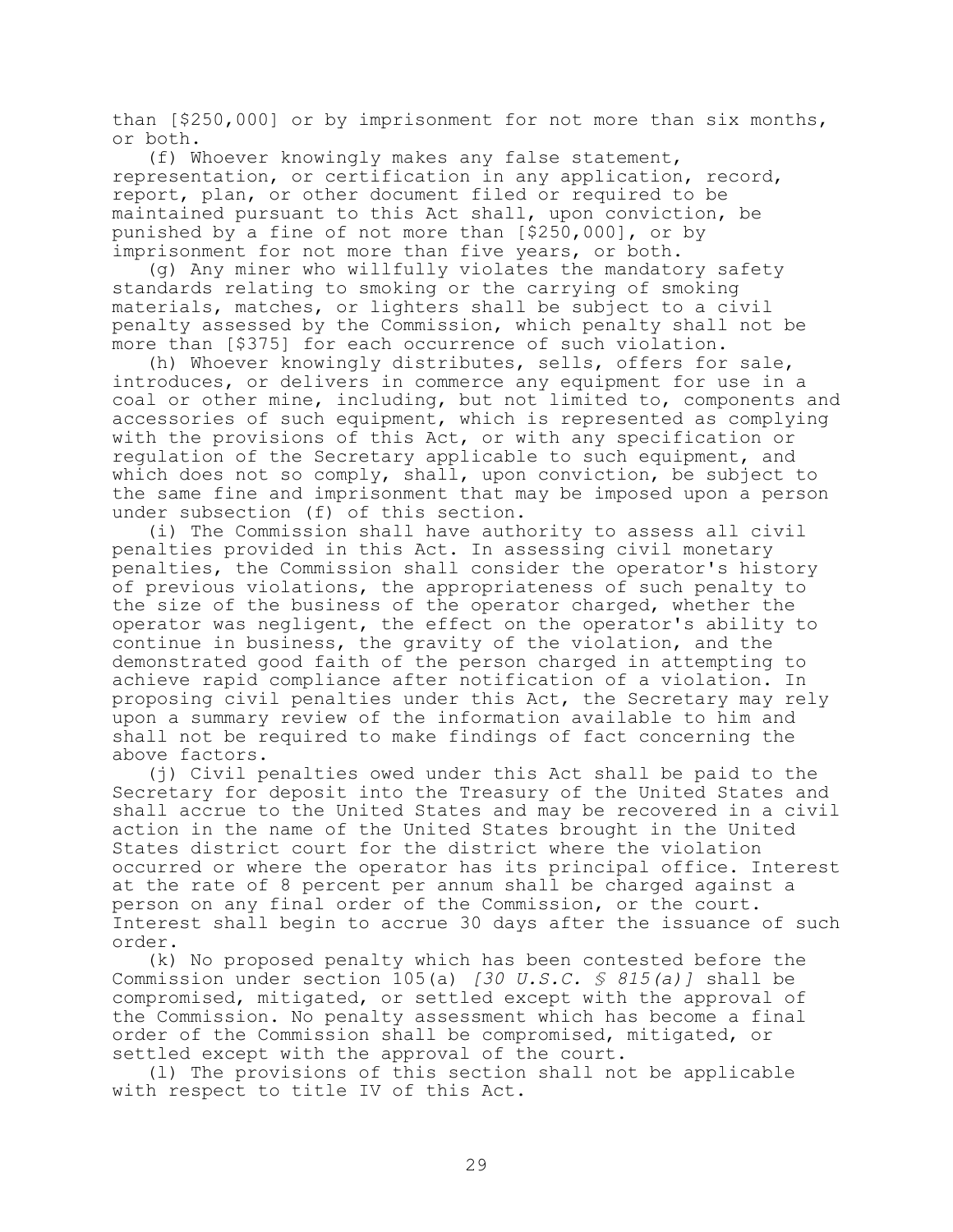### **ENTITLEMENT OF MINERS**

**SEC. 111 [§ 821]**. If a coal or other mine or area of such mine is closed by an order issued under section 103, section 104, or section 107 *[30 U.S.C. §§ 813,814, 817]*, all miners working during the shift when such order was issued who are idled by such order shall be entitled, regardless of the result of any review of such order, to full compensation by the operator at their regular rates of pay for the period they are idled, but for not more than the balance of such shift. If such order is not terminated prior to the next working shift, all miners on that shift who are idled by such order shall be entitled to full compensation by the operator at their regular rates of pay for the period they are idled, but for not more than four hours of such shift. If a coal or other mine or area of such mine is closed by an order issued under section 104 or section 107 of this title for a failure of the operator to comply with any mandatory health or safety standards, all miners who are idled due to such order shall be fully compensated after all interested parties are given an opportunity for a public hearing, which shall be expedited in such cases, and after such order is final, by the operator for lost time at their regular rates of pay for such time as the miners are idled by such closing, or for one week, whichever is the lesser. Whenever an operator violates or fails or refuses to comply with any order issued under section 103, section 104, or section 107 of this Act, all miners employed at the affected mine who would have been withdrawn from, or prevented from entering, such mine or area thereof as a result of such order shall be entitled to full compensation by the operator at their regular rates of pay, in addition to pay received for work performed after such order was issued, for the period beginning when such order was issued and ending when such order is complied with, vacated, or terminated. The Commission shall have authority to order compensation due under this section upon the filing of a complaint by a miner or his representative and after opportunity for hearing subject to section 554 of title 5, United States Code.

### **ADMINISTRATIVE PROVISIONS**

**SEC. 112 [§ 822]**. Except as provided in section 518(a) of title 28, United States Code, relating to litigation before the Supreme Court, the Solicitor of Labor may appear for and represent the Secretary in any civil litigation brought under this Act but all such litigation shall be subject to the direction and control of the Attorney General.

#### **THE FEDERAL MINE SAFETY AND HEALTH REVIEW COMMISSION**

**SEC. 113 [§ 823]**. (a) The Federal Mine Safety and Health Review Commission is hereby established. The Commission shall consist of five members, appointed by the President by and with the advice and consent of the Senate, from among persons who by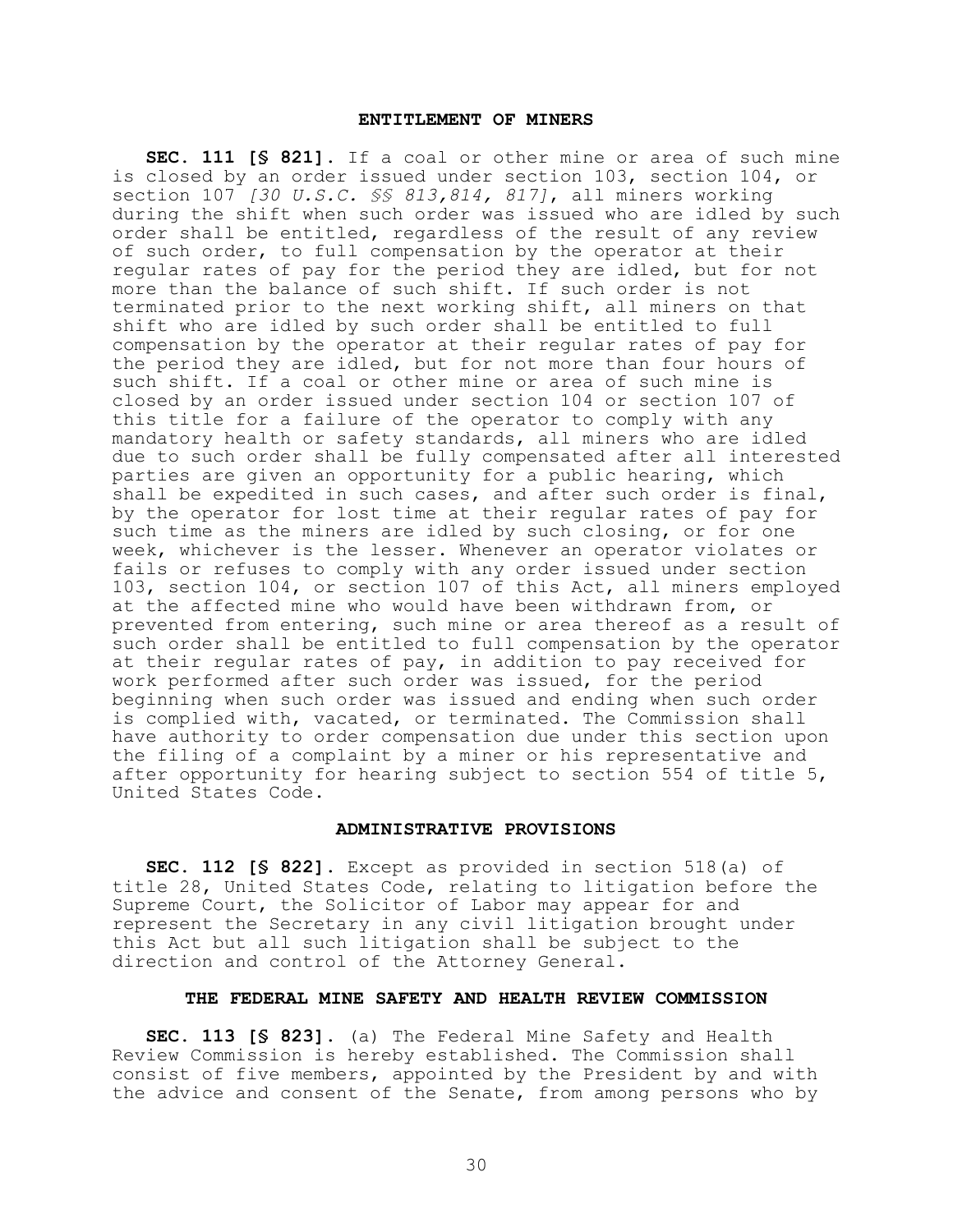reason of training, education, or experience are qualified to carry out the functions of the Commission under this Act. The President shall designate one of the members of the Commission to serve as Chairman.

(b)(1) The terms of the members of the Commission shall be six years, except that--

(A) members of the Commission first taking office after the date of enactment of the Federal Mine Safety and Health Amendments Act of 1977 *[November 9, 1977]*, shall serve, as designated by the President at the time of appointment, one for a term of two years, two for a term of four years and two for a term of six years; and

(B) a vacancy caused by the death, resignation, or removal of any member prior to the expiration of the term for which he was appointed shall be filled only for the remainder of such unexpired term.

Any member of the Commission may be removed by the President for inefficiency, neglect of duty, or malfeasance in office.

(2) The Chairman shall be responsible on behalf of the Commission for the administrative operations of the Commission. The Commission shall appoint such employees as it deems necessary to assist in the performance of the Commission's functions and to fix their compensation in accordance with the provisions of chapter 51 and subchapter III of chapter 53 of title 5, United States Code, relating to classification and general pay rates. Upon the effective date of the Federal Mine Safety and Health Amendments Act of 1977, the administrative law judges assigned to the Arlington, Virginia, facility of the Office of Hearings and Appeals, United States Department of the Interior, shall be automatically transferred in grade and position to the Federal Mine Safety and Health Review Commission. Notwithstanding the provisions of section 559 of title 5 of the United States Code, the incumbent Chief Administrative Law Judge of the Office of Hearings and Appeals of the Department of the Interior assigned to the Arlington, Virginia facility shall have the option, on the effective date of the Federal Mine Safety and Health Amendments Act of 1977, of transferring to the Commission as an administrative law judge, in the same grade and position as the other administrative law judges. The administrative law judges (except those presiding over Indian Probate Matters) assigned to the Western facilities of the Office of Hearings and Appeals of the Department of the Interior shall remain with that Department at their present grade and position or they shall have the right to transfer on an equivalent basis to that extended in this paragraph to the Arlington, Virginia administrative law judges in accordance with procedures established by the Director of the Office of Personnel Management. The Commission shall appoint such additional administrative law judges as it deems necessary to carry out the functions of the Commission. Assignment, removal, and compensation of administrative law judges shall be in accordance with sections 3105, 3344, 5362 and 7521 of title 5, United States Code.

(c) The Commission is authorized to delegate to any group of three or more members any or all of the powers of the Commission,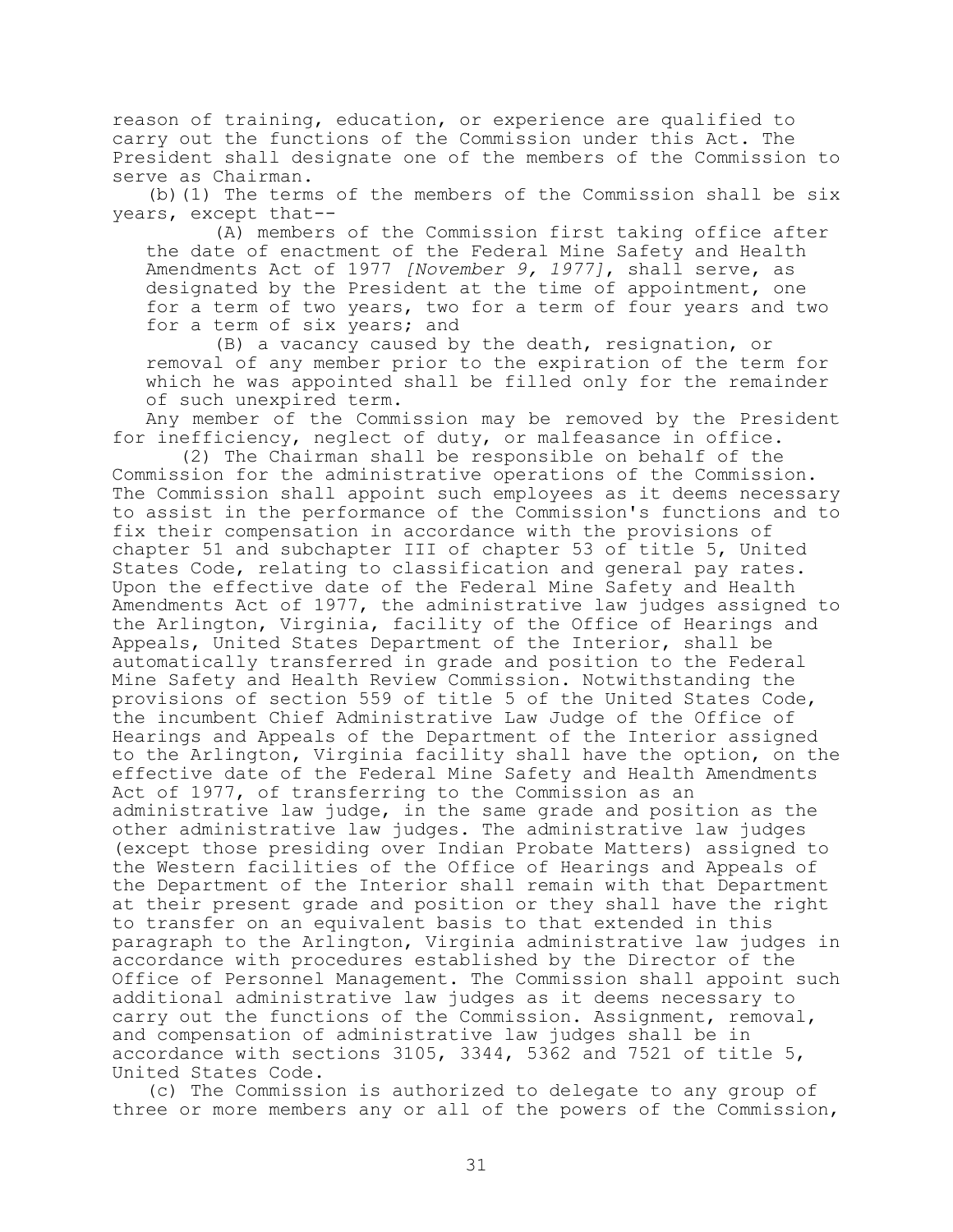except that two members shall constitute a quorum of any group designated pursuant to this paragraph.

(d)(1) An administrative law judge appointed by the Commission to hear matters under this Act shall hear, and make a determination upon, any proceeding instituted before the Commission and any motion in connection therewith, assigned to such administrative law judge by the chief administrative law judge of the Commission or by the Commission, and shall make a decision which constitutes his final disposition of the proceedings. The decision of the administrative law judge of the Commission shall become the final decision of the Commission 40 days after its issuance unless within such period of the Commission has directed that such decision shall be reviewed by the Commission in accordance with paragraph (2). An administrative law judge shall not be assigned to prepare a recommended decision under this Act.

(2) The Commission shall prescribe rules of procedure for its review of the decisions of administrative law judges in cases under this Act which shall meet the following standards for review:

(A)(i) Any person adversely affected or aggrieved by a decision of an administrative law judge, may file and serve a petition for discretionary review by the Commission of such decision within 30 days after the issuance of such decision. Review by the Commission shall not be a matter of right but of the sound discretion of the Commission.

(ii) Petitions for discretionary review shall be filed only upon one or more of the following grounds:

(I) A finding or conclusion of material fact is not sup ported by substantial evidence.

(II) A necessary legal conclusion is erroneous.

(III) The decision is contrary to law or to the duly promulgated rules or decisions of the Commission. (IV) A substantial question of law, policy or discretion is involved.

(V) A prejudicial error of procedure was committed.

(iii) Each issue shall be separately numbered and plainly and concisely stated, and shall be supported by detailed citations to the record when assignments of error are based on the record, and by statutes, regulations, or principal authorities relied upon. Except for good cause shown, no assignment of error by any party shall rely on any question of fact or law upon which the administrative law judge had not been afforded an opportunity to pass. Review by the Commission shall be granted only by affirmative vote of two of the Commissioners present and voting. If granted, review shall be limited to the questions raised by the petition.

(B) At any time within 30 days after the issuance of a decision of an administrative law judge, the Commission may in its discretion (by affirmative vote of two of the Commissioners present and voting) order the case before it for review but only upon the ground that the decision may be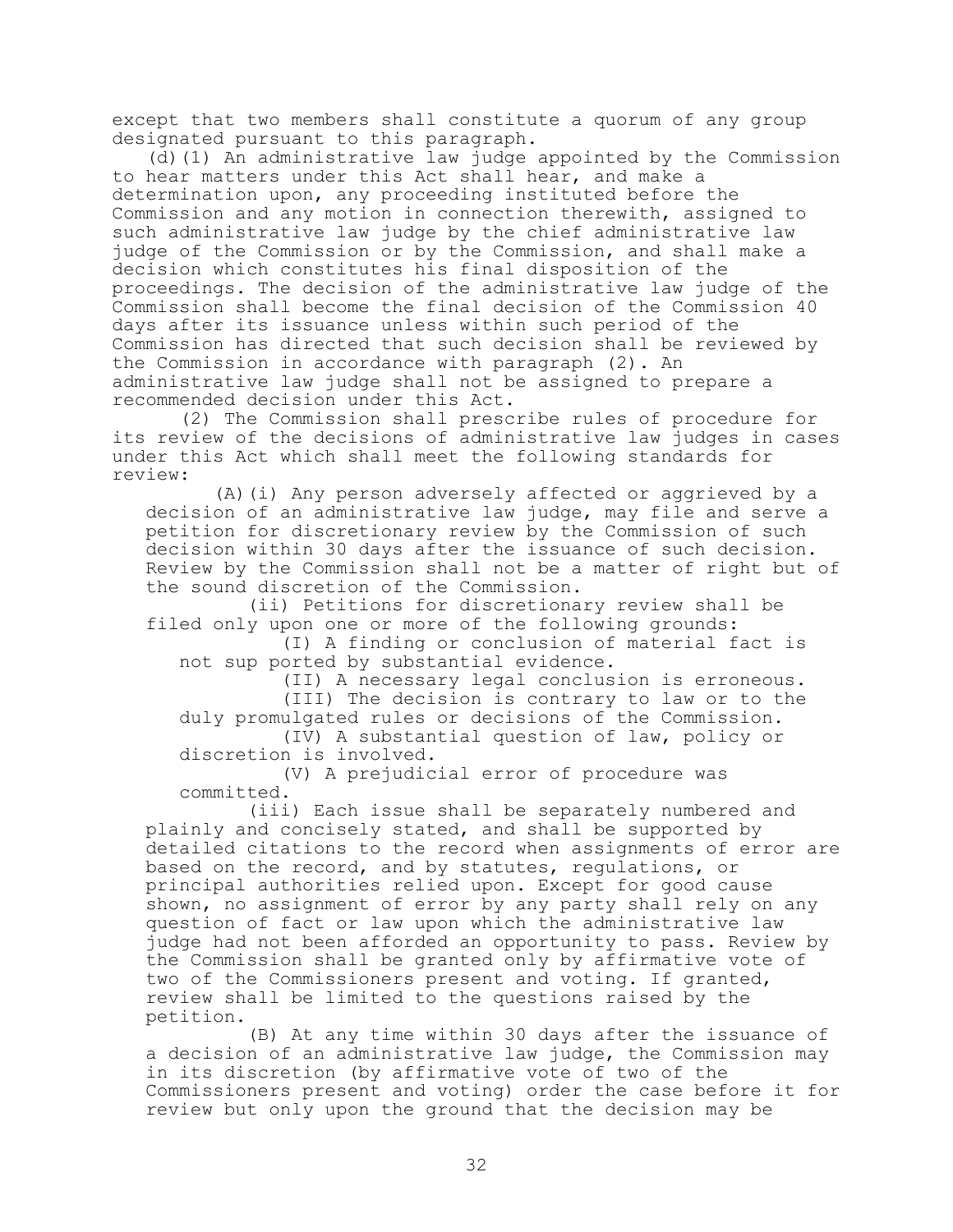contrary to law or Commission policy, or that a novel question of policy has been presented. The Commission shall state in such order the specific issue of law, Commission policy, or novel question of policy involved. If a party's petition for discretionary review has been granted, the Commission shall not raise or consider additional issues in such review proceedings except in compliance with the requirements of this paragraph.

(C) For the purpose of review by the Commission under paragraph (A) or (B) of this subsection, the record shall include: (i) all matters constituting the record upon which the decision of the administrative law judge was based; (ii) the rulings upon proposed findings and conclusions; (iii) the decision of the administrative law judge; (iv) the petition or petitions for discretionary review, responses thereto, and the Commission's order for review; and (v) briefs filed on review. No other material shall be considered by the Commission upon review. The Commission either may remand the case to the administrative law judge for further proceedings as it may direct or it may affirm, set aside, or modify the decision or order of the administrative law judge in conformity with the record. If the Commission determines that further evidence is necessary on an issue of fact it shall remand the case for further proceedings before the administrative law judge.

(The provisions of section 557(b) of title 5, United States Code, with regard to the review authority of the Commission are hereby expressly superseded to the extent that they are inconsistent with the provisions of subparagraphs (A), (B), and (C) of this paragraph.)

(e) In connection with hearings before the Commission or its administrative law judges under this Act, the Commission and its administrative law judges may compel the attendance and testimony of witnesses and the production of books, papers, or documents, or objects, and order testimony to be taken by deposition at any stage of the proceedings before them. Any person may be compelled to appear and depose and produce similar documentary or physical evidence, in the same manner as witnesses may be compelled to appear and produce evidence before the Commission and its administrative law judges. Witnesses shall be paid the same fees and mileage that are paid witnesses in the courts of the United States and at depositions ordered by such courts. In case of contumacy, failure, or refusal of any person to obey a subpoena or order of the Commission or an administrative law judge, respectively, to appear, to testify, or to produce documentary or physical evidence, any district court of the United States or the United States courts of any territory or possession, within the jurisdiction of which such person is found, or resides, or transacts business, shall, upon the application of the Commission, or the administrative law judge, respectively, have jurisdiction to issue to such person an order requiring such person to appear, to testify, or to produce evidence as ordered by the Commission or the administrative law judge, respectively, and any failure to obey such order of the court may be punished by the court as a contempt thereof.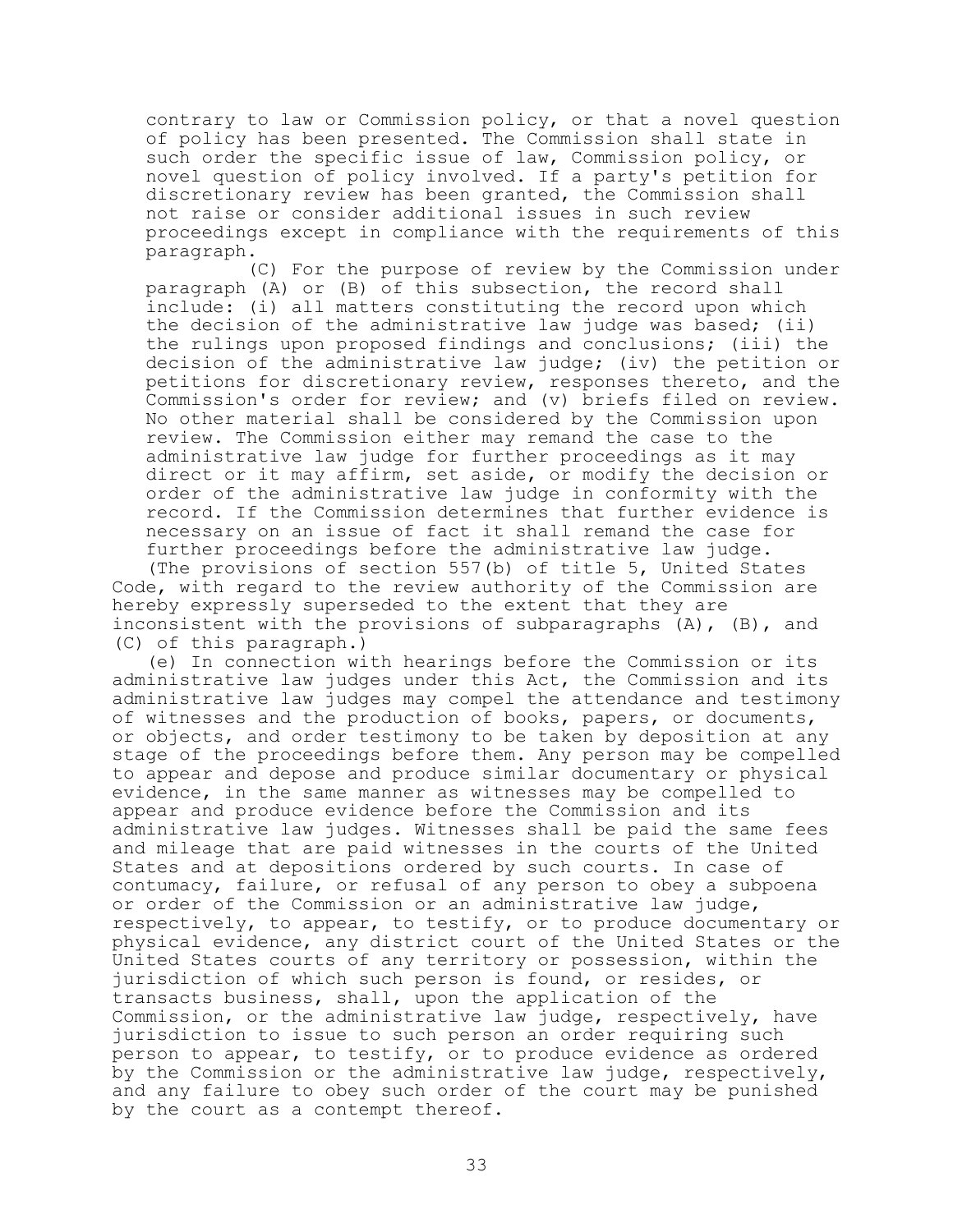# **AUTHORIZATION OF APPROPRIATIONS**

**SEC. 114 [§ 824]**. There are authorized to be appropriated, out of any moneys in the Treasury not otherwise appropriated, such sums as may be necessary to carry out the provisions of this title.

## **MANDATORY HEALTH AND SAFETY TRAINING**

**SEC. 115 [§ 825]**. (a) Each operator of a coal or other mine shall have a health and safety training program which shall be approved by the Secretary. The Secretary shall promulgate regulations with respect to such health and safety training programs not more than 180 days after the effective date of the Federal Mine Safety and Health Amendments Act of 1977. Each training program approved by the Secretary shall provide as a minimum that--

(1) new miners having no underground mining experience shall receive no less than 40 hours of training if they are to work underground. Such training shall include instruction in the statutory rights of miners and their representatives under this Act, use of the self-rescue device and use of respiratory devices, hazard recognition, escapeways, walk around training, emergency procedures, basic ventilation, basic roof control, electrical hazards, first aid, and the health and safety aspects of the task to which he will be assigned;

(2) new miners having no surface mining experience shall receive no less than 24 hours of training if they are to work on the surface. Such training shall include instruction in the statutory rights of miners and their representatives under this Act, use of the self-rescue device where appropriate and use of respiratory devices where appropriate, hazard recognition, emergency procedures, electrical hazards, first aid, walk around training and the health and safety aspects of the task to which he will be assigned;

(3) all miners shall receive no less than eight hours of refresher training no less frequently than once each 12 months, except that miners already employed on the effective date of the Federal Mine Safety and Health Amendments Act of 1977 shall receive this refresher training no more than 90 days after the date of approval of the training plan required by this section;

(4) any miner who is reassigned to a new task in which he has had no previous work experience shall receive training in accordance with a training plan approved by the Secretary under this subsection in the safety and health aspects specific to that task prior to performing that task;

(5) any training required by paragraphs (1), (2) or (4) shall include a period of training as closely related as is practicable to the work in which the miner is to be engaged. (b) Any health and safety training provided under subsection (a) shall be provided during normal working hours. Miners shall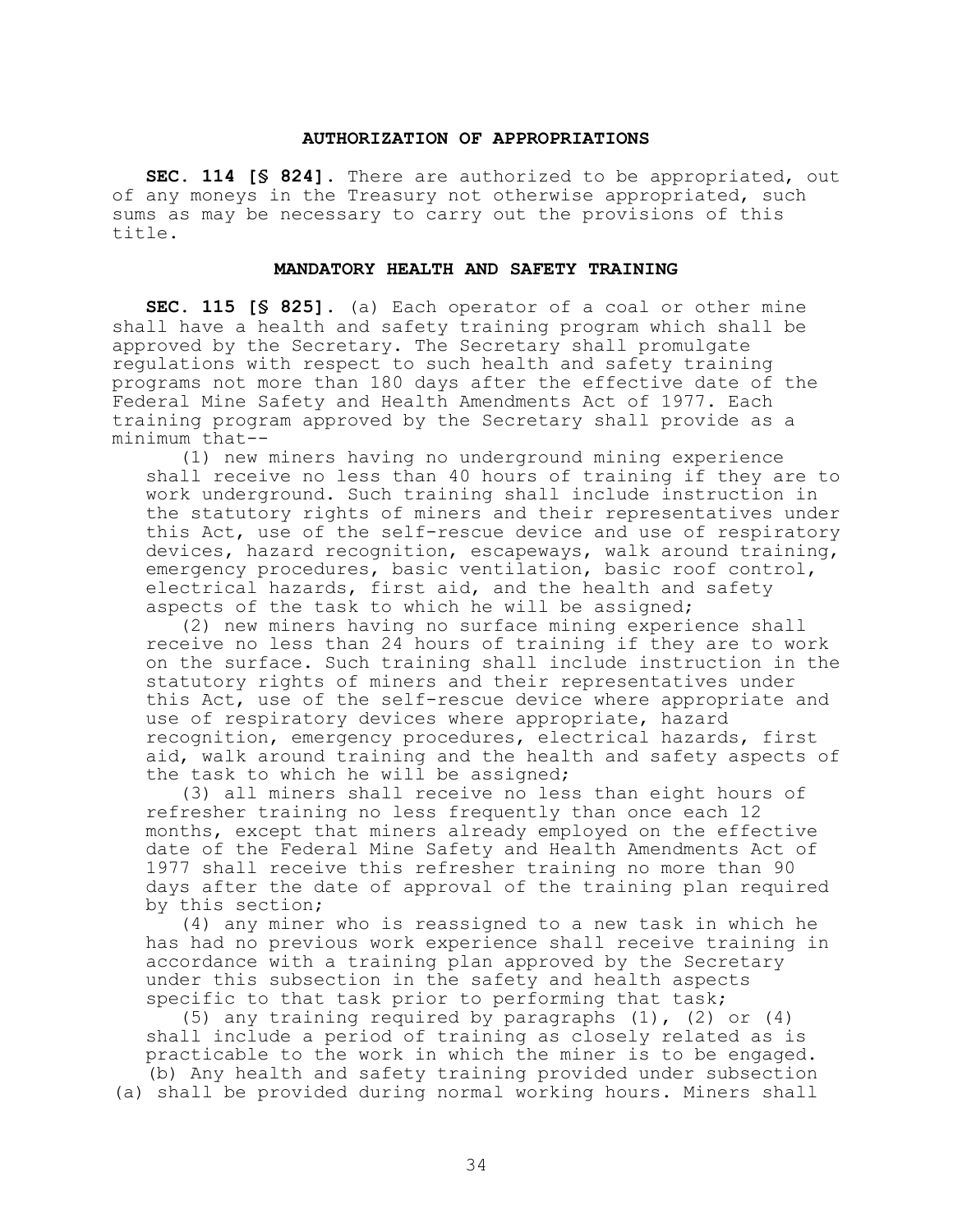be paid at their normal rate of compensation while they take such training, and new miners shall be paid at their starting wage rate when they take the new miner training. If such training shall be given at a location other than the normal place of work, miners shall also be compensated for the additional costs they may incur in attending such training sessions.

(c) Upon completion of each training program, each operator shall certify, on a form approved by the Secretary, that the miner has received the specified training in each subject area of the approved health and safety training plan. A certificate for each miner shall be maintained by the operator, and shall be available for inspection at the mine site, and a copy thereof shall be given to each miner at the completion of such training. When a miner leaves the operator's employ, he shall be entitled to a copy of his health and safety training certificates. False certification by an operator that training was given shall be punishable under section 110(a) and (f)*[30 U.S.C. § 820(a), (f)]*; and each health and safety training certificate shall indicate on its face, in bold letters, printed in a conspicuous manner the fact that such false certification is so punishable.

(d) The Secretary shall promulgate appropriate standards for safety and health training for coal or other mine construction workers.

(e)(1) Within 180 days after the effective date of the Federal Mine Safety and Health Amendments Act of 1977, the Secretary shall publish proposed regulations which shall provide that mine rescue teams shall be available for rescue and recovery work to each underground coal or other mine in the event of an emergency. The costs of making advance arrangements for such teams shall be borne by the operator of each such mine.

(2)(A) The Secretary shall issue regulations with regard to mine rescue teams which shall be finalized and in effect not later than 18 months after the date of enactment of the Mine Improvement and New Emergency Response Act of 2006 *[June 15, 2006]*.

(B) Such regulations shall provide for the following:

(i) That such regulations shall not be construed to waive operator training requirements applicable to existing mine rescue teams.

 (ii) That the Mine Safety and Health Administration shall establish, and update every 5 years thereafter, criteria to certify the qualifications of mine rescue teams.

(iii)(I) That the operator of each underground coal mine with more than 36 employees—

(aa) have an employee knowledgeable in mine emergency response who is employed at the mine on each shift at each underground mine; and

(bb) make available two certified mine rescue teams whose members—

(AA) are familiar with the operations of such coal mine;

(BB) participate at least annually in two local mine rescue contests;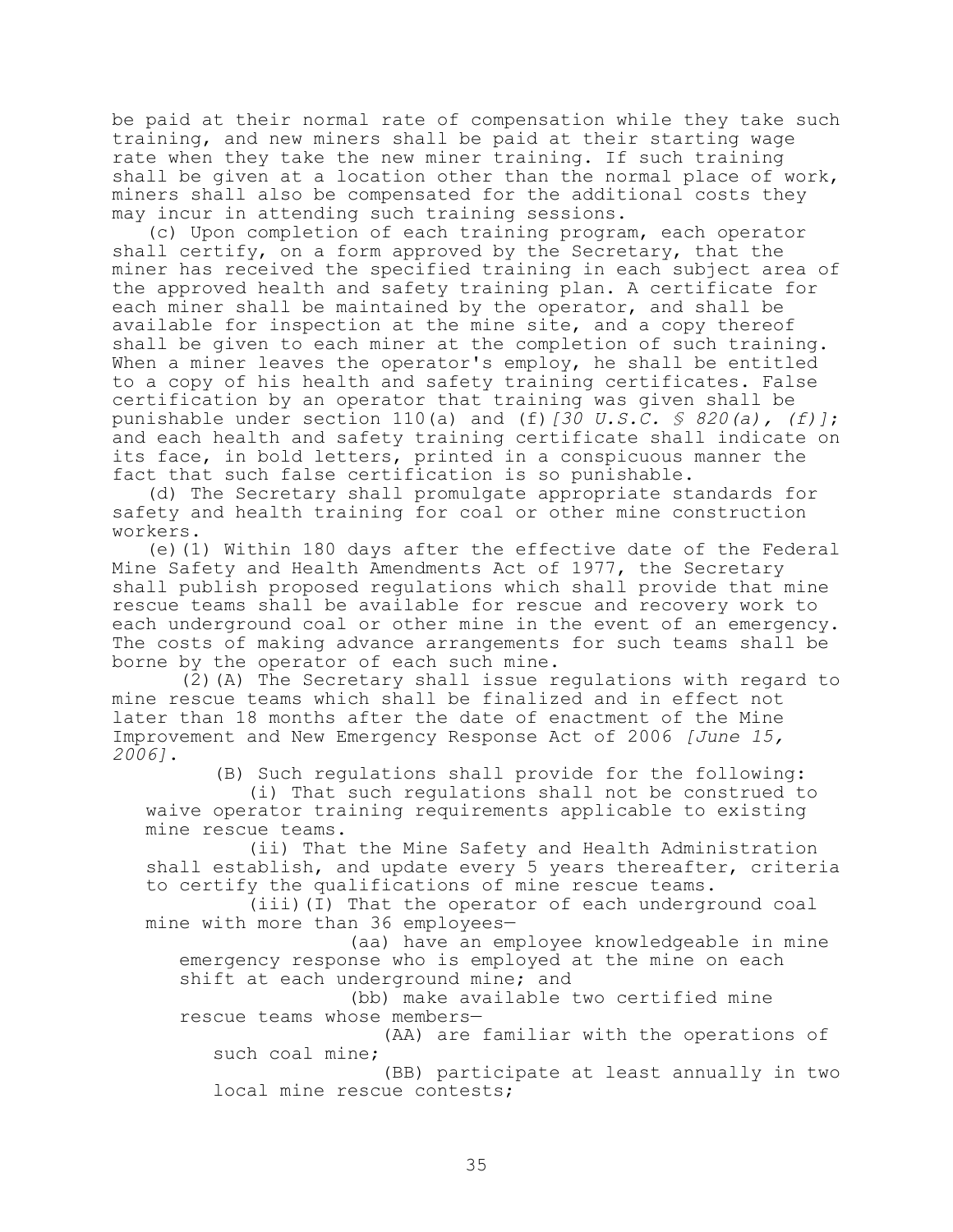(CC) participate at least annually in mine rescue training at the underground coal mine covered by the mine rescue team; and (DD) are available at the mine within one hour ground travel time from the mine rescue station. (II)(aa) For the purpose of complying with subclause (I), an operator shall employ one team that is either an individual mine site mine rescue team or a composite team as provided for in item (bb)(BB). (bb) The following options may be used by an operator to comply with the requirements of item (aa): (AA) An individual mine-site mine rescue team. (BB) A multi-employer composite team that is made up of team members who are knowledgeable about the operations and ventilation of the covered mines and who train on a semi-annual basis at the covered underground coal mine— (aaa) which provides coverage for multiple operators that have team members which include at least two active employees from each of the covered mines; (bbb) which provides coverage for multiple mines owned by the same operator which members include at least two active employees from each mine; or (ccc) which is a State-sponsored mine rescue team comprised of at least two active employees from each of the covered mines. (CC) A commercial mine rescue team provided by contract through a third-party vendor or mine rescue team provided by another coal company, if such team— (aaa) trains on a quarterly basis at covered underground coal mines; (bbb) is knowledgeable about the operations and ventilation of the covered mines; and (ccc) is comprised of individuals with a minimum of 3 years underground coal mine experience that shall have occurred within the 10-year period preceding their employment on the contract mine rescue team. (DD) A State-sponsored team made up of State employees. (iv) That the operator of each underground coal mine with 36 or less employees shall— (I) have an employee on each shift who is knowledgeable in mine emergency responses; and (II) make available two certified mine rescue teams whose members—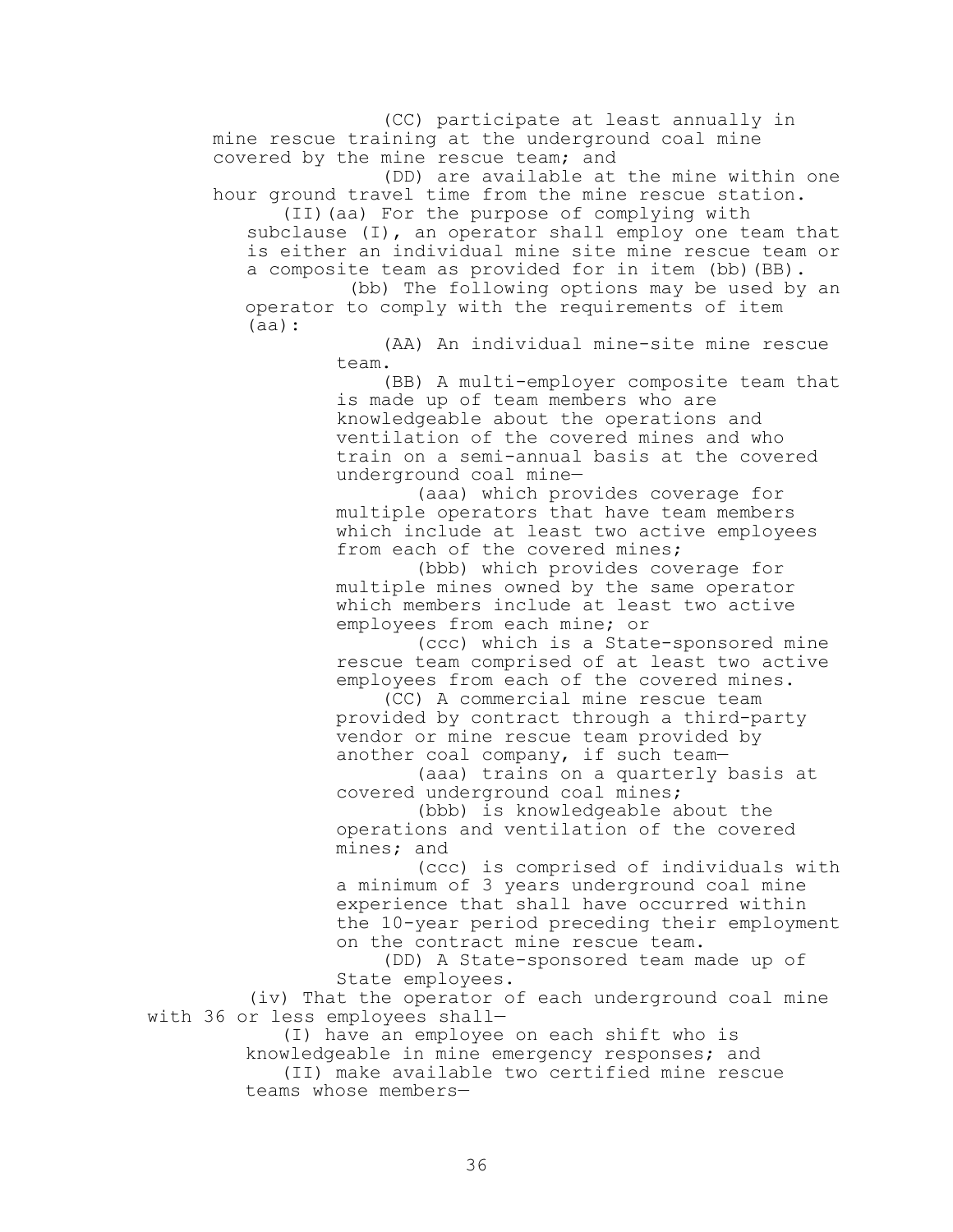(aa) are familiar with the operations of such coal mine;

(bb) participate at least annually in two local mine rescue contests;

(cc) participate at least semi-annually in mine rescue training at the underground coal mine covered by the mine rescue team;

(dd) are available at the mine within one hour ground travel time from the mine rescue station;

(ee) are knowledgeable about the operations and ventilation of the covered mines; and

(ff) are comprised of individuals with a minimum of 3 years underground coal mine experience that shall have occurred within the 10 year period preceding their employment on the contract mine rescue team.

# **LIMITATION ON CERTAIN LIABILITY FOR RESCUE OPERATIONS**

**SEC. 116 [§ 826]**. (a) IN GENERAL.--No person shall bring an action against any covered individual or his or her regular employer for property damage or an injury (or death) sustained as a result of carrying out activities relating to mine accident rescue or recovery operations. This subsection shall not apply where the action that is alleged to result in the property damages or injury (or death) was the result of gross negligence, reckless conduct, or illegal conduct or, where the regular employer (as such term is used in this Act) is the operator of the mine at which the rescue activity takes place. Nothing in this section shall be construed to preempt State workers' compensation laws.

(b) COVERED INDIVIDUAL.--For purposes of subsection (a), the term "covered individual" means an individual--

(1) who is a member of a mine rescue team or who is otherwise a volunteer with respect to a mine accident; and

(2) who is carrying out activities relating to mine accident rescue or recovery operations.

(c) REGULAR EMPLOYER.--For purposes of subsection (a), the term "regular employer" means the entity that is the covered employee's legal or statutory employer pursuant to applicable State law.

# **TITLE II--INTERIM MANDATORY HEALTH STANDARDS**

#### **COVERAGE**

**SEC. 201 [§ 841]**. (a) The provisions of sections 202 through 206 of this title *[30 U.S.C. §§ 842-846]* and the applicable provisions of section 318 of the title III *[30 U.S.C. § 878]* shall be interim mandatory health standards applicable to all underground coal mines until superseded in whole or in part by improved mandatory health standards promulgated by the Secretary under the provisions of section 101 of this Act *[30 U.S.C. §*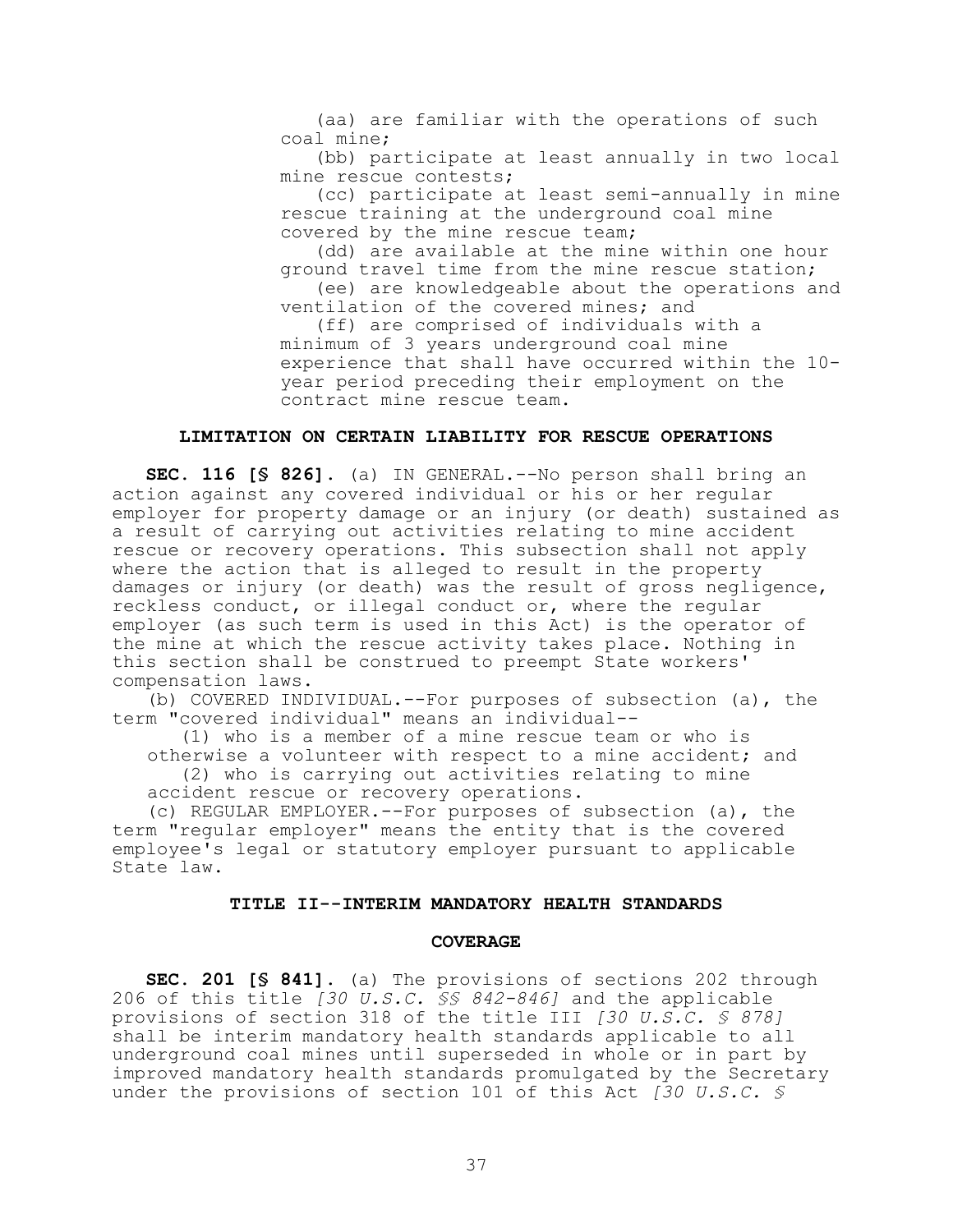*811]*, and shall be enforced in the same manner and to the same extent as any mandatory health standard promulgated under the provisions of section 101 of this Act. Any orders issued in the enforcement of the interim standards set forth in this title shall be subject to review as provided in title I of this Act.

(b) Among other things, it is the purpose of this title to provide, to the greatest extent possible, that the working conditions in each underground coal mine are sufficiently free of respirable dust concentrations in the mine atmosphere to permit each miner the opportunity to work underground during the period of his entire adult working life without incurring any disability from pneumoconiosis or any other occupation-related disease during or at the end of such period.

## **DUST STANDARD AND RESPIRATORY EQUIPMENT**

**SEC. 202 [§ 842]**. (a) Each operator of a coal mine shall take accurate samples of the amount of respirable dust in the mine atmosphere to which each miner in the active workings of such mine is exposed. Such samples shall be taken by any device approved by the Secretary and the Secretary of Health and Human Services and in accordance with such methods, at such locations, at such intervals, and in such manner as the Secretaries shall prescribe in the Federal Register within sixty days from the date of enactment of this Act *[December 30, 1969]* and from time to time thereafter. Such samples shall be transmitted to the Secretary in a manner established by him, and analyzed and recorded by him in a manner that will assure application of the provisions of section 104(i) *[30 U.S.C. § 814(i)]* of this Act when the applicable limit on the concentration of respirable dust required to be maintained under this section is exceeded. The results of such samples shall also be made available to the operator. Each operator shall report and certify to the Secretary at such intervals as the Secretary may require as to the conditions in the active workings of the coal mine, including, but not limited to, the average number of working hours worked during each shift, the quantity and velocity of air regularly reaching the working faces, the method of mining, the amount and pressure of the water, if any, reaching the working faces, and the number, location, and type of sprays, if any, used.

(b) Except as otherwise provided in this subsection--

(1) Effective on the operative date of this title, each operator shall continuously maintain the average concentration of respirable dust in the mine atmosphere during each shift to which each miner in the active workings of such mine is exposed at or below 3.0 milligrams of respirable dust per cubic meter of air.

(2) Effective three years after the date of enactment of this Act *[December 30, 1969]*, each operator shall continuously maintain the average concentration of respirable dust in the mine atmosphere during each shift to which each miner in the active workings of such mine is exposed at or below 2.0 milligrams of respirable dust per cubic meter of air.

(3) Any operator who determines that he will be unable,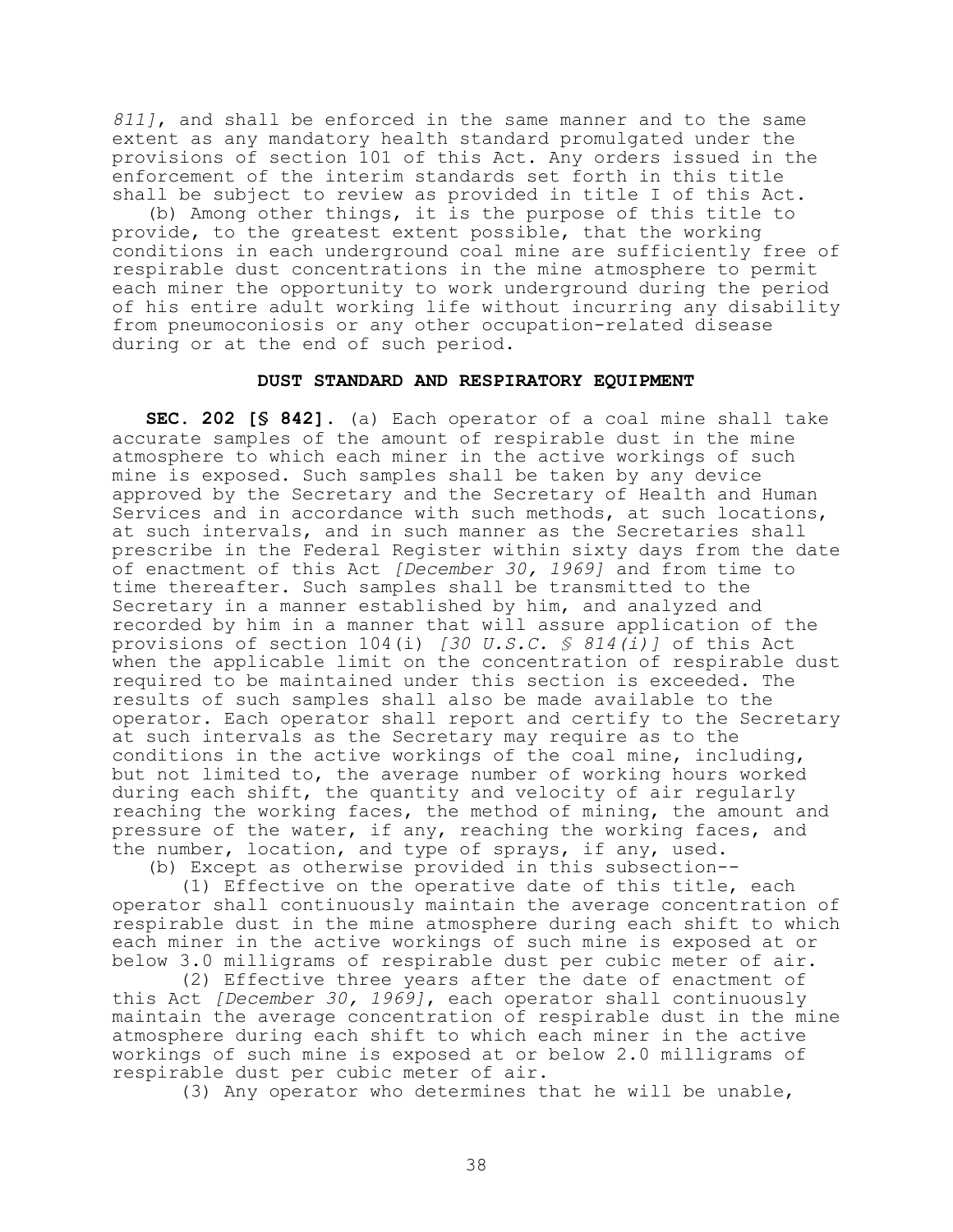using available technology, to comply with the provisions of paragraph (1) of this subsection, or the provisions of paragraph (2) of this subsection, as appropriate, may file with the Panel, no later than sixty days prior to the effective date of the applicable respirable dust standard established by such paragraphs, an application for a permit for noncompliance. If, in the case of an application for a permit for noncompliance with the 3.0 milligram standard established by paragraph (1) of this subsection, the application satisfies the requirements of subsection (c) of this section, the Panel shall issue a permit for noncompliance to the operator. If, in the case of an application for a permit for noncompliance with the 2.0 milligram standard established by paragraph (2) of this subsection, the application satisfies the requirements of subsection (c) of this section and the Panel determines that the applicant will be unable to comply with such standard, the Panel shall issue to the operator a permit for noncompliance.

(4) In any case in which an operator, who has been issued a permit (including a renewal permit) for noncompliance under this section, determines, not more than ninety days prior to the expiration date of such permit, that he still is unable to comply with the standard established by paragraph (1) of this subsection or the standard established by paragraph (2) of this subsection, as appropriate, he may file with the Panel an application for renewal of the permit. Upon receipt of such application, the Panel, if it determines, after all interested persons have been notified and given an opportunity for a public hearing under section 5 of this Act *[30 U.S.C. § 804]*, that the application is in compliance with the provisions of subsection (c) of this section, and that the applicant will be unable to comply with such standard, may renew the permit.

(5) Any such permit or renewal thereof so issued shall be in effect for a period not to exceed one year and shall entitle the permittee during such period to maintain continuously the average concentration of respirable dust in the mine atmosphere during each shift in the working places of such mine to which the permit applies at a level specified by the Panel, which shall be at the lowest level which the application shows the conditions, technology applicable to such mine, and other available and effective control techniques and methods will permit, but in no event shall such level exceed 4.5 milligrams of dust per cubic meter of air during the period when the 3.0 milligram standard is in effect, or 3.0 milligrams of dust per cubic meter of air during the period when the 2.0 milligram standard is in effect.

(6) No permit or renewal thereof for noncompliance shall entitle any operator to an extension of time beyond eighteen months from the date of enactment of this Act *[December 30, 1969]* to comply with the 3.0 milligram standard established by paragraph (1) of this subsection, or beyond seventy-two months from the date of enactment of this Act *[December 30, 1969]* to comply with the 2.0 milligram standard established by paragraph (2) of this subsection.

(c) Any application for an initial or renewal permit made pursuant to this section shall contain--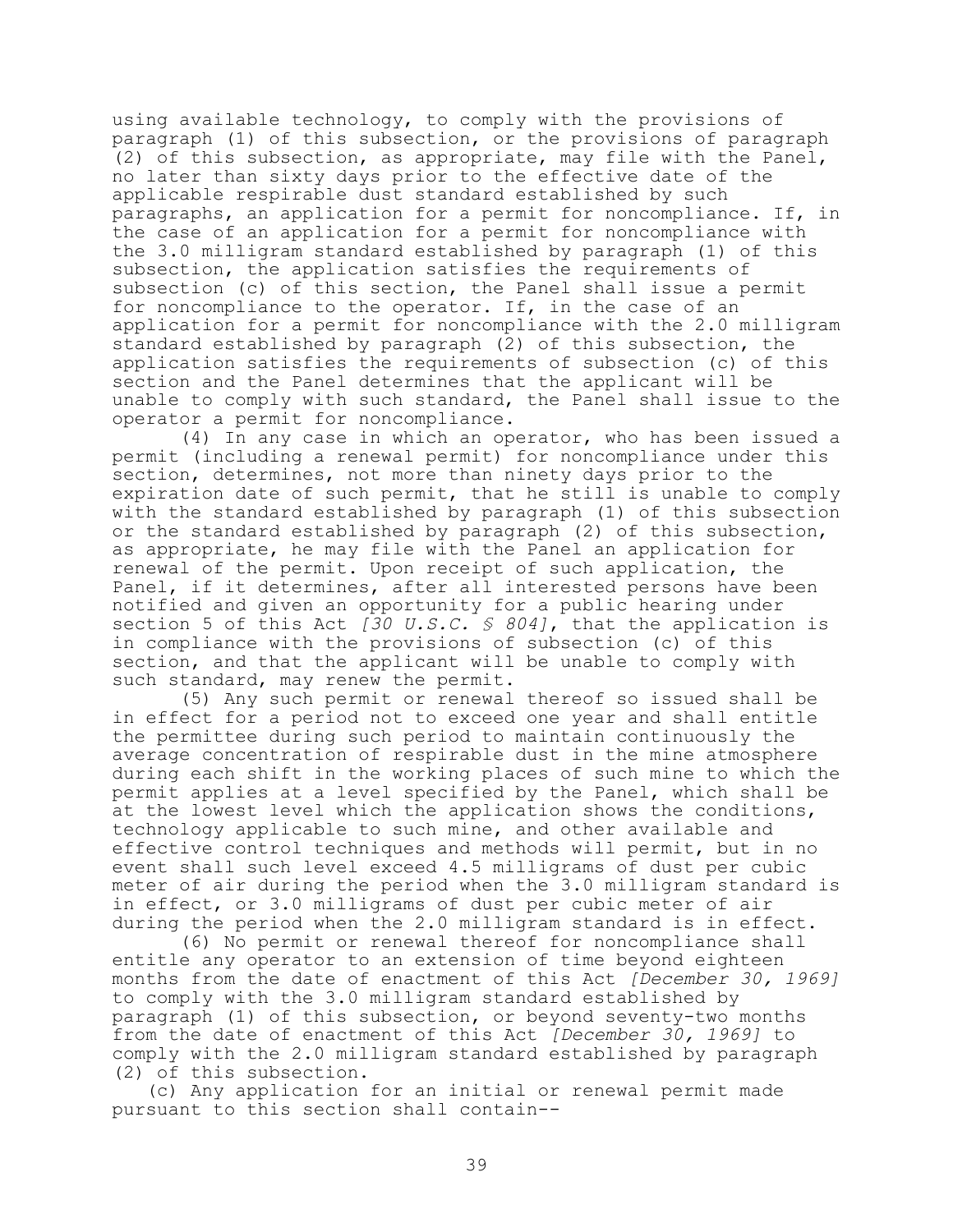(1) a representation by the applicant and the engineer conducting the survey referred to in paragraph (2) of this subsection that the applicant is unable to comply with the standard applicable under subsection (b)(1) or (b)(2) of this section at specified working places because the technology for reducing the concentration of respirable dust at such places is not available, or because of the lack of other effective control techniques or methods, or because of any combination of such reasons;

(2) an identification of the working places in such mine for which the permit is requested; the results of an engineering survey by a certified engineer of the respirable dust conditions of each working place of the mine with respect to which such application is filed and the ability to reduce such dust to the level required to be maintained in such place under this section; a description of the ventilation system of the mine and its capacity; the quantity and velocity of air regularly reaching the working faces; the method of mining; the amount and pressure of the water, if any, reaching the working faces; the number, location, and type of sprays, if any; action taken to reduce such dust; and such other information as the Panel may require; and

(3) statements by the applicant and the engineer conducting such survey, of the means and methods to be employed to achieve compliance with the applicable standard, the progress made toward achieving compliance, and an estimate of when compliance can be achieved.

(d) Beginning six months after the operative date of this title and from time to time thereafter, the Secretary of Health and Human Services shall establish, in accordance with the provisions of section 101 of this Act *[30 U.S.C. § 811]*, a schedule reducing the average concentration of respirable dust in the mine atmosphere during each shift to which each miner in the active workings is exposed below the levels established in this section to a level of personal exposure which will prevent new incidences of respiratory disease and the further development of such disease in any person. Such schedule shall specify the minimum time necessary to achieve such levels taking into consideration present and future advancements in technology to reach these levels.

(e) References to concentrations of respirable dust in this title mean the average concentration of respirable dust measured with a device approved by the Secretary and the Secretary of Health and Human Services.

(f) For the purpose of this title, the term "average concentration" means a determination which accurately represents the atmospheric conditions with regard to respirable dust to which each miner in the active workings of a mine is exposed (1) as measured, during the 18 month period following the date of enactment of this Act *[December 30, 1969]*, over a number of continuous production shifts to be determined by the Secretary Health and Human Services, and (2) as measured thereafter, over a single shift only, unless the Secretary and the Secretary of Health and Human Services find, in accordance with the provisions of section 101 of this Act *[30 U.S.C. § 811]*, that such single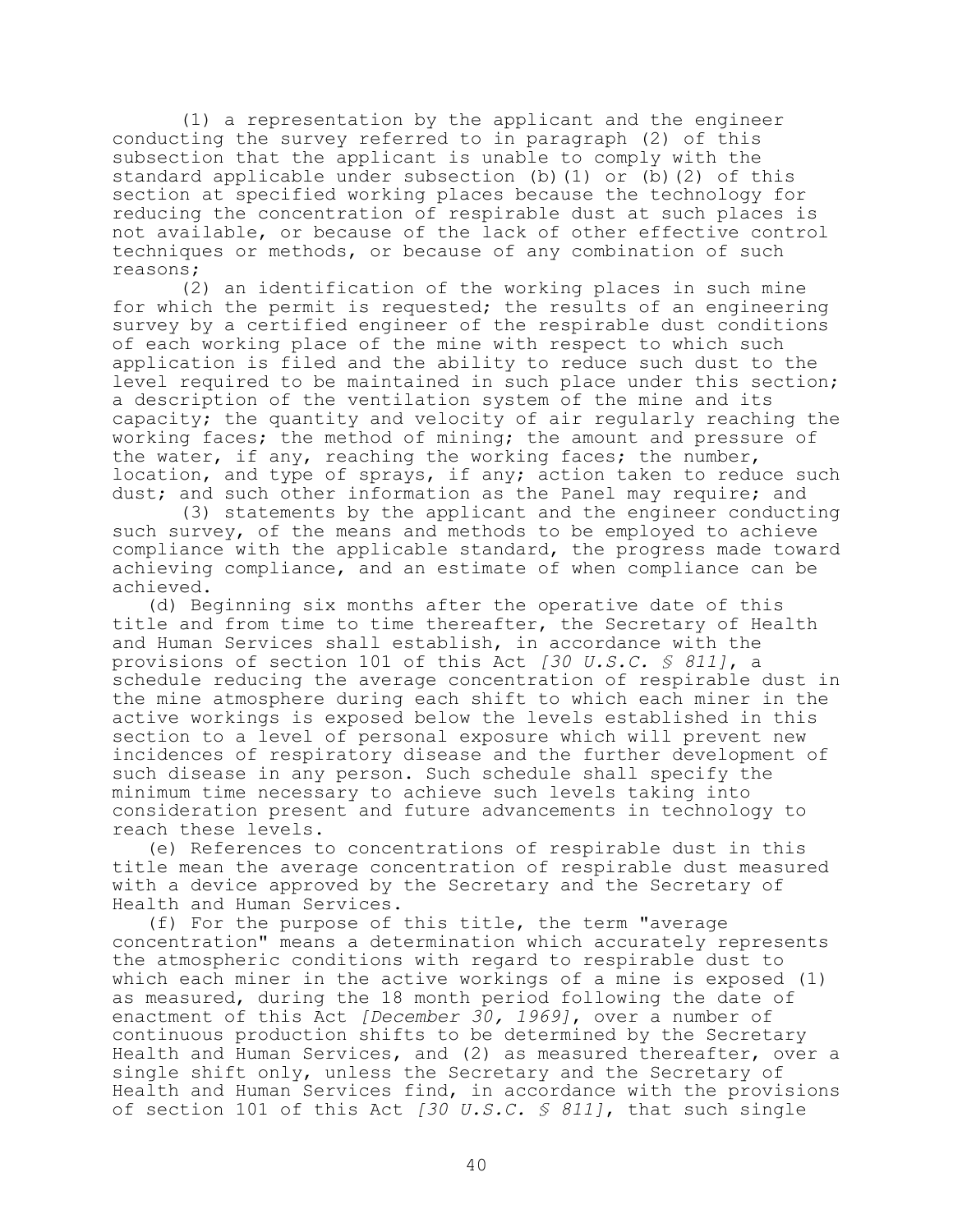shift measurement will not, after applying valid statistical techniques to such measurement, accurately represent such atmospheric conditions during such shift.

(g) The Secretary shall cause to be made such frequent spot inspections as he deems appropriate of the active workings of coal mines for the purpose of obtaining compliance with the provisions of this title.

(h) Respiratory equipment approved by the Secretary and the Secretary of Health and Human Services shall be made available to all persons whenever exposed to concentrations of respirable dust in excess of the levels required to be maintained under this Act. Use of respirators shall not be substituted for environmental control measures in the active workings. Each operator shall maintain a supply of respiratory equipment adequate to deal with occurrences of concentrations of respirable dust in the mine atmosphere in excess of the levels required to be maintained under this Act.

#### **MEDICAL EXAMINATIONS**

**SEC. 203 [§ 843]**. (a) The operator of a coal mine shall cooperate with the Secretary of Health and Human Services in making available to each miner working in a coal mine the opportunity to have a chest roentgenogram within eighteen months after the date of enactment of this Act *[December 30, 1969]*, a second chest roentgenogram within three years thereafter, and subsequent chest roentgenograms at such intervals thereafter of not to exceed five years as the Secretary of Health and Human Services prescribes. Each worker who begins work in a coal mine for the first time shall be given, as soon as possible after commencement of his employment, and again three years later if he is still engaged in coal mining, a chest roentgenogram; and in the event the second such chest roentgenogram shows evidence of the development of pneumoconiosis the worker shall be given, two years later if he is still engaged in coal mining, an additional chest roentgenogram. All chest roentgenograms shall be given in accordance with specifications prescribed by the Secretary of Health and Human Services and shall be supplemented by such other tests as the Secretary of Health and Human Services deems necessary. The films shall be read and classified in a manner to be prescribed by the Secretary of Health and Human Services and the results of each reading on each such person and of such tests shall be submitted to the Secretary and to the Secretary of Health and Human Services, and, at the request of the miner, to his physician. The Secretary shall also submit such results to such miner and advise him of his rights under this Act related thereto. Such specifications, readings, classifications, and tests shall, to the greatest degree possible, be uniform for all coal mines and miners in such mines.

(b)(1) On and after the operative date of this title, any miner who, in the judgment of the Secretary of Health and Human Services based upon such reading or other medical examinations, shows evidence of the development of pneumoconiosis shall be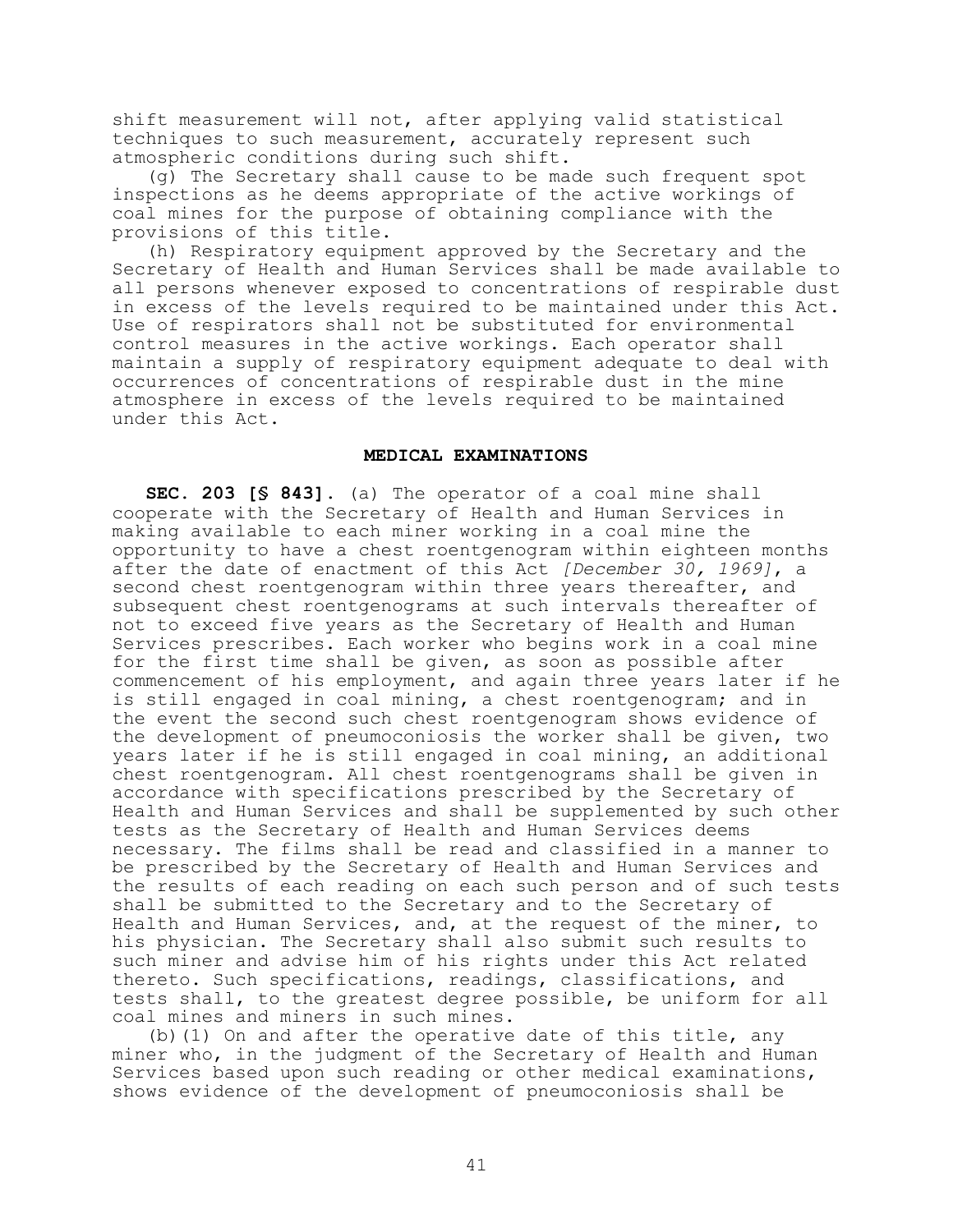afforded the option of transferring from his position to another position in any area of the mine, for such period or periods as may be necessary to prevent further development of such disease, where the concentration of respirable dust in the mine atmosphere is not more than 2.0 milligrams of dust per cubic meter of air.

(2) Effective three years after the date of enactment of this Act *[December 30, 1969]*, any miner who, in the judgment of the Secretary of Health and Human Services based upon such reading or other medical examinations, shows evidence of the development of pneumoconiosis shall be afforded the option of transferring from his position to another position in any area of the mine, for such period or periods as may be necessary to prevent further development of such disease, where the concentration of respirable dust in the mine atmosphere is not more than 1.0 milligrams of dust per cubic meter of air, or if such level is not attainable in such mine, to a position in such mine where the concentration of respirable dust is the lowest attainable below 2.0 milligrams per cubic meter of air.

(3) Any miner so transferred shall receive compensation for such work at not less than the regular rate of pay received by him immediately prior to his transfer.

(c) No payment may be required of any miner in connection with any examination or test given him pursuant to this title. Where such examinations or tests cannot be given, due to the lack of adequate medical or other necessary facilities or personnel, in the locality where the miner resides, arrangements shall be made to have them conducted, in accordance with the provisions of this title, in such locality by the Secretary of Health and Human Services, or by an appropriate person, agency, or institution, public or private, under an agreement or arrangement between the Secretary of Health and Human Services and such person, agency, or institution. The operator of the mine shall reimburse the Secretary of Health and Human Services, or such person, agency, or institution, as the case may be, for the cost of conducting each examination or test made, in accordance with this title, and shall pay whatever other costs are necessary to enable the miner to take such examinations or tests.

(d) If the death of any active miner occurs in any coal mine, or if the death of any active or inactive miner occurs in any other place, the Secretary of Health and Human Services is authorized to provide for an autopsy to be performed on such miner, with the consent of his surviving widow or, if he has no such widow, then with the consent of his surviving next of kin. The results of such autopsy shall be submitted to the Secretary of Health and Human Services and, with the consent of such survivor, to the miner's physician or other interested person. Such autopsy shall be paid for by the Secretary of Health and Human Services.

## **DUST FROM DRILLING ROCK**

**SEC. 204 [§ 844]**. The dust resulting from drilling in rock shall be controlled by the use of permissible dust collectors, or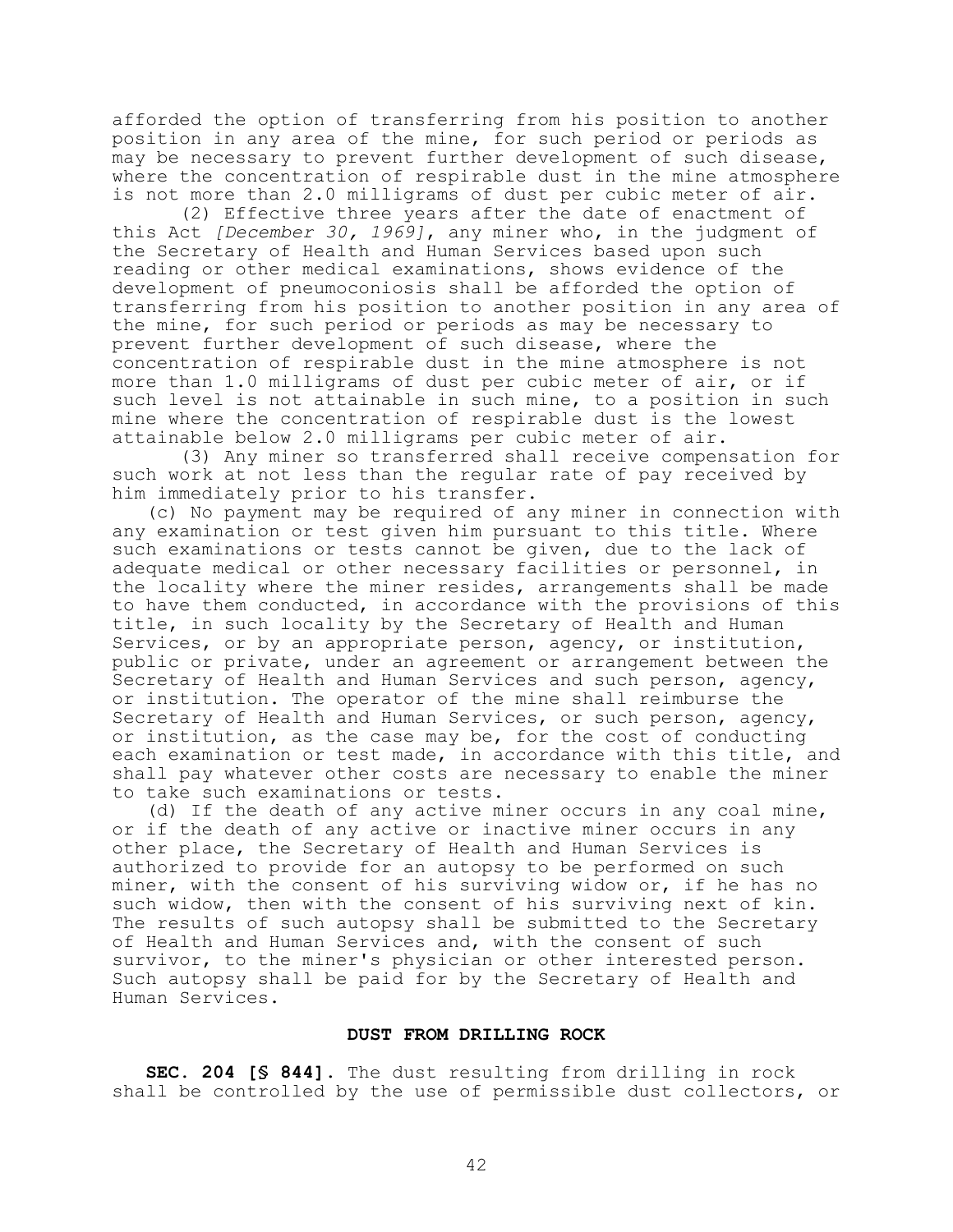by water or water with a wetting agent, or by ventilation, or by any other method or device approved by the Secretary which is at least as effective in controlling such dust. Respiratory equipment approved by the Secretary and the Secretary of Health and Human Services shall be provided persons exposed for short periods to inhalation hazards from gas, dusts, fumes, or mist. When the exposure is for prolonged periods, other measures to protect such persons or to reduce the hazard shall be taken.

### **DUST STANDARD WHEN QUARTZ IS PRESENT**

**SEC. 205 [§ 845]**. In coal mining operations where the concentration of respirable dust in the mine atmosphere of any working place contains more than 5 per centum quartz, the Secretary of Health and Human Services shall prescribe an appropriate formula for determining the applicable respirable dust standard under this title for such working place and the Secretary shall apply such formula in carrying out his duties under this title.

# **NOISE STANDARD**

**SEC. 206 [§ 846]**. On and after the operative date of this title, the standards on noise prescribed under the Walsh-Healey Public Contracts Act, as amended, in effect October 1, 1969 *[codified at chapter 65 of Title 41]*, shall be applicable to each coal mine and each operator of such mine shall comply with them. Within six months after the date of enactment of this Act *[December 30, 1969]*, the Secretary of Health and Human Services shall establish, and the Secretary shall publish, as provided in section 101 of this Act *[30 U.S.C. § 811]*, proposed mandatory health standards establishing maximum noise exposure levels for all underground coal mines. Beginning six months after the operative date of this title, and at intervals of at least every six months thereafter, the operator of each coal mine shall conduct, in a manner prescribed by the Secretary of Health and Human Services, tests by a qualified person of the noise level at the mine and report and certify the results to the Secretary and the Secretary of Health and Human Services. In meeting such standard under this section, the operator shall not require the use of any protective device or system, including personal devices, which the Secretary or his authorized representative finds to be hazardous or cause a hazard to the miners in such mine.

# **TITLE III--INTERIM MANDATORY SAFETY STANDARDS FOR UNDERGROUND COAL MINES**

### **COVERAGE**

**SEC. 301 [§ 861]**. (a) The provisions of sections 302 through 318 of this title *[30 U.S.C. §§ 862-878]* shall be interim mandatory safety standards applicable to all underground coal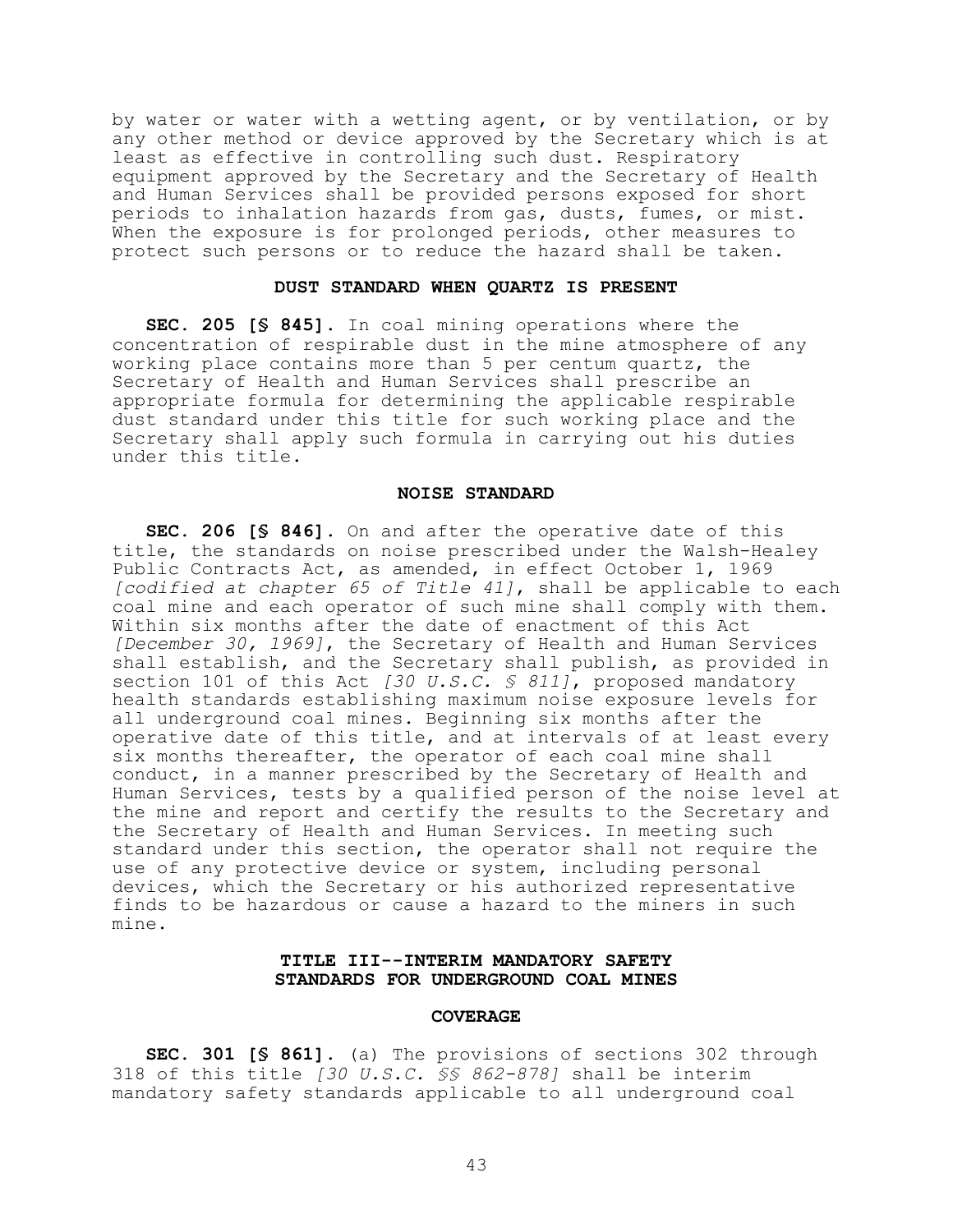mines until superseded in whole or in part by improved mandatory safety standards promulgated by the Secretary under the provisions of section 101 of this Act *[30 U.S.C. § 811]*, and shall be enforced in the same manner and to the same extent as any mandatory safety standard promulgated under section 101 of this Act. Any orders issued in the enforcement of the interim standards set forth in this title shall be subject to review as provided in title I of this Act.

(b) The purpose of this title is to provide for the immediate application of mandatory safety standards developed on the basis of experience and advances in technology and to prevent newly created hazards resulting from new technology in coal mining. The Secretary of the Interior in coordination with the Secretary shall immediately initiate studies, investigations, and research to further upgrade such standards and to develop and promulgate new and improved standards promptly that will provide increased protection to the miners, particularly in connection with hazards from trolley wires, trolley feeder wires, and signal wires, the splicing and use of trailing cables, and in connection with improvements in vulcanizing of electric conductors, improvement in roof control measures, methane drainage in advance of mining, improved methods of measuring methane and other explosive gases and oxygen concentrations, and the use of improved underground equipment and other sources of power for such equipment.

#### **ROOF SUPPORT**

**SEC. 302 [§ 862]**. (a) Each operator shall undertake to carry out on a continuing basis a program to improve the roof control system of each coal mine and the means and measures to accomplish such system. The roof and ribs of all active underground roadways, travelways, and working places shall be supported or otherwise controlled adequately to protect persons from falls of the roof or ribs. A roof control plan and revisions thereof suitable to the roof conditions and mining system of each coal mine and approved by the Secretary shall be adopted and set out in printed form within sixty days after the operative date of this title. The plan shall show the type of support and spacing approved by the Secretary. Such plan shall be reviewed periodically, at least every six months by the Secretary, taking into consideration any falls of roof or ribs or inadequacy of support of roof or ribs. No person shall proceed beyond the last permanent support unless adequate temporary support is provided or unless such temporary support is not required under the approved roof control plan and the absence of such support will not pose a hazard to the miners. A copy of the plan shall be furnished the Secretary or his authorized representative and shall be available to the miners and their representatives.

(b) The method of mining followed in any coal mine shall not expose the miner to unusual dangers from roof falls caused by excessive widths of rooms and entries or faulty pillar recovery methods.

(c) The operator, in accordance with the approved plan, shall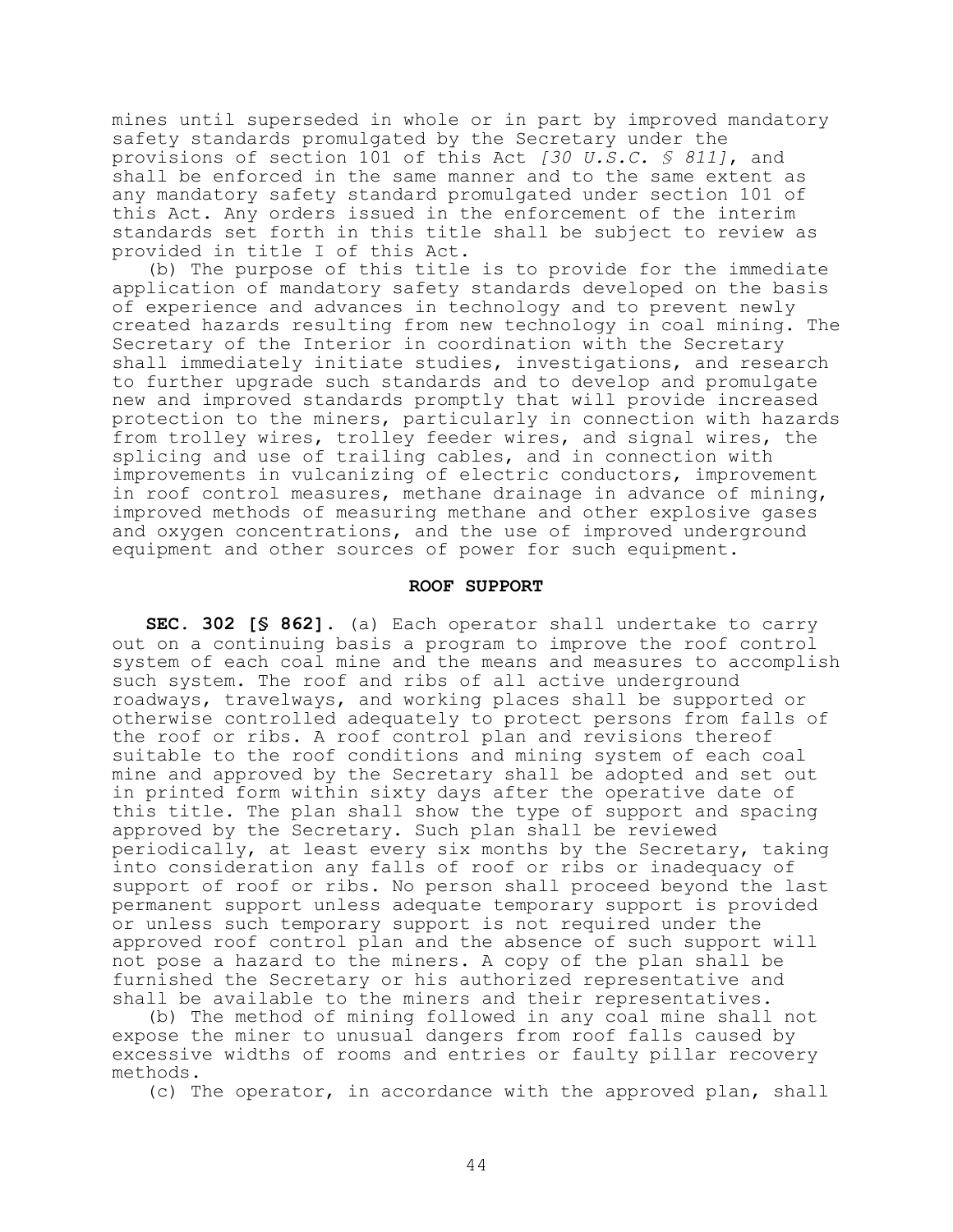provide at or near each working face and at such other locations in the coal mine as the Secretary may prescribe an ample supply of suitable materials of proper size with which to secure the roof of all working places in a safe manner. Safety posts, jacks, or other approved devices shall be used to protect the workmen when roof material is being taken down, crossbars are being installed, roof boltholes are being drilled, roof bolts are being installed, and in such other circumstances as may be appropriate. Loose roof and overhanging or loose faces and ribs shall be taken down or supported. Except in the case of recovery work, supports knocked out shall be replaced promptly.

(d) When installation of roof bolts is permitted, such roof bolts shall be tested in accordance with the approved roof control plan.

(e) Roof bolts shall not be recovered where complete extractions of pillars are attempted, where adjacent to clay veins, or at the locations of other irregularities, whether natural or otherwise, that induce abnormal hazards. Where roof bolt recovery is permitted, it shall be conducted only in accordance with methods prescribed in the approved roof control plan, and shall be conducted by experienced miners and only where adequate temporary support is provided.

(f) Where miners are exposed to danger from falls of roof, face, and ribs the operator shall examine and test the roof, face, and ribs before any work or machine is started, and as frequently thereafter as may be necessary to insure safety. When dangerous conditions are found, they shall be corrected immediately.

#### **VENTILATION**

**SEC. 303 [§ 863]**. (a) All coal mines shall be ventilated by mechanical ventilation equipment installed and operated in a manner approved by an authorized representative of the Secretary and such equipment shall be examined daily and a record shall be kept of such examination.

(b) All active workings shall be ventilated by a current of air containing not less than 19.5 volume per centum of oxygen, not more than 0.5 volume per centum of carbon dioxide, and no harmful quantities of other noxious or poisonous gases; and the volume and velocity of the current of air shall be sufficient to dilute, render harmless, and to carry away, flammable, explosive, noxious, and harmful gases, and dust, and smoke and explosive fumes. The minimum quantity of air reaching the last open crosscut in any pair or set of developing entries and the last open crosscut in any pair or set of rooms shall be nine thousand cubic feet a minute, and the minimum quantity of air reaching the intake end of a pillar line shall be nine thousand cubic feet a minute. The minimum quantity of air in any coal mine reaching each working face shall be three thousand cubic feet a minute. Within three months after the operative date of this title, the Secretary shall prescribe the minimum velocity and quantity of air reaching each working face of each coal mine in order to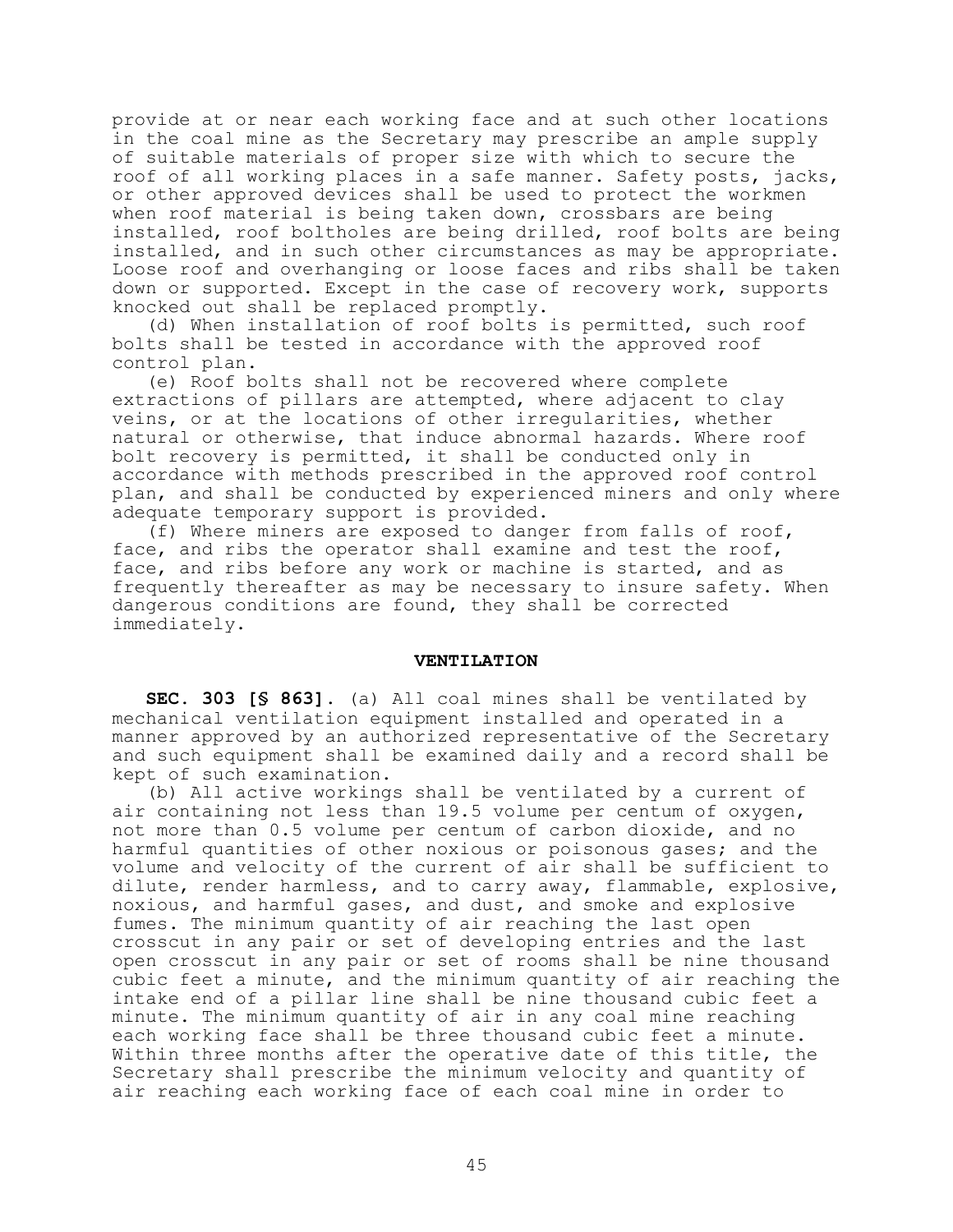render harmless and carry away methane and other explosive gases and to reduce the level of respirable dust to the lowest attainable level. The authorized representative of the Secretary may require in any coal mine a greater quantity and velocity of air when he finds it necessary to protect the health or safety of miners. Within one year after the operative date of this title, the Secretary or his authorized representative shall prescribe the maximum respirable dust level in the intake aircourses in each coal mine in order to reduce such level to the lowest attainable level. In robbing areas of anthracite mines, where the air currents cannot be controlled and measurements of the air cannot be obtained, the air shall have perceptible movement.

(c)(1) Properly installed and adequately maintained line brattice or other approved devices shall be continuously used from the last open crosscut of an entry or room of each working section to provide adequate ventilation to the working faces for the miners and to remove flammable, explosive, and noxious gases, dust, and explosive fumes, unless the Secretary or his authorized representative permits an exception to this requirement, where such exception will not pose a hazard to the miners. When damaged by falls or otherwise, such line brattice or other devices shall be repaired immediately.

(2) The space between the line brattice or other approved device and the rib shall be large enough to permit the flow of a sufficient volume and velocity of air to keep the working face clear of flammable, explosive, and noxious gases, dust, and explosive fumes.

(3) Brattice cloth used underground shall be of flame-resistant material.

(d)(1) Within three hours immediately preceding the beginning of any shift, and before any miner in such shift enters the active workings of a coal mine, certified persons designated by the operator of the mine shall examine such workings and any other underground area of the mine designated by the Secretary or his authorized representative. Each such examiner shall examine every working section in such workings and shall make tests in each such working section for accumulations of methane with means approved by the Secretary for detecting methane and shall make tests for oxygen deficiency with a permissible flame safety lamp or other means approved by the Secretary; examine seals and doors to determine whether they are functioning properly; examine and test the roof, face, and rib conditions in such working section; examine active roadways, travelways, and belt conveyors on which men are carried, approaches to abandoned areas, and accessible falls in such section for hazards; test by means of an anemometer or other device approved by the Secretary to determine whether the air in each split is traveling in its proper course and in normal volume and velocity; and examine for such other hazards and violations of the mandatory health or safety standards, as an authorized representative of the Secretary may from time to time require. Belt conveyors on which coal is carried shall be examined after each coal-producing shift has begun. Such mine examiner shall place his initials and the date and time at all places he examines. If such mine examiner finds a condition which

46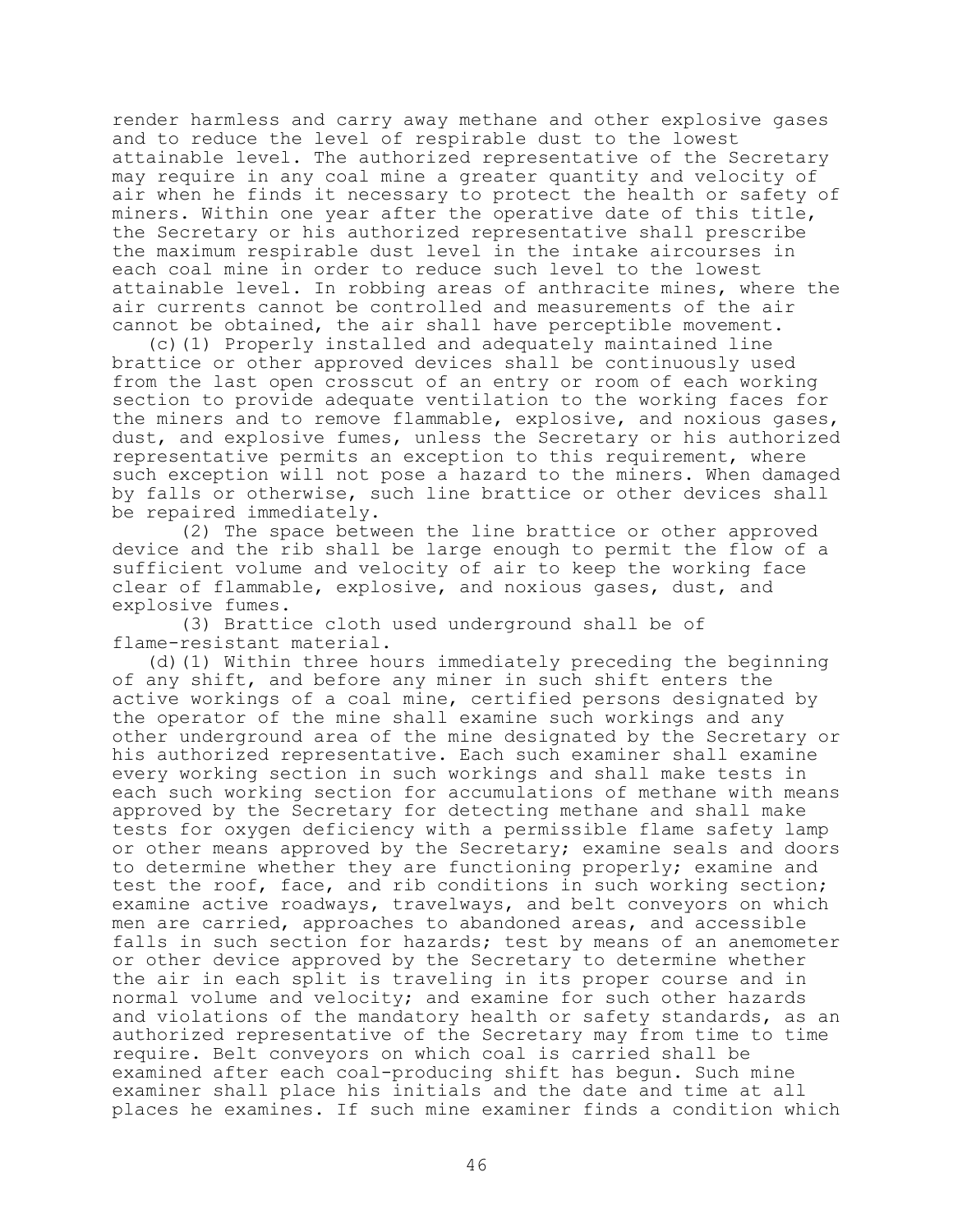constitutes a violation of a mandatory health or safety standard or any condition which is hazardous to persons who may enter or be in such area, he shall indicate such hazardous place by posting a "DANGER" sign conspicuously at all points which persons entering such hazardous place would be required to pass, and shall notify the operator of the mine. No person, other than an authorized representative of the Secretary or a State mine inspector or persons authorized by the operator to enter such place for the purpose of eliminating the hazardous condition therein, shall enter such place while such sign is so posted. Upon completing his examination, such mine examiner shall report the results of his examination to a person, designated by the operator to receive such reports at a designated station on the surface of the mine, before other persons enter the underground areas of such mine to work in such shift. Each such mine examiner shall also record the results of his examination with ink or indelible pencil in a book approved by the Secretary kept for such purpose in an area on the surface of the mine chosen by the operator to minimize the danger of destruction by fire or other hazard, and the record shall be open for inspection by interested persons.

(2) No person (other than certified persons designated under this subsection) shall enter any underground area, except during any shift, unless an examination of such area as prescribed in this subsection has been made within eight hours immediately preceding his entrance into such area.

(e) At least once during each coal-producing shift, or more often if necessary for safety, each working section shall be examined for hazardous conditions by certified persons designated by the operator to do so. Any such condition shall be corrected immediately. If such condition creates an imminent danger, the operator shall withdraw all persons from the area affected by such condition to a safe area, except those persons referred to in section 104(d) of this Act *[30 U.S.C. § 814(d)]*, until the danger is abated. Such examination shall include tests for methane with a means approved by the Secretary for detecting methane and for oxygen deficiency with a permissible flame safety lamp or other means approved by the Secretary.

(f) In addition to the pre-shift and daily examinations required by this section, examinations for hazardous conditions, including tests for methane, and for compliance with the mandatory health or safety standards, shall be made at least once each week by a certified person designated by the operator in the return of each split of air where it enters the main return, on pillar falls, at seals, in the main return, at least one entry of each intake and return aircourse in its entirety, idle workings, and, insofar as safety considerations permit, abandoned areas. Such weekly examination need not be made during any week in which the mine is idle for the entire week, except that such examination shall be made before any other miner returns to the mine. The person making such examinations and tests shall place his initials and the date and time at the places examined, and if any hazardous condition is found, such condition shall be reported to the operator promptly. Any hazardous condition shall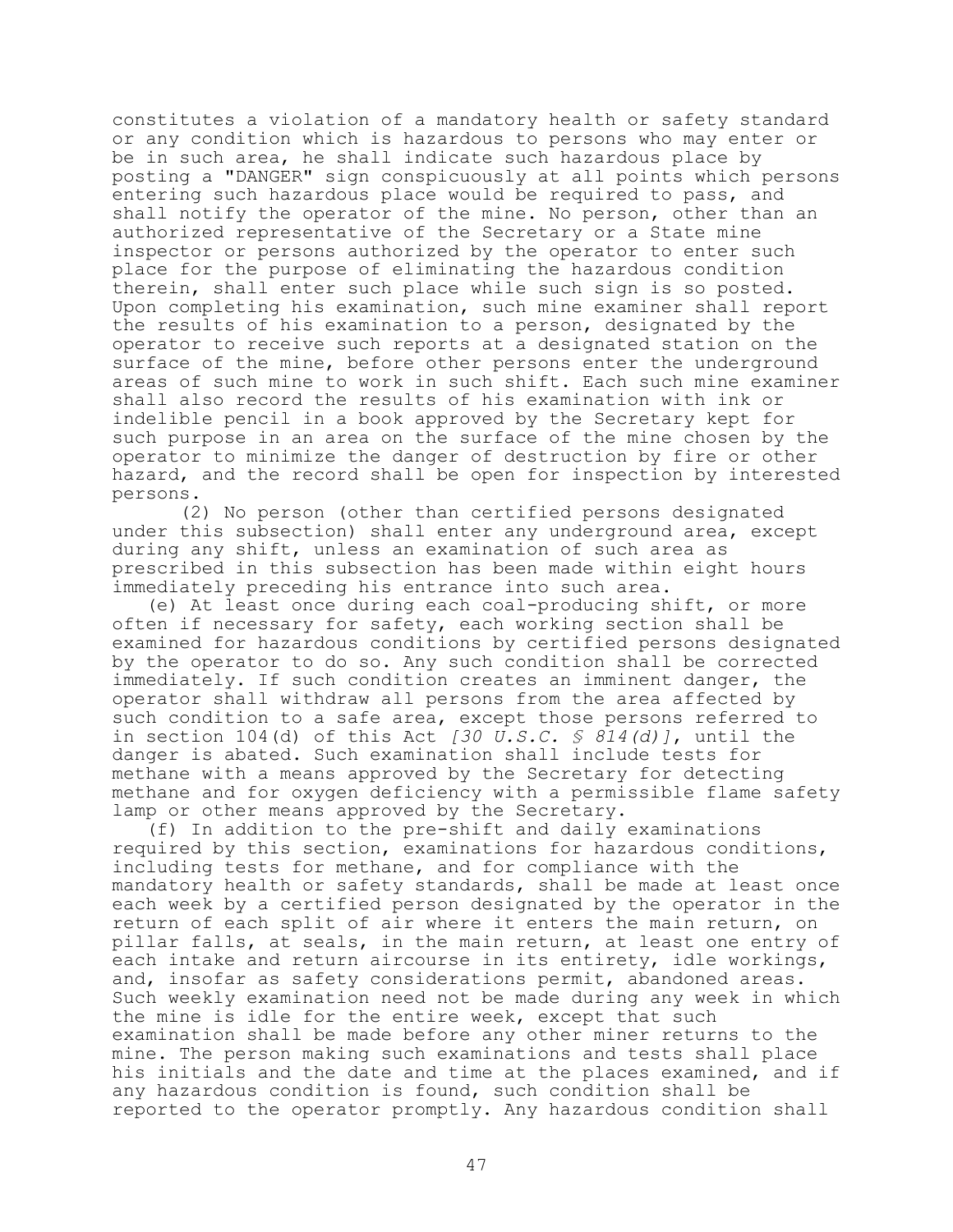be corrected immediately. If such condition creates an imminent danger, the operator shall withdraw all persons from the area affected by such condition to a safe area, except those persons referred to in section 104(d) of this Act *[30 U.S.C. § 814(d)]*, until such danger is abated. A record of these examinations, tests, and actions taken shall be recorded in ink or indelible pencil in a book approved by the Secretary kept for such purpose in an area on the surface of the mine chosen by the mine operator to minimize the danger of destruction by fire or other hazard, and the record shall be open for inspection by interested persons.

(g) At least once each week, a qualified person shall measure the volume of air entering the main intakes and leaving the main returns, the volume passing through the last open crosscut in any pair or set of developing entries and the last open crosscut in any pair or set of rooms, the volume and, when the Secretary so prescribes, the velocity reaching each working face, the volume being delivered to the intake end of each pillar line, and the volume at the intake and return of each split of air. A record of such measurements shall be recorded in ink or indelible pencil in a book approved by the Secretary kept for such purpose in an area on the surface of the coal mine chosen by the operator to minimize the danger of destruction by fire or other hazard, and the record shall be open for inspection by interested persons.

(h)(1) At the start of each shift, tests for methane shall be made at each working place immediately before electrically operated equipment is energized. Such tests shall be made by qualified persons. If 1.0 volume per centum or more of methane is detected, electrical equipment shall not be energized, taken into, or operated in, such working place until the air therein contains less than 1.0 volume per centum of methane. Examinations for methane shall be made during the operation of such equipment at intervals of not more than twenty minutes during each shift, unless more frequent examinations are required by an authorized representative of the Secretary. In conducting such tests, such person shall use means approved by the Secretary for detecting methane.

(2) If, at any time the air at any working place, when tested at a point not less than twelve inches from the roof, face, or rib, contains 1.0 volume per centum or more of methane, changes or adjustments shall be made at once in the ventilation in such mine so that such air shall contain less than 1.0 volume per centum of methane. While such changes or adjustments are underway and until they have been achieved, power to electric face equipment located in such place shall be cut off, no other work shall be permitted in such place, and due precautions shall be carried out under the direction of the operator or his agent so as not to endanger other areas of the mine. If at any time such air contains 1.5 volume per centum or more of methane, all persons, except those referred to in section 104(d) of this Act *[30 U.S.C. § 814(d)]*, shall be withdrawn from the area of the mine endangered thereby to a safe area, and all electric power shall be cut off from the endangered area of the mine, until the air in such working place shall contain less than 1.0 volume per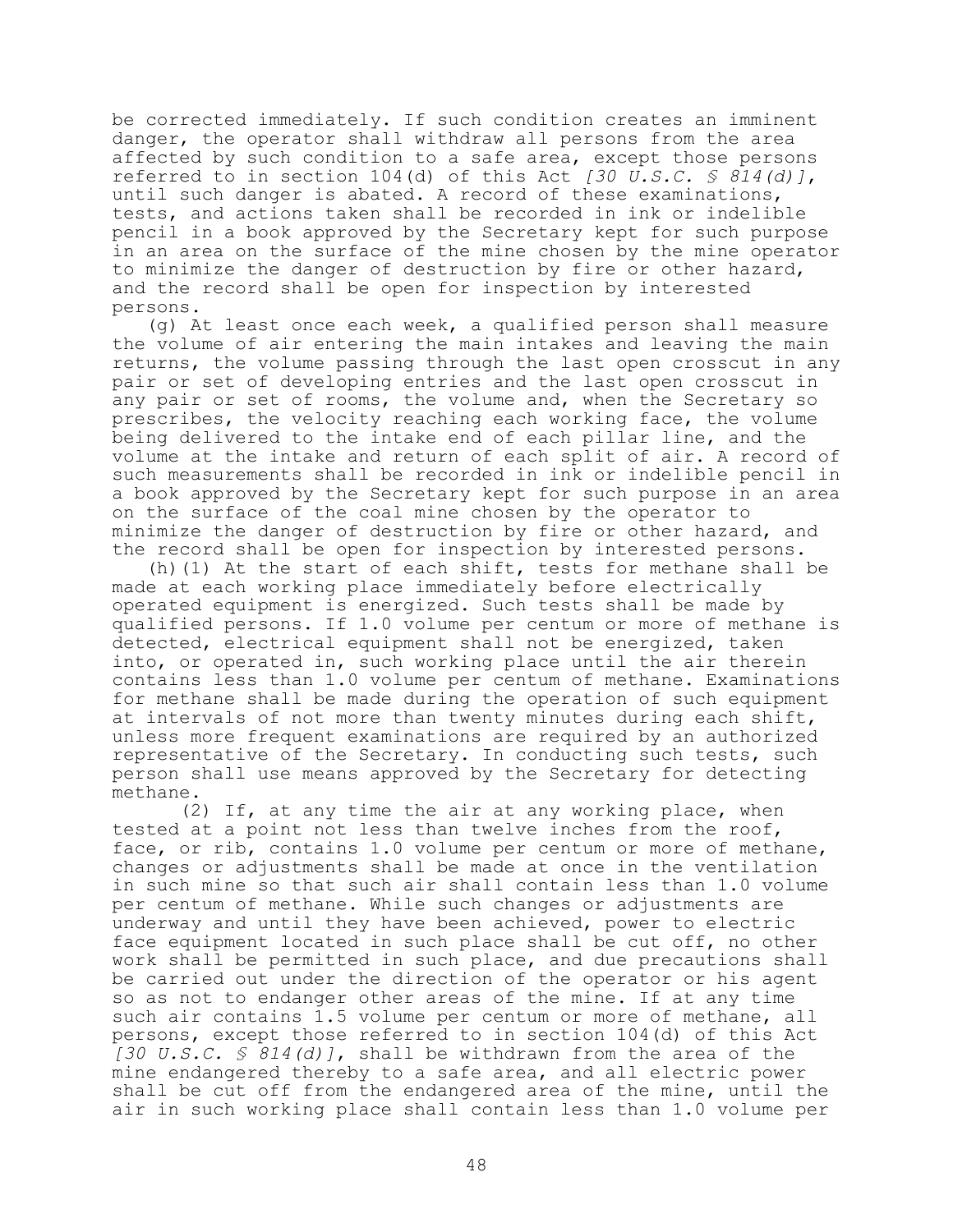centum of methane.

(i)(1) If, when tested, a split of air returning from any working section contains 1.0 volume per centum or more of methane, changes or adjustments shall be made at once in the ventilation in the mine so that such returning air shall contain less than 1.0 volume per centum of methane. Tests under this paragraph and paragraph (2) of this subsection shall be made at four-hour intervals during each shift by a qualified person designated by the operator of the mine. In making such tests, such person shall use means approved by the Secretary for detecting methane.

(2) If, when tested, a split of air returning from any working section contains 1.5 volume per centum or more of methane, all persons, except those persons referred to in section 104(d) of this Act *[30 U.S.C. § 814(d)]*, shall be withdrawn from the area of the mine endangered thereby to a safe area and all electric power shall be cut off from the endangered area of the mine, until the air in such split shall contain less than 1.0 volume per centum of methane.

(3) In virgin territory, if the quantity of air in a split ventilating the active workings in such territory equals or exceeds twice the minimum volume of air prescribed in subsection (b) of this section for the last open crosscut, if the air in the split returning from such workings does not pass over trolley wires or trolley feeder wires, and if a certified person designated by the operator is continually testing the methane content of the air in such split during mining operations in such workings, it shall be necessary to withdraw all persons, except those referred to in section 104(d) of this Act *[30 U.S.C. § 814(d)]*, from the area of the mine endangered thereby to a safe area and all electric power shall be cut off from the endangered area only when the air returning from such workings contains 2.0 volume per centum or more of methane.

(j) Air which has passed by an opening of any abandoned area shall not be used to ventilate any working place in the coal mine if such air contains 0.25 volume per centum or more of methane. Examinations of such air shall be made during the pre-shift examination required by subsection (d) of this section. In making such tests, a certified person designated by the operator shall use means approved by the Secretary for detecting methane. For the purposes of this subsection, an area within a panel shall not be deemed to be abandoned until such panel is abandoned.

(k) Air that has passed through an abandoned area or an area which is inaccessible or unsafe for inspection shall not be used to ventilate any working place in any mine. No air which has been used to ventilate an area from which the pillars have been removed shall be used to ventilate any working place in a mine, except that such air, if it does not contain 0.25 volume per centum or more of methane, may be used to ventilate enough advancing working places immediately adjacent to the line of retreat to maintain an orderly sequence of pillar recovery on a set of entries.

(l) The Secretary or his authorized representative shall require, as an additional device for detecting concentrations of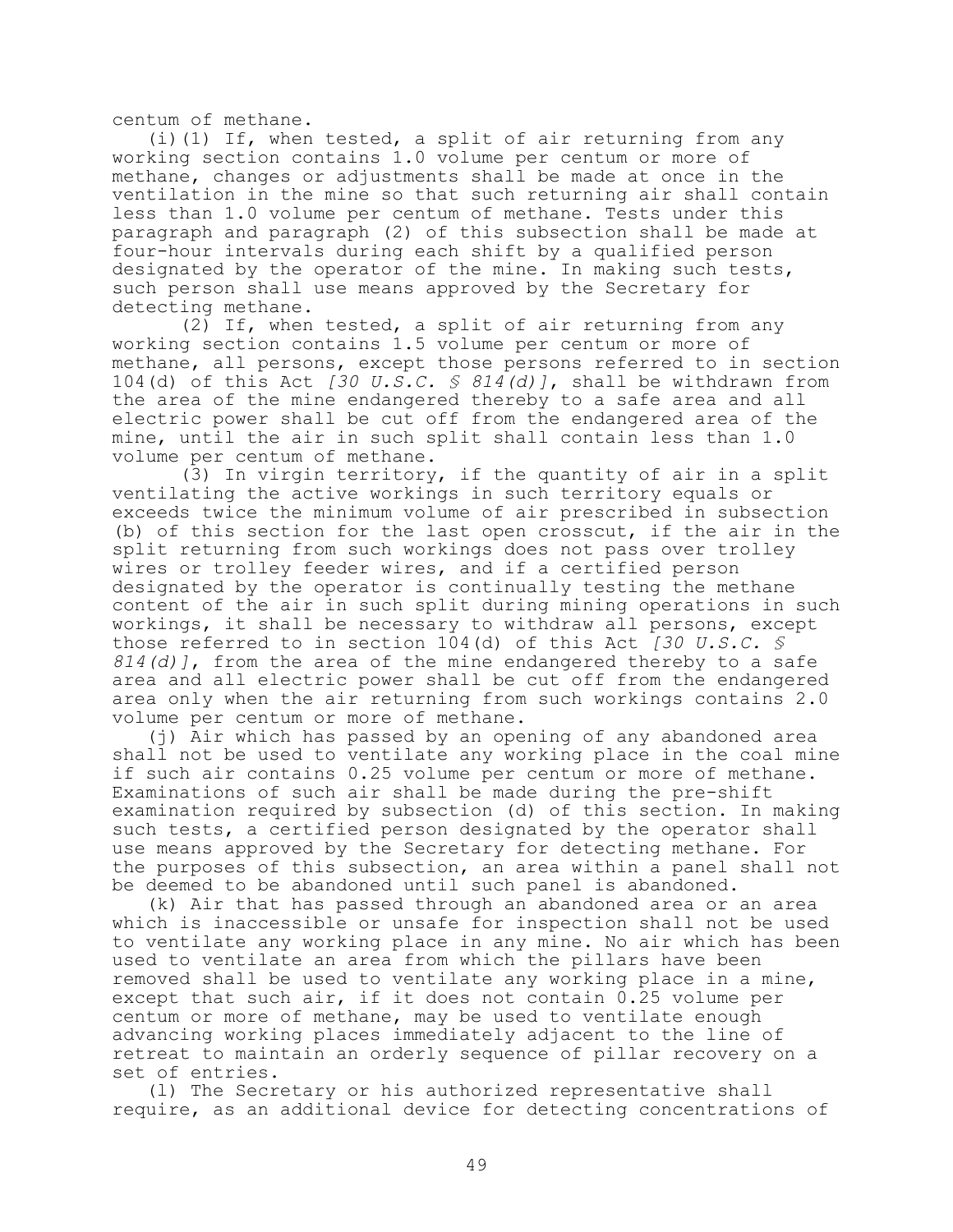methane, that a methane monitor, approved as reliable by the Secretary after the operative date of this title, be installed, when available, on any electric face cutting equipment, continuous miner, longwall face equipment, and loading machine, except that no monitor shall be required to be installed on any such equipment prior to the date on which such equipment is required to be permissible under section 305(a) of this title *[30 U.S.C. § 865(a)]*. When installed on any such equipment, such monitor shall be kept operative and properly maintained and frequently tested as prescribed by the Secretary. The sensing device of such monitor shall be installed as close to the working face as practicable. Such monitor shall be set to deenergize automatically such equipment when such monitor is not operating properly and to give a warning automatically when the concentration of methane reaches a maximum percentage determined by an authorized representative of the Secretary which shall not be more than 1.0 volume per centum of methane. An authorized representative of the Secretary shall require such monitor to deenergize automatically equipment on which it is installed when the concentration of methane reaches a maximum percentage determined by such representative which shall not be more than 2.0 volume per centum of methane.

(m) Idle and abandoned areas shall be inspected for methane and for oxygen deficiency and other dangerous conditions by a certified person with means approved by the Secretary as soon as possible but not more than three hours before other persons are permitted to enter or work in such areas. Persons, such as pumpmen, who are required regularly to enter such areas in the performance of their duties, and who are trained and qualified in the use of means approved by the Secretary for detecting methane and in the use of a permissible flame safety lamp or other means approved by the Secretary for detecting oxygen deficiency are authorized to make such examinations for themselves, and each such person shall be properly equipped and shall make such examinations upon entering any such area.

(n) Immediately before an intentional roof fall is made, pillar workings shall be examined by a qualified person designated by the operator to ascertain whether methane is present. Such person shall use means approved by the Secretary for detecting methane. If in such examination methane is found in amounts of 1.0 volume per centum or more, such roof fall shall not be made until changes or adjustments are made in the ventilation so that the air shall contain less than 1.0 volume per centum of methane.

(o) A ventilation system and methane and dust control plan and revisions thereof suitable to the conditions and the mining system of the coal mine and approved by the Secretary shall be adopted by the operator and set out in printed form within ninety days after the operative date of this title. The plan shall show the type and location of mechanical ventilation equipment installed and operated in the mine, such additional or improved equipment as the Secretary may require, the quantity and velocity of air reaching each working face, and such other information as the Secretary may require. Such plan shall be reviewed by the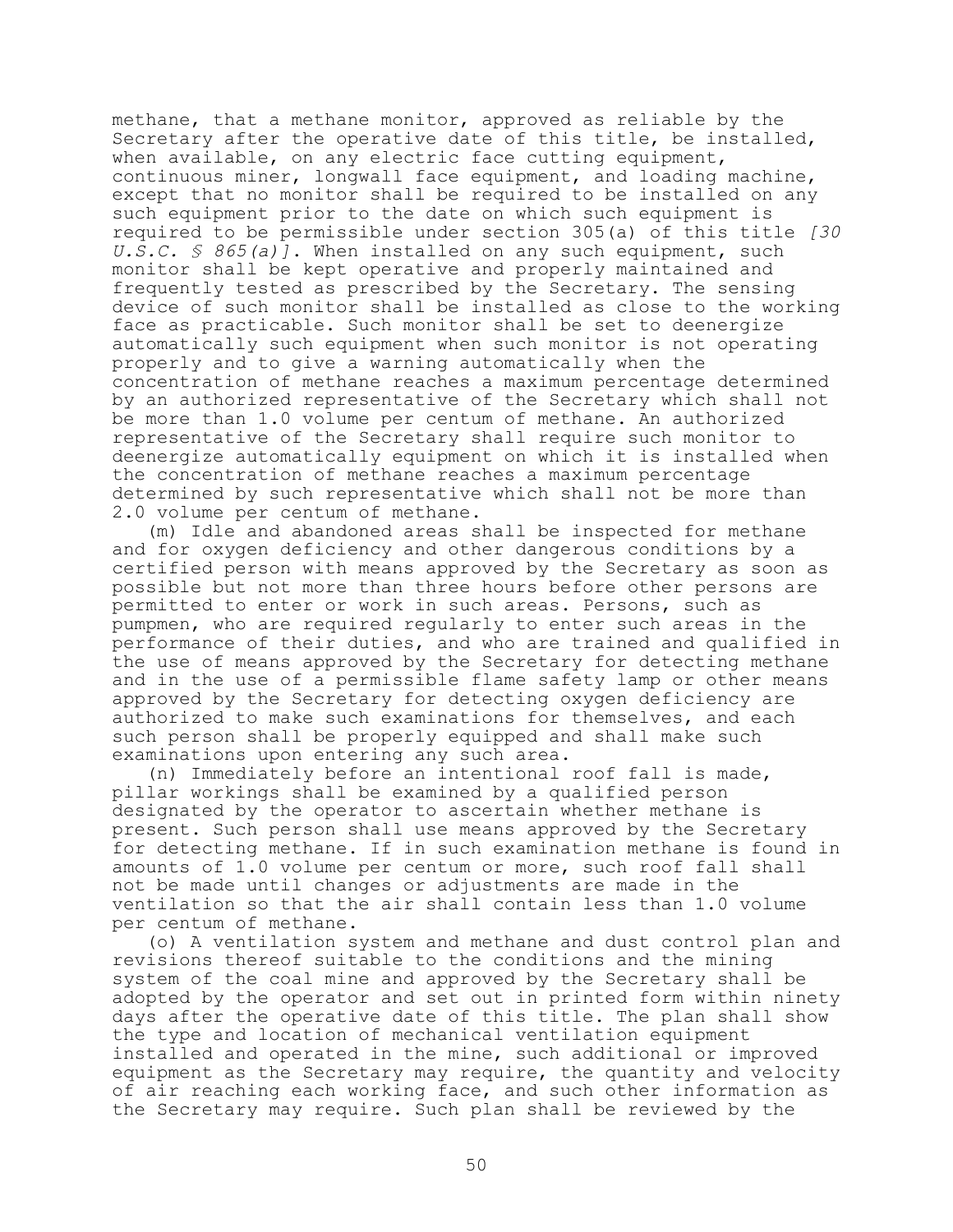operator and the Secretary at least every six months.

(p) Each operator shall provide for the proper maintenance and care of the permissible flame safety lamp or any other approved device for detecting methane and oxygen deficiency by a person trained in such maintenance, and, before each shift, care shall be taken to insure that such lamp or other device is in a permissible condition.

(q) Where areas are being pillared on the operative date of this title without bleeder entries, or without bleeder systems or an equivalent means, pillar recovery may be completed in the area, to the extent approved by an authorized representative of the Secretary, if the edges of pillar lines adjacent to active workings are ventilated with sufficient air to keep the air in open areas along the pillar lines below 1.0 volume per centum of methane.

(r) Each mechanized mining section shall be ventilated with a separate split of intake air directed by overcasts, undercasts, or the equivalent, except an extension of time, not in excess of nine months, may be permitted by the Secretary, under such conditions as he may prescribe, whenever he determines that this subsection cannot be complied with on the operative date of this title.

(s) In all underground areas of a coal mine, immediately before firing each shot or group of multiple shots and after blasting is completed, examinations for methane shall be made by a qualified person with means approved by the Secretary for detecting methane. If methane is found in amounts of 1.0 volume per centum or more, changes or adjustments shall be made at once in the ventilation so that the air shall contain less than 1.0 volume per centum of methane. No shots shall be fired until the air contains less than 1.0 volume per centum of methane.

(t) Each operator shall adopt a plan within sixty days after the operative date of this title which shall provide that when any mine fan stops, immediate action shall be taken by the operator or his agent (1) to withdraw all persons from the working sections, (2) to cut off the power in the mine in a timely manner, (3) to provide for restoration of power and resumption of work if ventilation is restored within a reasonable period as set forth in the plan after the working places and other active workings where methane is likely to accumulate are reexamined by a certified person to determine if methane in amounts of 1.0 volume per centum or more exists therein, and (4) to provide for withdrawal of all persons from the mine if ventilation cannot be restored within such reasonable time. The plan and revisions thereof approved by the Secretary shall be set out in printed form and a copy shall be furnished to the Secretary or his authorized representative.

(u) Changes in ventilation which materially affect the main air current or any split thereof and which may affect the safety of persons in the coal mine shall be made only when the mine is idle. Only those persons engaged in making such changes shall be permitted in the mine during the change. Power shall be removed from the areas affected by the change before work starts to make the change and shall not be restored until the effect of the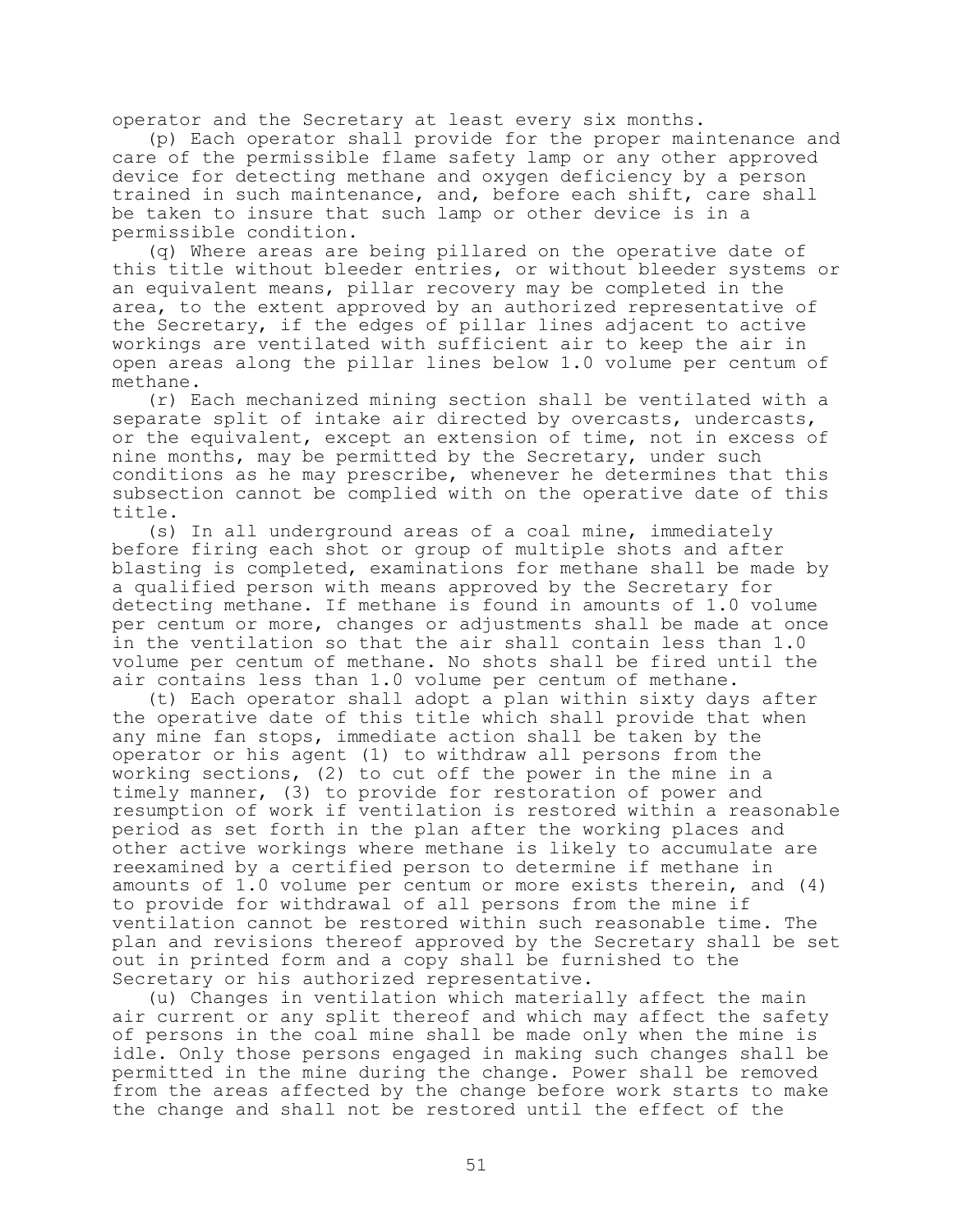change has been ascertained and the affected areas determined to be safe by a certified person.

(v) The mine foreman shall read and countersign promptly the daily reports of the pre-shift examiner and assistant mine foremen, and he shall read and countersign promptly the weekly report covering the examinations for hazardous conditions. Where such reports disclose hazardous conditions, they shall be corrected promptly. If such conditions create an imminent danger, the operator shall withdraw all persons from, or prevent any person from entering, as the case may be, the area affected by such conditions, except those persons referred to in section 104(d) of this Act *[30 U.S.C. § 104(d)]*, until such danger is abated. The mine superintendent or assistant superintendent of the mine shall also read and countersign the daily and weekly reports of such persons.

(w) Each day, the mine foreman and each of his assistants shall enter plainly and sign with ink or indelible pencil in a book approved by the Secretary provided for that purpose a report of the condition of the mine or portion thereof under his supervision, which report shall state clearly the location and nature of any hazardous condition observed by him or reported to him during the day and what action was taken to remedy such condition. Such book shall be kept in an area on the surface of the mine chosen by the operator to minimize the danger of destruction by fire or other hazard, and shall be open for inspection by interested persons.

(x) Before a coal mine is reopened after having been abandoned or declared inactive by the operator, the Secretary shall be notified, and an inspection shall be made of the entire mine by an authorized representative of the Secretary before mining operations commence.

(y)(1) In any coal mine opened after the operative date of this title, the entries used as intake and return aircourses shall be separated from belt haulage entries, and each operator of such mine shall limit the velocity of the air coursed through belt haulage entries to the amount necessary to provide an adequate supply of oxygen in such entries, and to insure that the air therein shall contain less than 1.0 volume per centum of methane, and such air shall not be used to ventilate active working places. Whenever an authorized representative of the Secretary finds, in the case of any coal mine opened on or prior to the operative date of this title which has been developed with more than two entries, that the conditions in the entries, other than belt haulage entries, are such as to permit adequately the coursing of intake or return air through such entries, (1) the belt haulage entries shall not be used to ventilate, unless such entries are necessary to ventilate, active working places, and (2) when the belt haulage entries are not necessary to ventilate the active working places, the operator of such mine shall limit the velocity of the air coursed through the belt haulage entries to the amount necessary to provide an adequate supply of oxygen in such entries, and to insure that the air therein shall contain less than 1.0 volume per centum of methane.

(2) In any coal mine opened on or after the operative date of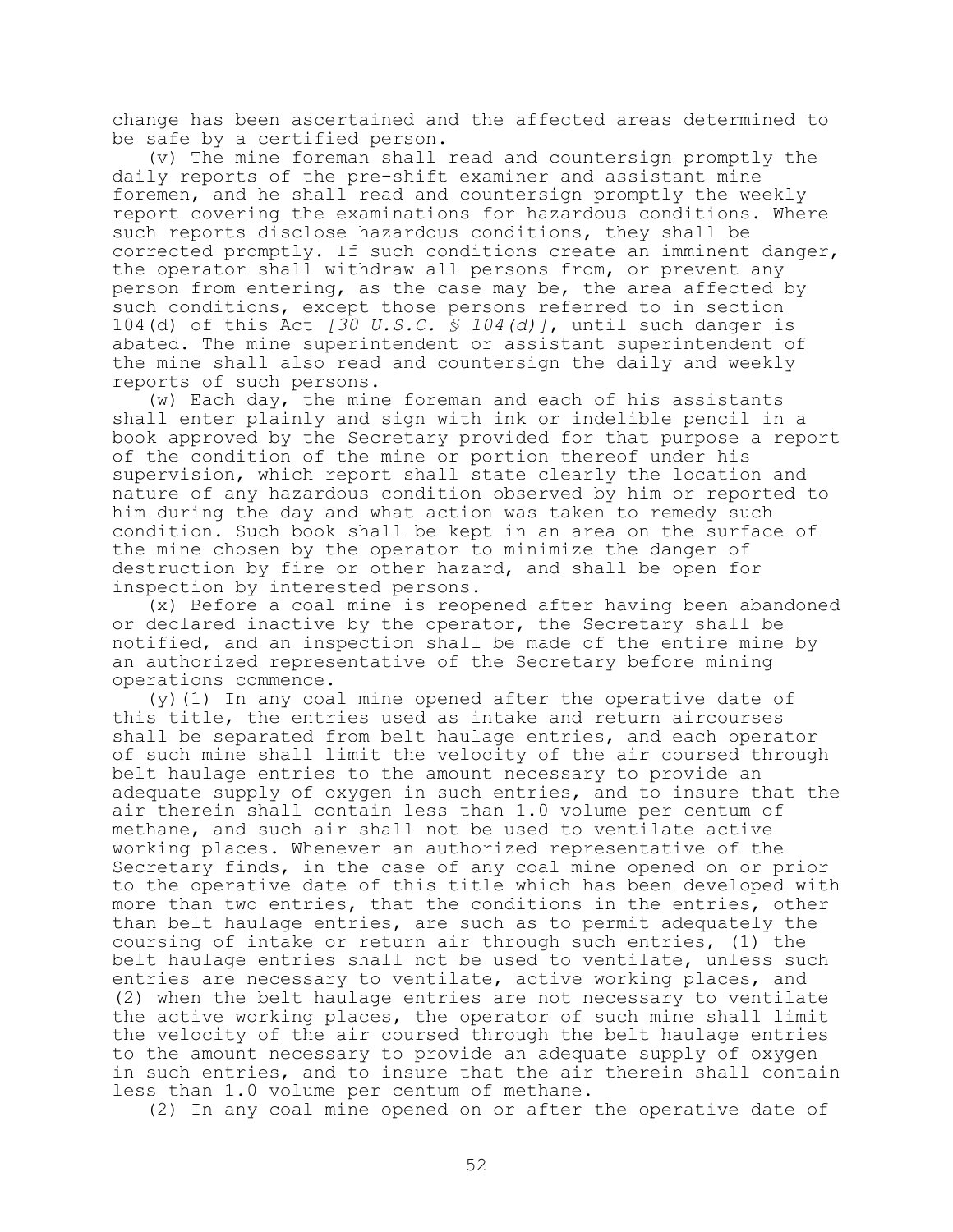this title, or, in the case of a coal mine opened prior to such date, in any new working section of such mine, where trolley haulage systems are maintained and where trolley wires or trolley feeder wires are installed, an authorized representative of the Secretary shall require a sufficient number of entries or rooms as intake aircourses in order to limit, as prescribed by the Secretary, the velocity of air currents on such haulageways for the purpose of minimizing the hazards associated with fires and dust explosions in such haulageways.

(z)(1) While pillars are being extracted in any area of a coal mine, such area shall be ventilated in the manner prescribed by this section.

(2) Within nine months after the operative date of this title, all areas from which pillars have been wholly or partially extracted and abandoned areas, as determined by the Secretary or his authorized representative, shall be ventilated by bleeder entries or by bleeder systems or equivalent means, or be sealed, as determined by the Secretary or his authorized representative. When ventilation of such areas is required, such ventilation shall be maintained so as continuously to dilute, render harmless, and carry away methane and other explosive gases within such areas and to protect the active workings of the mine from the hazards of such methane and other explosive gases. Air coursed through underground areas from which pillars have been wholly or partially extracted which enters another split of air shall not contain more than 2.0 volume per centum of methane, when tested at the point it enters such other split. When sealing is required, such seals shall be made in an approved manner so as to isolate with explosion-proof bulkheads such areas from the active workings of the mine.

(3) In the case of mines opened on or after the operative date of this title, or in the case of working sections opened on or after such date in mines opened prior to such date, the mining system shall be designed in accordance with a plan and revisions thereof approved by the Secretary and adopted by such operator so that, as each working section of the mine is abandoned, it can be isolated from the active workings of the mine with explosion-proof seals or bulkheads.

# **COMBUSTIBLE MATERIALS AND ROCK DUSTING**

**SEC. 304 [§ 864]**. (a) Coal dust, including float coal dust deposited on rock-dusted surfaces, loose coal, and other combustible materials, shall be cleaned up and not be permitted to accumulate in active workings, or on electric equipment therein.

(b) Where underground mining operations in active workings create or raise excessive amounts of dust, water or water with a wetting agent added to it, or other no less effective methods approved by the Secretary or his authorized representative, shall be used to abate such dust. In working places, particularly in distances less than forty feet from the face, water, with or without a wetting agent, or other no less effective methods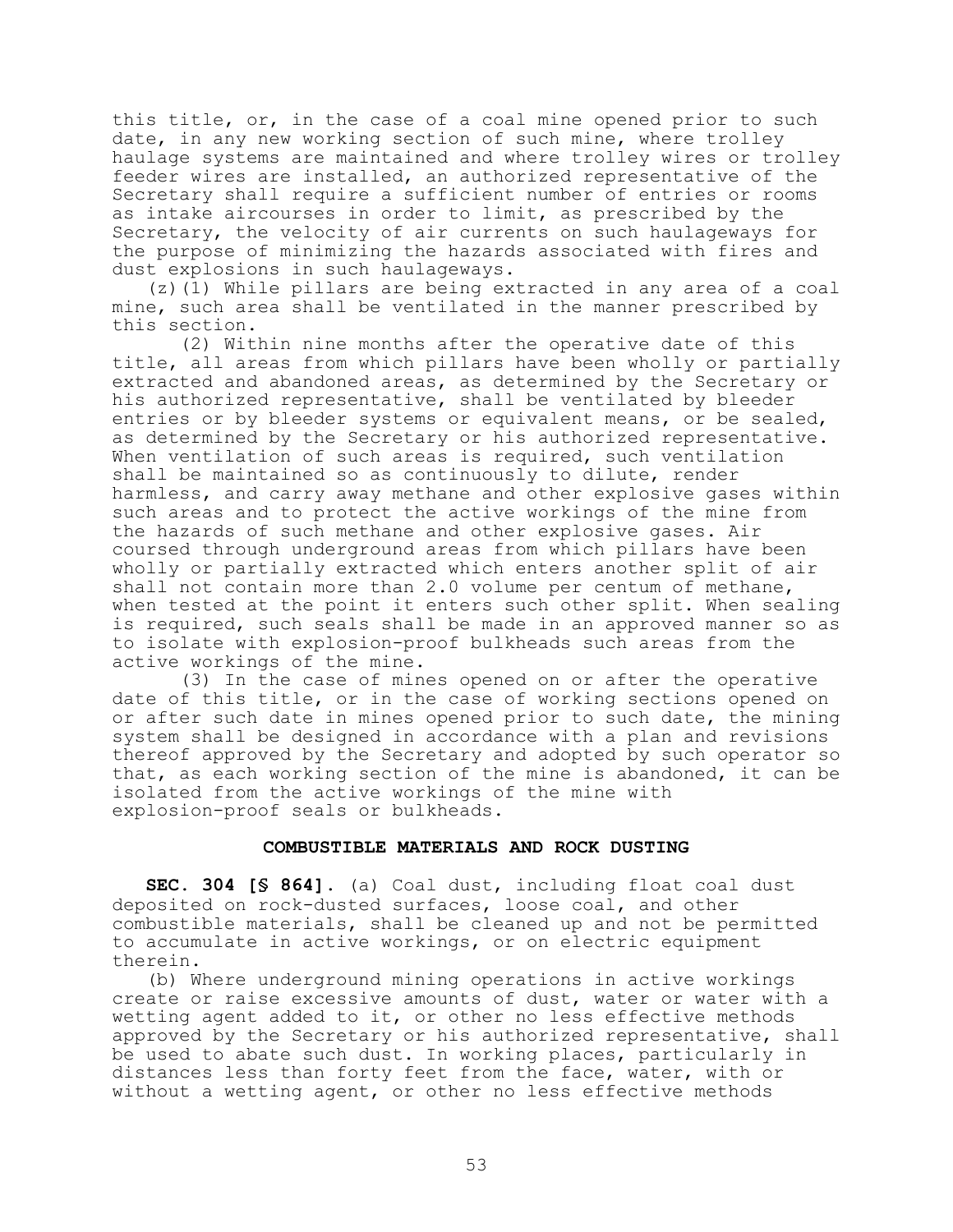approved by the Secretary or his authorized representative, shall be applied to coal dust on the ribs, roof, and floor to reduce dispersibility and to minimize the explosion hazard.

(c) All underground areas of a coal mine, except those areas in which the dust is too wet or too high in incombustible content to propagate an explosion, shall be rock dusted to within forty feet of all working faces, unless such areas are inaccessible or unsafe to enter or unless the Secretary or his authorized representative permits an exception upon his finding that such exception will not pose a hazard to the miners. All crosscuts that are less than forty feet from a working face shall also be rock dusted.

(d) Where rock dust is required to be applied, it shall be distributed upon the top, floor, and sides of all underground areas of a coal mine and maintained in such quantities that the incombustible content of the combined coal dust, rock dust, and other dust shall be not less than 65 per centum, but the incombustible content in the return aircourses shall be no less than 80 per centum. Where methane is present in any ventilating current, the per centum of incombustible content of such combined dusts shall be increased 1.0 and 0.4 per centum for each 0.1 per centum of methane where 65 and 80 per centum, respectively, of incombustibles are required.

(e) Subsections (b) through (d) of this section shall not apply to underground anthracite mines.

## **ELECTRICAL EQUIPMENT GENERAL**

**SEC. 305 [§ 865]**. (a)(1) Effective one year after the operative date of this title—

> (A) all junction or distribution boxes used for making multiple power connections inby the last open crosscut shall be permissible;

(B) all handheld electric drills, blower and exhaust fans, electric pumps, and such other low horsepower electric face equipment as the Secretary may designate within two months after the operative date of this title which are taken into or used inby the last open crosscut of any coal mine shall be permissible;

(C) all electric face equipment which is taken into or used inby the last open crosscut of any coal mine classified under any provision of law as gassy prior to the operative date of this title shall be permissible; and

(D) all other electric face equipment which is taken into or used inby the last crosscut of any coal mine, except a coal mine referred to in paragraph (2) of this subsection, which has not been classified under any provision of law as a gassy mine prior to the operative date of this title shall be permissible;

(2) Effective four years after the operative date of this title, all electric face equipment, other than equipment referred to in paragraph (1)(B) of this subsection, which is taken into or used inby the last open crosscut of any coal mine which is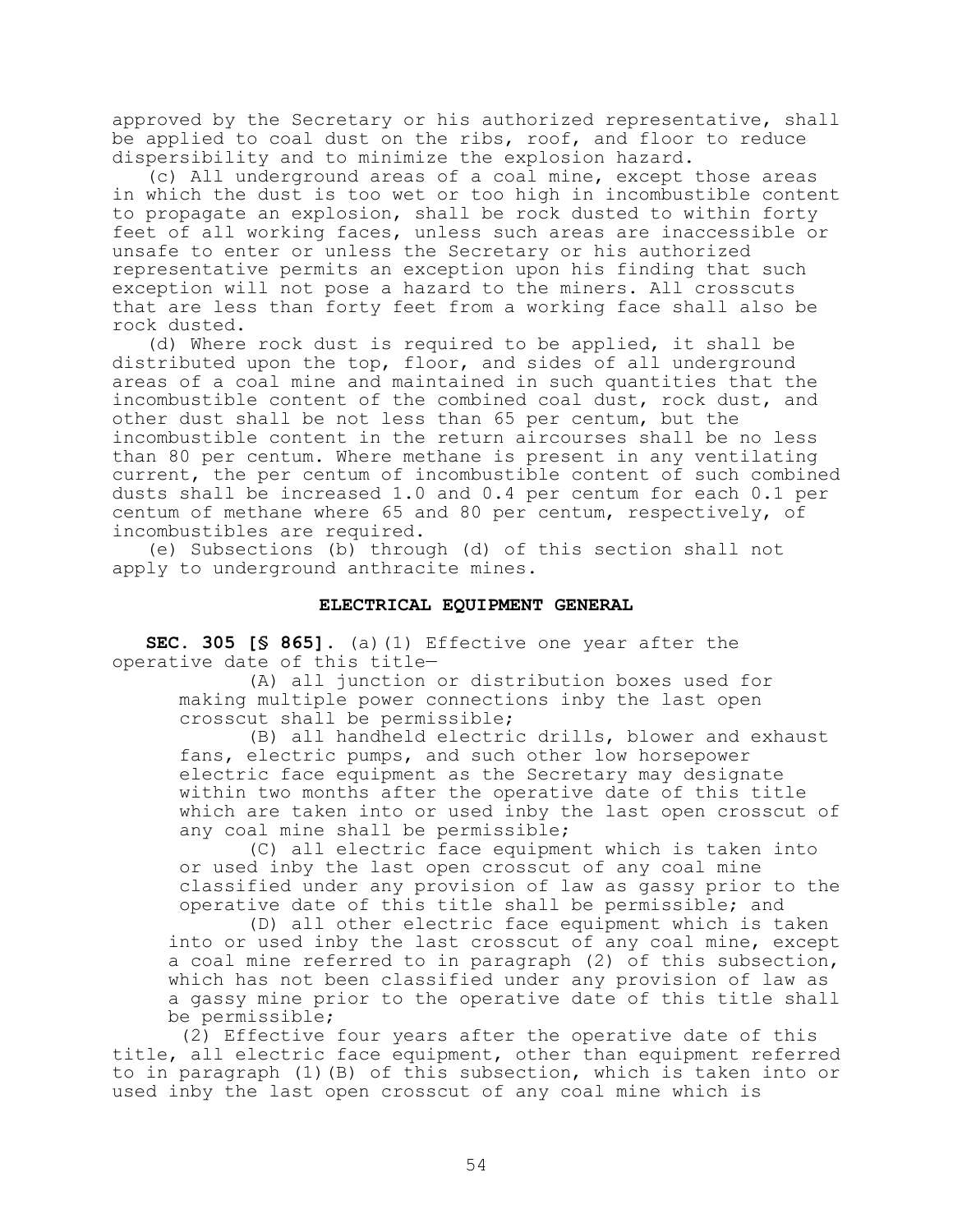operated entirely in coal seams located above the watertable and which has not been classified under any provision of law as a gassy mine prior to the operative date of this title and in which one or more openings were made prior to the date of enactment of this Act, shall be permissible, except that any operator of such mine who is unable to comply with the provisions of this paragraph on such effective date may file with the Panel an application for a permit for noncompliance ninety days prior to such date. If the Panel determines, after notice to all interested persons and an opportunity for a public hearing under section 5 of this Act *[30 U.S.C. § 804]*, that such application satisfies the provisions of paragraph (10) of this subsection and that such operator, despite his diligent efforts, will be unable to comply with such provisions, the Panel may issue to such operator such a permit. Such permit shall entitle the permittee to an additional extension of time to comply with the provisions of this paragraph of not to exceed twenty-four months, as determined by the Panel, from such effective date.

(3) The operator of each coal mine shall maintain in permissible condition all electric face equipment required by this subsection to be permissible which is taken into or used inby the last open crosscut of any such mine.

(4) Each operator of a coal mine shall, within two months after the operative date of this title, file with the Secretary a statement listing all electric face equipment by type and manufacturer being used by such operator in connection with mining operations in such mine as of the date of such filing, and stating whether such equipment is permissible and maintained in permissible condition or is nonpermissible on such date of filing, and, if nonpermissible, whether such nonpermissible equipment has ever been rated as permissible, and such other information as the Secretary may require.

(5) The Secretary shall promptly conduct a survey as to the total availability of new or rebuilt permissible electric face equipment and replacement parts for such equipment and, within six months after the operative date of this title, publish the results of such survey.

(6) Any operator of a coal mine who is unable to comply with the provisions of paragraph (1)(D) of this subsection within one year after the operative date of this title may file with the Panel an application for a permit for noncompliance. If the Panel determines that such application satisfies the provisions of paragraph (10) of this subsection, the Panel shall issue to such operator a permit for noncompliance. Such permit shall entitle the permittee to an extension of time to comply with such provisions of paragraph (1)(D) of not to exceed twelve months, as determined by the Panel, from the date that compliance with the provisions of paragraph (1)(D) of this subsection is required.

(7) Any operator of a coal mine issued a permit under paragraph (6) of this subsection who, ninety days prior to the termination of such permit, or renewal thereof, determines that he will be unable to comply with the provisions of paragraph (1)(D) of this subsection upon the expiration of such permit may file with the Panel an application for renewal thereof. Upon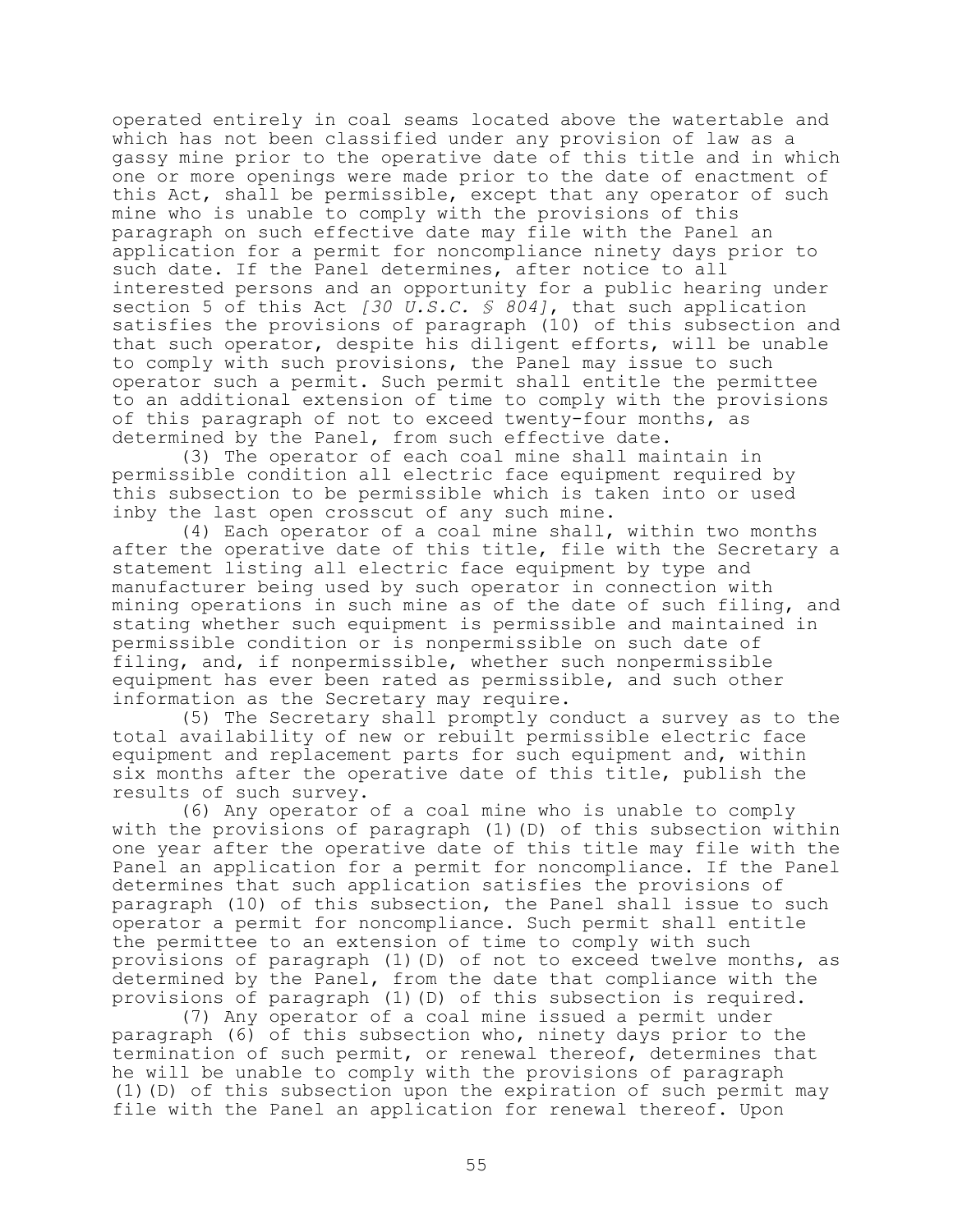receipt of such application, the Panel, if it determines, after notice to all interested persons and an opportunity for a public hearing under section 5 of this Act *[30 U.S.C. § 804]*, that such application satisfies the provisions of paragraph (10) of this subsection and that such operator, despite his diligent efforts, will be unable to comply with the provisions of paragraph (1)(D), may renew the permit for a period not exceeding twelve months.

(8) Any permit or renewal thereof issued pursuant to this subsection shall entitle the permittee to use such nonpermissible electric face equipment specified in the permit during the term of such permit.

(9) Permits for noncompliance issued under paragraphs (6) or (7) of this subsection shall, in the aggregate, not extend the period of noncompliance more than forty-eight months after the date of enactment of this Act.

(10) Any application for a permit of noncompliance filed under this subsection shall contain a statement by the operator—

(A) that he is unable to comply with paragraph (1)(D) or paragraph (2) of this subsection, as appropriate, within the time prescribed;

(B) listing the nonpermissible electric face equipment being used by such operator in connection with mining operations in such mine on the operative date of this title and the date of the application by type and manufacturer for which a noncompliance permit is requested and whether such equipment had ever been rated as permissible;

(C) setting forth the actions taken from and after the operative date of this title to comply with paragraph (1)(D) or paragraph (2) of this subsection, as appropriate, together with a plan setting forth a schedule of compliance with said paragraphs for each such equipment referred to in such paragraphs and being used by the operator in connection with mining operations in such mine with respect to which such permit is requested and the means and measures to be employed to achieve compliance; and

(D) including such other information as the Panel may require.

(11) No permit for noncompliance shall be issued under this subsection for any nonpermissible electric face equipment, unless such equipment was being used by an operator in connection with the mining operations in a coal mine on the operative date of this title.

(12) Effective one year after the operative date of this title, all replacement equipment acquired for use in any mine referred to in this subsection shall be permissible and shall be maintained in a permissible condition, and in the event of any major overhaul of any item of equipment in use one year from the operative date of this title such equipment shall be put in, and thereafter maintained in, a permissible condition, unless, in the opinion of the Secretary, such equipment or necessary replacement parts are not available.

(b) A copy of any permit granted under this section shall be mailed immediately to a representative of the miners of the mine to which it pertains, and to the public official or agency of the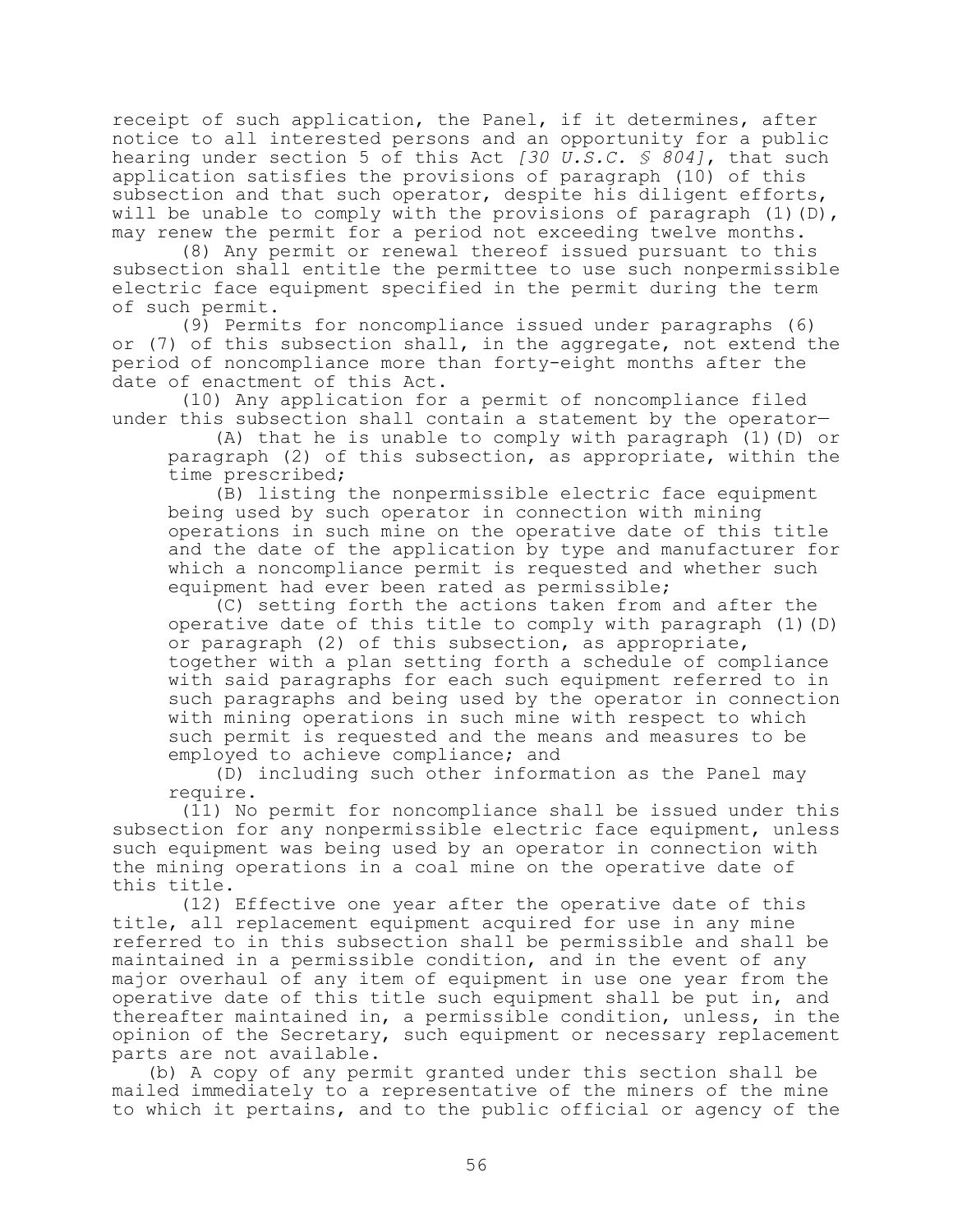State charged with administering State laws relating to coal mine health and safety in such mine.

(c) Any coal mine which, prior to the operative date of this title, was classed gassy under any provision of law and was required to use permissible electric face equipment and to maintain such equipment in a permissible condition shall continue to use such equipment and to maintain such equipment in such condition.

(d) All power-connection points, except where permissible power connection units are used, outby the last open crosscut shall be in intake air.

(e) The location and the electrical rating of all stationary electric apparatus in connection with the mine electric system, including permanent cables, switchgear, rectifying substations, transformers, permanent pumps and trolley wires and trolley feeder wires, and settings of all direct-current circuit breakers protecting underground trolley circuits, shall be shown on a mine map. Any changes made in a location, electric rating, or setting shall be promptly shown on the map when the change is made. Such map shall be available to an authorized representative of the Secretary and to the miners in such mine.

(f) All power circuits and electric equipment shall be deenergized before work is done on such circuits and equipment, except when necessary for trouble shooting or testing. In addition, energized trolley wires may be repaired only by a person trained to perform electrical work and to maintain electrical equipment and the operator of such mine shall require that such person wear approved and tested insulated shoes and wireman's gloves. No electrical work shall be performed on low-, medium-, or high-voltage distribution circuits or equipment, except by a qualified person or by a person trained to perform electrical work and to maintain electrical equipment under the direct supervision of a qualified person. Disconnecting devices shall be locked out and suitably tagged by the persons who performed such work, except that, in cases where locking out is not possible, such devices shall be opened and suitably tagged by such persons. Locks or tags shall be removed only by the persons who installed them or, if such persons are unavailable, by persons authorized by the operator or his agent.

(g) All electric equipment shall be frequently examined, tested, and properly maintained by a qualified person to assure safe operating conditions. When a potentially dangerous condition is found on electric equipment, such equipment shall be removed from service until such condition is corrected. A record of such examinations shall be kept and made available to an authorized representative of the Secretary and to the miners in such mine.

(h) All electric conductors shall be sufficient in size and have adequate current-carrying capacity and be of such construction that a rise in temperature resulting from normal operation will not damage the insulating materials.

(i) All electrical connections or splices in conductors shall be mechanically and electrically efficient, and suitable connectors shall be used. All electrical connections or splices in insulated wire shall be reinsulated at least to the same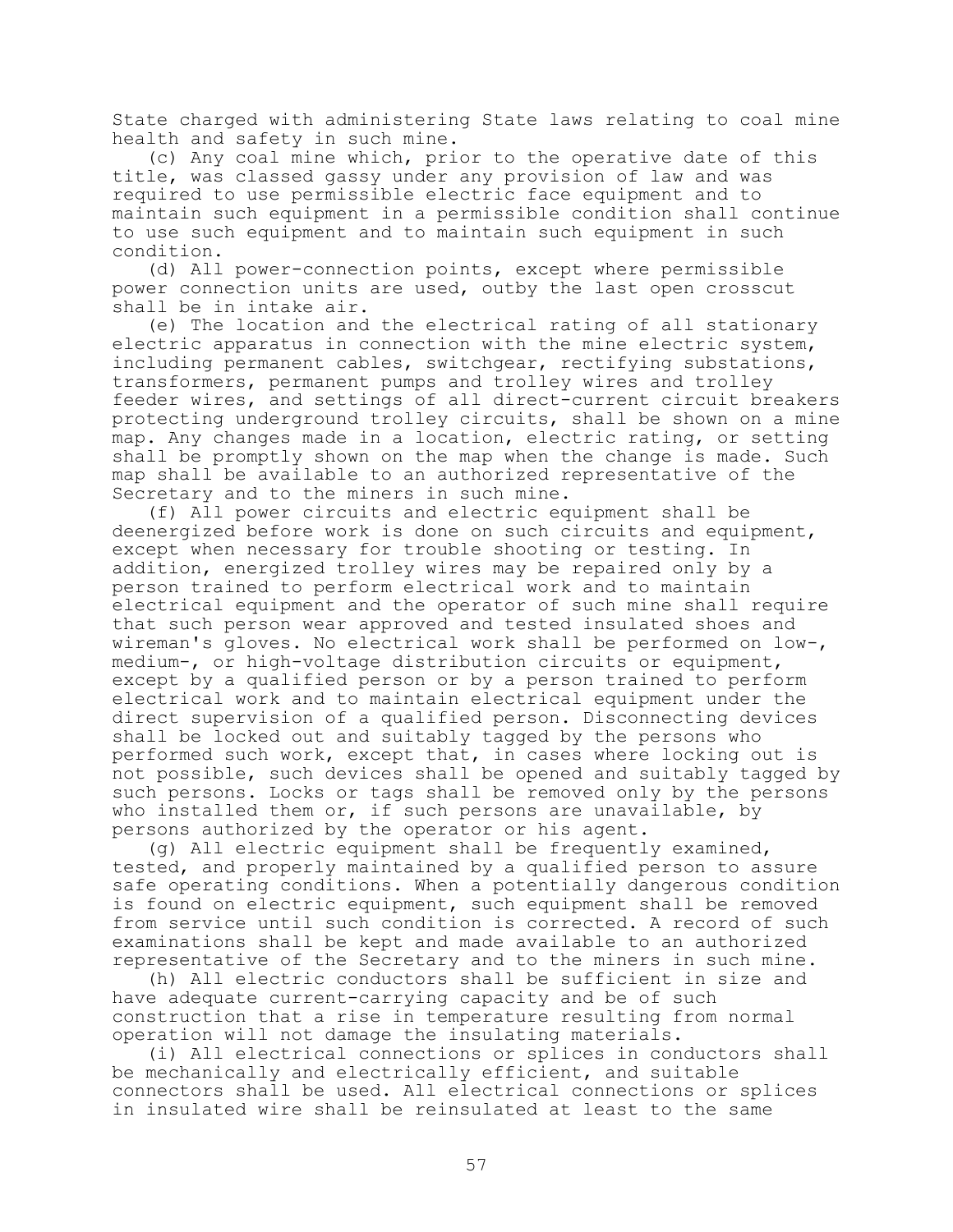degree of protection as the remainder of the wire.

(j) Cables shall enter metal frames of motors, splice boxes, and electric compartments only through proper fittings. When insulated wires other than cables pass through metal frames the holes shall be substantially bushed with insulated bushings.

(k) All power wires (except trailing cables on mobile equipment, specially designed cables conducting high-voltage power to underground rectifying equipment or transformers, or bare or insulated ground and return wires) shall be supported on well-insulated insulators and shall not contact combustible material, roof, or ribs.

(l) Power wires and cables, except trolley wires, trolley feeder wires, and bare signal wires, shall be insulated adequately and fully protected.

(m) Automatic circuit-breaking devices or fuses of the correct type and capacity shall be installed so as to protect all electric equipment and circuits against short circuit and overloads. Three-phase motors on all electric equipment shall be provided with overload protection that will deenergize all three phases in the event that any phase is overloaded.

(n) In all main power circuits, disconnecting switches shall be installed underground within five hundred feet of the bottoms of shafts and boreholes through which main power circuits enter the underground area of the mine and within five hundred feet of all other places where main power circuits enter the underground area of the mine.

(o) All electric equipment shall be provided with switches or other controls that are safely designed, constructed, and installed.

(p) Each ungrounded, exposed power conductor that leads underground shall be equipped with suitable lightning arresters of approved type within one hundred feet of the point where the circuit enters the mine. Lightning arresters shall be connected to a low resistance grounding medium on the surface which shall be separated from neutral grounds by a distance of not less than twenty-five feet.

(q) No device for the purpose of lighting any coal mine which has not been approved by the Secretary or his authorized representative shall be permitted in such mine.

(r) An authorized representative of the Secretary may require in any mine that electric face equipment be provided with devices that will permit the equipment to be deenergized quickly in the event of an emergency.

## **TRAILING CABLES**

**SEC. 306 [§ 866]**. (a) Trailing cables used in coal mines shall meet the requirements established by the Secretary for flame-resistant cables.

(b) Short-circuit protection for trailing cables shall be provided by an automatic circuit breaker or other no less effective device approved by the Secretary of adequate current-interrupting capacity in each ungrounded conductor.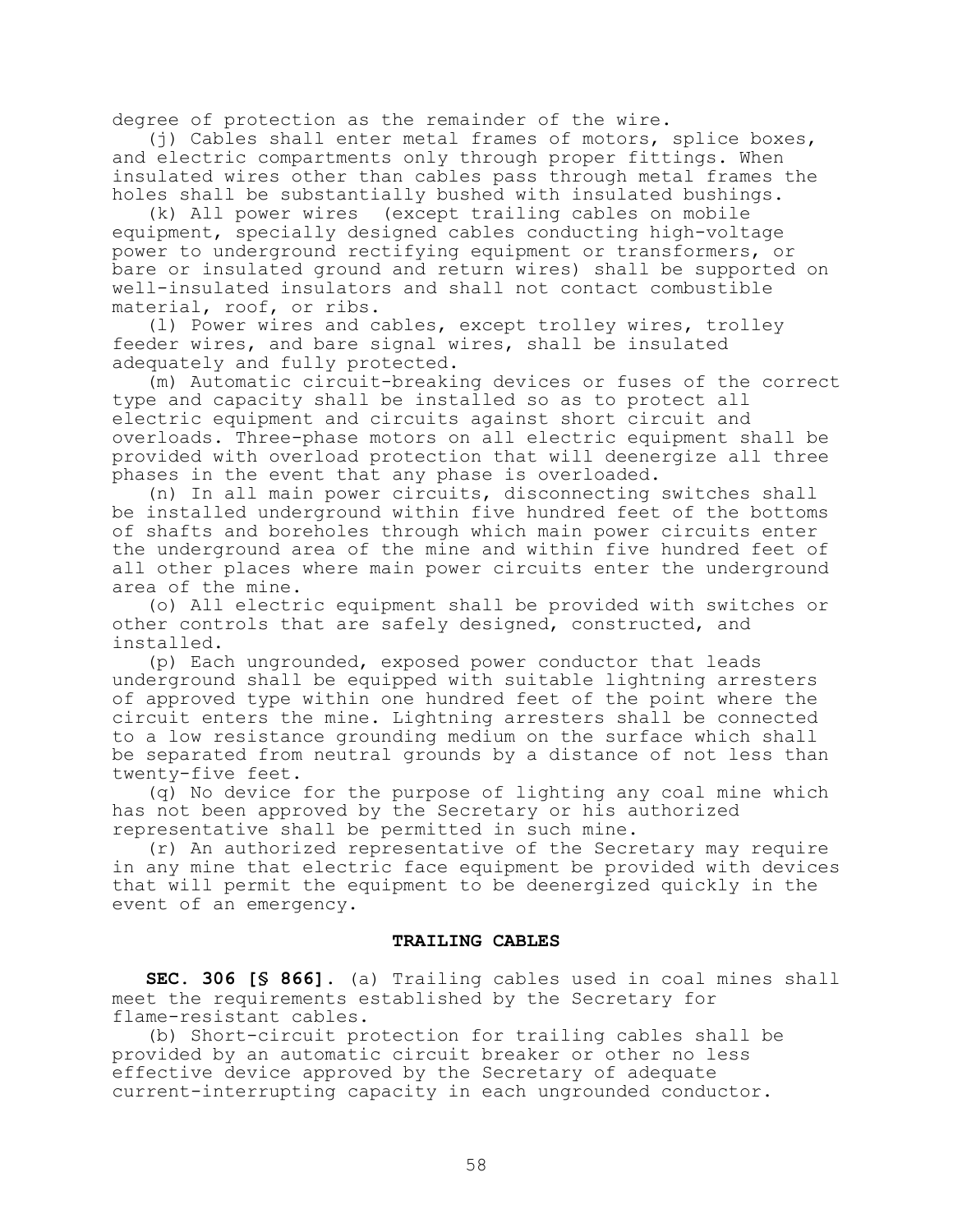Disconnecting devices used to disconnect power from trailing cables shall be plainly marked and identified and such devices shall be equipped or designed in such a manner that it can be determined by visual observation that the power is disconnected.

(c) When two or more trailing cables junction to the same distribution center, means shall be provided to assure against connecting a trailing cable to the wrong size circuit breaker.

(d) One temporary splice may be made in any trailing cable. Such trailing cable may only be used for the next twenty-four hour period. No temporary splice shall be made in a trailing cable within twenty-five feet of the machine, except cable reel equipment. Temporary splices in trailing cables shall be made in a workmanlike manner and shall be mechanically strong and well insulated. Trailing cables or hand cables which have exposed wires or which have splices that heat or spark under load shall not be used. As used in this subsection, the term "splice" means the mechanical joining of one or more conductors that have been severed.

(e) When permanent splices in trailing cables are made, they shall be--

(1) mechanically strong with adequate electrical

conductivity and flexibility;

(2) effectively insulated and sealed so as to exclude moisture; and

(3) vulcanized or otherwise treated with suitable materials to provide flame-resistant qualities and good bonding to the outer jacket.

(f) Trailing cables shall be clamped to machines in a manner to protect the cables from damage and to prevent strain on the electrical connections. Trailing cables shall be adequately protected to prevent damage by mobile equipment.

(g) Trailing cable and power cable connections to junction boxes shall not be made or broken under load.

## **GROUNDING**

**SEC. 307 [§ 867]**. (a) All metallic sheaths, armors, and conduits enclosing power conductors shall be electrically continuous throughout and shall be grounded by methods approved by an authorized representative of the Secretary. Metallic frames, casings, and other enclosures of electric equipment that can become "alive" through failure of insulation or by contact with energized parts shall be grounded by methods approved by an authorized representative of the Secretary. Methods other than grounding which provide no less effective protection may be permitted by the Secretary or his authorized representative

(b) The frames of all offtrack direct current machines and the enclosures of related detached components shall be effectively grounded, or otherwise maintained at no less safe voltages, by methods approved by an authorized representative of the Secretary.

(c) The frames of all stationary high-voltage equipment receiving power from ungrounded delta systems shall be grounded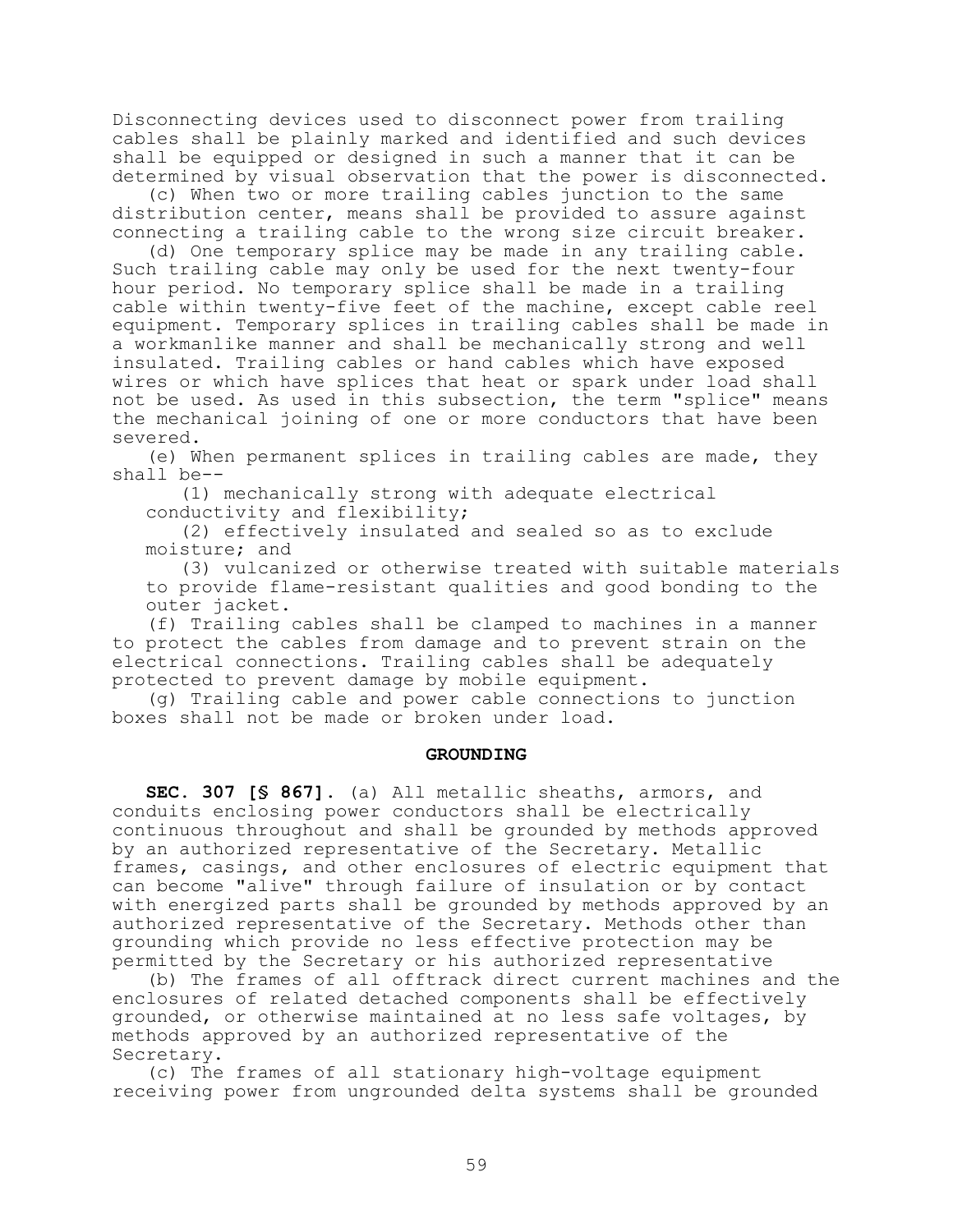by methods approved by an authorized representative of the Secretary.

(d) High-voltage lines, both on the surface and underground, shall be deenergized and grounded before work is performed on them, except that repairs may be permitted, in the case of energized surface high-voltage lines, if such repairs are made by a qualified person in accordance with procedures and safeguards, including, but not limited to, a requirement that the operator of such mine provide, test, and maintain protective devices in making such repairs, to be prescribed by the Secretary prior to the operative date of this title.

(e) When not in use, power circuits underground shall be deenergized on idle days and idle shifts, except that rectifiers and transformers may remain energized.

## **UNDERGROUND HIGH-VOLTAGE DISTRIBUTION**

**SEC. 308 [§ 868]**. (a) High-voltage circuits entering the underground area of any coal mine shall be protected by suitable circuit breakers of adequate interrupting capacity which are properly tested and maintained as prescribed by the Secretary. Such breakers shall be equipped with devices to provide protection against under-voltage, grounded phase, short circuit, and overcurrent.

(b) High-voltage circuits extending underground and supplying portable, mobile, or stationary high-voltage equipment shall contain either a direct or derived neutral which shall be grounded through a suitable resistor at the source transformers, and a grounding circuit, originating at the grounded side of the grounding resistor, shall extend along with the power conductors and serve as a grounding conductor for the frames of all high-voltage equipment supplied power from that circuit, except that the Secretary or his authorized representative may permit ungrounded high-voltage circuits to be extended underground to feed stationary electrical equipment if such circuits are either steel armored or installed in grounded, rigid steel conduit throughout their entire length, and upon his finding that such exception does not pose a hazard to the miners. Within one hundred feet of the point on the surface where high-voltage circuits enter the underground portion of the mine, disconnecting devices shall be installed and so equipped or designed in such a manner that it can be determined by visual observation that the power is disconnected, except that the Secretary or his authorized representative may permit such devices to be installed at a greater distance from such area of the mine if he determines, based on existing physical conditions, that such installation will be more accessible at a greater distance and will not pose any hazard to the miners.

(c) The grounding resistor, where required, shall be of the proper ohmic value to limit the voltage drop in the grounding circuit external to the resistor to not more than 100 volts under fault conditions. The grounding resistor shall be rated for maximum fault current continuously and insulated from ground for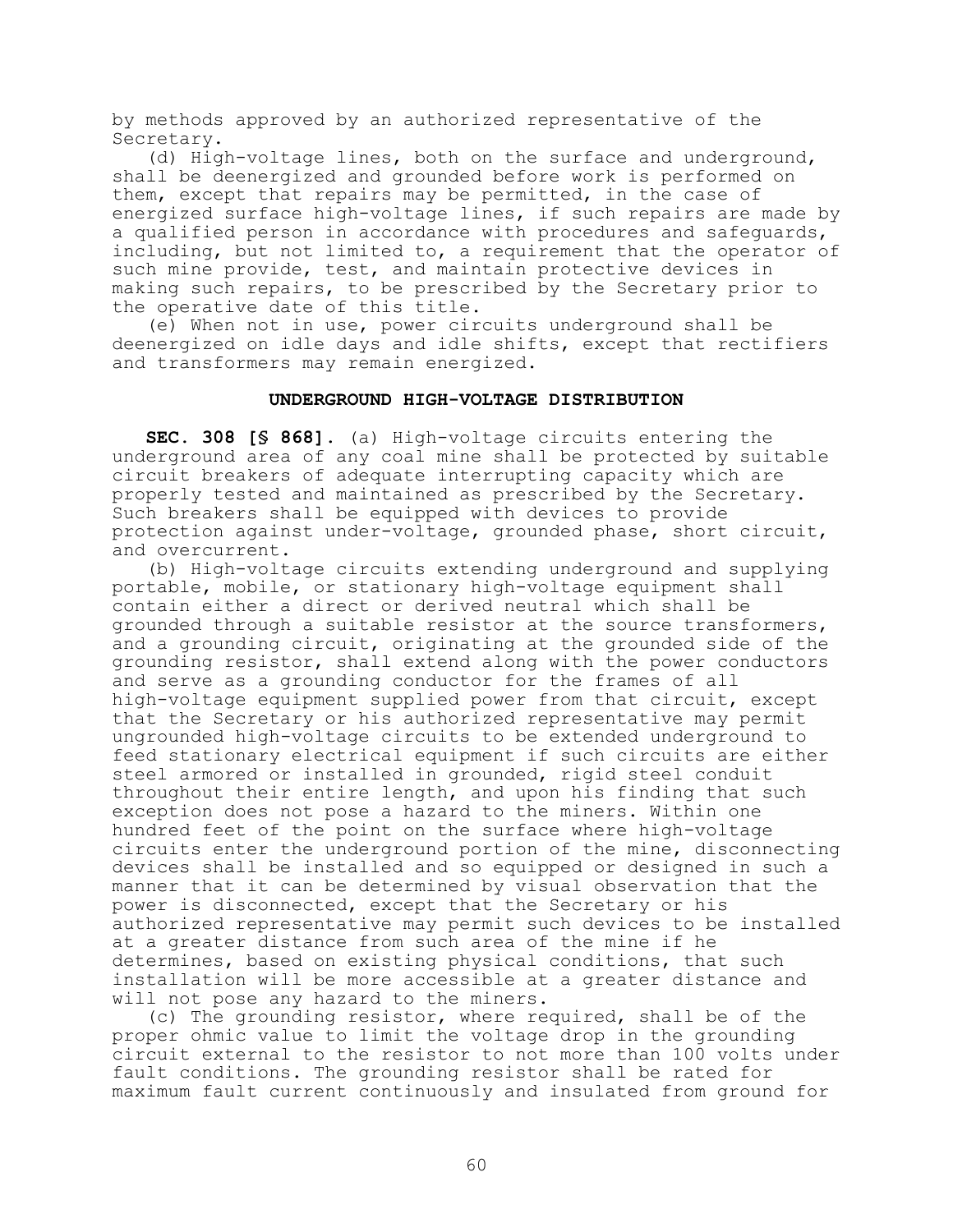a voltage equal to the phase-to-phase voltage of the system.

(d) Six months after the operative date of this title, highvoltage, resistance grounded systems shall include a fail safe ground check circuit to monitor continuously the grounding circuit to assure continuity and the fail safe ground check circuit shall cause the circuit breaker to open when either the ground or pilot check wire is broken, or other no less effective device approved by the Secretary or his authorized representative to assure such continuity, except that an extension of time, not in excess of twelve months, may be permitted by the Secretary on a mine-by-mine basis if he determines that such equipment is not available.

(e)(1) Underground high-voltage cables used in resistance grounded systems shall be equipped with metallic shields around each power conductor, with one or more ground conductors having a total cross-sectional area of not less than one-half the power conductor, and with an insulated internal or external conductor not smaller than No. 8 (AWG) for the ground continuity check circuit.

(2) All such cables shall be adequate for the intended current and voltage. Splices made in such cables shall provide continuity of all components.

(f) Couplers that are used with medium-voltage or high-voltage power circuits shall be of the three-phase type with a full metallic shell, except that the Secretary may permit, under such guidelines as he may prescribe, no less effective couplers constructed of materials other than metal. Couplers shall be adequate for the voltage and current expected. All exposed metal on the metallic couplers shall be grounded to the ground conductor in the cable. The coupler shall be constructed so that the ground check continuity conductor shall be broken first and the ground conductors shall be broken last when the coupler is being uncoupled.

(g) Single-phase loads, such as transformer primaries, shall be connected phase to phase.

(h) All underground high-voltage transmission cables shall be installed only in regularly inspected aircourses and haulageways, and shall be covered, buried, or placed so as to afford protection against damage, guarded where men regularly work or pass under them unless they are six and one-half feet or more above the floor or rail, securely anchored, properly insulated, and guarded at ends, and covered, insulated, or placed to prevent contact with trolley wires and other low-voltage circuits.

(i) Disconnecting devices shall be installed at the beginning of branch lines in high-voltage circuits and equipped or designed in such a manner that it can be determined by visual observation that the circuit is deenergized when the switches are open.

(j) Circuit breakers and disconnecting switches underground shall be marked for identification.

(k) In the case of high-voltage cables used as trailing cables, temporary splices shall not be used and all permanent splices shall be made in accordance with section 306(e) of this title *[30 U.S.C. § 866(e)]*. Terminations and splices in all other high-voltage cables shall be made in accordance with the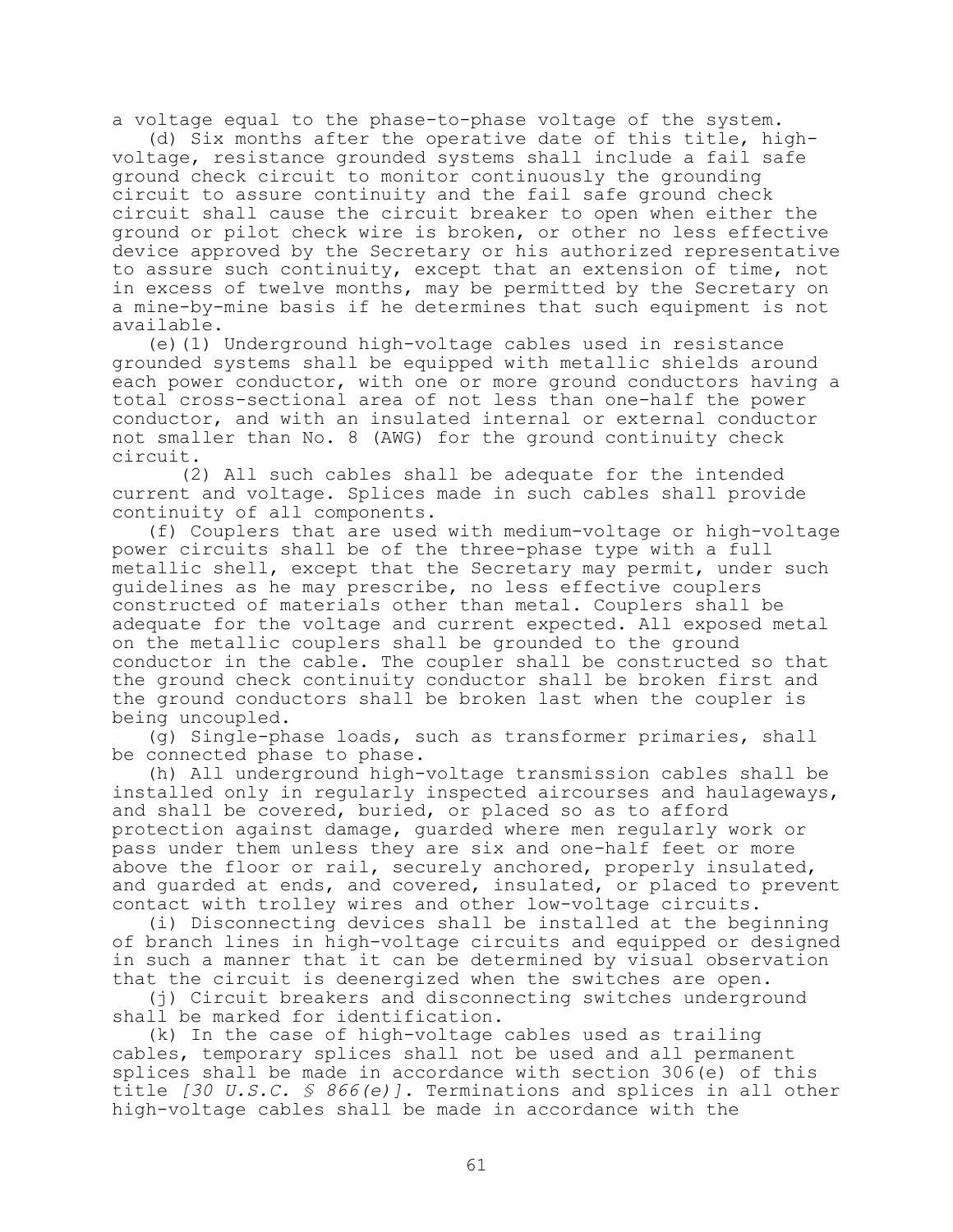manufacturer's specifications.

(1) Frames, supporting structures, and enclosures of stationary, portable, or mobile underground high-voltage equipment and all high-voltage equipment supplying power to such equipment receiving power from resistance grounded systems shall be effectively grounded to the high-voltage ground.

(m) Power centers and portable transformers shall be deenergized before they are moved from one location to another, except that, when equipment powered by sources other than such centers or transformers is not available, the Secretary may permit such centers and transformers to be moved while energized, if he determines that another equivalent or greater hazard may otherwise be created, and if they are moved under the supervision of a qualified person, and if such centers and transformers are examined prior to such movement by such person and found to be grounded by methods approved by an authorized representative of the Secretary and otherwise protected from hazards to the miner. A record shall be kept of such examinations. High-voltage cables, other than trailing cables, shall not be moved or handled at any time while energized, except that, when such centers and transformers are moved while energized as permitted under this subsection, energized high-voltage cables attached to such centers and transformers may be moved only by a qualified person and the operator of such mine shall require that such person wear approved and tested insulated wireman's gloves.

## **UNDERGROUND LOW- AND MEDIUM-VOLTAGE ALTERNATING CURRENT CIRCUITS**

**SEC. 309 [§ 869]**. (a) Low- and medium-voltage power circuits serving three-phase alternating current equipment shall be protected by suitable circuit breakers of adequate interrupting capacity which are properly tested and maintained as prescribed by the Secretary. Such breakers shall be equipped with devices to provide protection against under-voltage, grounded phase, short circuit, and over-current.

(b) Low- and medium-voltage three-phase alternating-current circuits used underground shall contain either a direct or derived neutral which shall be grounded through a suitable resistor at the power center, and a grounding circuit, originating at the grounded side of the grounding resistor, shall extend along with the power conductors and serve as a grounding conductor for the frames of all the electrical equipment supplied power from that circuit, except that the Secretary or his authorized representative may permit ungrounded low- and medium-voltage circuits to be used underground to feed such stationary electrical equipment if such circuits are either steel armored or installed in grounded rigid steel conduit throughout their entire length. The grounding resistor, where required, shall be of the proper ohmic value to limit the ground fault current to 25 amperes. The grounding resistor shall be rated for maximum fault current continuously and insulated from ground for a voltage equal to the phase-to-phase voltage of the system.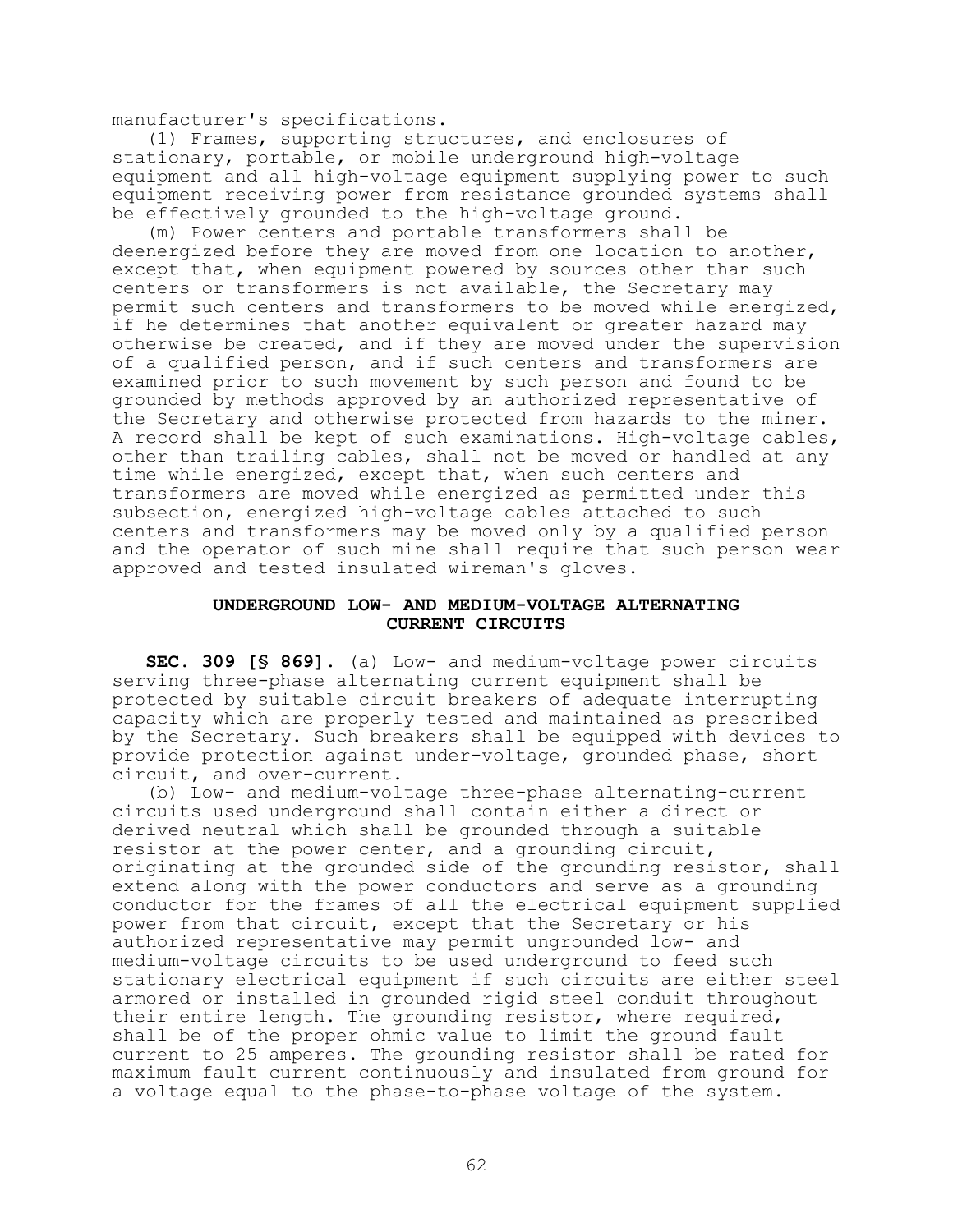(c) Six months after the operative date of this title, lowand medium-voltage resistance grounded systems shall include a fail safe ground check circuit to monitor continuously the grounding circuit to assure continuity which ground check circuit shall cause the circuit breaker to open when either the ground or pilot check wire is broken, or other no less effective device approved by the Secretary or his authorized representative to assure such continuity, except that an extension of time, not in excess of twelve months, may be permitted by the Secretary on a mine-by-mine basis if he determines that such equipment is not available. Cable couplers shall be constructed so that the ground check continuity conductor shall be broken first and the ground conductors shall be broken last when the coupler is being uncoupled.

(d) Disconnecting devices shall be installed in conjunction with the circuit breaker to provide visual evidence that the power is disconnected. Trailing cables for mobile equipment shall contain one or more ground conductors having a cross sectional area of not less than one-half the power conductor, and, six months after the operative date of this title, an insulated conductor for the ground continuity check circuit or other no less effective device approved by the Secretary or his authorized representative to assure such continuity, except that an extension of time, not in excess of twelve months may be permitted by the Secretary on a mine-by-mine basis if he determines that such equipment is not available. Splices made in the cables shall provide continuity of all components.

(e) Single phase loads shall be connected phase to phase.

(f) Circuit breakers shall be marked for identification.

(g) Trailing cables for medium voltage circuits shall include grounding conductors, a ground check conductor, and ground metallic shields around each power conductor or a grounded metallic shield over the assembly, except that on equipment employing cable reels, cables without shields may be used if the insulation is rated 2,000 volts or more.

# **TROLLEY WIRES AND TROLLEY FEEDER WIRES**

**SEC. 310 [§ 870]**. (a) Trolley wires and trolley feeder wires shall be provided with cutout switches at intervals of not more than 2,000 feet and near the beginning of all branch lines.

(b) Trolley wires and trolley feeder wires shall be provided with overcurrent protection.

(c) Trolley wires and trolley feeder wires, high-voltage cables and transformers shall not be located inby the last open crosscut and shall be kept at least 150 feet from pillar workings.

(d) Trolley wires, trolley feeder wires, and bare signal wires shall be insulated adequately where they pass through doors and stoppings, and where they cross other power wires and cables. Trolley wires and trolley feeder wires shall be guarded adequately (1) at all points where men are required to work or pass regularly under the wires; (2) on both sides of all doors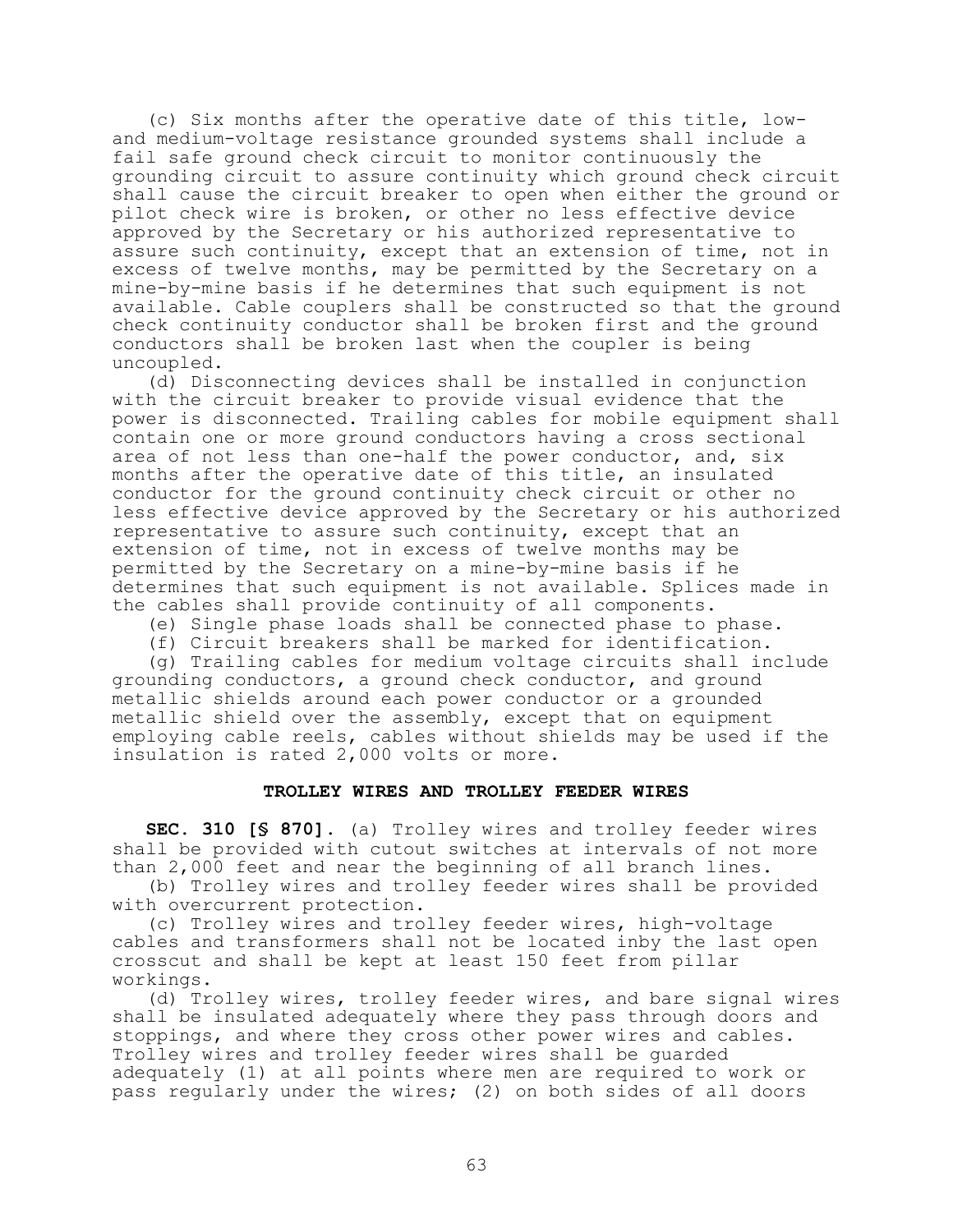and stoppings; and (3) at man-trip stations. The Secretary or his authorized representative shall specify other conditions where trolley wires and trolley feeder wires shall be adequately protected to prevent contact by any person, or shall require the use of improved methods to prevent such contact. Temporary guards shall be provided where trackmen and other persons work in proximity to trolley wires and trolley feeder wires.

# **FIRE PROTECTION**

**SEC. 311 [§ 871]**. (a) Each coal mine shall be provided with suitable firefighting equipment adapted for the size and conditions of the mine. The Secretary shall establish minimum requirements for the type, quality, and quantity of such equipment, and the interpretations of the Secretary or the Director of the United States Bureau of Mines relating to such equipment in effect on the operative date of this title shall continue in effect until modified or superseded by the Secretary. After every blasting operation, an examination shall be made to determine whether fires have been started.

(b) Underground storage places for lubricating oil and grease shall be of fireproof construction. Except for specially prepared materials approved by the Secretary, lubricating oil and grease kept in all underground areas in a coal mine shall be in fireproof, closed metal containers or other no less effective containers approved by the Secretary.

(c) Underground transformer stations, battery-charging stations, substations, compressor stations, shops, and permanent pumps shall be housed in fireproof structures or areas. Air currents used to ventilate structures or areas enclosing electrical installations shall be coursed directly into the return. Other underground structures installed in a coal mine as the Secretary may prescribe shall be of fireproof construction.

(d) All welding, cutting, or soldering with arc or flame in all underground areas of a coal mine shall, whenever practicable, be conducted in fireproof enclosures. Welding, cutting or soldering with arc or flame in other than a fireproof enclosure shall be done under the supervision of a qualified person who shall make a diligent search for fire during and after such operations and shall, immediately before and during such operations, continuously test for methane with means approved by the Secretary for detecting methane. Welding, cutting, or soldering shall not be conducted in air that contains 1.0 volume per centum or more of methane. Rock dust or suitable fire extinguishers shall be immediately available during such welding, cutting, or soldering.

(e) Within one year after the operative date of this title, fire suppression devices meeting specifications prescribed by the Secretary shall be installed on unattended underground equipment and suitable fire-resistant hydraulic fluids approved by the Secretary shall be used in the hydraulic systems of such equipment. Such fluids shall be used in the hydraulic systems of other underground equipment unless fire suppression devices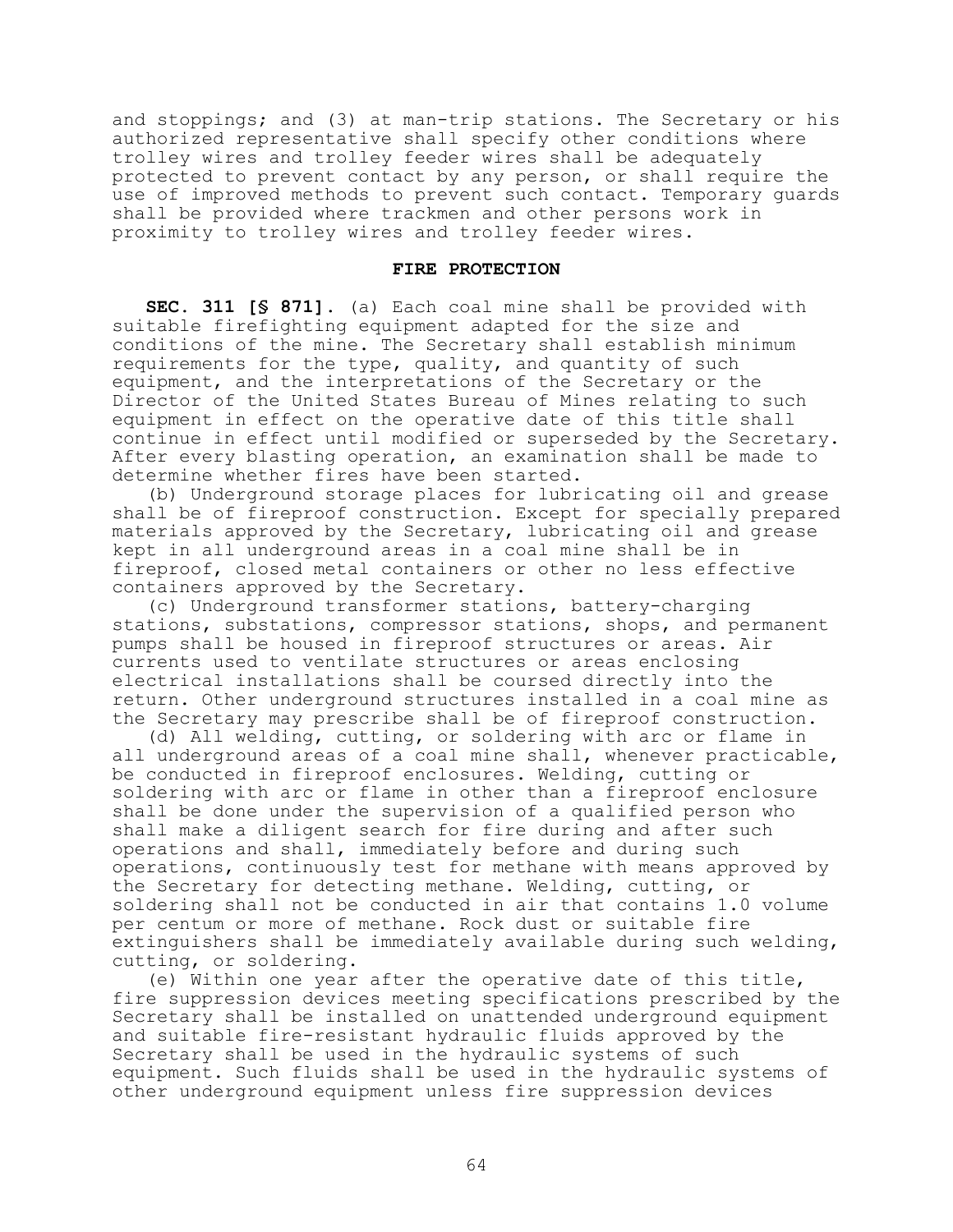meeting specifications prescribed by the Secretary are installed on such equipment.

(f) Deluge-type water sprays or foam generators automatically actuated by rise in temperature, or other no less effective means approved by the Secretary of controlling fire, shall be installed at main and secondary belt-conveyor drives. Where sprays or foam generators are used they shall supply a sufficient quantity of water or foam to control fires.

(g) Underground belt conveyors shall be equipped with slippage and sequence switches. The Secretary shall, within sixty days after the operative date of this title, require that devices be installed on all such belts which will give a warning automatically when a fire occurs on or near such belt. The Secretary shall prescribe a schedule for installing fire suppression devices on belt haulageways.

(h) On and after the operative date of this title, all conveyor belts acquired for use underground shall meet the requirements to be established by the Secretary for flame-resistant conveyor belts.

#### **MAPS**

**SEC. 312 [§ 872]**. (a) The operator of a coal mine shall have in a fireproof repository located in an area on the surface of the mine chosen by the mine operator to minimize the danger of destruction by fire or other hazard, an accurate and up-to-date map of such mine drawn on scale. Such map shall show the active workings, all pillared, worked out, and abandoned areas, except as provided in this section, entries and aircourses with the direction of airflow indicated by arrows, contour lines of all elevations, elevations of all main and cross or side entries, dip of the coalbed, escapeways, adjacent mine workings within one thousand feet, mines above or below, water pools above, and either producing or abandoned oil and gas wells located within five hundred feet of such mine and any underground area of such mine, and such other information as the Secretary may require. Such map shall identify those areas of the mine which have been pillared, worked out, or abandoned which are inaccessible or cannot be entered safely and on which no information is available. Such map shall be made or certified by a registered engineer or a registered surveyor of the State in which the mine is located. Such map shall be kept up to date by temporary notations and such map shall be revised and supplemented at intervals prescribed by the Secretary on the basis of a survey made or certified by such engineer or surveyor.

(b) The coal mine map and any revision and supplement thereof shall be available for inspection by the Secretary or his authorized representative, by coal mine inspectors of the State in which the mine is located, by miners in the mine and their representatives and by operators of adjacent coal mines and by persons owning, leasing, or residing on surface areas of such mines or areas adjacent to such mines. The operator shall furnish to the Secretary or his authorized representative and to the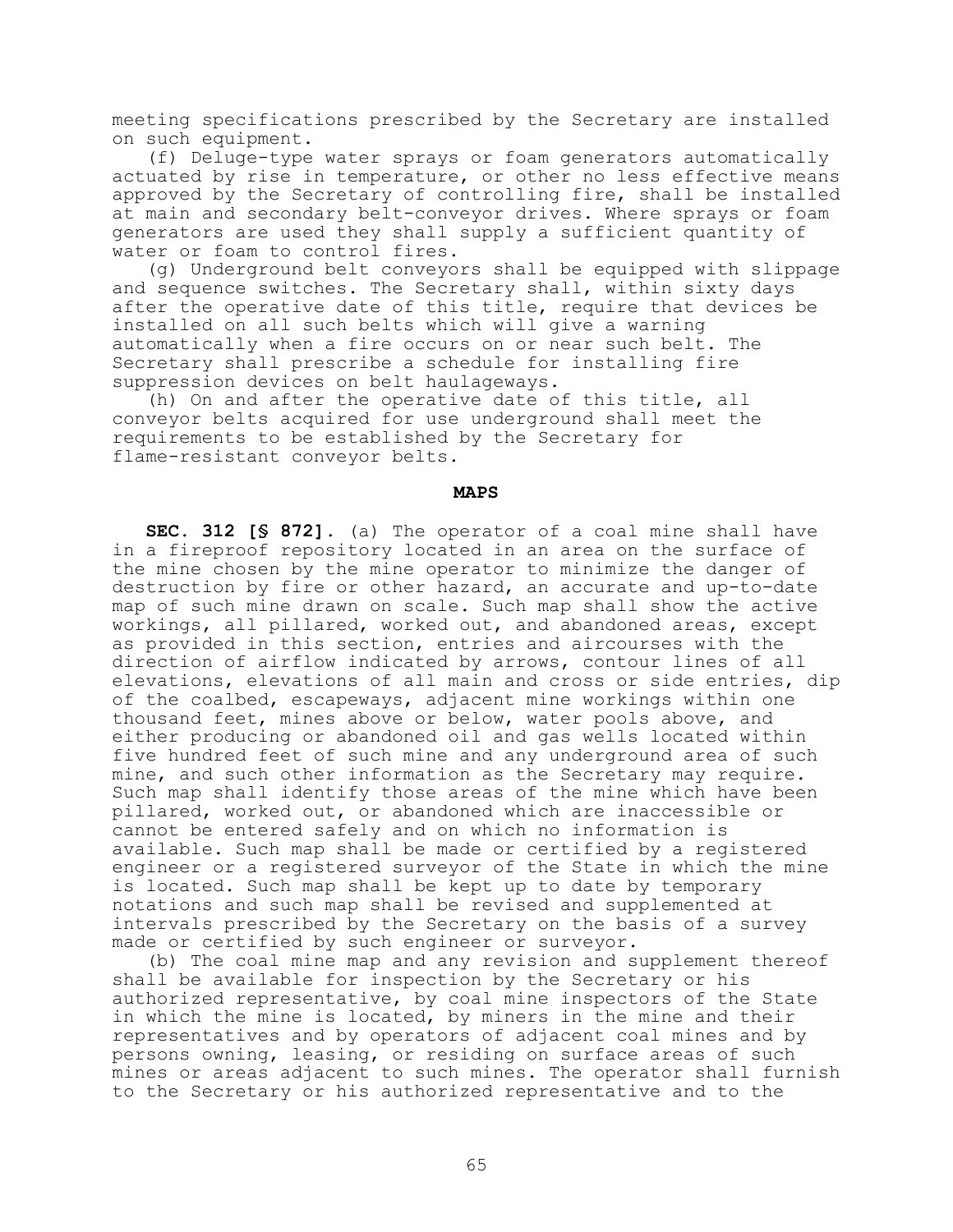Secretary of Housing and Urban Development, upon request, one or more copies of such map and any revision and supplement thereof. Such map or revision and supplement thereof shall be kept confidential and its contents shall not be divulged to any other person, except to the extent necessary to carry out the provisions of this Act and in connection with the functions and responsibilities of the Secretary of Housing and Urban Development.

(c) Whenever an operator permanently closes or abandons a coal mine, or temporarily closes a coal mine for a period of more than ninety days, he shall promptly notify the Secretary of such closure. Within sixty days of the permanent closure or abandonment of the mine, or, when the mine is temporarily closed, upon the expiration of a period of ninety days from the date of closure, the operator shall file with the Secretary a copy of the mine map revised and supplemented to the date of the closure. Such copy of the mine map shall be certified by a registered surveyor or registered engineer of the State in which the mine is located and shall be available for public inspection.

## **BLASTING AND EXPLOSIVES**

**SEC. 313 [§ 873]**. (a) Black blasting powder shall not be stored or used underground. Mudcaps (adobes) or other unconfined shots shall not be fired underground.

(b) Explosives and detonators shall be kept in separate containers until immediately before blasting. In underground anthracite mines, (1) mudcaps or other open, unconfined shake shots may be fired, if restricted to battery starting when methane or a fire hazard is not present, and if it is otherwise impracticable to start the battery; (2) open, unconfined shake shots in pitching veins may be fired, when no methane or fire hazard is present, if the taking down of loose hanging coal by other means is too hazardous; and (3) tests for methane shall be made immediately before such shots are fired and if 1.0 volume per centum or more of methane is present, when tested, such shot shall not be made until the methane content is reduced below 1.0 volume per centum.

(c) Except as provided in this subsection, in all underground areas of a coal mine only permissible explosives, electric detonators of proper strength, and permissible blasting devices shall be used and all explosives and blasting devices shall be used in a permissible manner. Permissible explosives shall be fired only with permissible shot firing units. Only incombustible materials shall be used for stemming boreholes. The Secretary may, under such safeguards as he may prescribe, permit the firing of more than twenty shots and allow the use of nonpermissible explosives in sinking shafts and slopes from the surface in rock. Nothing in this section shall prohibit the use of compressed air blasting.

(d) Explosives or detonators carried anywhere underground in a coal mine by any person shall be in containers constructed of non-conductive material, maintained in good condition, and kept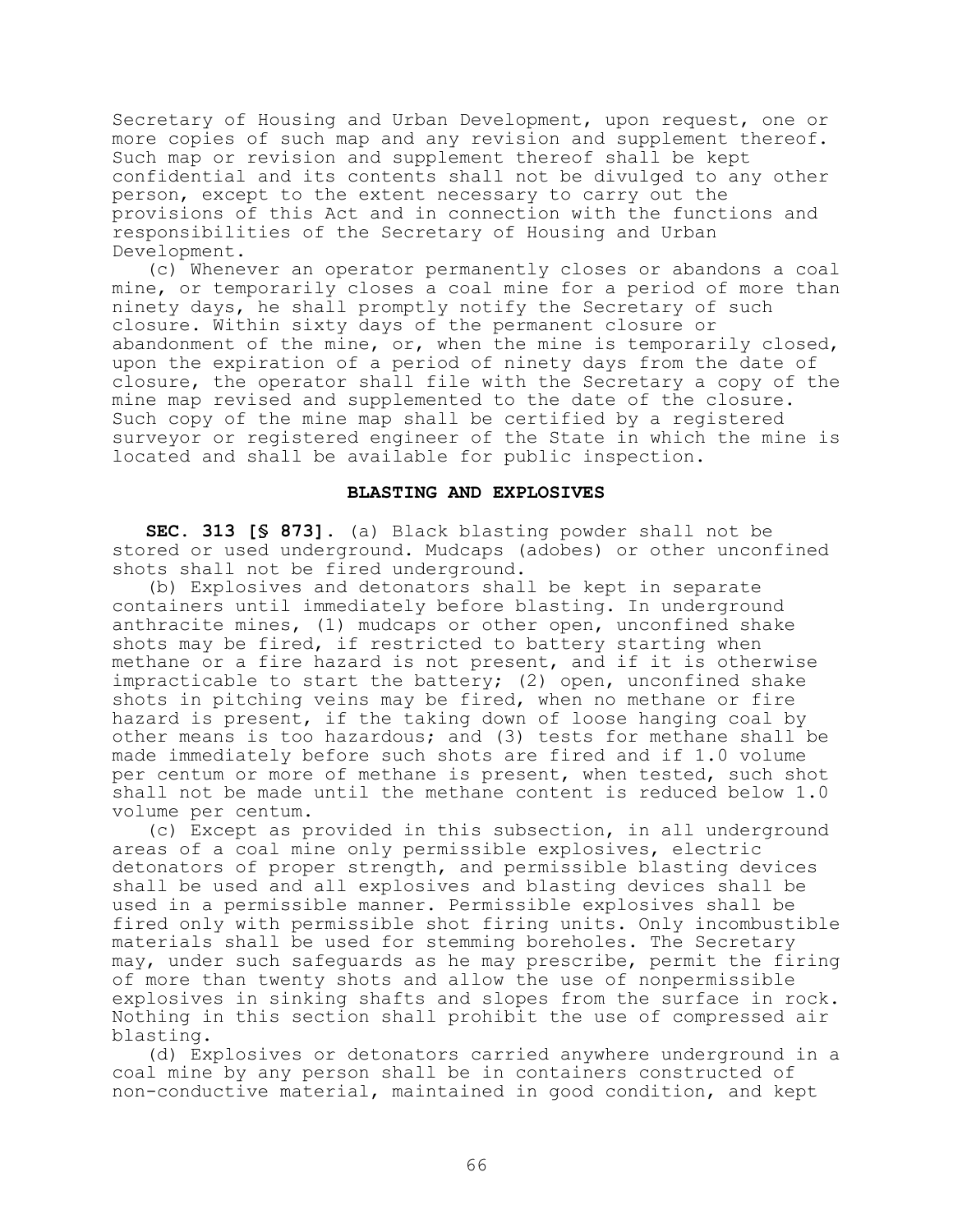closed.

(e) Explosives or detonators shall be transported in special closed containers (1) in cars moved by means of a locomotive or rope, (2) on belts, (3) in shuttle cars, or (4) in equipment designed especially to transport such explosives or detonators.

(f) When supplies of explosives and detonators for use in one or more working sections are stored underground, they shall be kept in section boxes or magazines of substantial construction with no metal exposed on the inside, located at least twenty-five feet from roadways and power wires, and in a dry, well rock-dusted location protected from falls of roof, except in pitching beds, where it is not possible to comply with the location requirement, such boxes shall be placed in niches cut into the solid coal or rock.

(g) Explosives and detonators stored in the working places shall be kept in separate closed containers which shall be located out of the line of blast and not less than fifty feet from the working face and fifteen feet from any pipeline, powerline, rail, or conveyor, except that, if kept in niches in the rib, the distance from any pipeline, powerline, rail, or conveyor shall be at least five feet. Such explosives and detonators, when stored, shall be separated by a distance of at least five feet.

#### **HOISTING AND MANTRIPS**

**SEC. 314 [§ 874]**. (a) Every hoist used to transport persons at a coal mine shall be equipped with overspeed, overwind, and automatic stop controls. Every hoist handling platforms, cages, or other devices used to transport persons shall be equipped with brakes capable of stopping the fully loaded platform, cage, or other device; with hoisting cable adequately strong to sustain the fully loaded platform, cage, or other device; and have a proper margin of safety. Cages, platforms, or other devices which are used to transport persons in shafts and slopes shall be equipped with safety catches or other no less effective devices approved by the Secretary that act quickly and effectively in an emergency, and such catches shall be tested at least once every two months. Hoisting equipment, including automatic elevators, that is used to transport persons shall be examined daily. Where persons are transported into, or out of, a coal mine by hoists, a qualified hoisting engineer shall be on duty while any person is underground, except that no such engineer shall be required for automatically operated cages, platforms, or elevators.

(b) Other safeguards adequate, in the judgment of an authorized representative of the Secretary, to minimize hazards with respect to transportation of men and materials shall be provided.

(c) Hoists shall have rated capacities consistent with the loads handled and the recommended safety factors of the ropes used. An accurate and reliable indicator of the position of the cage, platform, skip, bucket, or cars shall be provided.

(d) There shall be at least two effective methods approved by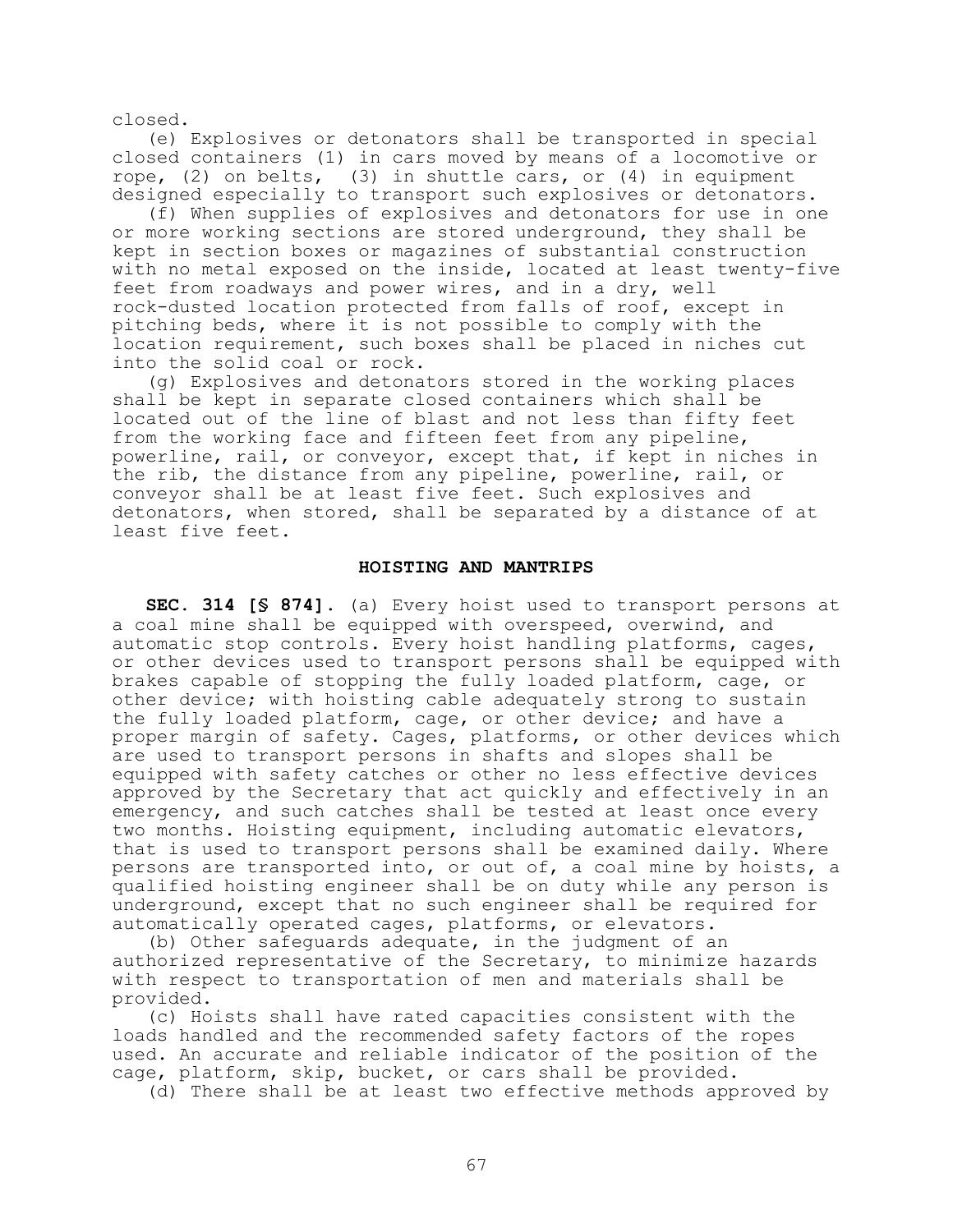the Secretary of signaling between each of the shaft stations and the hoist room, one of which shall be a telephone or speaking tube.

(e) Each locomotive and haulage car used in an underground coal mine shall be equipped with automatic brakes, where space permits. Where space does not permit automatic brakes, locomotives and haulage cars shall be subject to speed reduction gear, or other similar devices approved by the Secretary which are designed to stop the locomotives and haulage cars with the proper margin of safety.

(f) All haulage equipment acquired by an operator of a coal mine on or after one year after the operative date of this title shall be equipped with automatic couplers which couple by impact and uncouple without the necessity of persons going between the ends of such equipment. All haulage equipment without automatic couplers in use in a mine on the operative date of this title shall also be so equipped within four years after the operative date of this title.

#### **EMERGENCY SHELTERS**

**SEC. 315 [§ 875]**. The Secretary or an authorized representative of the Secretary may prescribe in any coal mine that rescue chambers, properly sealed and ventilated, be erected at suitable locations in the mine to which persons may go in case of an emergency for protection against hazards. Such chambers shall be properly equipped with first aid materials, an adequate supply of air and self-contained breathing equipment, an independent communication system to the surface, and proper accommodations for the persons while awaiting rescue, and such other equipment as the Secretary may require. A plan for the erection, maintenance, and revisions of such chambers and the training of the miners in their proper use shall be submitted by the operator to the Secretary for his approval.

## **COMMUNICATIONS AND EMERGENCY RESPONSE PLANS**

**SEC. 316 [§ 876]**. (a) IN GENERAL. -- TELEPHONE service or equivalent two-way communication facilities, approved by the Secretary or his authorized representative, shall be provided between the surface and each landing of main shafts and slopes and between the surface and each working section of any coal mine that is more than one hundred feet from a portal.

(b) ACCIDENT PREPAREDNESS AND RESPONSE.—

(1) IN GENERAL.--Each underground coal mine operator shall carry out on a continuing basis a program to improve accident preparedness and response at each mine.

(2) RESPONSE AND PREPAREDNESS PLAN.--

(A) IN GENERAL.--Not later than 60 days after the date of enactment of the Mine Improvement and New Emergency Response Act of 2006 *[June 15, 2006]*, each underground coal mine operator shall develop and adopt a written accident response plan that complies with this subsection with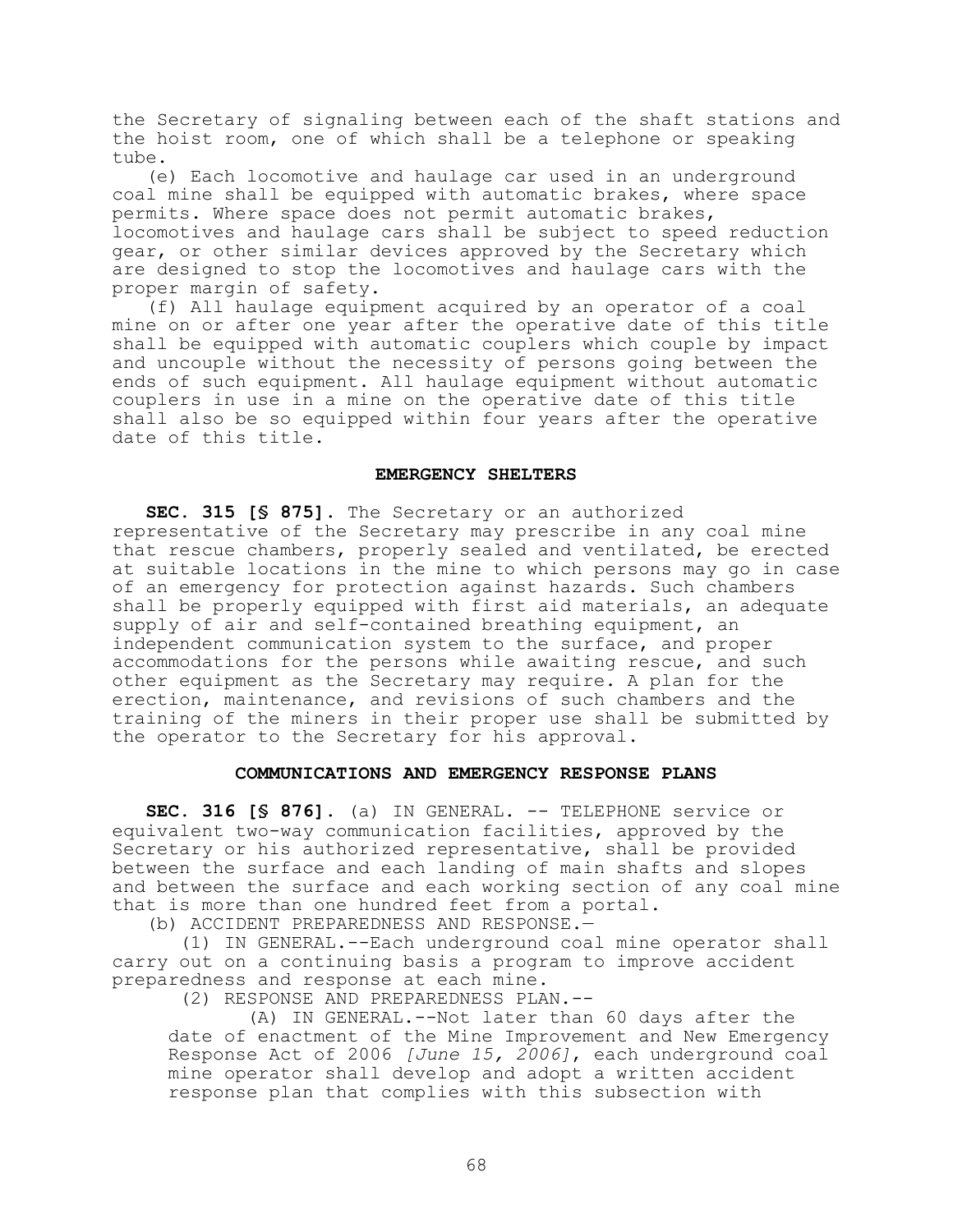respect to each mine of the operator, and periodically update such plans to reflect changes in operations in the mine, advances in technology, or other relevant considerations. Each such operator shall make the accident response plan available to the miners and the miners' representatives.

(B) PLAN REQUIREMENTS.--An accident response plan under subparagraph (A) shall--

(i) provide for the evacuation of all individuals endangered by an emergency; and

(ii) provide for the maintenance of individuals trapped underground in the event that miners are not able to evacuate the mine.

(C) PLAN APPROVAL.--The accident response plan under subparagraph (A) shall be subject to review and approval by the Secretary. In determining whether to approve a particular plan the Secretary shall take into consideration all comments submitted by miners or their representatives. Approved plans shall—

(i) afford miners a level of safety protection at least consistent with the existing standards, including standards mandated by law and regulation;

(ii) reflect the most recent credible scientific research;

(iii) be technologically feasible, make use of current commercially available technology, and account for the specific physical characteristics of the mine; and

(iv) reflect the improvements in mine safety gained from experience under this Act and other worker safety and health laws.

(D) PLAN REVIEW.--The accident response plan under subparagraph (A) shall be reviewed periodically, but at least every 6 months, by the Secretary. In such periodic reviews, the Secretary shall consider all comments submitted by miners or miners' representatives and intervening advancements in science and technology that could be implemented to enhance miners' ability to evacuate or otherwise survive in an emergency.

(E) PLAN CONTENT-GENERAL REQUIREMENTS.--To be approved under subparagraph  $(C)$ , an accident response plan shall include the following:

(i) POST-ACCIDENT COMMUNICATIONS.--The plan shall provide for a redundant means of communication with the surface for persons underground, such as secondary telephone or equivalent two-way communication.

(ii) POST-ACCIDENT TRACKING.--Consistent with commercially available technology and with the physical constraints, if any, of the mine, the plan shall provide for above ground personnel to determine the current, or immediately pre-accident, location of all underground personnel. Any system so utilized shall be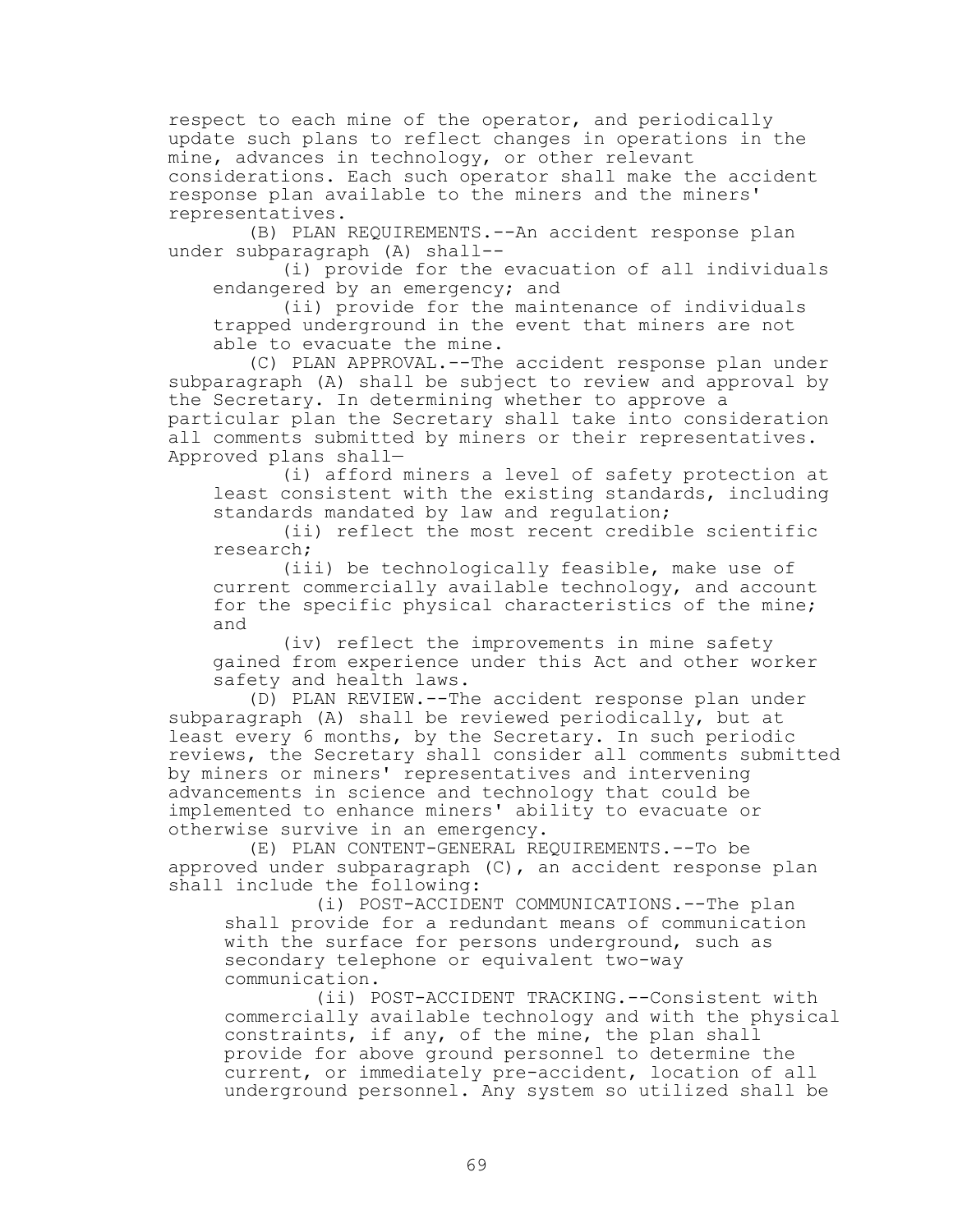functional, reliable, and calculated to remain serviceable in a post-accident setting.

(iii) POST-ACCIDENT BREATHABLE AIR.--The plan shall provide for--

(I) emergency supplies of breathable air for individuals trapped underground sufficient to maintain such individuals for a sustained period of time;

(II) in addition to the 2 hours of breathable air per miner required by law under the emergency temporary standard as of the day before the date of enactment of the Mine Improvement and New Emergency Response Act of 2006 *[June 15, 2006]*, caches of self-rescuers providing in the aggregate not less than 2 hours per miner to be kept in escapeways from the deepest work area to the surface at a distance of no further than an average miner could walk in 30 minutes;

(III) a maintenance schedule for checking the reliability of self rescuers, retiring older selfrescuers first, and introducing new self-rescuer technology, such as units with interchangeable air or oxygen cylinders not requiring doffing to replenish airflow and units with supplies of greater than 60 minutes, as they are approved by the Administration and become available on the market; and

(IV) training for each miner in proper procedures for donning self-rescuers, switching from one unit to another, and ensuring a proper fit.

(iv) POST-ACCIDENT LIFELINES.--The plan shall provide for the use of flame-resistant directional lifelines or equivalent systems in escapeways to enable evacuation. The flame-resistance requirement of this clause shall apply upon the replacement of existing lifelines, or, in the case of lifelines in working sections, upon the earlier of the replacement of such lifelines or 3 years after the date of enactment of the Mine Improvement and New Emergency Response Act of 2006 *[June 15, 2006]*.

(v) TRAINING.--The plan shall provide a training program for emergency procedures described in the plan which will not diminish the requirements for mandatory health and safety training currently required under section 115.

(vi) LOCAL COORDINATION.--The plan shall set out procedures for coordination and communication between the operator, mine rescue teams, and local emergency response personnel and make provisions for familiarizing local rescue personnel with surface functions that may be required in the course of mine rescue work.

(F) PLAN CONTENT-SPECIFIC REQUIREMENTS.--

(i) IN GENERAL.--In addition to the content requirements contained in subparagraph  $(E)$ , and subject to the considerations contained in subparagraph (C),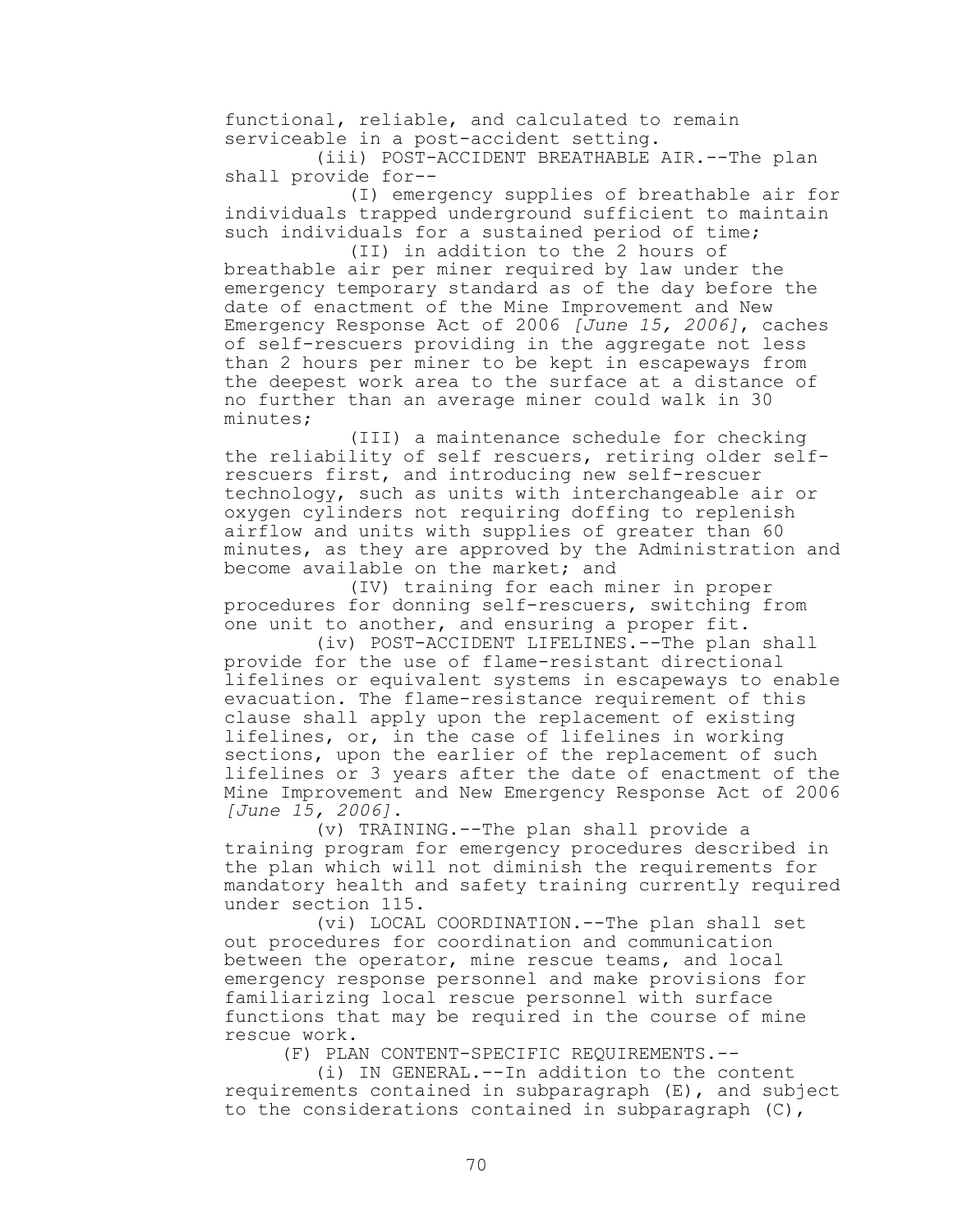the Secretary may make additional plan requirements with respect to any of the content matters.

(ii) POST ACCIDENT COMMUNICATIONS.--Not later than 3 years after the date of enactment of the Mine Improvement and New Emergency Response Act of 2006 *[June 15, 2006]*, a plan shall, to be approved, provide for post accident communication between underground and surface personnel via a wireless two-way medium, and provide for an electronic tracking system permitting surface personnel to determine the location of any persons trapped underground or set forth within the plan the reasons such provisions can not be adopted. Where such plan sets forth the reasons such provisions can not be adopted, the plan shall also set forth the operator's alternative means of compliance. Such alternative shall approximate, as closely as possible, the degree of functional utility and safety protection provided by the wireless two-way medium and tracking system referred to in this subpart.

(G) PLAN DISPUTE RESOLUTION.--

(i) IN GENERAL.--Any dispute between the Secretary and an operator with respect to the content of the operator's plan or any refusal by the Secretary to approve such a plan shall be resolved on an expedited basis.

(ii) DISPUTES.--In the event of a dispute or refusal described in clause (i), the Secretary shall issue a citation which shall be immediately referred to a Commission Administrative Law Judge. The Secretary and the operator shall submit all relevant material regarding the dispute to the Administrative Law Judge within 15 days of the date of the referral. The Administrative Law Judge shall render his or her decision with respect to the plan content dispute within 15 days of the receipt of the submission.

(iii) FURTHER APPEALS.--A party adversely affected by a decision under clause (ii) may pursue all further available appeal rights with respect to the citation involved, except that inclusion of the disputed provision in the plan will not be limited by such appeal unless such relief is requested by the operator and permitted by the Administrative Law Judge.

(H) MAINTAINING PROTECTIONS FOR MINERS.-- Notwithstanding any other provision of this Act, nothing in this section, and no response and preparedness plan developed under this section, shall be approved if it reduces the protection afforded miners by an existing mandatory health or safety standard.

### **MISCELLANEOUS**

**SEC. 317 [§ 877]**. (a) Each operator of a coal mine shall take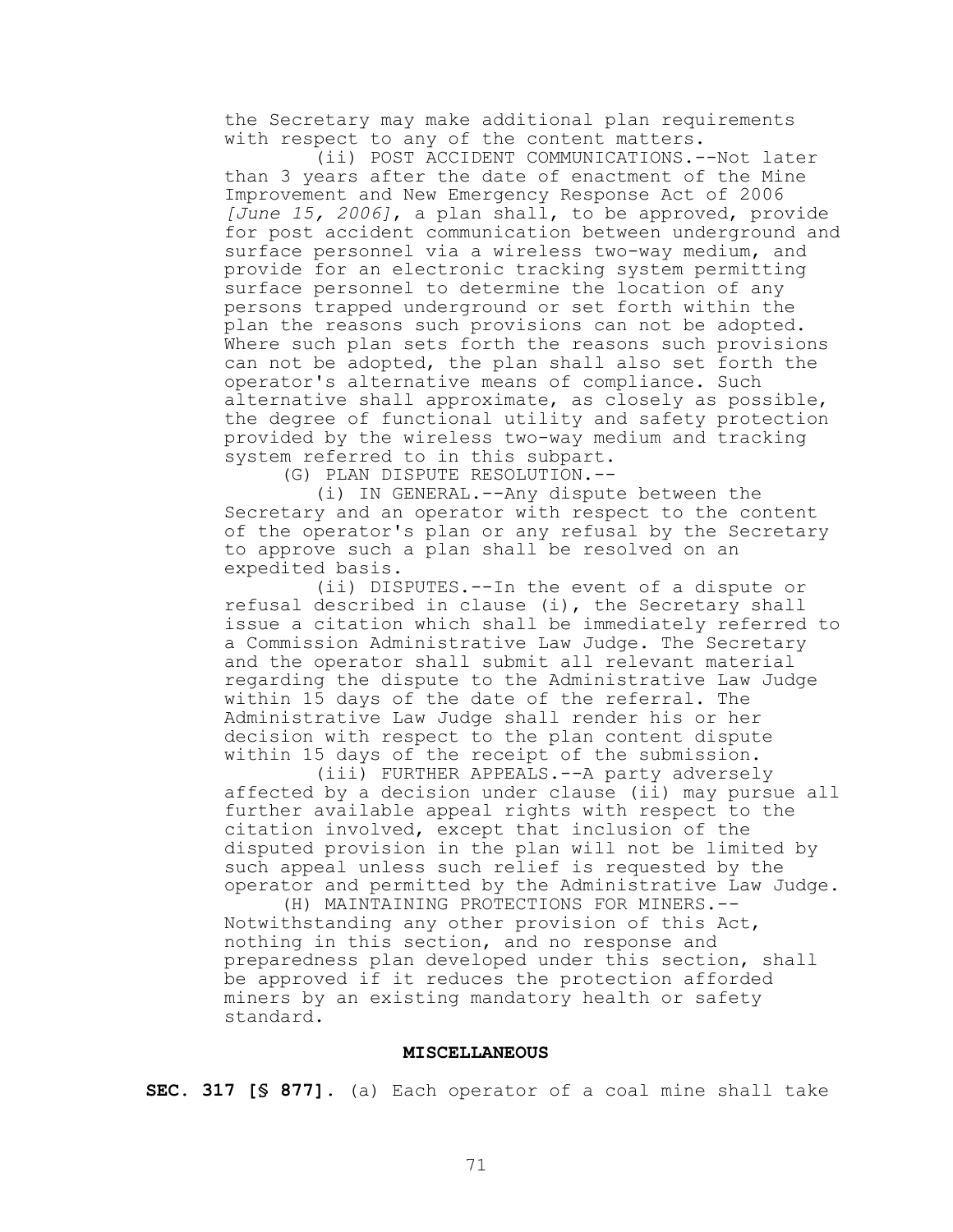reasonable measures to locate oil and gas wells penetrating coalbeds or any underground area of a coal mine. When located, such operator shall establish and maintain barriers around such oil and gas wells in accordance with State laws and regulations, except that such barriers shall not be less than three hundred feet in diameter, unless the Secretary or his authorized representative permits a lesser barrier consistent with the applicable State laws and regulations where such lesser barrier will be adequate to protect against hazards from such wells to the miners in such mine, or unless the Secretary or his authorized representative requires a greater barrier where the depth of the mine, other geologic conditions, or other factors warrant such a greater barrier.

(b) Whenever any working place approaches within fifty feet of abandoned areas in the mine as shown by surveys made and certified by a registered engineer or surveyor, or within two hundred feet of any other abandoned areas of the mine which cannot be inspected and which may contain dangerous accumulations of water or gas, or within two hundred feet of any workings of an adjacent mine, a borehole or boreholes shall be drilled to a distance of at least twenty feet in advance of the working face of such working place and shall be continually maintained to a distance of at least ten feet in advance of the advancing working face. When there is more than one borehole, they shall be drilled sufficiently close to each other to insure that the advancing working face will not accidentally hole through into abandoned areas or adjacent mines. Boreholes shall also be drilled not more than eight feet apart in the rib of such working place to a distance of at least twenty feet and at an angle of forty-five degrees. Such rib holes shall be drilled in one or both ribs of such working place as may be necessary for adequate protection of miners in such place.

(c) No person shall smoke, carry smoking materials, matches, or lighters underground, or smoke in or around oil houses, explosives magazines, or other surface areas where such practice may cause a fire or explosion. The operator shall institute a program, approved by the Secretary, to insure that any person entering the underground area of the mine does not carry smoking materials, matches, or lighters.

(d) Persons underground shall use only permissible electric lamps approved by the Secretary for portable illumination. No open flame shall be permitted in the underground area of any coal mine, except as permitted under section 311(d) of this title *[30 U.S.C. § 871(d)*.

(e) Within nine months after the operative date of this title, the Secretary shall propose the standards under which all working places in a mine shall be illuminated by permissible lighting, within eighteen months after the promulgation of such standards, while persons are working in such places.

(f)(1) Except as provided in paragraphs (2) and (3) of this subsection, at least two separate and distinct travelable passageways which are maintained to insure passage at all times of any person, including disabled persons, and which are to be designated as escapeways, at least one of which is ventilated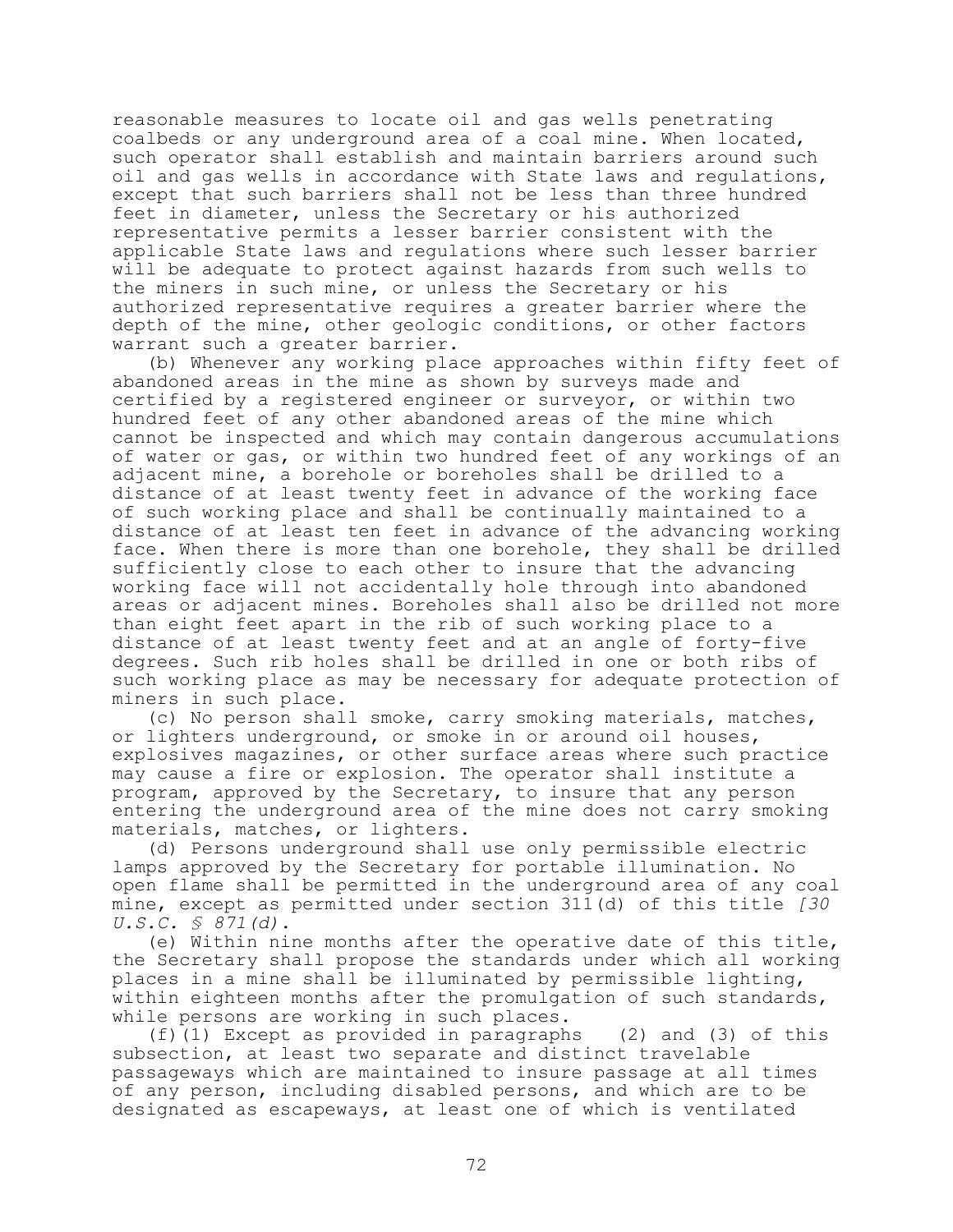with intake air, shall be provided from each working section continuous to the surface escape drift opening, or continuous to the escape shaft or slope facilities to the surface, as appropriate, and shall be maintained in safe condition and properly marked. Mine openings shall be adequately protected to prevent the entrance into the underground area of the mine of surface fires, fumes, smoke, and flood water. Escape facilities approved by the Secretary or his authorized representative, properly maintained and frequently tested, shall be present at or in each escape shaft or slope to allow all persons, including disabled persons, to escape quickly to the surface in the event of an emergency.

(2) When new coal mines are opened, not more than twenty miners shall be allowed at any one time in any mine until a connection has been made between the two mine openings, and such connections shall be made as soon as possible.

(3) When only one mine opening is available, owing to final mining of pillars, not more than twenty miners shall be allowed in such mine at any one time, and the distance between the mine opening and working face shall not exceed five hundred feet.

(4) In the case of all coal mines opened on or after the operative date of this title, and in the case of all new working sections opened on or after such date in mines opened prior to such date, the escapeway required by this section to be ventilated with intake air shall be separated from the belt and trolley haulage entries of the mine for the entire length of such entries to the beginning of each working section, except that the Secretary or his authorized representative may permit such separation to be extended for a greater or lesser distance so long as such extension does not pose a hazard to the miners.

(g) After the operative date of this title, all structures erected on the surface within one hundred feet of any mine opening shall be of fireproof construction. Unless structures existing on or prior to such date which are located within one hundred feet of any mine opening are of such construction, fire doors shall be erected at effective points in mine openings to prevent smoke or fire from outside sources endangering miners underground. These doors shall be tested at least monthly to insure effective operation. A record of such tests shall be kept in an area on the surface of the mine chosen by the operator to minimize the danger of destruction by fire or other hazard and shall be available for inspection by interested persons.

(h) Adequate measures shall be taken to prevent methane and coal dust from accumulating in excessive concentrations in or on surface coal-handling facilities, but in no event shall methane be permitted to accumulate in concentrations in or on surface coal-handling facilities in excess of limits established for methane by the Secretary within one year after the operative date of this title. Where coal is dumped at or near air-intake openings, provisions shall be made to avoid dust from entering the mine.

(i) Every operator of a coal mine shall provide a program, approved by the Secretary, of training and retraining of both qualified and certified persons needed to carry out functions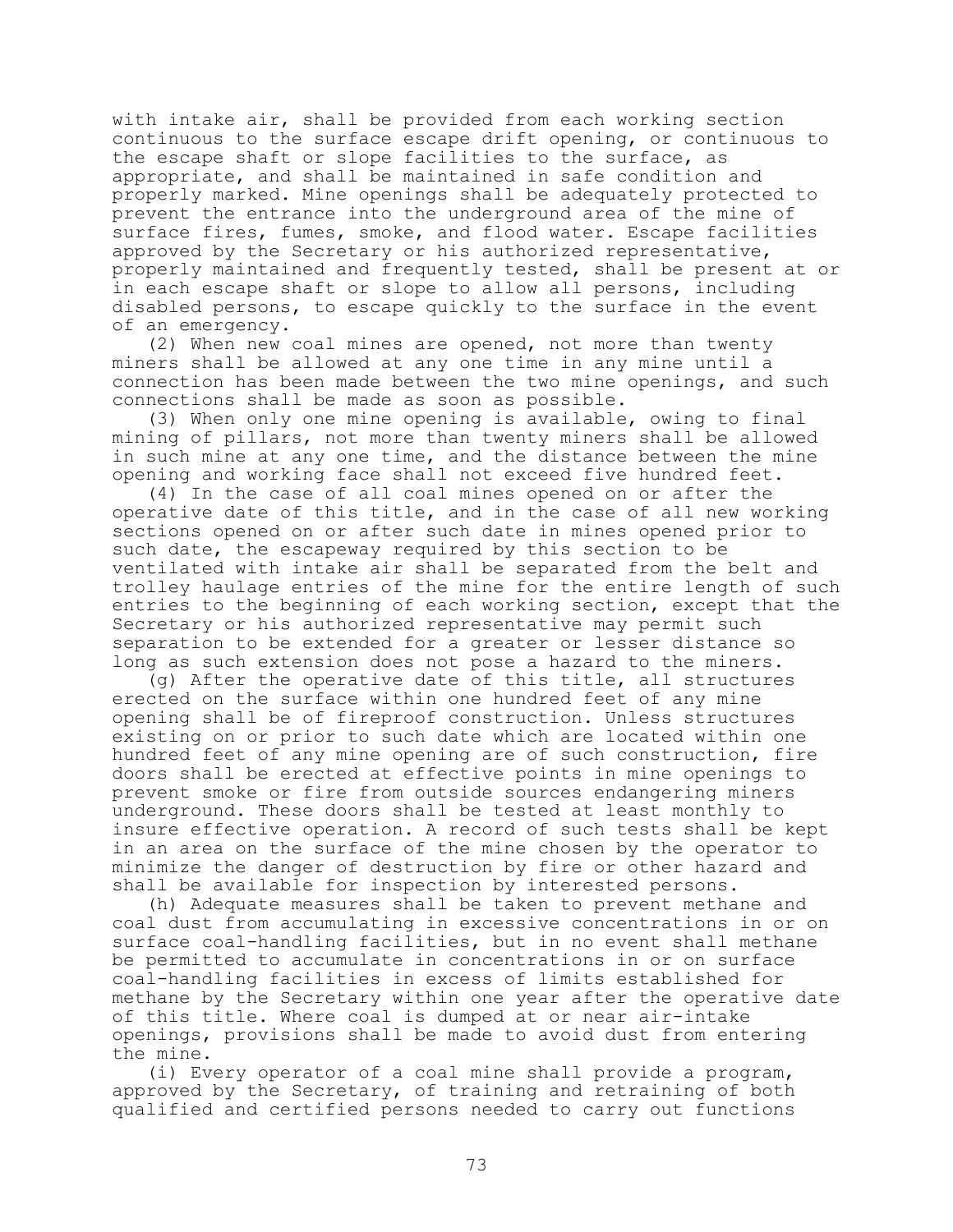prescribed in this Act.

(j) An authorized representative of the Secretary may require in any coal mine where the height of the coalbed permits that electric face equipment, including shuttle cars, be provided with substantially constructed canopies or cabs to protect the miners operating such equipment from roof falls and from rib and face rolls.

(k) On and after the operative date of this title, the opening of any coal mine that is declared inactive by its operator or is permanently closed or abandoned for more than ninety days, shall be sealed by the operator in a manner prescribed by the Secretary. Openings of all other mines shall be adequately protected in a manner prescribed by the Secretary to prevent entrance by unauthorized persons.

(1) The Secretary may require any operator to provide adequate facilities for the miners to change from the clothes worn underground, to provide for the storing of such clothes from shift to shift, and to provide sanitary and bathing facilities. Sanitary toilet facilities shall be provided in the active workings of the mine when such surface facilities are not readily accessible to the active workings.

(m) Each operator shall make arrangements in advance for obtaining emergency medical assistance and transportation for injured persons. Emergency communications shall be provided to the nearest point of assistance. Selected agents of the operator shall be trained in first aid and first aid training shall be made available to all miners. Each coal mine shall have an adequate supply of first aid equipment located on the surface, at the bottom of shafts and slopes, and at other strategic locations near the working faces. In fulfilling each of the requirements of this subsection, the operator shall meet at least minimum requirements prescribed by the Secretary of Health and Human Services. Within two months after the operative date of this title, each operator shall file with the Secretary a plan setting forth in such detail as the Secretary may require the manner in which such operator has fulfilled the requirements in this subsection.

(n) A self-rescue device approved by the Secretary shall be made available to each miner by the operator which shall be adequate to protect such miner for one hour or longer. Each operator shall train each miner in the use of such device.

(o) The Secretary shall prescribe improved methods of assuring that miners are not exposed to atmospheres that are deficient in oxygen.

(p) Each operator of a coal mine shall establish a check-in and check-out system which will provide positive identification of every person underground, and will provide an accurate record of the persons in the mine kept on the surface in a place chosen to minimize the danger of destruction by fire or other hazard. Such record shall bear a number identical to an identification check that is securely fastened to the lamp belt worn by the person underground. The identification check shall be made of a rust resistant metal of not less than sixteen gauge.

(q) The Secretary shall require, when technologically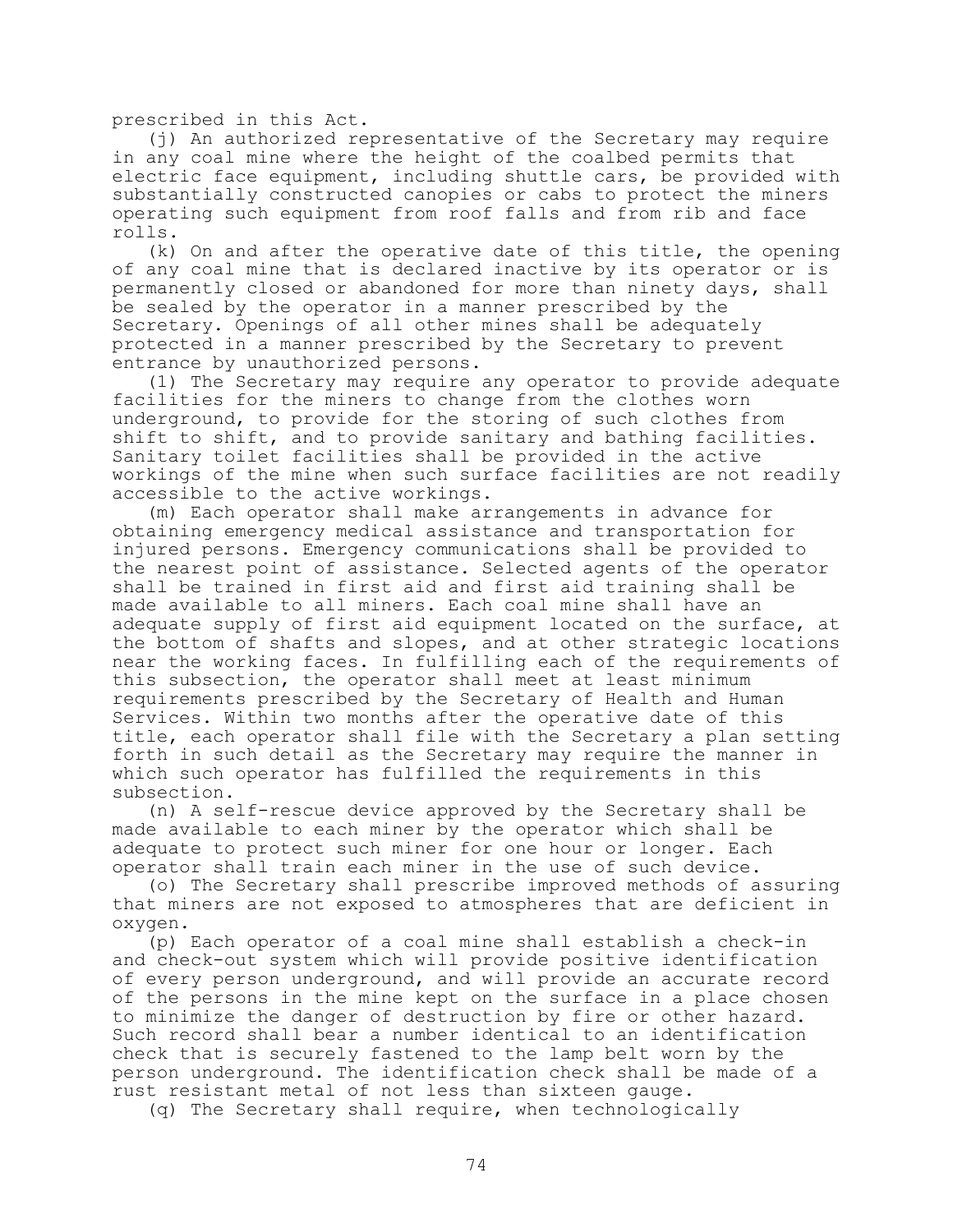feasible, that devices to prevent and suppress ignitions be installed on electric face cutting equipment.

(r) Whenever an operator mines coal from a coal mine opened after the operative date of this title, or from any new working section of a mine opened prior to such date, in a manner that requires the construction, operation, and maintenance of tunnels under any river, stream, lake, or other body of water, that is, in the judgment of the Secretary, sufficiently large to constitute a hazard to miners, such operator shall obtain a permit from the Secretary which shall include such terms and conditions as he deems appropriate to protect the safety of miners working or passing through such tunnels from cave-ins and other hazards. Such permits shall require, in accordance with a plan to be approved by the Secretary, that a safety zone be established beneath and adjacent to such body of water. No plan shall be approved unless there is a minimum of cover to be determined by the Secretary, based on test holes drilled by the operator in a manner to be prescribed by the Secretary. No such permit shall be required in the case of any new working section of a mine which is located under any water resource reservoir being constructed by a Federal agency on the date of enactment of this Act *[December 30, 1969]*, the operator of which is required by such agency to operate in a manner that adequately protects the safety of miners working in such section from cave-ins and other hazards.

(s) An adequate supply of potable water shall be provided for drinking purposes in the active workings of the mine, and such water shall be carried, stored, and otherwise protected in sanitary containers.

(t) Within one year after the operative date of this title, the Secretary shall propose standards for preventing explosions from explosive gases other than methane and for testing for accumulations of such gases.

#### **DEFINITIONS**

**SEC. 318 [§ 878]**. For the purpose of this title and title II of this Act, the term--

(a) "certified" or "registered" as applied to any person means a person certified or registered by the State in which the coal mine is located to perform duties prescribed by such titles, except that, in a State where no program of certification or registration is provided or where the program does not meet at least minimum Federal standards established by the Secretary, such certification or registration shall be by the Secretary;

(b) "qualified person" means, as the context requires,

(1) an individual deemed qualified by the Secretary and designated by the operator to make test and examinations required by this Act; and

(2) an individual deemed, in accordance with minimum requirements to be established by the Secretary, qualified by training, education, and experience, to perform electrical work, to maintain electrical equipment, and to conduct examinations and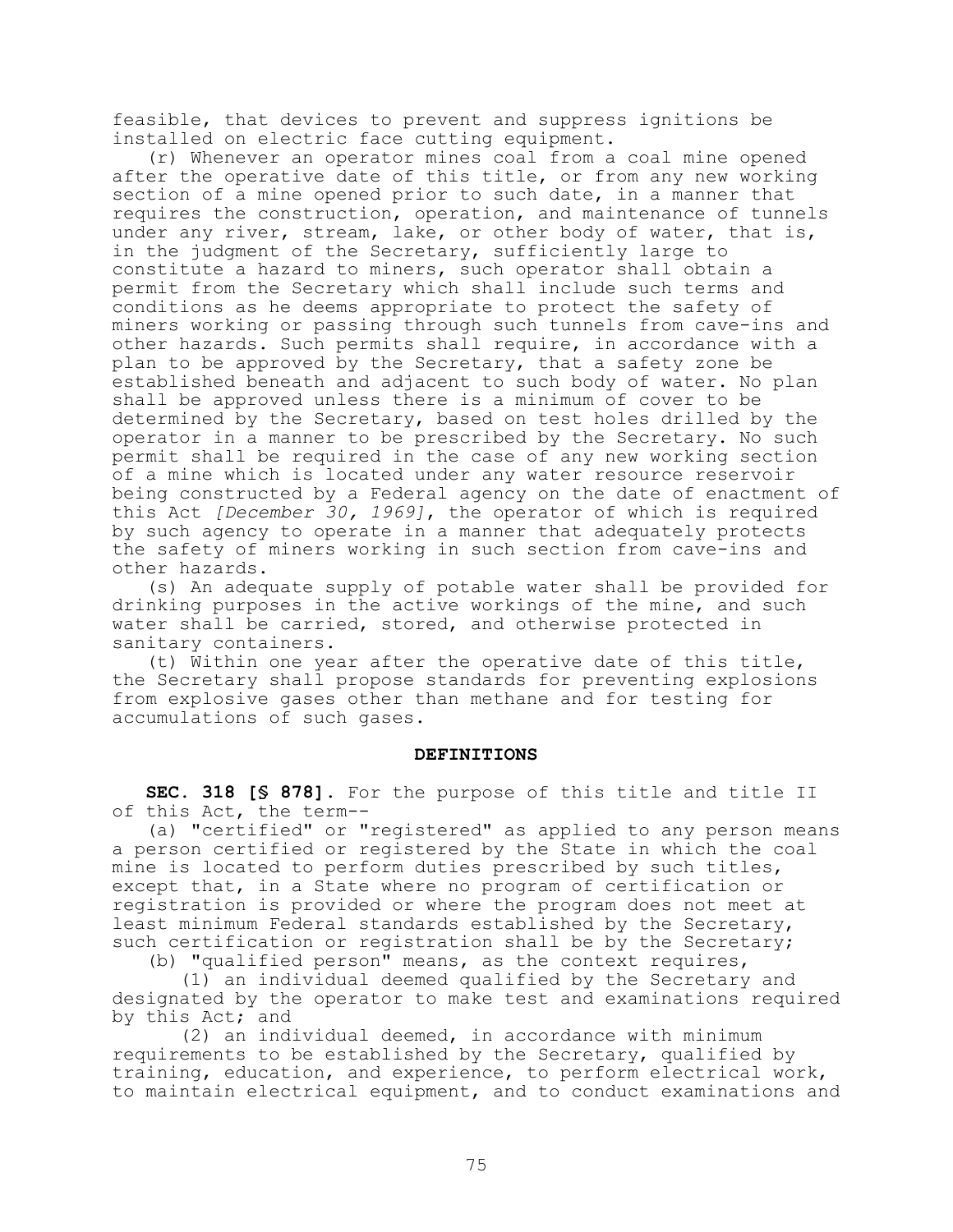tests of all electrical equipment;

(c) "permissible" as applied to--

(1) equipment used in the operation of a coal mine, means equipment, other than permissible electric face equipment, to which an approval plate, label, or other device is attached as authorized by the Secretary and which meets specifications which are prescribed by the Secretary for the construction and maintenance of such equipment and are designed to assure that such equipment will not cause a mine explosion or a mine fire,

(2) explosives, shot firing units, or blasting devices used in such mine, means explosives, shot firing units, or blasting devices which meet specifications which are prescribed by the Secretary, and

(3) the manner of use of equipment or explosives, shot firing units, and blasting devices, means the manner of use prescribed by the Secretary;

(d) "rock dust" means pulverized limestone, dolomite, gypsum, anhydrite, shale, adobe, or other inert material, preferably light colored, 100 per centum of which will pass through a sieve having twenty meshes per linear inch and 70 per centum or more of which will pass through a sieve having two hundred meshes per linear inch; the particles of which when wetted and dried will not cohere to form a cake which will not be dispersed into separate particles by a light blast of air; and which does not contain more than 5 per centum of combustible matter or more than a total of 4 per centum of free and combined silica  $(SiO<sub>2</sub>)$ , or, where the Secretary finds that such silica concentrations are not available, which does not contain more than 5 per centum of free and combined silica;

(e) "anthracite" means coals with a volatile ratio equal to 0.12 or less;

(f) "volatile ratio" means volatile matter content divided by the volatile matter plus the fixed carbon;

(g)(1) "working face" means any place in a coal mine in which work of extracting coal from its natural deposit in the earth is performed during the mining cycle,

(2) "working place" means the area of a coal mine inby the last open crosscut,

(3) "working section" means all areas of the coal mine from the loading point of the section to and including the working faces,

(4) "active workings" means any place in a coal mine where miners are normally required to work or travel;

(h) "abandoned areas" means sections, panels, and other areas that are not ventilated and examined in the manner required for working places under section 303 of this title *[30 U.S.C. § 863]*;

(i) "permissible" as applied to electric face equipment means all electrically operated equipment taken into or used inby the last open crosscut of an entry or a room of any coal mine the electrical parts of which, including, but not limited to, associated electrical equipment, components, and accessories, are designed, constructed, and installed, in accordance with the specifications of the Secretary, to assure that such equipment will not cause a mine explosion or mine fire, and the other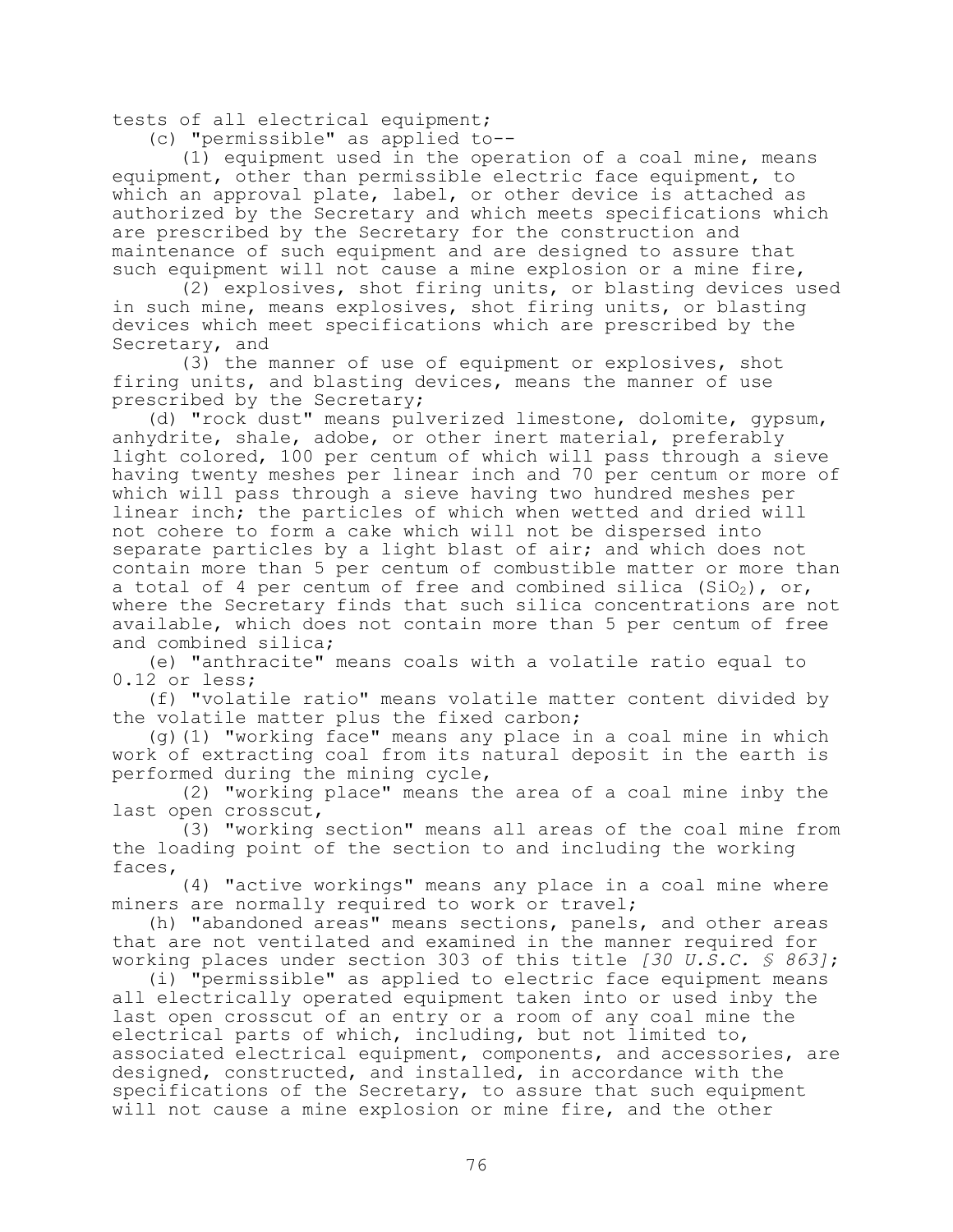features of which are designed and constructed, in accordance with the specifications of the Secretary, to prevent, to the greatest extent possible, other accidents in the use of such equipment; and the regulations of the Secretary or the Director of the United States Bureau of Mines in effect on the operative date of this title relating to the requirements for investigation, testing, approval, certification, and acceptance of such equipment as permissible shall continue in effect until modified or superseded by the Secretary, except that the Secretary shall provide procedures, including, where feasible, testing, approval, certification, and acceptance in the field by an authorized representative of the Secretary, to facilitate compliance by an operator with the requirements of section 305(a) of this title *[30 U.S.C. § 865(a)* within the periods prescribed therein;

(j) "low voltage" means up to and including 660 volts; "medium voltage" means voltages from 661 to 1,000 volts; and "high voltage" means more than 1,000 volts;

(1) "coal mine" includes areas of adjoining mines connected underground.

## **TITLE IV--BLACK LUNG BENEFITS**

### **PART A--GENERAL**

**SEC. 401 [§ 901]**. (a) Congress finds and declares that there are a significant number of coal miners living today who are totally disabled due to pneumoconiosis arising out of employment in one or more of the Nation's coal mines; that there are a number of survivors of coal miners whose deaths were due to this disease; and that few States provide benefits for death or disability due to this disease to coal miners or their surviving dependents. It is, therefore, the purpose of this title to provide benefits, in cooperation with the States, to coal miners who are totally disabled due to pneumoconiosis and to the surviving dependents of miners whose death was due to such disease; and to ensure that in the future adequate benefits are provided to coal miners and their dependents in the event of their death or total disability due to pneumoconiosis.

(b) This title may be cited as the "Black Lung Benefits Act".

#### **DEFINITIONS**

**SEC. 402 [§ 902].** For purposes of this title-- (a) The term "dependent" means--

(1) a child as defined in subsection (g) of this section without regard to subparagraph  $(2)$  (B) (ii) thereof; or

(2) a wife who is a member of the same household as the miner, or is receiving regular contributions from the miner for her support, or whose husband is a miner who has been ordered by a court to contribute to her support, or who meets the requirements of section 216 (b)(1) or (2) of the Social Security Act *[42 U.S.C. § 416(b)(1),(2)]*. The determination of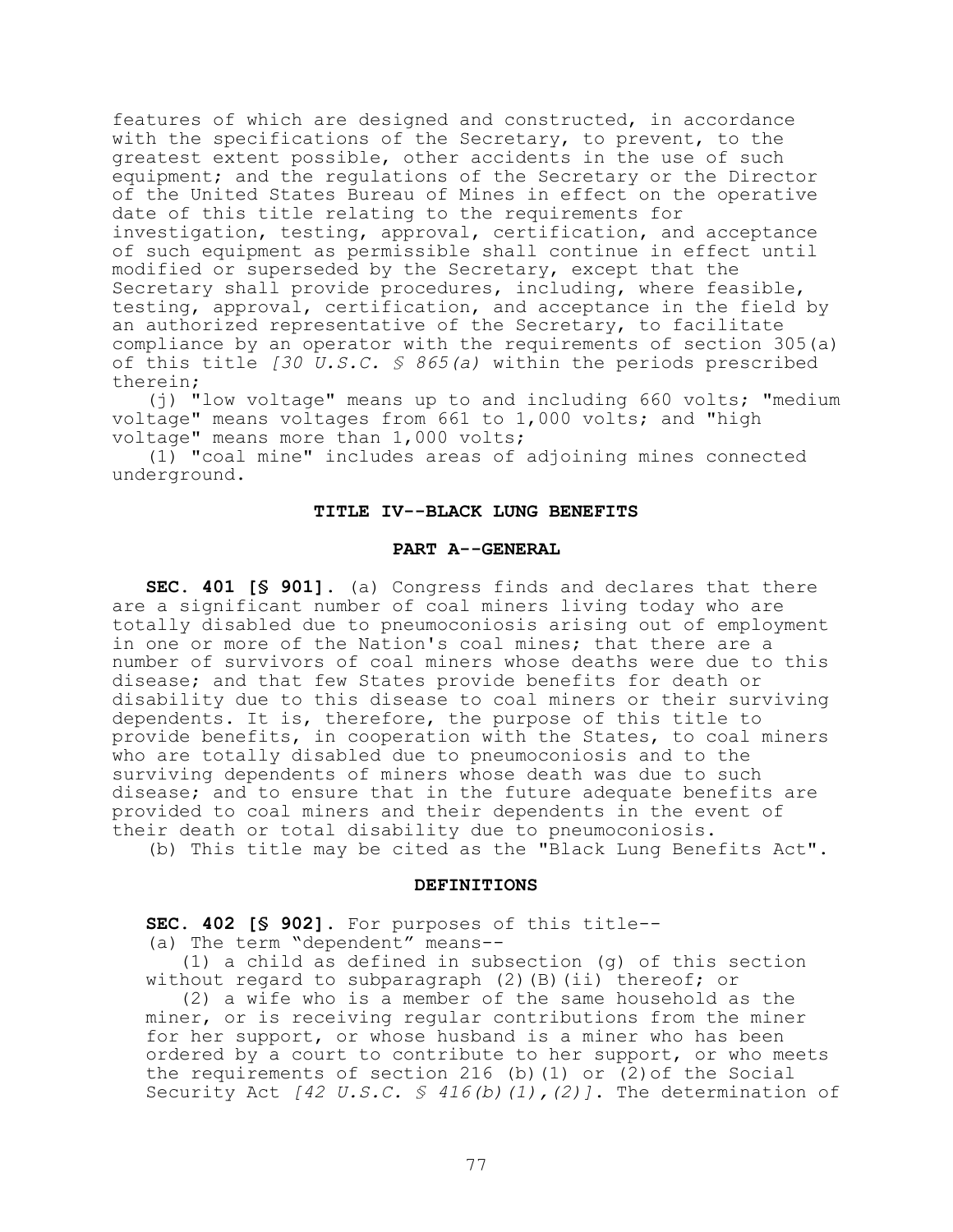an individual's status as the "wife" of a miner shall be made in accordance with section 216(h)(1) of the Social Security Act *[42 U.S.C. § 461(h)(1)]* as if such miner were the "insured individual" referred to therein. The term "wife" also includes a "divorced wife" as defined in section 216(d)(1) of the Social Security Act *[42 U.S.C. § 416(d)(1)]* who is receiving at least one-half of her support, as determined in accordance with the regulations prescribed by the Secretary, from the miner, or is receiving substantial contributions from the miner (pursuant to a written agreement), or there is in effect a court order for substantial contributions to her support from such miner.

(b) The term "pneumoconiosis" means a chronic dust disease of the lung and its sequelae, including respiratory and pulmonary ailments, arising out of coal mine employment.

(c) The term "Secretary", except where expressly otherwise provided, means the Secretary of Labor.

(d) The term "miner" means any individual who works or has worked in or around a coal mine or coal preparation facility in the extraction or preparation of coal. Such term also includes an individual who works or has worked in coal mine construction or transportation in or around a coal mine, to the extent such individual was exposed to coal dust a result of such employment.

(e) The term "widow" includes the wife living with or dependent for support on the miner at the time of his death, or living apart because of his desertion, or who meets the requirements of section  $216(c)(1)(A)$ ,  $(B)$ ,  $(C)$ ,  $(D)$ , or  $(E)$ , and section 216(k) of the Social Security Act *[42 U.S.C. § 416(c)(1)(A)-(E), § 416(k)],* who is not married. The determination of an individual's status as the "widow" of a miner shall be made in accordance with section 216(h)(1) of the Social Security Act *[42 U.S.C. § 416(h)(1)]* as if such miner were the "insured individual" referred to therein. Such term also includes a "surviving divorced wife" as defined in section 216(d)(2) of the Social Security Act *[42 U.S.C. § 416(d)(2)]* who for the month preceding the month in which the miner died, was receiving at least one-half of her support, as determined in accordance with regulations prescribed by the Secretary [so in original; should probably be "Commissioner of Social Security"],from the miner, or was receiving substantial contributions from the minor (pursuant to a written agreement), or there was in effect a court order for substantial contributions to her support from the miner at the time of his death.

(f)(1) The term "total disability has the meaning given it by regulations of the Secretary of Health and Human Services, which were in effect on the date of enactment of the Black Lung Consolidation of Administrative Responsibilities Act *[November 2, 2002]*, for claims under part B of this title, and by regulations of the Secretary of Labor for claims under part C of this title, subject to the relevant provisions of subsections (b) and (d) of section 413 of this title *[30 U.S.C. § 923]*, except that--

(A) in the case of a living miner, such regulations shall provide that a miner shall be considered totally disabled when pneumoconiosis prevents him or her form engaging in gainful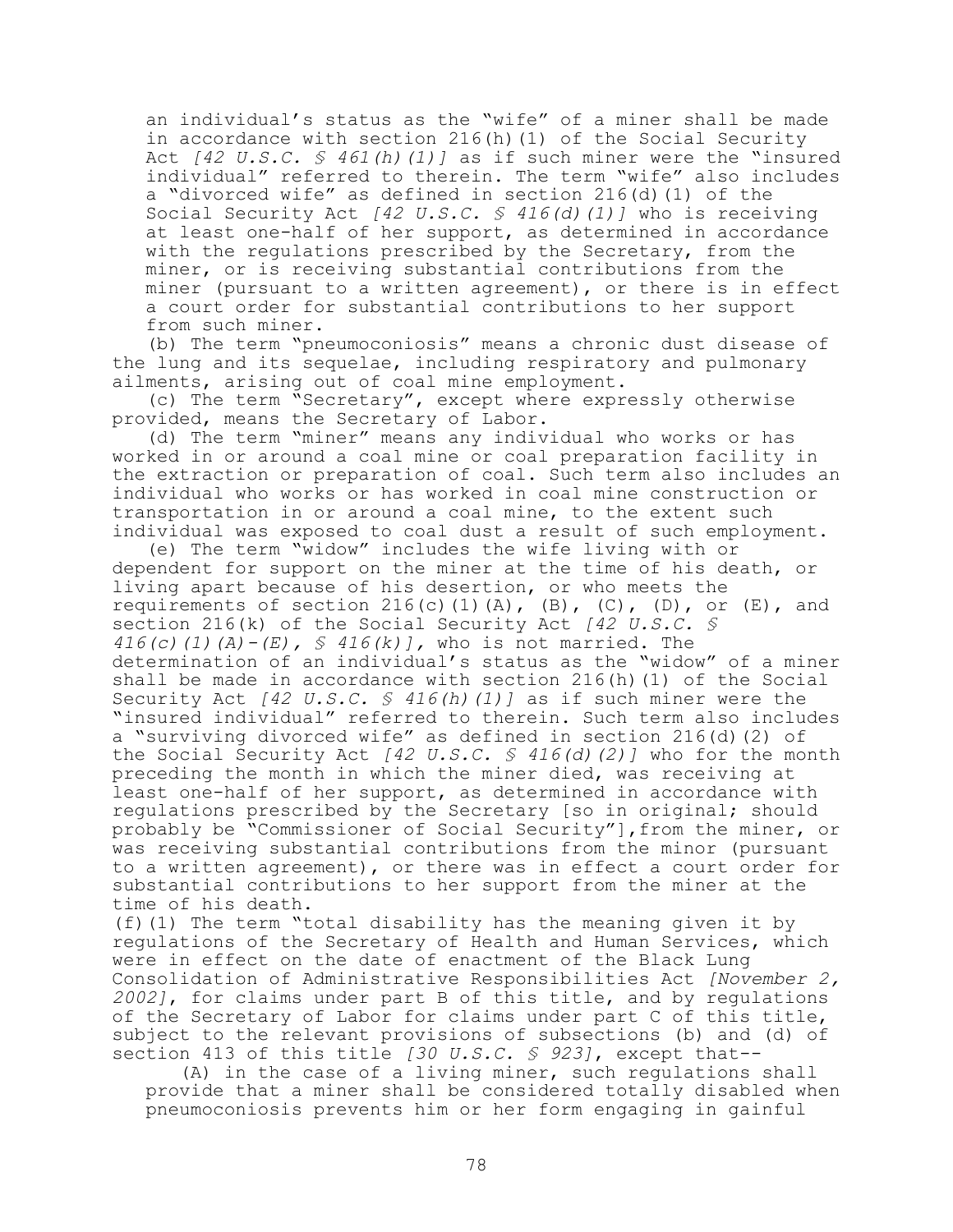employment requiring the skills and abilities comparable to those of any employment in a mine or mines in which he or she previously engaged with some regularity and over a substantial period of time;

(B) such regulations shall provide that (i) a deceased miner's employment in the a mine at the time of death shall not be used as conclusive evidence that the miner was not totally disabled; and (ii) in the case of a living miner, if there are changed circumstances of employment indicative of a reduced ability to perform his or her usual mine work, such miner's employment in a mine shall not be used as conclusive evidence that the miner is not totally disabled;

(C) such regulations shall not provide more restrictive criteria than those applicable under section 223 of the Social Security Act *[42 U.S.C. § 423(d)]*; and

(D) the Secretary of Labor, in consultation with the Director of the National Institute for Occupational Safety and Health, shall establish criteria for all appropriate medical testes under this subsection which accurately reflect total disability in coal miners as defined in subparagraph (A). (2) Criteria applied by the Secretary of Labor in case of--

(A) any claim arising under part B or subject to a determination by the Secretary of Labor under section 435(a) of this title *[30 U.S.C. § 945(a)];*

(B) any claim which is subject to review by the Secretary of Labor under section 435(b) of this title *[30 U.S.C. § 945(b)]*; and

(C) any claim filed on or before the effective date of regulations promulgated under this subsection by the Secretary of labor;

shall not be more restrictive than the criteria applicable to a claim filed on June 30, 1973, whether or not the final disposition of any such claim occurs after the date of such promulgation of regulations by the Secretary of Labor.

(g) The term "child" means a child or step-child who is--

(1) unmarried; and

(2)(A) under eighteen years of age, or

(B)(i) under a disability as defined in section 223(d) of the Social Security Act *[42 U.S.C. § 423(d)]***,**

(ii) which began before the age specified in section 202(d)(1)(B)(ii) of the Social Security Act *[42 U.S.C. § 402(d)(1)(B)(ii)]*, or, in the case of student, before he ceased to be a student; or

(C) a student. The term "student" means a "full-time student" as defined in section 202(d)(7) of the Social Security Act *[42 U.S.C. § 402(d)(7)]*, or a "student" as defined in section 8101(17) of title 5, United States Code. The determination of an individual's status as the "child" of the miner or widow, as the case may be, shall be made in accordance with section 216(h)(2) or  $(3)$  of the Social Security Act *[42 U.S.C. § 416(h)(2),(3)]* as if such miner or widow were the insured individual referred to therein. (h) The term "fund" means the Black Lung Disability Trust Fund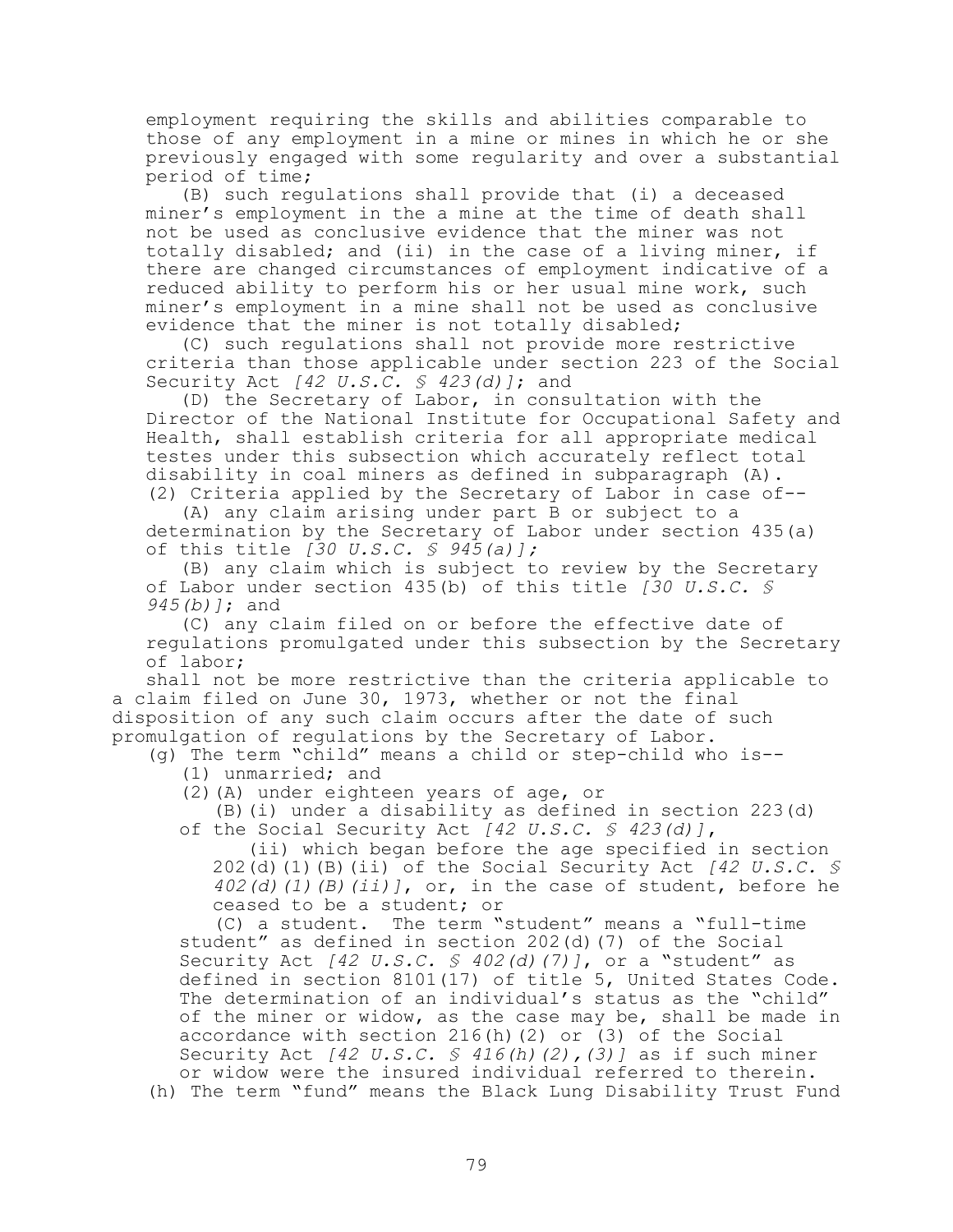established by section 9501 of the Internal Revenue Code of 1986 *[26 U.S.C. § 9501]*.

(i) For purposes of subsections (c) and (j) of section 422 of this title *[30 U.S.C. § 932]*, and for the purposes of paragraph (7) of subsection (d) of section 9501 of the Internal Revenue Code of 1986 *[26 U.S.C. § 9501(d)(7)]*, the term "claim denied" means a claim--

(1) for benefits under part B that was denied by the official responsible for administration of such part; or

(2) in which (A) the claimant was notified by the Department of Labor of an administrative or informal denial more than 1 year prior to the date of enactment of the Black Lung Benefits Reform Act of 1977 *[March 1, 1978]*, and did not, within 1 year from the date of notification of such denial, request a hearing, present additional evidence or indicate an intention to present additional evidence, or (B) the claim was denied under the law in effect prior to the date of enactment of the Black Lung Benefits Reform Act of 1977 *[March 1, 1978]*, following a formal hearing or administrative or judicial review proceeding.

## **PART B—CLAIMS FOR BENEFITS FILED ON OR BEFORE DECEMBER 31, 1973**

**SEC. 411 [§ 921]**. (a) The Secretary shall, with the provisions of this part, and the regulations promulgated by him under this part, make payments of benefits in respect of total disability of any miner due to pneumoconiosis, and in respect of the death of any miner whose death was due to pneumoconiosis or, except with respect to a claim filed under part C of this title on or after the effective date of the Black Lung Benefits Amendments of 1981, who at the time of his death was totally disabled by pneumoconiosis.

(b) The Secretary shall by regulation prescribe standards for determining for purposes of subsection (a) of this section whether a miner is totally disabled due to pneumoconiosis and for determining whether the death of a miner was due to pneumoconiosis. Regulations required by this subsection shall be promulgated and published in the Federal Register at the earliest practicable date after the date of enactment of this title *[December 30, 1969]*, and in no event later than the end of the third month following the month in which this title is enacted *[December 1969]*. Final regulations required for implementation of any amendments to this title shall be promulgated and published in the Federal Register at the earliest practicable date after the date of enactment of such amendments, and in no event later than the end of the fourth month following the month in which such amendments are enacted. Such regulations may be modified or additional regulations promulgated from time to time thereafter. (c) For purposes of this section--

(1)If a miner who is suffering from pneumoconiosis was employed for ten years or more in one or more coal mines there shall be a rebuttable presumption that his pneumoconiosis arose out of such employment;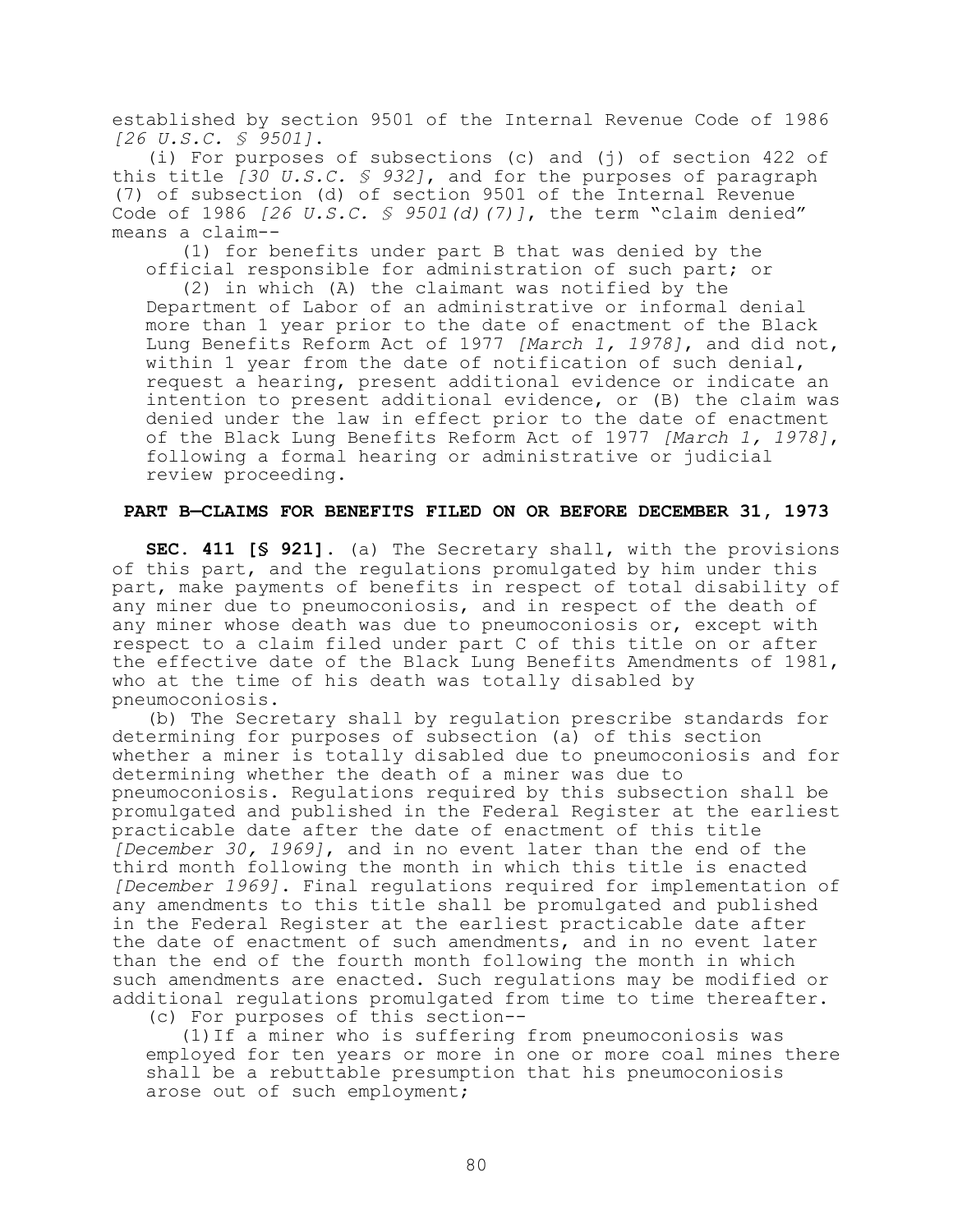(2) If a deceased miner was employed for ten years or more in one or more coal mines and died from a respiratory disease there shall be a rebuttable presumption that his death was due to pneumoconiosis. The provisions of this paragraph shall not apply with respect to claims filed on or after the effective date of the Black Lung Benefits Amendments of 1981;

(3) If a miner is suffering or suffered from a chronic dust disease of the lung which (A) when diagnosed by chest roentgenogram, yields one or more large opacities (greater than once centimeter in diameter) and would be classified in category A, B, or C in the International Classification of Radiographs of the Pneumoconiosis by the International Labor Organization, (B) when diagnosed by biopsy or autopsy, yields massive lesions in the lung, or (C) when diagnosis is made by other means, would be a condition which could reasonably be expected to yield results described in clause(A) or (B) if diagnosis had been made in the manner prescribed in clause (A) or (B), then there shall be an irrebuttable presumption that he is totally disabled due to pneumoconiosis or that his death was due to pneumoconiosis, or at the time of his death he was totally disabled by pneumoconiosis, as the case may be;

(4) If miner was employed for fifteen years or more in one or more underground coal mines, and if there is a chest roentgenogram submitted in connection with such miner's, his widow's, his child's, his parent's, his brother's, his sister's, or his dependent's claim under this title and it is interpreted as negative with respect to the requirements of paragraph (3) of this subsection, and if other evidence demonstrates the existence of a totally disabling respiratory or pulmonary impairment, then there shall be a rebuttable presumption that the miner is totally disabled due to pneumoconiosis, that his death was due to pneumoconiosis, or that at the time of his death he was totally disabled by pneumoconiosis. In the case of a living miner, a wife's affidavit may not be used by itself to establish the presumption. The Secretary shall not apply all or a portion the requirement of this paragraph that the miner work in an underground mine where he determines that conditions of a miner's employment in a coal mine other than an underground mine were substantially similar to conditions in an underground mine. The Secretary may rebut such presumption only by establishing that (A) such miner does not, or did not, have pneumoconiosis, or that (B) his respiratory or pulmonary impairment did not arise out of, or in connection with, employment in a coal mine.

(5) In the case of a miner who dies on or before the date of enactment of the Black Lung Benefits Reform Act of 1977 *[March 1, 1978]*, who was employed for 25 years or more in one or more coal mines before June 30, 1971, the eligible survivors of such miner shall be entitled to the payment of benefits, at the rate applicable under section 412(a)(2) *[30 U.S.C. § 922(a)(2)]*, unless it is established that at the time of his or her death, the miner was not partially or totally disabled due to pneumoconiosis. Eligible survivors shall, upon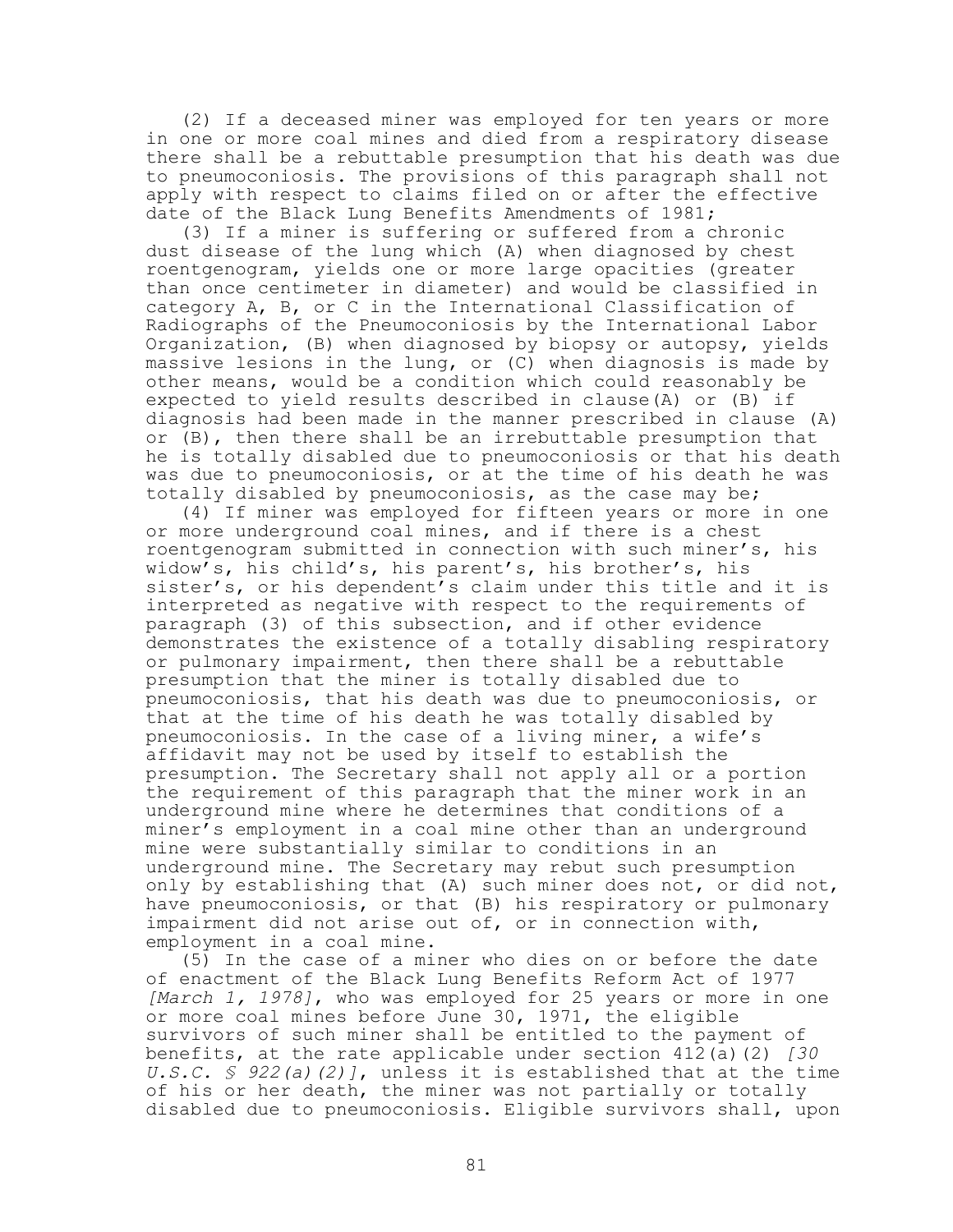request by the Secretary, furnish evidence as is available with respect to the health of the miner at the time of his or her death. The provisions of this paragraph shall not apply with respect to claims filed 180 days after the effective date of the Black Lung Benefits Amendments of 1981.

(d) Nothing in subsection (c) of this section shall be deemed to affect the applicability of subsection (a) in the case of a claim where the presumptions provided therein are inapplicable.

**SEC. 412 [§ 922]**. (a) Subject to the provisions of subsection (b), benefit payments shall be made by the Secretary under this part as follows:

(1) In the case of total disability of a miner due to pneumoconiosis, the disabled miner shall be paid benefits during the disability at rate equal to 37 1/2 per centum of the monthly pay rate for Federal employees in grade GS-2, step 1 *[5 U.S.C. § 5332]*.

(2) In the case of death of a miner due to pneumoconiosis or, except with respect to a claim filed under part C of this title on or after the effective date of the Black Lung Benefits Amendments of 1981, of a miner receiving benefits under this part, benefits shall be paid to his widow (if any) at the rate the deceased miner would receive such benefits if he were totally disabled.

(3)In the case of the child or children of a miner whose death is due to pneumoconiosis or, except with respect to a claim filed under part C of this title on or after the effective date of the Black Lung Benefits Amendments of 1981, of a miner who is receiving benefits under this part at the time of his death or who was totally disabled by pneumoconiosis at the time of his death, in the case of the child or children of a widow who is receiving benefits under this part at the time of her death, and in the case of any child or children entitled to the payment of benefits under paragraph (5) of section 411(c) of this title *[30 U.S.C. § 921(c)]*, benefits shall be paid to such child or children as follows: If there is one such child, he shall be paid benefits at the rate specified in paragraph (1). If there is more than one such child, the benefits shall be paid equally among them and shall be paid at a rate equal to the rate specified in paragraph  $(1)$ , increased by 50 per centum of such rate if there are two children, by 75 per centum of such rate if there are three such children, and by 100 per centum of such rate if there are more than three such children: *Provided*, That benefits shall only be paid to a child for so long as he meets the criteria for the term "child contained in section 402(g) of this title *[30 U.S.C. § 902(g)]*: *And provided further*, That no entitlement to benefits as a child shall be established under this paragraph (3) for any month for which entitlement to benefits as a widow is established under paragraph (2).

(4) In the case of an individual entitled to benefits under clause (1) or (2) of this subsection who has one or more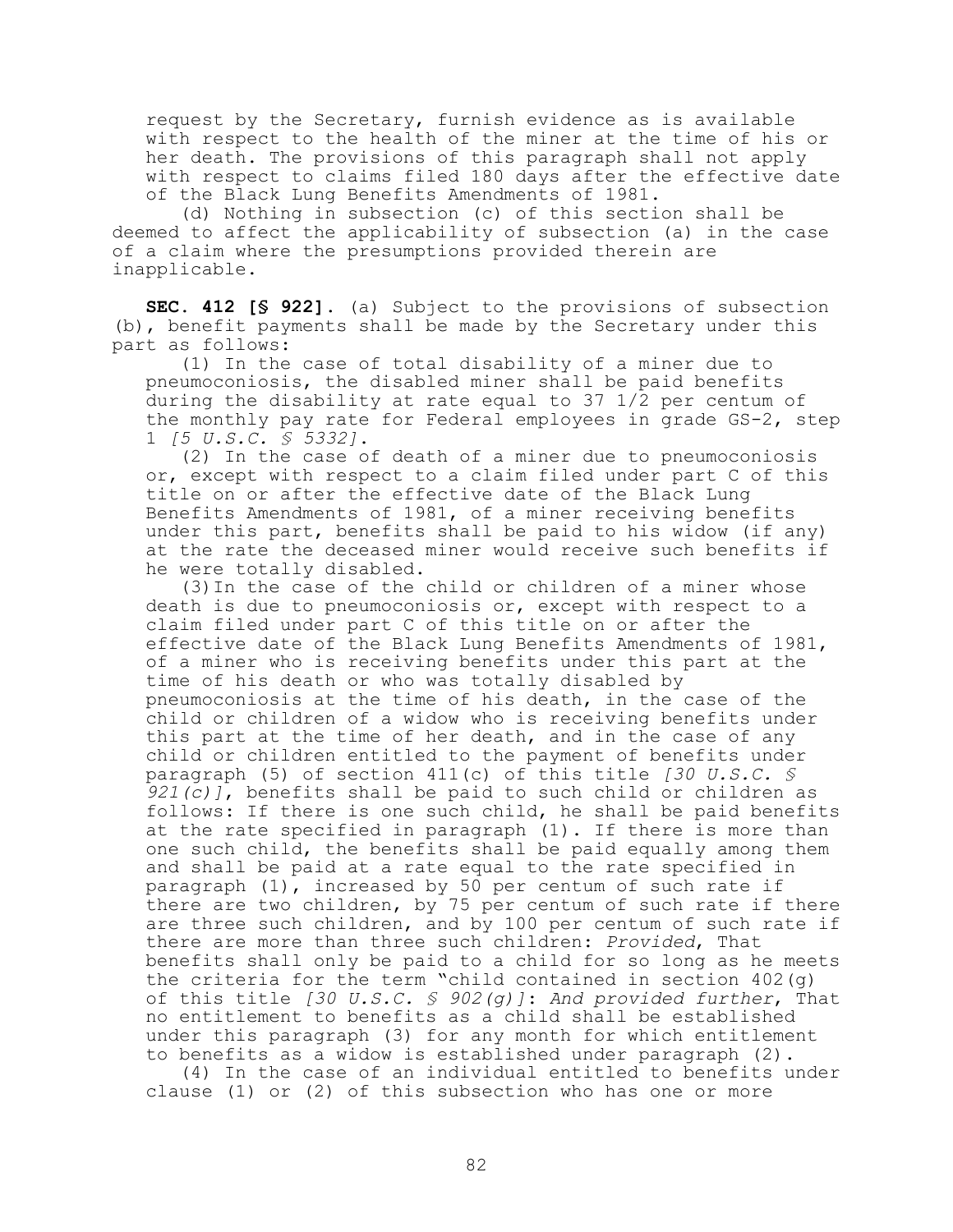dependents, the benefit payments shall be increased at a rate of 50 per centum of such benefit payments, if such individual has one dependent, 75 per centum if such individual has two dependents, and 100 per centum if such individual has three or more dependents.

(5) In the case of the dependent parent or parents of a miner whose death is due to pneumoconiosis, or, except with respect to a claim filed under part C of this title on or after the effective date of the Black Lung Benefits Amendments of 1981, of a miner who is receiving benefits under this part at the time of his death or who was totally disabled by pneumoconiosis at the time of death, and who is not survived at the time of his death by a widow or a child, in the case of the dependent surviving brother(s) or sister(s) of such a miner who is not survived at the time of his death by a widow, child, or parent, in the case of the dependent parent or parents of a miner (who is not survived at the time of his or her death by a widow or a child) who are entitled to the payment of benefits under paragraph (5) of section 411 of this title *[30 U.S.C. § 921(c)]*,or in the case of the dependent surviving brother(s) or sister(s) of a miner (who is not survived at the time of his or her death by a widow, child, or parent) who are entitled to the payment of benefits under paragraph (5) of section 411(c)of this title, benefits shall be paid under this part to such parent(s), or to such brother(s), or sister(s), at the rate specified in paragraph (3) (as if such parent(s) or such brother(s) or sister(s) were the children of such miner). In determining for purposes of this paragraph whether a claimant bears the relationship as the miner's parent, brother, or sister, the Secretary shall apply legal standards consistent with those applicable to relationship determination under Title II of the Social Security Act *[42 U.S.C. §§ 401 et seq.]*. No benefits to a sister or brother shall be payable under this paragraph for any month beginning with the month in in which he or she receives support from his or her spouse, or marries. Benefits shall be payable under this paragraph to a brother only if he  $is--$ 

(1)(A) under eighteen years of age, or

(B) under a disability as defined in section 223(d) of the Social Security Act *[42 U.S.C. § 423(d)]* which began before the age specified in section 202(d)(1)(B)(ii) of such Act *[42 U.S.C. § 402(d)(1)(B)(ii)]*, or in the case of a student, before he ceased to be a student, or

(C) a student as defined in section 402(g) *[30 U.S.C. § 902(g)]* of this title; or (2) who is, at the time of the miner's death, disabled as determined in accordance with section 223(d) of the Social Security Act *[42 U.S.C. § 423(d)]*, during such disability. Any benefit under this paragraph for a month prior to the month in which a claim for such benefit is filed shall be reduced to any extent that may be necessary, so that it will not render erroneous any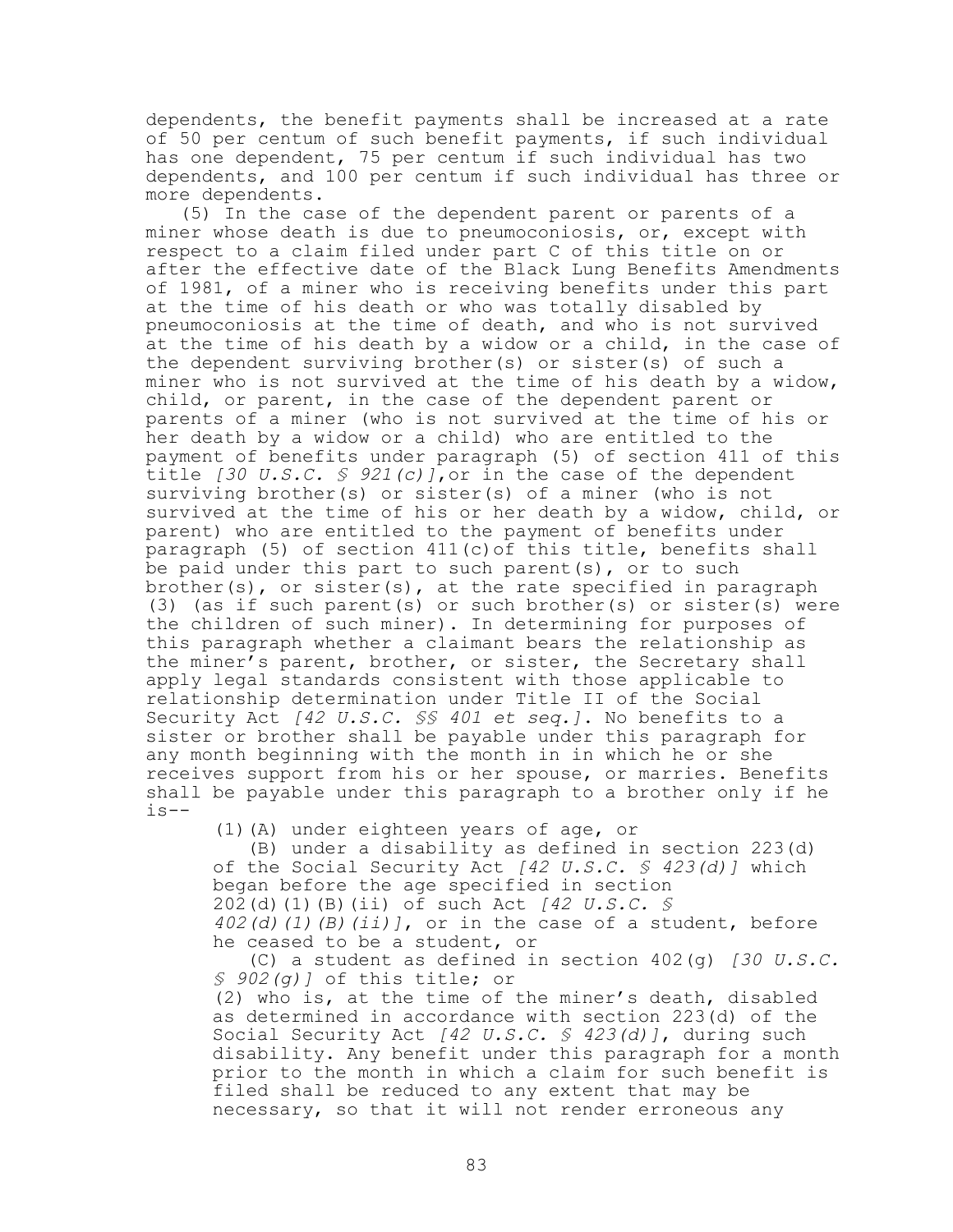benefit which, before the filing of such claim, the Secretary has certified for payment for such prior months. As used in this paragraph, "dependent" means that during the one year period prior to and ending with such miners death, such parent, brother, or sister was living in the miner's household, and was, during such period, totally dependent on the miner for support. Proof of such support shall be filed by such claimant within two years after the month in which this amendment is enacted *[May 1972]*, or within two years after the miner's death, whichever is the later. Any such proof which is filed after the expiration of such period shall be deemed to have been filed within such period if it is shown to the satisfaction of the Secretary that there was good cause for failure to file such proof within such period. The determination of what constitutes "living in the miner's household", "totally dependent on the miner for support", and "good cause", shall for purposes of this paragraph be made in accordance with regulations of the Secretary. Benefit payments under this paragraph to a parent, brother, or sister, shall be reduced by the amount by which such payments would be reduced on account of excess earnings of such parent, brother, or sister, respectively, under section 203(b)- (1) of the Social Security Act *[42 U.S.C. § 403(b)-(l)]*, as if the benefit under this paragraph were a benefit under section 202 of such Act *[42 U.S.C. § 402]*.

(6) If an individual's benefits would be increased under paragraph (4) of this subsection because he or she has one or more dependents, and it appears to the Secretary that it would be in the interest of such dependent to have the amount of such increase in benefits (to the extent attributable to such dependent) certified to a person other than such individual, then the Secretary may, under regulations prescribed by him, certify the amount of such increase in benefits (to the extent so attributable) not to such individual but directly to such dependent or to another person for the use and benefit of such dependent; and any payment made under this clause, if otherwise valid under this title , shall be a complete settlement and satisfaction of all claims, rights, and interests in and to such payment.

(b) Notwithstanding subsection (a), benefit payments under this section to a miner or his widow, child, parent, brother, or sister shall be reduced, on a monthly or other appropriate basis, by an amount equal to any payment received by such miner or his widow, child, parent, brother, or sister under the workmen's compensation, unemployment compensation, or disability insurance laws of his State on account of the disability of such miner due to pneumoconiosis, and the amount by which such payment would be reduced on account of excess earnings of such miner under section 203(b) through (l) of the Social Security Act *[42 U.S.C. § 403(bl)]* if the amount paid were a benefit payable under section 202 of such Act *[42 U.S.C. § 402]*. This part shall not be considered a workmen's compensation law or plan for purposes of section 224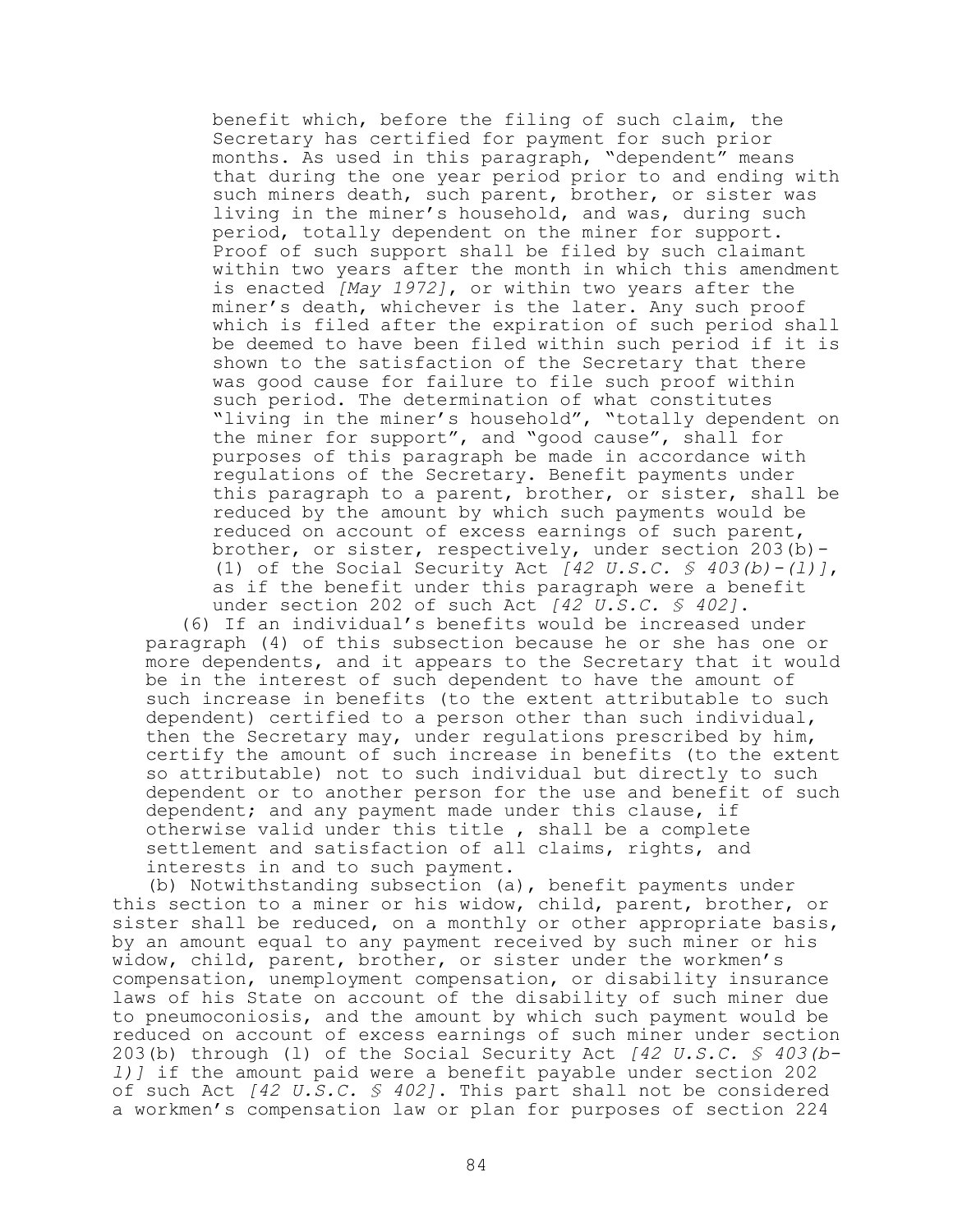of such Act *[42 U.S.C. § 424a]*.

(c) Benefits payable under this part shall be deemed not to be personal income for purposes of the Internal Revenue Code of 1986.

**SEC. 413 [§ 923].** (a) Except as otherwise provided in section 414 of this title *[30 U.S.C. § 924]*, no payment of benefits shall be made under this part except pursuant to a claim filed therefor on or before December 31, 1973, in such manner, in such form, and containing such information, as the Secretary shall by regulation prescribe.

(b) No claim for benefits under this part shall be denied solely on the basis of the results of a chest roentgenogram. In determining the validity of claims under this part, all relevant evidence shall be considered, including, where relevant, medical tests such as blood gas studies, X-ray examination, electrocardiogram, pulmonary function studies, or physical performance tests, and any medical history, evidence submitted by the claimant's physician, or his wife's affidavits, and in the case of a deceased miner, other appropriate affidavits of persons with knowledge of the miner's physical condition, and other supportive materials. Where there is no medical or other relevant evidence in the case of a deceased miner, such affidavits, from persons not eligible for benefits in such case with respect to claims filed on or after the effective date of the Black Lung Amendments of 1981, shall be considered to be sufficient to establish that the miner was totally disabled due to pneumoconiosis or that his or her death was due to pneumoconiosis. In any case, other than that involving a claim filed on or after the effective date of the Black Lung Amendments of 1981, in which there is other evidence that a miner has a pulmonary or respiratory impairment, the Secretary shall accept a board certified or board eligible radiologist's interpretation of a chest roentgenogram which is of a quality sufficient to demonstrate the presence of pneumoconiosis submitted in support of a claim for benefits under this title if such roentgenogram has been taken by a radiologist or qualified technician, except where the Secretary has reason to believe that the claim has been fraudulently represented. In order to insure that any such roentgenogram is of adequate quality to demonstrate the presence of pneumoconiosis, and in order to provide for uniform quality in the roentgenograms, the Secretary of Labor may, by requiation, establish specific requirements for the techniques used to take roentgenograms of the chest. Unless the Secretary has good cause to believe that an autopsy report is not accurate, or that the condition of the miner is being fraudulently represented, the Secretary shall accept such autopsy report concerning the presence of pneumoconiosis and the stage of advancement of pneumoconiosis. Claimants under this part shall be reimbursed for reasonable medical expenses incurred by them in establishing their claims.

(c) No claim for benefits shall be considered unless the claimant has also filed a claim under the applicable State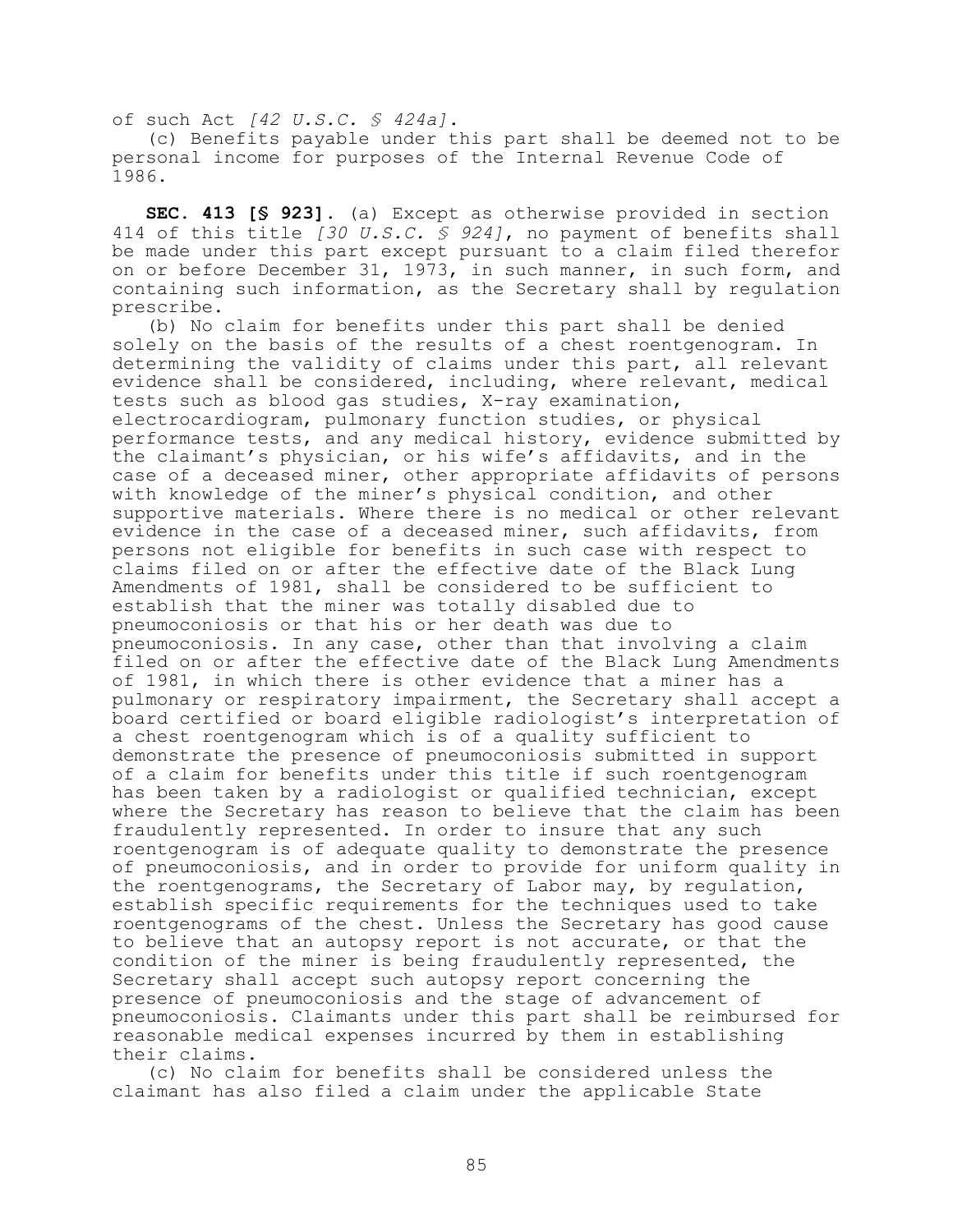workmen's compensation law prior to or at the same time his claim was filed for benefits under this section; except that the forgoing provisions of this paragraph shall not apply in any case in which the filing of a claim under such law would clearly be futile because the period within which such a claim may be filed thereunder has expired or because pneumoconiosis is not compensable under such law, or in any other situation in which, in the opinion of the Secretary, the filing of a claim would clearly be futile.

(d) No miner engaged in coal mine employment shall (except as provided in section 411(c)(3) of this title *[30 U.S.C. § 921(c)(3)]*) be entitled to any benefits under this part while so employed. Any miner who has been determined to be eligible for benefits pursuant to a claim filed while such miner was engaged in coal mine employment shall be entitled to such benefits if his or her employment terminates within one year after the date such determination becomes final.

**SEC. 414 [§ 924].** (a)(1) No claim for benefits under this part on account of total disability of a miner shall be considered unless it is filed on or before December 31, 1973, or, in the case of a claimant who is a widow, within six months after the death of her husband or by December 31, 1973, whichever is the later.

(2) In the case of a claim by a child this paragraph shall apply notwithstanding any other provision of this part.

(A) If such claim is filed within six months following the month in which this paragraph in enacted *[May 1972]*, and if entitlement to benefits is established pursuant to such claim, such entitlement shall be effective retroactively from December 30, 1969, or from the date such child would have been first eligible for such benefit payments had section 412(a)(3) of this title *[30 U.S.C. § 922(a)(3)]* been applicable since December 30, 1969, whichever is the lesser period. If on the date such claim is filed the claimant is not eligible for benefits, but was eligible at any period of time during the period from December 30, 1969, to the date such claim is filed, entitlement shall be effective for the duration of eligibility during such period.

(B) If such claim is filed after six months following the month in which this paragraph is enacted *[May 1972]*, and if entitlement to benefits is established pursuant to such claim, such entitlement shall be effective retroactively from a date twelve months preceding the date such claim is filed, or from the date such child would have been first eligible for such benefit payments had section 412(a)(3) of this title *[30 U.S.C. § 922(a)(3)]* been applicable since December 30, 1969, whichever is the lesser period. If on the date such claim is filed the claimant is not eligible for benefit payments, but was eligible at any period of time during the period from a date twelve months preceding the date such claim is filed, to the date such claim is filed, entitlement shall be effective for the duration of eligibility during such period.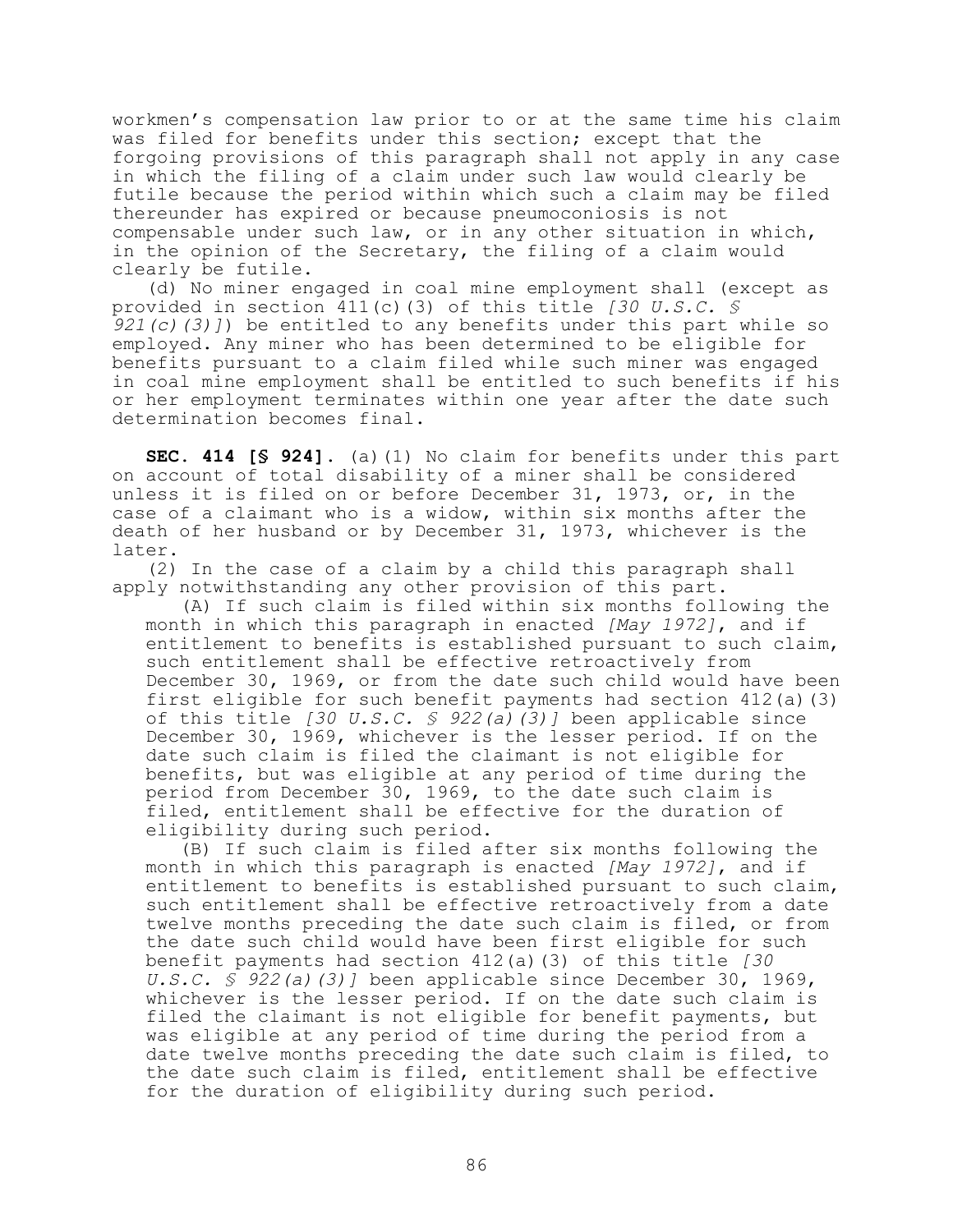(C) No claim for benefits under this part, in the case of a claimant who is a child, shall be considered unless it is filed within six months after death of his father or mother (whichever last occurred) or by December 31, 1973, whichever is the later.

(D) Any benefit under subparagraph (A) or (B) for a month prior to the month in which a claim is filed shall be reduced, to the extent that may be necessary, so that it will not render erroneous any benefit which, before the filing of such claim, the Secretary has certified for payment for such prior month.

(3) No claim for benefits under this part, in the case of a claimant who is a parent, brother, or sister shall be considered unless it is filed within six months after the death of the miner or by December 31, 1973, whichever is the later.

(b) No benefits shall be paid under this part after December 31, 1973, if the claim was filed after June 30, 1973.

(c) No benefits under this part shall be payable for any period prior to the date a claim therefor is filed.

(d) No benefits shall be paid under this part to the residents of any State which, after the date of enactment of this Act *[December 30, 1969]*, reduces the benefits payable to persons eligible to receive benefits under this part, under its State laws which are applicable to its general work force with regard to workmen's compensation, unemployment compensation, or disability insurance.

(e) No benefits shall be paid to a widow, child, parent, brother, or sister under this part on account of the death of a miner unless (1) benefits under this part were being paid to such miner with respect to disability due to pneumoconiosis prior to his death, (2) the death of such miner occurred prior to January 1, 1974, or (3) any such individual is entitled to benefits under paragraph (5) of section 441(c) of this title *[30 U.S.C. § 921(c)(5)]*.

**SEC. 415 [§ 925].** (a) Notwithstanding any other provision in this title, for the purpose of assuring the uninterrupted receipt of benefits by claimants at such time as responsibility for administration of the benefits program is assumed by either a State workmen's compensation agency or the Secretary of Labor, any claim for benefits under this part filed during the period from July 1, 1973 to December 31, 1973, shall be considered and determined in accordance with the procedures of this section. With respect to any such claim—

(1) Such claim shall be determined and, where appropriate under this part or section 9501(d) of the Internal Revenue Code of 1986 *[26 U.S.C. § 9501(d)]*, benefits shall be paid with respect to such claim by the Secretary of Labor.

(2) The Secretary of Labor shall promptly notify any operator who he believes, on the basis of information contained in the claim, or any other information available to him, may be liable to pay benefits to the claimant under part C of this title for any month after December 31, 1973.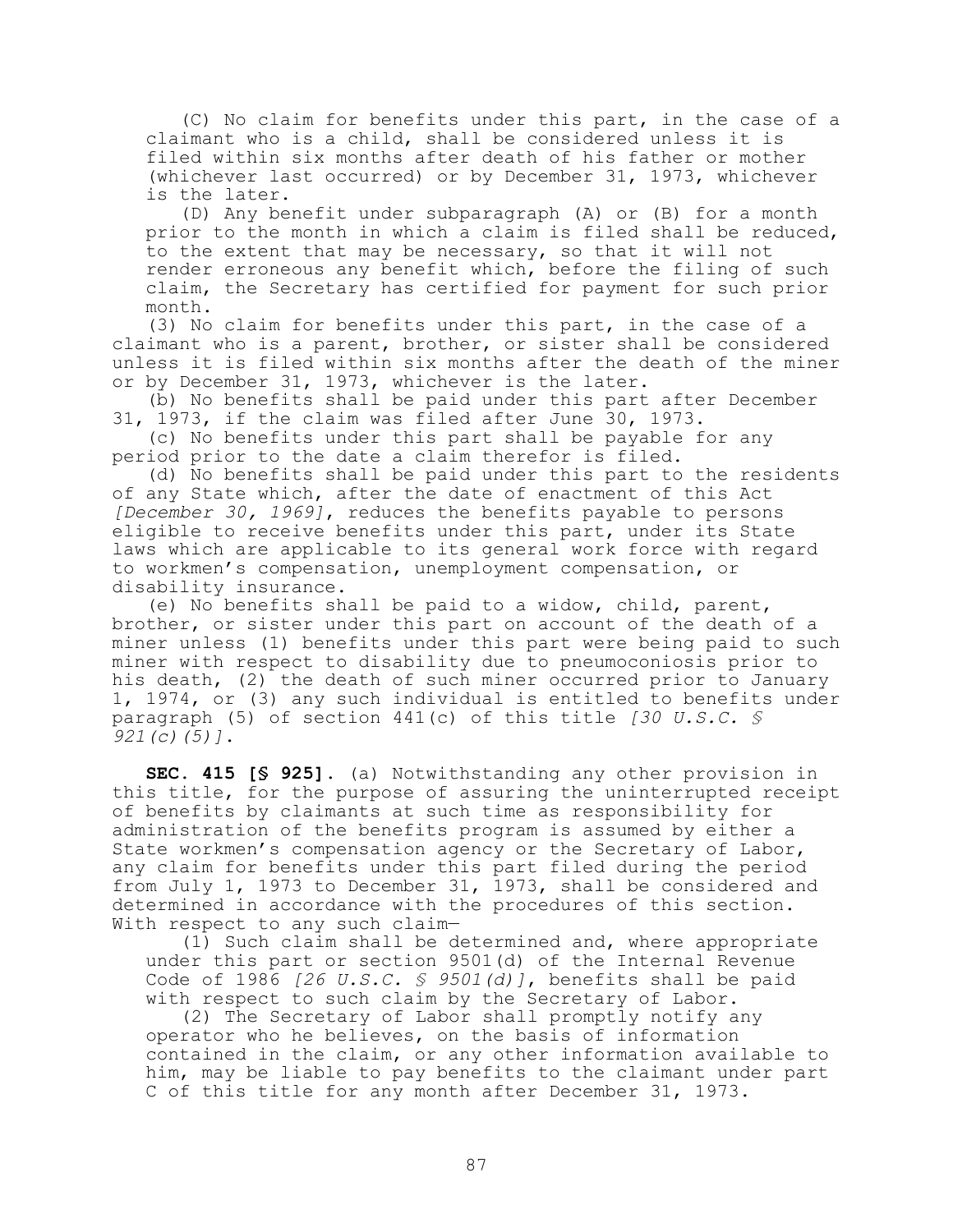(3) In determining such claims, the Secretary of Labor shall, the extent appropriate, follow the procedures described in sections 19(b), (c), and (d) of Public Law 803, 69th Congress (44 Stat. 1424, approved March 4, 1927), as amended *[Longshore and Harbor Workers' Compensation Act; 33 U.S.C. § 919(b)-(d)]*.

(4) Any operator who has been notified of the pendency of a claim under paragraph (2) of this subsection shall be bound by the determination of the Secretary of Labor on such claim as if the claim had been filed pursuant to part C of this title and section 422 thereof *[30 U.S.C. § 932]* had been applicable to such operator. Nothing in this paragraph shall require any operator to pay benefits for any month prior to January 1, 1974.

(b) The Secretary of Labor may issue such regulations as are necessary to carry out the purpose of the section.

## **PART C—CLAIMS FOR BENEFITS FILED AFTER DECEMBER 31, 1973**

**SEC. 421 [§ 931].** (a) On and after January 1, 1974, any claim for benefits for death or total disability due to pneumoconiosis shall be filed pursuant to the applicable State workmen's compensation law, except that during any period when miners or their surviving widows, children, parents, brothers, or sisters, as the case may be, are not covered by a State workmen's compensation law which provides adequate coverage for pneumoconiosis, and in any case in which benefits based on eligibility under paragraph (5) of section 411(c) *[30 U.S.C. § 921(c)(5)]* are involved, they shall be entitled to claim benefits under this part.

(b)(1) For purposes of this section, a State workmen's compensation law shall not be deemed to provide adequate coverage for pneumoconiosis during any period unless it is included in the list of State laws found by the Secretary to provide such adequate coverage during such period. The Secretary shall, no later than October 1, 1972, publish in the Federal Register a list of State workmen's compensation laws which provide adequate coverage for pneumoconiosis and shall revise and republish in the Federal Register such list from time to time, as may be appropriate to reflect changes in such State laws due to legislation or judicial or administrative interpretation.

(2) The Secretary shall include a State workmen's compensation law on such list during any period only if he finds that during such period under such law--

(A) benefits must be paid for total disability or death of a miner due to pneumoconiosis, except that (i) such law shall not be required to provide such benefits where the miner's last employment in a coal mine terminated before the Secretary's approval of the State law pursuant to this section; and (ii) each operator of a coal mine shall secure the payment of benefits pursuant to section 423 *[30 U.S.C. § 933]* with respect to any miner whose last employment in a coal mine terminated before the Secretary's approval of the State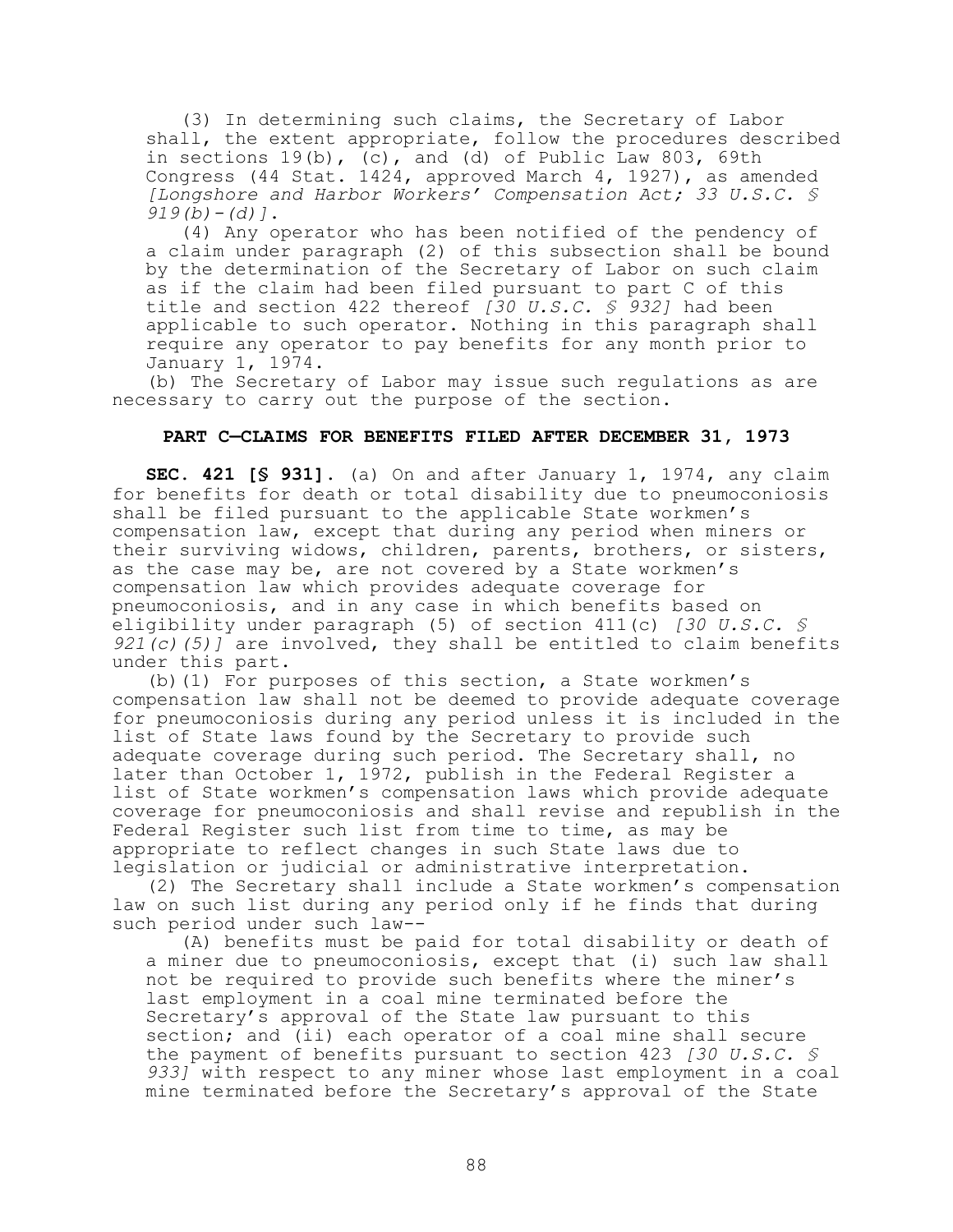law pursuant to this section;

(B) the amount of cash benefits is substantially equivalent to or greater than the amount of benefits prescribed by section 412(a) of this title *[30 U.S.C. § 922(a)]*;

(C) the standards for determining death or total disability due to pneumoconiosis are substantially equivalent to section 402(f) of this title *[30 U.S.C. § 902 (f)]* and to those standards established under this part, and by the regulations of the Secretary promulgated under this part;

(D) any claim for benefits on account of total disability of a miner due to pneumoconiosis is deemed to be timely filed if such claim is filed within three years after a medical determination of total disability due to pneumoconiosis;

(E) there are in effect provisions with respect to prior and successor operators which are substantially equivalent to the provisions contained in section 422(i) of this part *[30 U.S.C. § 932(i)]*; and

(F) there are applicable other provisions, regulations or interpretations, which are consistent with the provisions contained in Public Law 803, 69th Congress (44 Stat. 1424, approved March 4, 1927), as amended *[Longshore and Harbor Workers' Compensation Act; 33 U.S.C. §§ 901 et seq.]*, which are applicable under section 422(a) *[30 U.S.C. § 932(a)]*, but are not inconsistent with any of the criteria set forth in subparagraphs  $(A)$  through  $(E)$ , as the Secretary, in accordance with regulations promulgated by him, determines to be necessary or appropriate to assure adequate compensation for total disability or death due to pneumoconiosis.

The action of the Secretary in including or failing to include any State workmen's compensation law on such list shall be subject to judicial review exclusively in the United States court of appeals for the circuit in which the State is located or the United States Court of Appeals for the District of Columbia.

(c) Final regulations required for implementation of any amendments to this part shall be promulgated and published in the Federal Register at the earliest practicable date after the date of enactment of such amendments, and in no event later than the end of the sixth month following the month in which such amendments are enacted.

**SEC. 422 [§ 932].** (a) Subject to section 28(h)(1) of the Longshore and Harbor Worker's Compensation Act Amendments of 1984, during any period after December 31, 1973, in which a State workman's compensation law is not included on the list published by the Secretary under section 421(b) of this part *[30 U.S.C. § 931(b)]*, the provisions of Public Law 803, 69th Congress (44 Stat. 1424, approved March 4, 1927), as amended *[Longshore and Harbor Workers' Compensation Act; 33 U.S.C. §§ 901 et seq.]*, and as it may be amended from time to time (other than the provisions contained in sections 1, 2, 3, 4, 8, 9, 10, 12, 13, 29, 30, 31, 32, 33, 37, 38, 41, 43, 44, 45, 46, 47, 48, 49, 50, and 51 thereof *[33 U.S.C. §§ 901-904, 908-910, 912, 913, 929-933, 937,*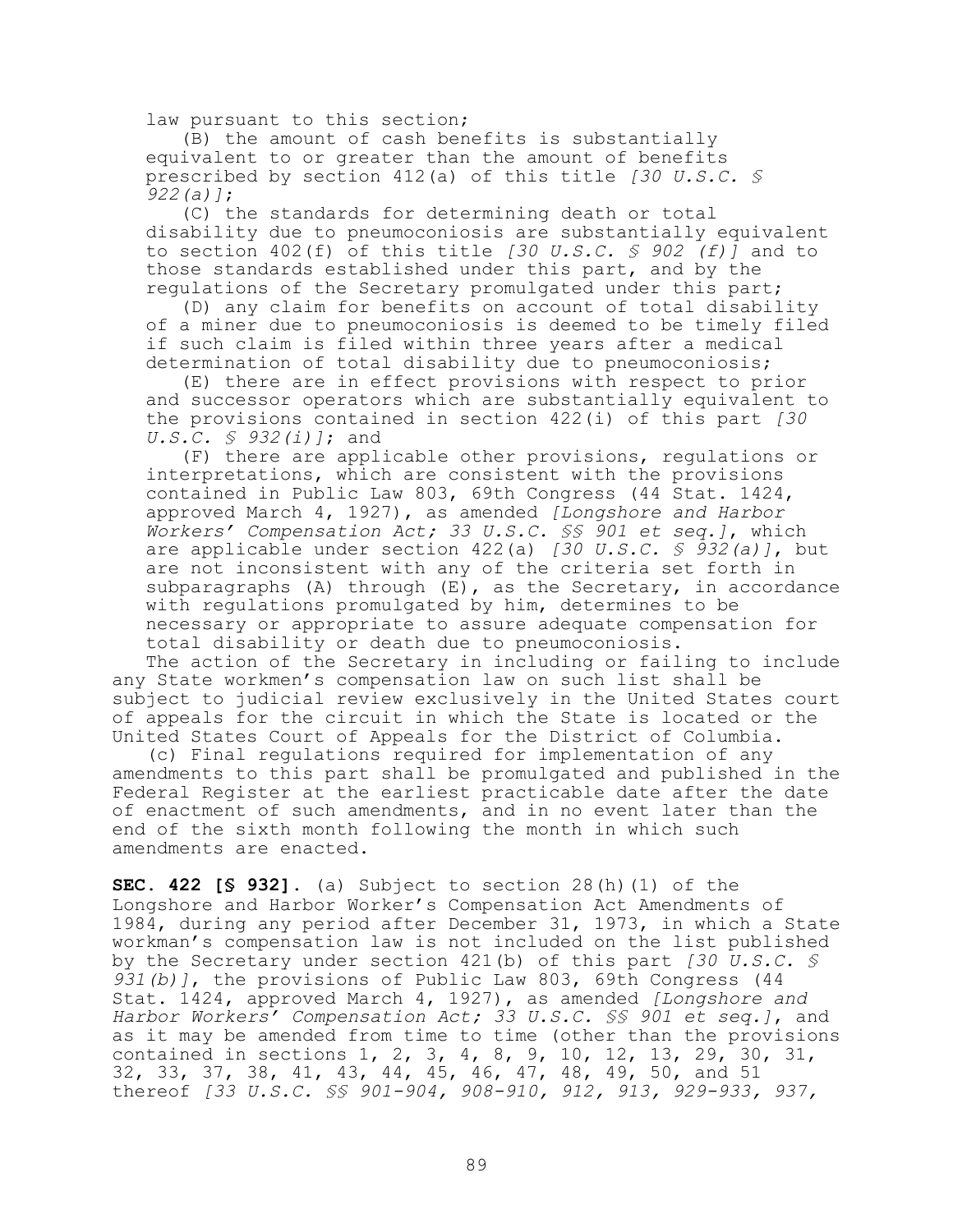*938, 941, 943-950]),* shall (except as otherwise provided in this subsection or by regulations of the Secretary and except that references in such Act to the employer shall be considered to refer to the trustees of the fund, as the Secretary considers appropriate and as is consistent with the provisions of section 9501(d) of the Internal Revenue Code of 1986 *[26 U.S.C. § 9501(d)]*), be applicable to each operator of a coal mine in such State with respect to death or total disability due to pneumoconiosis arising out of employment in such mine, or with respect to entitlements established in paragraph 5 of section 411(c) *[30 U.S.C § 921(c)(5)]*. In administering this part, the Secretary is authorized to prescribe in the Federal Register such additional provisions, not inconsistent with those specifically excluded by this subsection, as he deems necessary to provide for the payment of benefits by such operator to persons entitled thereto as provided in this part and thereafter those provisions shall be applicable to such operator.

(b) During any period each such operator shall be liable for and shall secure the payment of benefits, as provided in this section and section 423 of this part *[30 U.S.C. § 933]*. An employer, other than an operator of a coal mine, shall not be required to secure the payment of such benefits with respect to any employee of such employer to the extent such employee is engaged in the transportation of coal or in coal mine construction. Upon determination by the Secretary of the eligibility of the employee, the Secretary may require such employer to secure a bond or otherwise guarantee the payment of such benefits to the employee.

(c) Benefits shall be paid during such period by each such operator under this section to the categories of persons entitled to benefits under section 412(a) of this title *[30 U.S.C. § 922(a)]* in accordance with the regulations of the Secretary applicable under this section: *Provided*, That except as provided in subsection (i) of this section , no benefit shall be payable by any operator on account of death or total disability due to pneumoconiosis (1) which did not arise, at least in part, out of employment in a mine during a period after December 31, 1969, when it was operated by such operator; or (2) which was the subject of claim denied before March 1, 1978, and which is or has been approved in accordance with the provisions of section 435 *[30 U.S.C. § 945]*

(d) Benefits payable under this section shall be paid on a monthly basis and, except as otherwise provided in this section, such payments shall be equal to the amounts specified in section 412(a) of this title *[30 U.S.C. § 922(a)]*. If payment is not made within the time required, interest shall accrue to such amounts at the rates set forth in section 424(b)(5) of this title *[30 U.S.C. § 934(b)(5)]* for interest owed to the fund. With respect to payments withheld pending final adjudication in liability, in the case of claims filed on or after the effective date of the Black Lung Benefits Amendments of Amendments of 1981, such interest shall commence to accumulate 30 days after the date of the determination that such an award should be made.

(e) No payment of benefits shall be required under this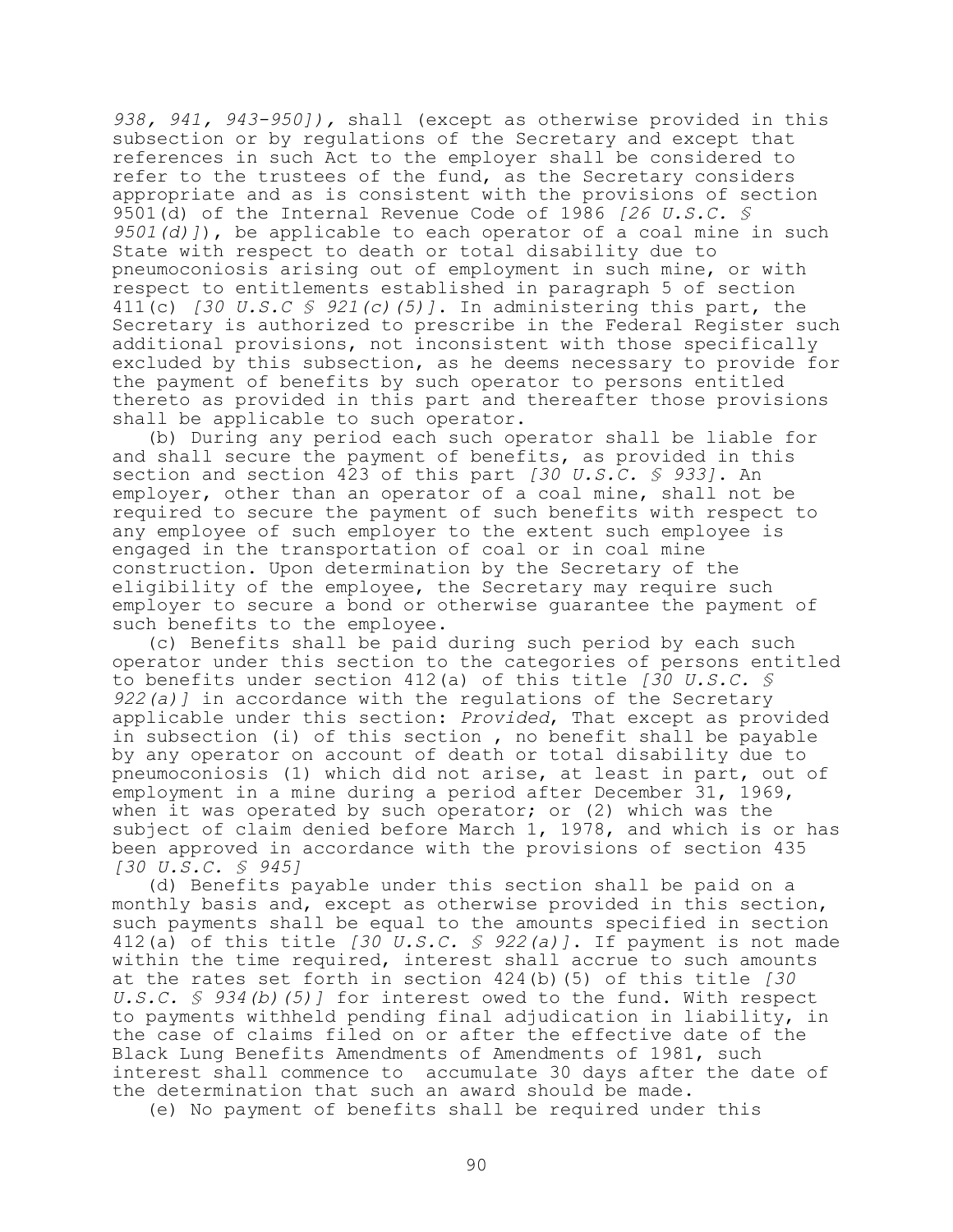section:

(1) except pursuant to a claim filed therefor in such manner, in such form, and containing such information, as the Secretary shall be regulation prescribe; or

(2) for any period prior to January 1, 1974.

(f) Any claim for benefits by a miner under this section shall be filed within three years after whichever of the following occurs later--

(1) a medical determination of total disability due to pneumoconiosis; or

(2) the date of enactment of the Black Lung Benefits Act of 1978 *[March 1, 1978]*.

(g) The amount of benefits payable under this section shall be reduced, on a monthly or other appropriate basis, by the amount of any compensation received under or pursuant to any Federal or State workmen's compensation law because of death or disability due to pneumoconiosis. In addition, the amount of benefits payable under this section with respect to any claim filed on or after the effective date of the Black Lung Benefits Amendments of 1981 shall be reduced, on a monthly or other appropriate basis, by the amount by which such benefits would be reduced on account of excess earnings of such miner under section 203(b) through (l) of the Social Security Act *[42 U.S.C. § 403(b-l)]* if the amount paid were a benefit payable under section 202 of such Act *[42 U.S.C. § 402]*.

(h) The Secretary of Labor shall by regulation establish standards, which may include appropriate presumptions, for determining whether pneumoconiosis arose out of employment in a particular coal mine or mines. The Secretary may also, by regulation, establish standards for apportioning liability for benefits under this subsection among more than one operator, where such apportionment is appropriate.

(i)(1) During any period in which this section is applicable to the operator of a coal mine who on or after January 1, 1970, acquired such mine or substantially all assets thereof, from a person (hereinafter referred to in this paragraph as a "prior operator") who was an operator of such mine, or owner of such assets on or after January 1, 1970, such operator shall be liable for and shall, in accordance with section 423 *[30 U.S.C. § 933]*, secure the payment of all benefits which would have been payable by the prior operator under this section with respect to miners previously employed by such prior operator as if the acquisition had not occurred and the prior operator had continued to be an operator of a coal mine.

(2) Nothing in this subsection shall relieve any prior operator of any liability under this section.

(3)(A) For purposes of paragraph (1) of this subsection, the provisions of this paragraph shall apply to corporate reorganizations, liquidations, and other such transactions as are specified in this paragraph.

(B) In an operator ceases to exist by reason of a reorganization or other transaction or series of transactions which involves a change in identity, form, or place of business or organization, however effected, the successor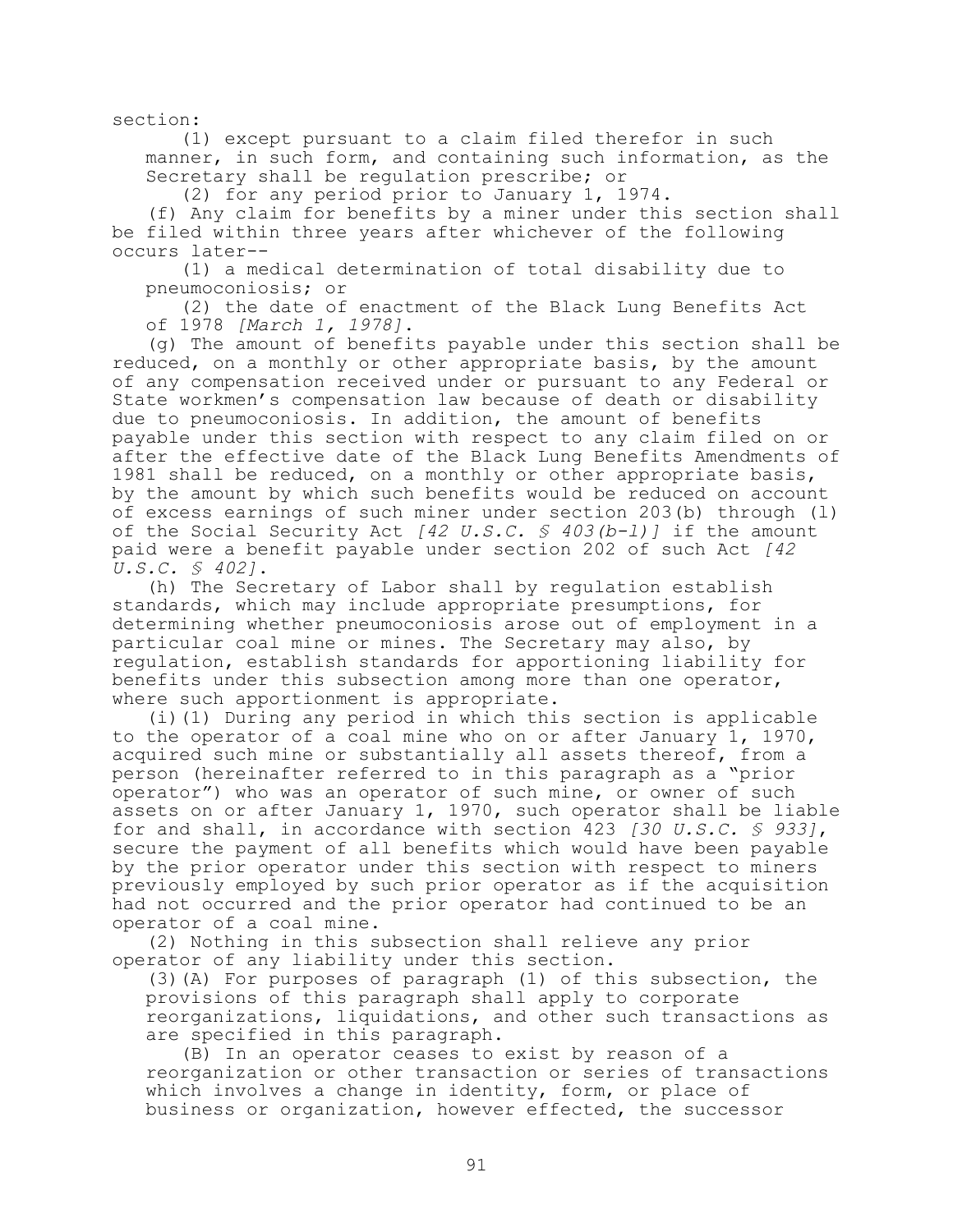operator or other corporate business entity resulting from such reorganization or other change shall be treated as the operator to whom this section applies.

(C) If an operator ceases to exist by reason of a liquidation into a parent or successor corporation, the parent or successor corporation shall be treated as the operator to whom this section applies.

(D) If an operator ceases to exist by a sale of substantially all of his or her assets, or as a result of a merger, consolidation, or division, the successor operator, corporation, or other business entity shall be treated as the operator to whom this section applies.

(4) In any case in which there is a determination under section 9501(d) of the Internal Revenue Code of 1986 *[26 U.S.C. § 9501(d)]* that no operator is liable for the payment of benefits to a claimant, nothing in this subsection may be construed to require the payment of benefits to a claimant by or on behalf of any operator.

(j) Notwithstanding the provisions of this section, section 9501(d) of the Internal Revenue Code of 1986 *[26 U.S.C. § 9501(d)]* shall govern the payment of benefits in cases--

(1) described in section 9502(d)(1) of the Internal Revenue Code of 1986 *[26 U.S.C. § 9502(d)(1)]*;

(2) in which the miner's last coal mine employment was before January 1, 1970; or

(3) in which there was a claim denied before March 1 1978, and such claim is or has been approved in accordance with the provisions of section 435 *[30 U.S.C. § 945]*.

(k) The Secretary shall be a party in any proceeding relative to a claim for benefits under this part.

(l) In no case shall the eligible survivors of a miner who was determined to be eligible to receive benefits under this title at the time of his or her death be required to file a new claim for benefits, or refile or otherwise revalidate the claim of such miner.

**SEC. 423 [§ 933].** (a) During any period in which a State workmen's compensation law is not included on the list published by the Secretary under section 421(b) *[30 U.S.C. § 931(b)]* each operator of a coal mine in such State shall secure the payment of benefits for which he is liable under section 422 *[30 U.S.C. § 932]* by (1) qualifying as a self-insurer in accordance with regulations prescribed by the Secretary, or (2) insuring and keeping insured the payment of such benefits with any stock company or mutual company or association, or with any other person or fund, including any State fund, while such company, association, person or fund is authorized under the laws of any State to insure workmen's compensation.

(b) In order to meet the requirements of clause (2) of subsection (a), every policy or contract of insurance must contain--

(1) a provision to pay benefits required under section 422 *[30 U.S.C. § 932]*, notwithstanding to provisions of the State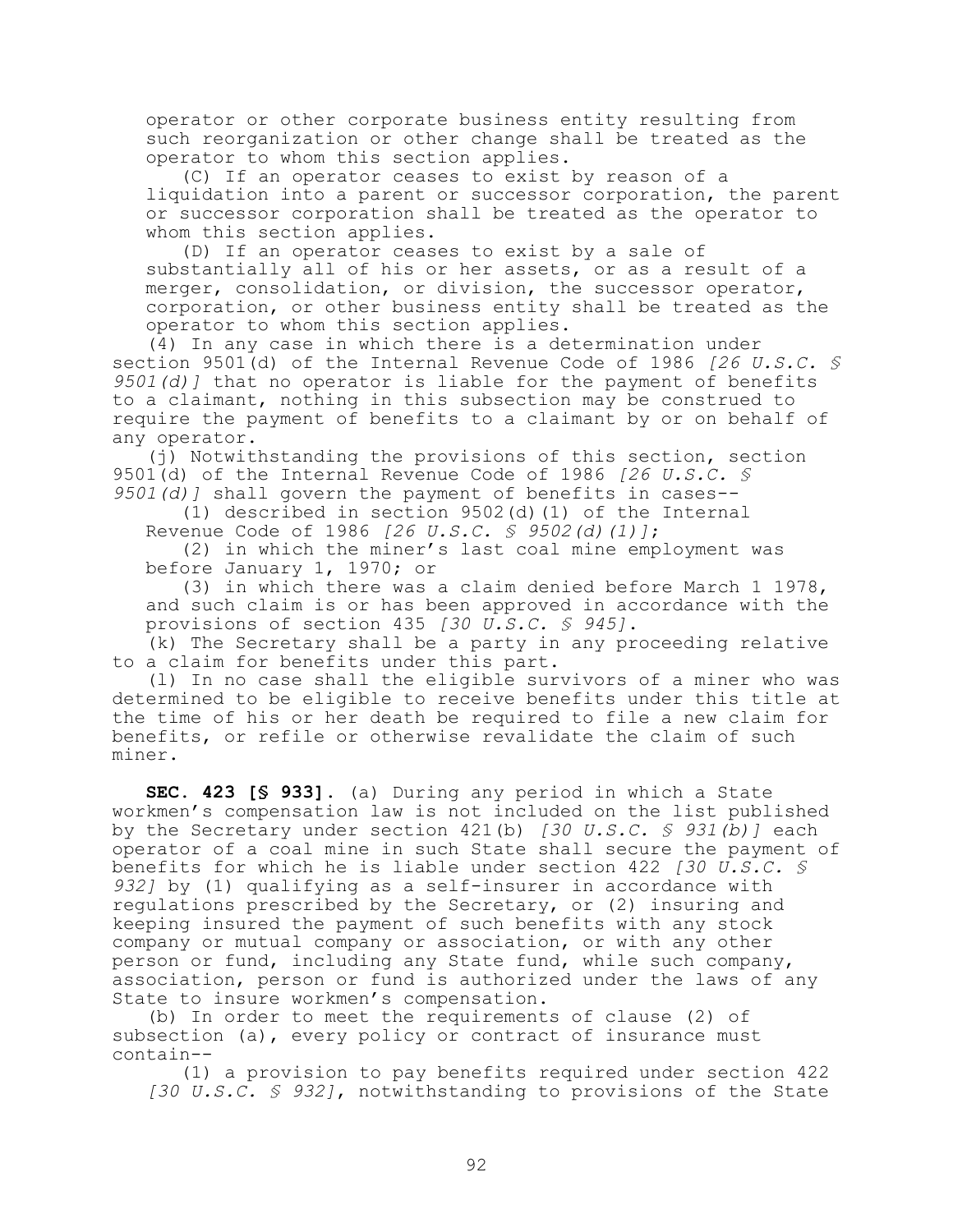workmen's compensation law which may provide for lesser payments;

(2) a provision that insolvency or bankruptcy of the operator or discharge therein (or both) shall not relieve the carrier from liability for such payments; and

(3) such other provisions as the Secretary, by regulation, may require.

(c) No policy or contract of insurance issued by a carrier to comply with the requirements of clause (2) of subsection (a) of this section shall be canceled prior to the date specified in such policy or contract for its expiration until at least 30 days have elapsed after the notice of cancellation has been sent by registered or certified mail to the Secretary and the operator at his last known place of business.

(d)(1) Any employer required to secure the payments of benefits under this section who fails to secure such benefits shall be subject to a civil penalty assessed by the Secretary of not more than \$1,000 for each day during which such failure occurs. In any case where such employer is a corporation, the president, secretary, and treasurer thereof shall also be severally liable to such civil penalty as provided in this subsection for the failure of such corporation to secure the payment of benefits. Such president, secretary, and treasurer shall be severally personally liable, jointly with such corporation, for any benefit which may accrue under this title in respect to any disability which may occur to any employee of such corporation while it shall so fail to secure the payment of benefits as required by this section.

(2) Any employer of a miner who knowingly transfers, sells, encumbers, assigns, or in any manner disposes of, conceals, secrets, or destroys any property belonging to such employer, after any miner employed by such employer has filed a claim under this title, and with intent to avoid the payment of benefits under this title to such miner or his or her dependents, shall be guilty of a misdemeanor and, upon conviction thereof, shall be punished by a fine of not more than \$1,000 or by imprisonment for not more than one year, or both. In any case where such employer is a corporation, the president, secretary, and treasurer thereof also shall be severally liable for such penalty of imprisonment as well as jointly liable with such corporation for such fine.

(3) This subsection shall not apply to any other liability of the employer under this part.

**SEC. 424 [§ 934]** (a) For purposes of this section, the term "fund" has the meaning set forth in section 402(h) *[30 U.S.C. § 902(h)]*.

(b)(1) If:

(A) an amount is paid out of the fund to an individual entitled to benefits under section 422 *[30 U.S.C. 932]*, and (B) the Secretary determines, under the provisions of sections 422 and 433 *[30 U.S.C. §§ 932, 933]*, that an operator was required to secure the payment of all or a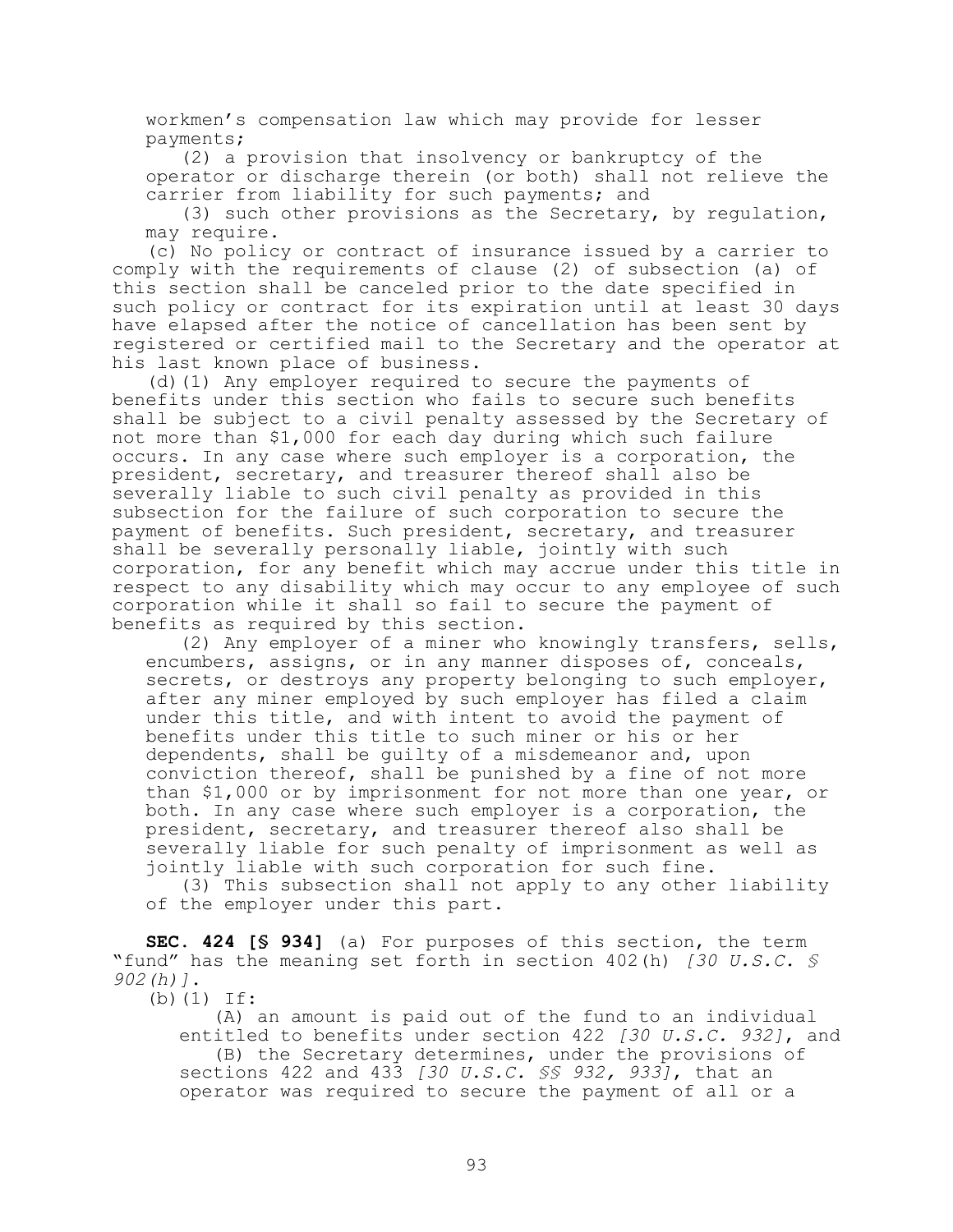portion of such benefits then the operator is liable to the United States for repayment to the fund of the amount of such benefits the payment of which is properly attributed to him plus interest thereon. No operator or representative of operators may bring any proceeding, or intervene in any proceeding, held for the purpose of determining claims for benefits to be paid by the fund, except that nothing in this section shall affect the rights, duties, or liabilities of any operator in proceedings under section 422 or section 423. In a case where no operator liability is assigned pursuant to sections 422 and 423, a determination by the Secretary that the fund is liable for the payment of benefits shall be final.

(2) If any operator liable to the fund under paragraph (1) refuses to pay, after demand, the amount of such liability (including interest), then there shall be a lien in favor of the United States for such amount upon all property and rights to property, whether real or personal, belonging to such operator. The lien arises on the date on which such liability is finally determined, and continues until it is satisfied or becomes unenforceable by reason of lapse in time.

(3)(A) Except as otherwise provided under this subsection, the priority of the lien shall be determined in the same manner as under section 6323 of the Internal Revenue Code of 1986 *[26 U.S.C. § 6323].* That section shall be applied for such purposes--

(i) by substituting "lien imposed by section 424(b)(2) of the Federal Mine Safety and Health Act of 1977" for "lien imposed by section 6321"; "operator liability lien" for "tax lien"; "operator" for "taxpayer"; "lien arising under section 424(b)(2)of the Federal Mine Safety Health Act of 1977" for "assessment of the tax"; "payment of the liability is made to the Black Lung Disability Trust Fund" for "satisfaction of a levy pursuant to section 6332(b)"; and "satisfaction of operator liability" for "collection of any tax under this title" each place such terms appear; and

(ii) by treating all references to the "Secretary" as references to the Secretary of Labor.

(B) In the case of a bankruptcy or insolvency proceeding, the lien imposed under paragraph (2) shall be treated in the same manner as a lien for taxes due and owing to the United States for purposes of the Bankruptcy Act or section 3713(a) of Title 31.

(C) For purposes of applying section 6323(a) of the Internal Revenue Code of 1986 *[26 U.S.C. § 6323(a)]* to determine the priority between the lien imposed under paragraph (2) and the Federal tax lien, each lien shall be treated as a judgment lien arising as of the time notice of such lien if filed.

(D) For purposes of this subsection, notice of the lien imposed under paragraph (2) shall be filed in the same manner as under subsections (f) and (g) of section 6323 of Title 26.

(4)(A) In any case where there has been a refusal or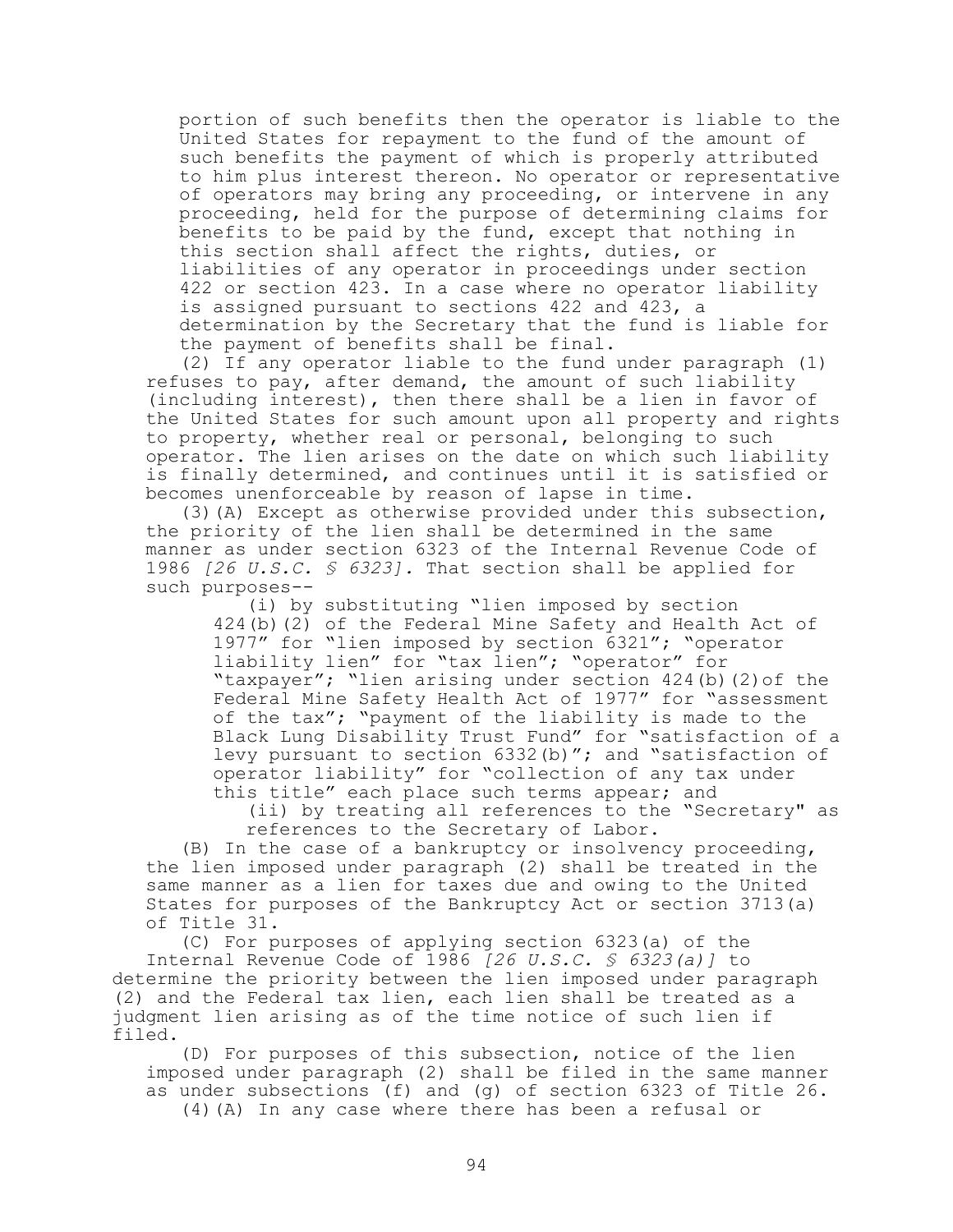neglect to pay the liability imposed under paragraph (2), the Secretary may bring a civil action in a district court in the United States to enforce the lien of the United States under this section with respect to such liability or to subject any property, of whatever nature, of the operator, or in which he has any right, title, or interest, to the payment of such liability.

(B) The liability imposed by paragraph (1) may be collected at a proceeding in court if the proceeding is commenced within 6 years after the date on which the liability was finally determined, or before the expiration of any period for collection agreed upon in writing by the operator and the United States before the expiration such 6-year period. The running of the period of limitation under this subparagraph shall be suspended for any period during which the assets of the operator are in the custody or control of any court of the United States, or of any State, or the District of Columbia, and for 6 six months thereafter, and for any period during which the operator is outside the United States if such period is for a continuous period of at least 6 months.

(5) The rate of interest under this subsection—-

(A) for any period during calendar year 1982, shall be 15 percent; and

(B) for any period after calendar year 1982, shall be the rate established by section 6621 of the Internal Revenue Code of 1986 *[26 U.S.C § 6621]* which is in effect for such period.

**SEC. 425 [§ 935]** With the consent and cooperation of State agencies charged with administration of State workmen's compensation laws, the Secretary may, for the purpose of carrying out his functions and duties under section 422 *[30 U.S.C. § 932]*, utilize the services of State and local agencies and their employees and, notwithstanding any other provision of law, may advance funds to or reimburse such State and local agencies and their employees for services rendered for such purposes.

**SEC. 426 [§ 936].** (a) The Secretary of Labor and the Secretary of Health and Human Services are authorized to issue such regulations as each deems appropriate to carry out the provisions of this title. Such regulations shall be issued in conformity with section 553 of Title 5 of the United States Code, notwithstanding section (a) thereof.

(b) At the end of fiscal year 2003 and each succeeding fiscal year, the Secretary of Labor shall submit to the Congress an annual report on the subject matter of parts B and C of this title. Each report shall be prepared and submitted to Congress in accordance with the requirement with respect to submission under section 42 of the Longshore Harbor Worker' Compensation Act *[33 U.S.C. § 942]*.

(c) Nothing in this title shall relieve any operator of the duty to comply with any State workmen's compensation law,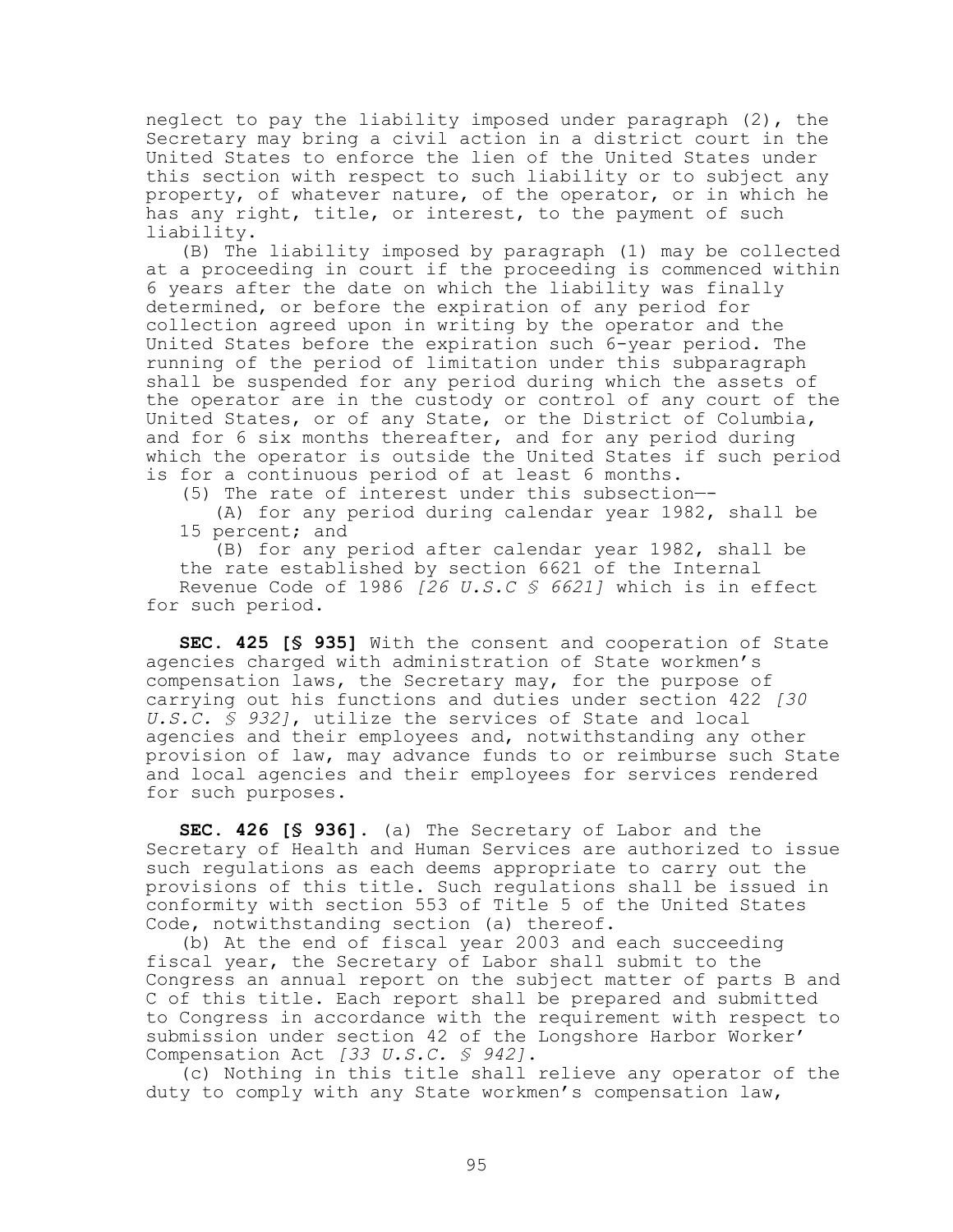except insofar as such Sate law is in conflict with the provisions of this title and the Secretary by regulation, so prescribes. The provisions of any State workmen's compensation law which provide greater benefits than the benefits payable under this title shall not thereby be construed or held to be in conflict with the provisions of this title.

**SEC. 427 [§ 937].** (a) The Secretary of Health and Human Services is authorized to enter into contracts with, and make grants to, public and private agencies and organizations and individuals for the construction, purchase, and operation of fixed-site and mobile clinical facilities for the analysis, examination, and treatment of respiratory and pulmonary impairments in active and inactive coal miners. The Secretary shall coordinate the making of such contracts and grants with the Appalachian Regional Commission.

(b) The Secretary of Health and Human Services shall initiate research within the National Institute of Occupational Safety and Health, and is authorized to make research grants to private agencies and organizations and individuals for the purpose of devising simple and effective tests to measure, detect, and treat respiratory and pulmonary impairments in active and inactive coal miners. Any grant made pursuant to this subsection shall be conditioned upon all information, uses, products, processes, patents, and other developments resulting from such research being available to the general public, except to the extent of such exceptions and limitations as the Secretary of Health and Human Services may deem necessary in the public interest.

(c) There is hereby authorized to be appropriated for the purpose of subsection (a) of this section \$10,000,000 for each fiscal year. There are hereby authorized to be appropriated for the purposes of subsection (b) of this section such sums as are necessary.

**SEC. 428 [§ 938].** (a)No operator shall discharge or in any other way discriminate against any miner employed by him by reason of the fact that such miner is suffering from pneumoconiosis. No person shall cause or attempt to cause an operator to violate this section. For purposes of this subsection, the term "miner" shall not include any person who has been found to be totally disabled.

(b) Any miner who believes that his has been discharged or otherwise discriminated against by any person in violation of subsection (a) of this section, or any representative of such miner may, within ninety days after such violation occurs, apply to the Secretary for a review of such alleged discharge or discrimination. A copy of the application shall be sent to such person who shall be the respondent. Upon receipt of such application, the Secretary shall cause such investigation to be made as he deems appropriate. Such investigation shall provide an opportunity for a public hearing at the request of any party to enable the parties to present information relating to such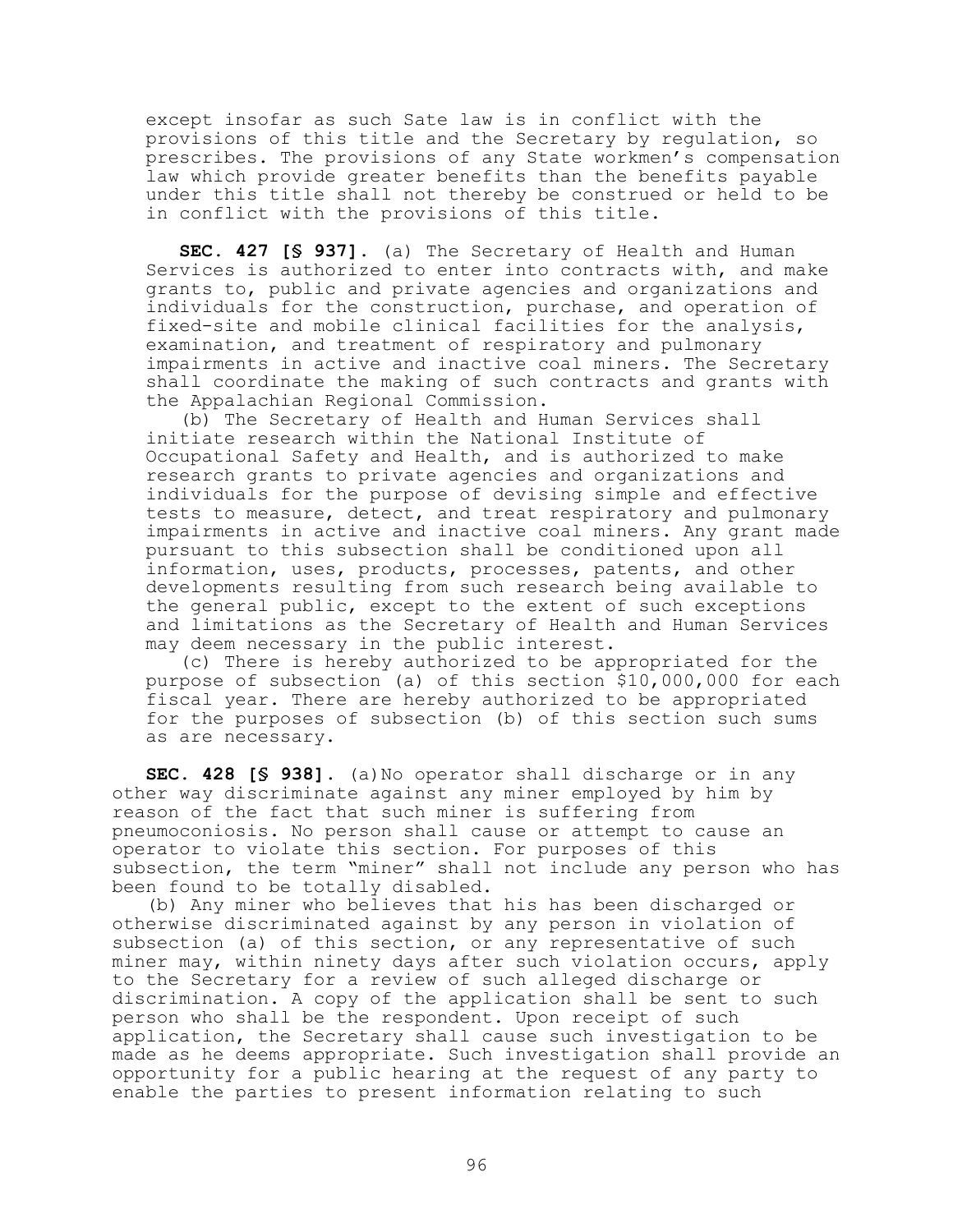violation. The parties shall be given written notice of the time and place of the hearing at least five days prior to the hearing. Any such hearing shall be of record and shall be subject to section 554 of Title 5 of the United States Code. Each administrative law judge presiding under this section and under titles I, II and III of this Act shall receive compensation at a rate determined under section 5372 of title 5, United States Code. Upon receiving the report of such investigation, the Secretary shall make findings of fact. If he finds that such a violation did occur, he shall issue a decision, incorporating an order therein, requiring the person committing such violation to take such affirmative action as the Secretary deems appropriate, including, but not limited to, the rehiring or reinstatement of the miner to his former position with back pay. If he finds that there was no such violation, he shall issue an order denying the application. Such order shall incorporate the Secretary's findings therein.

(c) Whenever an order is issued under this subsection granting relief to a miner at the request of such miner, a sum equal to aggregate amount of all costs and expenses (including the attorney's fees) as determined by the Secretary to have been reasonably incurred by such miner for, or in connection with, the institution and prosecution of such proceedings, shall be assessed against the person committing the violation.

**SEC. 429 [§ 939].** There is authorized to be appropriated to the Secretary of Labor such sums as may be necessary to carry out his responsibilities under this title. Such sums shall remain available until expended.

**SEC. 430 [§ 940].** The amendments made by the Black Lung Benefits Act of 1972 *[Pub. L. No. 92-303 (1972)]*, the Black Lung Benefits Reform Act of 1977 *[Pub. L. No. 95-239 (1978)]* and the Black Lung Benefits Amendments of 1981 *[Pub. L. No. 97-119 (1981)]* to part B of this title shall, to the extent appropriate, also apply to Part C of this title.

**SEC. 431 [§ 941].** Any person who willfully makes any false or misleading statement or representation for the purpose of obtaining any benefit or payment under this title shall be guilty of a misdemeanor and on conviction thereof shall be punished by a fine of not more than \$1,000, or by imprisonment for not more than one year, or both.

**SEC. 432 [§ 942].** (a) The Secretary may be regulation require employers to file reports concerning miners who may be or are entitled to benefits under this part, including the date of commencement and cessation of benefits and the amount of such benefits. Any such report shall not be evidence of any fact stated therein in any proceeding relating to death or disability due to pneumoconiosis of any miner to which such report relates.

(b) Any employer who fails to file any report required of such employer under this section shall be subject to a civil penalty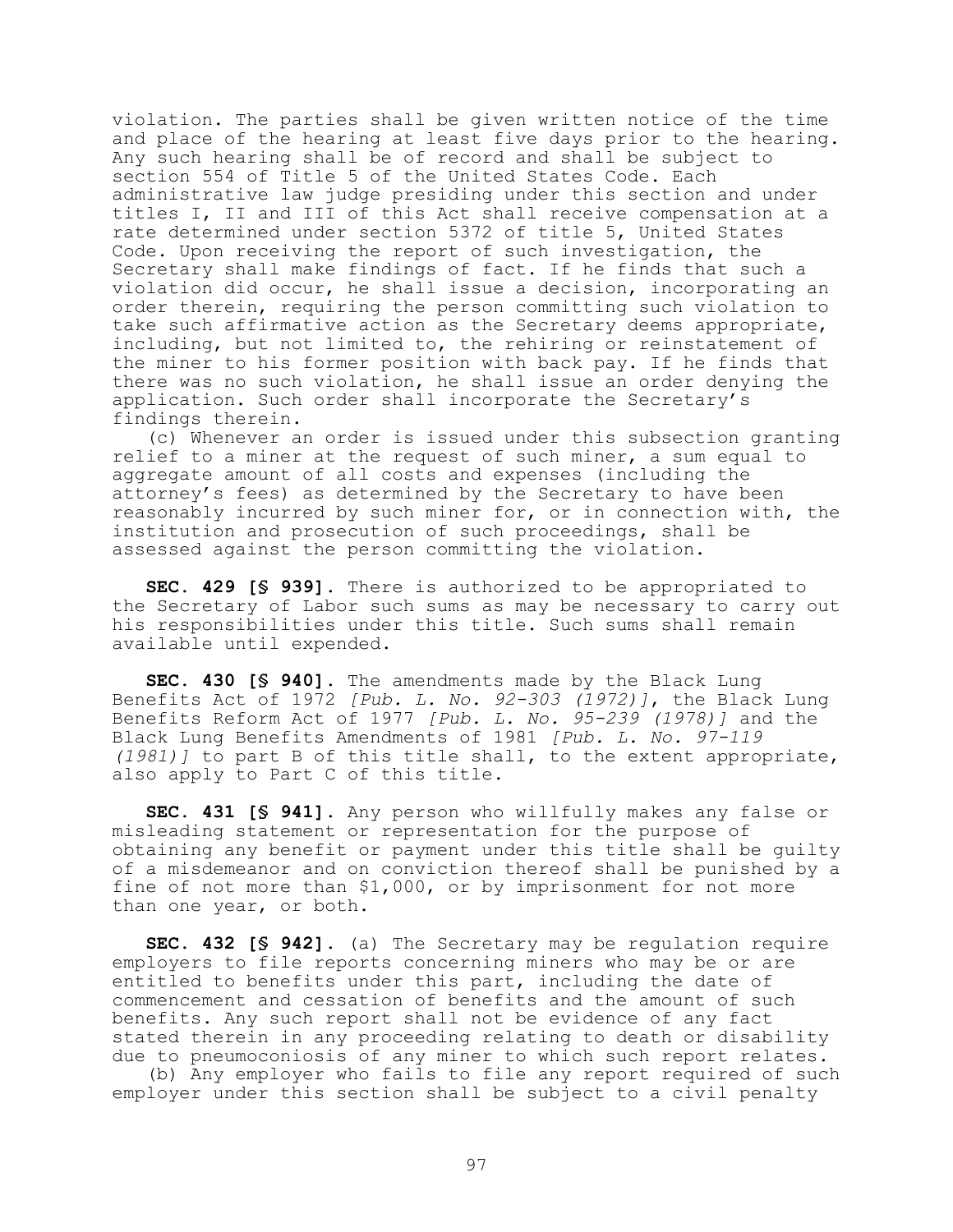of not more than \$500 for each such failure or refusal.

**SEC. 433 [§ 943].** (a) The Secretary is authorized to carry out a black lung insurance program which will enable operators of coal mines to purchase insurance covering their obligations under section 422 *[30 U.S.C. 932]*.

(b) The Secretary may exercise his or her authority under this section only if, and to the extent that, insurance coverage is not otherwise available, at reasonable cost, to operators of coal mines.

(c)(1) The Secretary may enter into agreements with operators of coal mines who may be liable for the payment of benefits under section 422 *[30 U.S.C. § 932]*, under which the Black Lung Compensation Insurance Fund established under subsection (a) (hereinafter in this section referred to as the "insurance fund")shall assume all or part of the liability of such operator in return for the payment of premiums to the insurance fund, and on such terms and conditions that will fully protect the financial solvency of the insurance fund. During any period in which such agreement is in effect the operator shall be deemed in compliance with the requirements of section 423 *[30 U.S.C. § 933]* with respect to the risks covered by such agreement.

(2) The Secretary may also enter into reinsurance agreements with one or more insurers or pools of insurers under which, in return for the payment of premiums to the insurance fund, and on such terms and conditions as will fully protect the financial solvency of the insurance fund, the insurance fund shall provide reinsurance coverage for benefits required to be paid under section 422 *[30 U.S.C. 932]*.

(d) The Secretary may by regulation provide for general terms and conditions of insurability as applicable to operators of coal mines or insurers eligible for insurance or reinsurance under this section, including--

(1) the types, classes, and locations of operators or facilities which shall be eligible for such insurance or reinsurance;

(2) the classification, limitation, and rejection of any operator or facility which may be advisable;

(3) appropriate premiums for different classifications of operators or facilities;

- (4) appropriate loss deductibles;
- (5) experience rating; and

(6) any other terms or conditions relating to insurance or reinsurance coverage or exclusion which may be appropriate to carry out the purposes of this section.

(e) The Secretary may undertake and carry out such studies and investigations, and receive or exchange such information, as may be necessary to formulate a premium schedule which will enable the insurance and reinsurance authorized by this section to be provided on a basis which is (1) in accordance with accepted actuarial principles; and (2) fair and equitable.

(f)(1) On the basis of estimates made by the Secretary in formulating a premium schedule under subsection (e), and such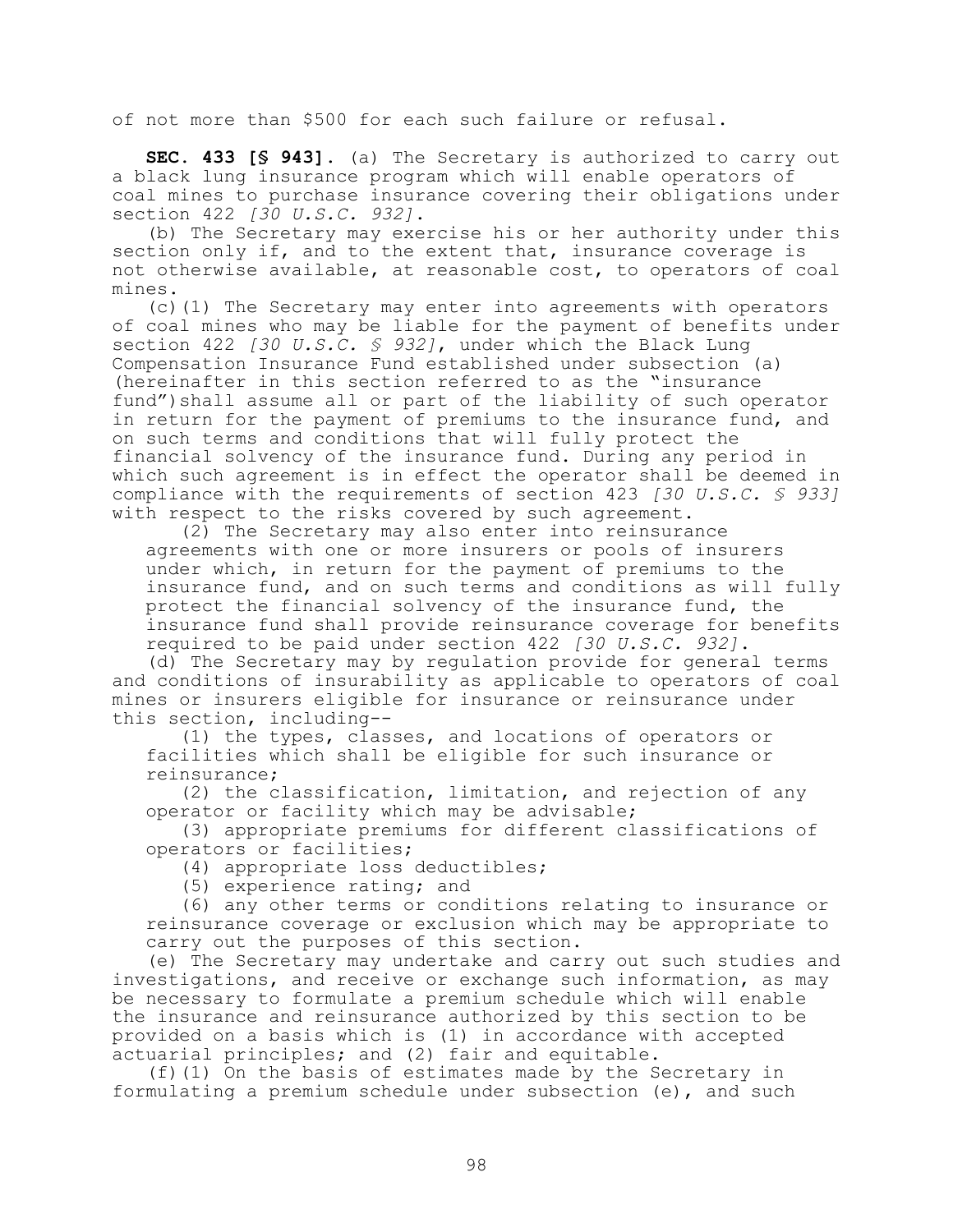other information as may be available, the Secretary shall from time to time prescribe by regulation the chargeable premium rates for types and classes of insurers, operators of coal mines, and facilities for which insurance or reinsurance coverage shall be available under this section and the terms and conditions under which, and the area within which, such insurance or reinsurance shall be available and such rates shall apply.

(2) Such premium rates shall be (A) based on a consideration of the risks involved, taking into account differences, if any, in risks based on location, type of operations, facilities, type of coal, experience, and any other matter which may be considered under accepted actuarial principles; and (B) adequate, on the basis of accepted actuarial principles, to provide reserves for anticipated losses.

(3) All premiums received by the Secretary shall be paid into the insurance fund.

 $(q)$  (1) The Secretary may establish in the Department of Labor a Black Lung Compensation Insurance Fund which shall be available, without fiscal year limitation--

(A) to pay claims of miners for benefits covered by insurance or reinsurance issued under this section;

(B) to pay the administrative expenses of carrying out the black lung compensation insurance program under this section;

(C) to repay the Secretary of the Treasury such sums as may be borrowed in accordance with the authority provided in subsection (i) of this section.

(2) The insurance fund shall be credited with--

(A) premiums, fees, or other charges which may be collected in connection with insurance or reinsurance coverage provided under this section;

(B) such amounts as may be advanced to the insurance fund from appropriations in order to maintain the insurance fund in an operative condition adequate to meet its liabilities; and

(C) income which may be earned on investments of the insurance fund pursuant to paragraph (3).

(3) If, after all outstanding current obligations of the insurance fund have been liquidated and any outstanding amounts which may have been advanced to the insurance fund from appropriations authorized under (i) have been credited to the appropriation from which advanced, the Secretary determines that the moneys of the insurance fund are in excess of current needs, he or she may request the investment of such amounts as he or she deems advisable by the Secretary of the Treasury in public debt securities with maturities suitable for needs of the insurance fund and bearing interest at prevailing market rates.

(h) *Repealed*

(i) There are authorized to be appropriated to the insurance fund, as repayable advances, such sums as may be necessary to meet obligations incurred subsection (g). All such sums shall remain available without fiscal year limitation. Advances made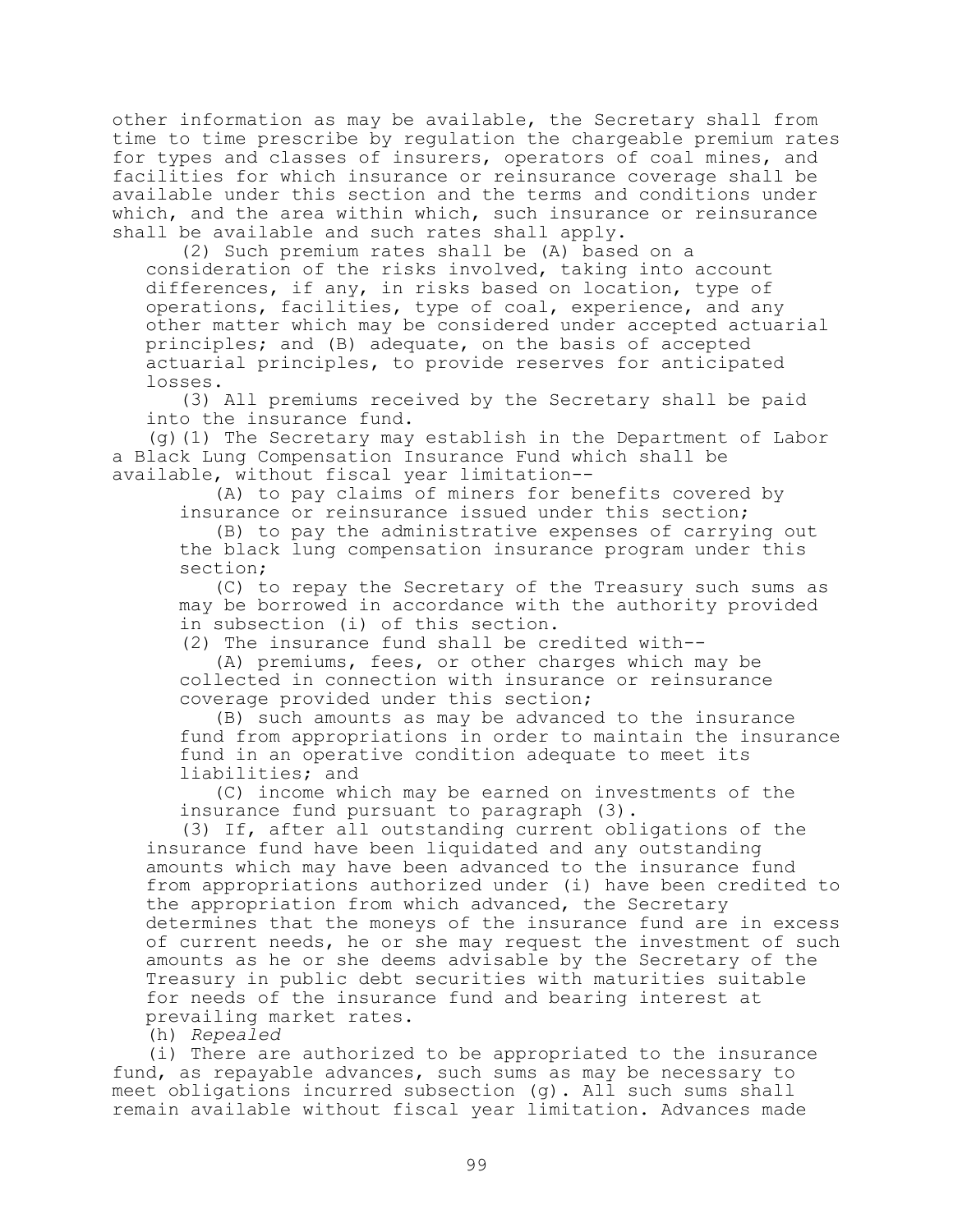pursuant to this subsection shall be repaid, with interest, to the general fund of the Treasury when the Secretary determines that moneys are available in the insurance fund for such repayments. Interest on such shall be computed in the same manner as provided in subsection (b)(2) of section 3 of the Black Lung Benefits Revenue Act of 1977 *[30 U.S.C. § 934a]* of this title.

**SEC. 434 [§ 944].** Any individual whose claim for benefits under this title is denied shall receive from the Secretary a written statement of the reasons for denial of such claim and a summary of the administrative hearing record or, upon good cause shown, a copy of any transcript thereof.

## **TITLE V ADMINISTRATION**

## **RESEARCH**

**SEC. 501 [§ 951]**. (a) The Secretary of the Interior and the Secretary of Health and Human Services, as appropriate, shall conduct such studies, research, experiments, and demonstrations as may be appropriate—

(1) to improve working conditions and practices in coal or other mines, and to prevent accidents and occupational diseases originating in the coal or other mining industry;

(2) to develop new or improved methods of recovering persons in coal or other mines after an accident;

(3) to develop new or improved means and methods of communication from the surface to the underground area of a coal or other mine;

(4) to develop new or improved means and methods of reducing concentrations of respirable dust in the mine atmosphere of active workings of the coal or other mine;

(5) to develop epidemiological information to (A) identify and define positive factors involved in occupational diseases of miners, (B) provide information on the incidence and prevalence of pneumoconiosis and other respiratory ailments of miners, and (C) improve mandatory health standards;

(6) to develop techniques for the prevention and control of occupational diseases of miners, including tests for hypersusceptibility and early detection;

(7) to evaluate the effect on bodily impairment and occupational disability of miners afflicted with an occupational disease;

(8) to prepare and publish from time to time, reports on all significant aspects of occupational diseases of miners as well as on the medical aspects of injuries, other than diseases, which are revealed by the research carried on pursuant to this subsection;

(9) to study the relationship between coal or other mine environments and occupational diseases of miners;

(10) to develop new and improved underground equipment and other sources of power for such equipment which will provide greater safety;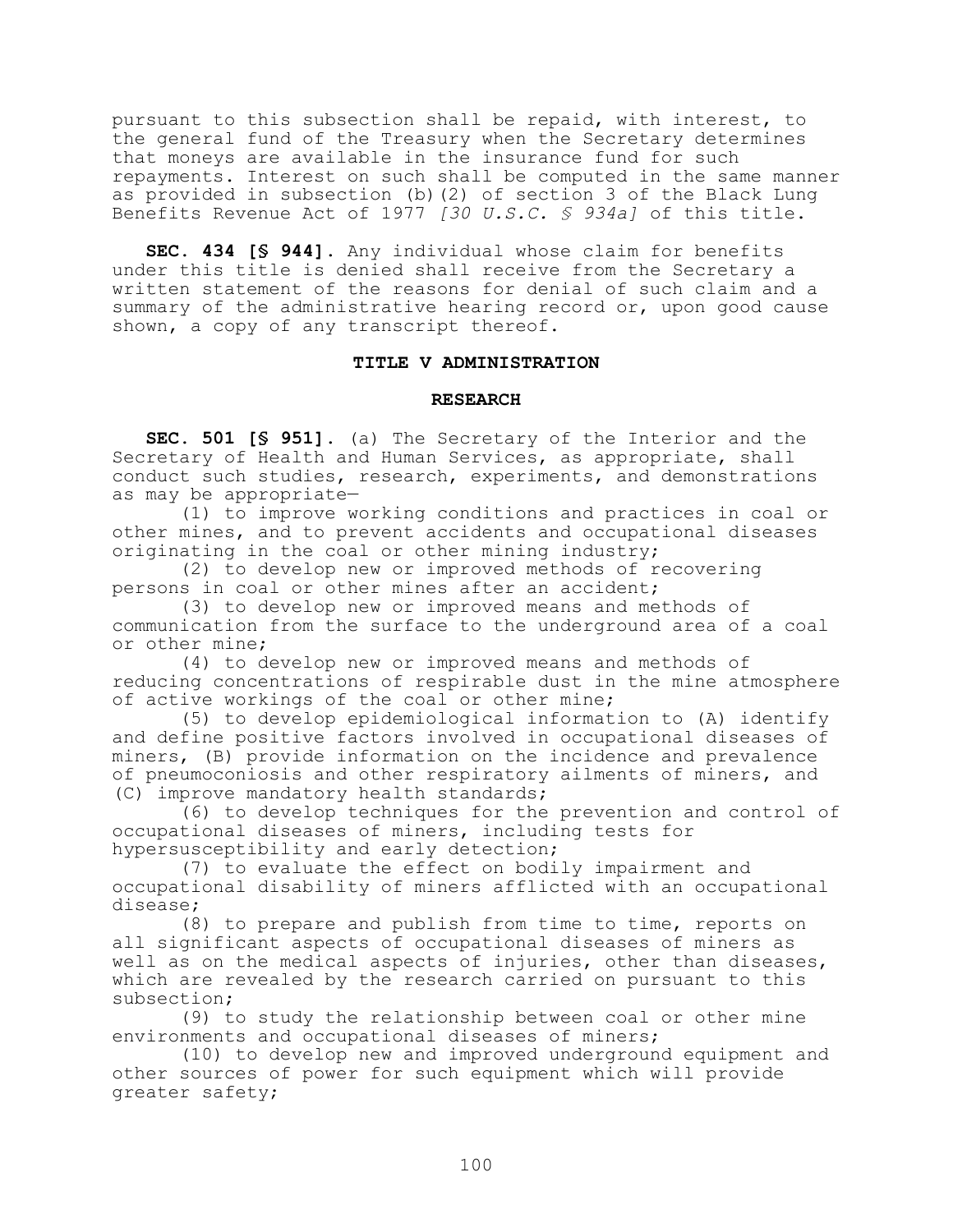(11) to determine, upon the written request by any operator or authorized representative of miners, specifying with reasonable particularity the grounds upon which such request is made, whether any substance normally found in a coal or other mine has potentially toxic effects in the concentrations normally found in the coal or other mine or whether any physical agents or equipment found or used in a coal or other mine has potentially hazardous effects, and shall submit such determinations to both the operators and miners as soon as possible; and

(12) for such other purposes as they deem necessary to carry out the purposes of this Act.

(b) Activities under this section in the field of coal or other mine health shall be carried out by the Secretary of Health and Human Services through the National Institute for Occupational Safety and Health established under the Occupational Safety and Health Act of 1970 *[29 U.S.C. §§ 651 et seq.]*, and activities under this section in the field of coal or other mine safety shall be carried out by the Secretary of the Interior in coordination with the Secretary.

(c) In carrying out the provisions for research, demonstrations, experiments, studies, training, and education under this section and sections 301(b) and 502(a) of this Act *[30 U.S.C. §§ 861(b), 952(a)]*, the Secretary of the Interior and the Secretary of Health and Human Services in coordination with the Secretary may enter into contracts with, and make grants to, public and private agencies and organizations and individuals. No research, demonstrations, or experiments shall be carried out, contracted for, sponsored, cosponsored, or authorized under authority of this Act, unless all information, uses, products, processes, patents, and other developments resulting from such research, demonstrations, or experiments will (with such exception and limitation, if any, as the Secretary of the Interior or the Secretary of Health and Human Services in coordination with the Secretary may find to be necessary in the public interest) be available to the general public.

(d) The Secretary of Health and Human Services shall also conduct studies and research into matters involving the protection of life and the prevention of diseases in connection with persons, who although not miners, work with, or around the products of, coal or other mines in areas outside of such mines and under conditions which may adversely affect the health and well-being of such persons.

(e) There is authorized to be appropriated to the Secretary of the Interior such sums as may be necessary to carry out his responsibilities under this section and section 301(b) of this Act *[30 U.S.C. § 861(b)]* at an annual rate of not to exceed \$20,000,000 for the fiscal year ending June 30, 1970, \$25,000,000 for the fiscal year ending June 30, 1971, and \$60,000,000 for the fiscal year ending June 30, 1972, and for each succeeding fiscal year thereafter. There is authorized to be appropriated annually to the Secretary of Health and Human Services such sums as may be necessary to carry out his responsibilities under this Act. Such sums shall remain available until expended.

(f) The Secretary is authorized to grant on a mine-by-mine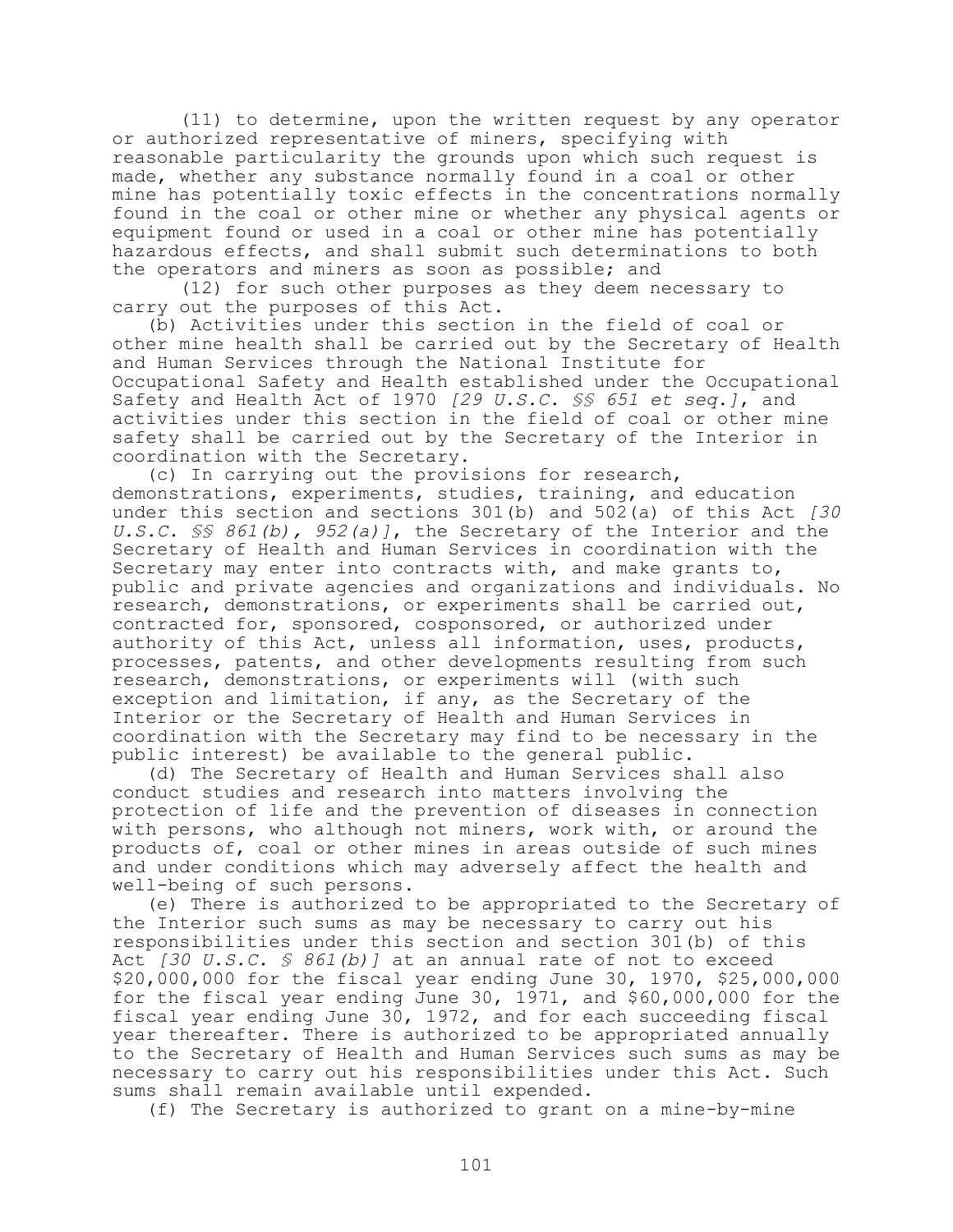basis an exception to any mandatory health or safety standard under this Act for the purpose of permitting, under such terms and conditions as he may prescribe, accredited educational institutions the opportunity for experimenting with new and improved techniques and equipment to improve the health and safety of miners. No such exception shall be granted unless the Secretary finds that the granting of the exception will not adversely affect the health and safety of miners and publishes his findings.

(g) The Secretary of Health and Human Services is authorized to make grants to any public or private agency, institution, or organization, and operators or individuals for research and experiments to develop effective respiratory equipment.

# **TRAINING AND EDUCATION**

**SEC. 502 [§ 952]**. (a) The Secretary shall expand programs for the education and training of operators and agents thereof, and miners in—

(1) the recognition, avoidance, and prevention of accidents or unsafe or unhealthful working conditions in coal or other mines; and

(2) in the use of flame safety lamps, permissible methane detectors, and other means approved by the Secretary for detecting methane and other explosive gases accurately.

(b) The Secretary shall, to the greatest extent possible, provide technical assistance to operators in meeting the requirements of this Act and in further improving the health and safety conditions and practices in coal or other mines.

(c)(1) The National Mine Health and Safety Academy shall be maintained as an agency of the Department of the Labor. The Academy shall be responsible for the training of mine safety and health inspectors under section 505 of this Act *[30 U.S.C. § 954]*, and in training of technical support personnel of the Mine Safety and Health Administration established under section 302 of the Federal Mine Safety and Health Amendments Act of 1977 *[29 U.S.C. § 557a]*; and for any other training programs for mine inspectors, mining personnel, or other persons as the Secretaries of Labor and Interior shall designate. In performing this function, the Academy shall have the authority to enter into cooperative educational and training agreements with educational institutions, State governments, labor organizations, and mine operators and related industries. Such training shall be conducted by the Academy in accordance with curriculum needs and assignment of instructional personnel established by the user.

(2) *Repealed*.

(3) The Secretary of the Interior shall conduct his safety research responsibilities under section 501 of this Act *[29 U.S.C. § 951]* in coordination with the Secretary of Labor, and the Secretaries of Labor and the Interior are authorized to enter into contractual or other agreements for the performance of such safety related research.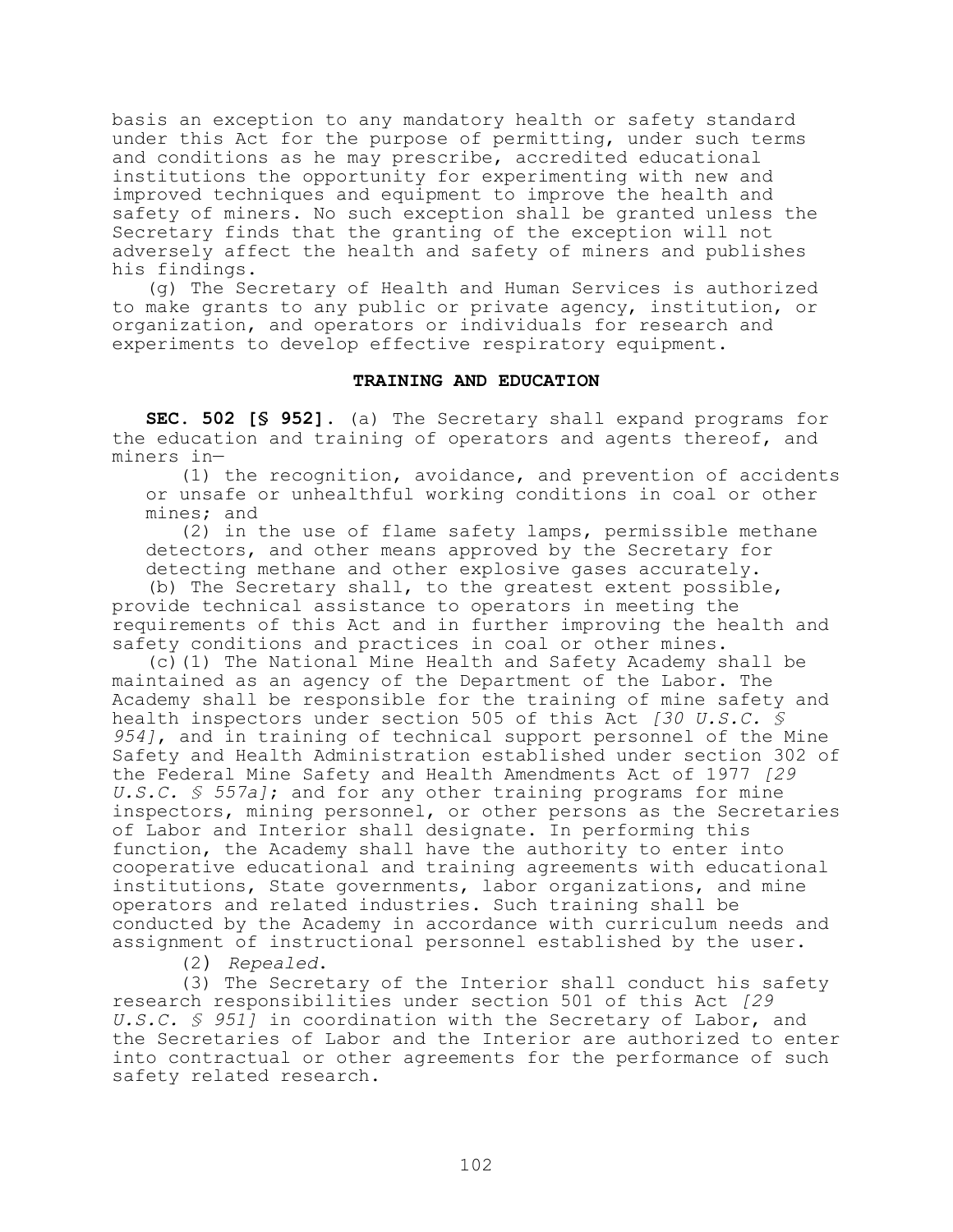**SEC. 503 [§ 953]**. (a) The Secretary, in coordination with the Secretary of Health and Human Services and the Secretary of the Interior, is authorized to make grants in accordance with an application approved under this section to any State in which coal or other mining takes place—

(1) to assist such State in developing and enforcing effective coal or other mine health and safety laws and regulations consistent with the provisions of section 506 of this Act *[30 U.S.C. § 955]*;

(2) to improve State workmen's compensation and occupational disease laws and programs related to coal or other mine employment; and

(3) to promote Federal-State coordination and cooperation in improving the health and safety conditions in the coal or other mines.

(b) The Secretary shall approve any application or any modification thereof, submitted under this section by a State, through its official coal or other mine inspection or safety agency, which—

(1) sets forth the programs, policies, and methods to be followed in carrying out the application in accordance with the purposes of subsection (a) of this section; (2) provides research and planning studies to carry out plans designed to improve State workmen's compensation and occupational disease laws and programs, as they relate to compensation to miners for occupationally caused diseases and injuries arising out of employment in any coal or other mine;

(3) designates such State coal or other mine inspection or safety agency as the sole agency responsible for administering grants under this section throughout the State, and contains satisfactory evidence that such agency will have the authority to carry out the purposes of this section;

(4) gives assurances that such agency has or will employ an adequate and competent staff of trained inspectors qualified under the laws of such State to make coal or other mine inspections within such State;

(5) provides for the extension and improvement of the State program for the improvement of coal or other mine health and safety in the State, and provides that no advance notice of an inspection will be provided anyone;

(6) provides such fiscal control and fund accounting procedures as may be appropriate to assure proper disbursement and accounting of grants made to the States under this section;

(7) provides that the designated agency will make such reports to the Secretary in such form and containing such information as the Secretary may from time to time require;

(8) contains assurances that grants provided under this section will supplement, not supplant, existing State coal or other mine health and safety programs; and

(9) meets additional conditions which the Secretary may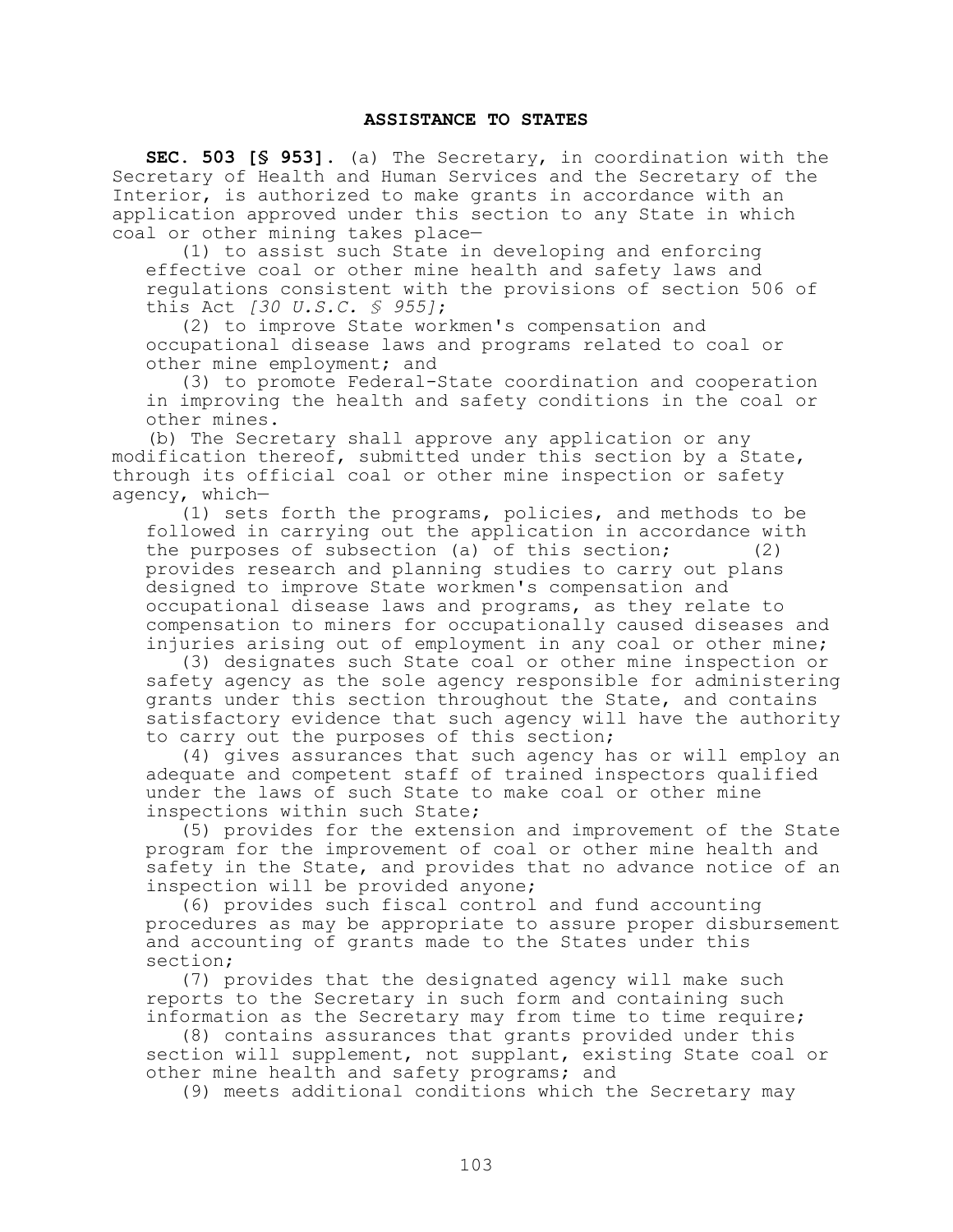prescribe in furtherance of, and consistent with, the purposes of this section.

(c) The Secretary shall not finally disapprove any State application or modification thereof without first affording the State agency reasonable notice and opportunity for a public hearing.

(d) Any State aggrieved by a decision of the Secretary under subsection (b) or (c) of this section may file within thirty days from the date of such decision with the United States Court of Appeals for the District of Columbia a petition praying that such action be modified or set aside in whole or in part. The court shall hear such appeal on the record made before the Secretary. The decision of the Secretary incorporating his findings of fact therein, if supported by substantial evidence on the record considered as a whole, shall be conclusive. The court may affirm, vacate, or remand the proceedings to the Secretary for such further action as it directs. The filing of a petition under this subsection shall not stay the application of the decision of the Secretary, unless the court so orders. The provisions of section 106(a),(b), and (c) of this Act *[30 U.S.C. § 816(a),(b),(c)]* shall not be applicable to this section.

(e) Any State application or modification thereof submitted to the Secretary under this section may include a program to train State inspectors.

(f) The Secretary shall cooperate with such State in carrying out the application or modification thereof and shall, as appropriate, develop and, where appropriate, construct facilities for, and finance a program of, training of Federal and State inspectors jointly. The Secretary shall also cooperate with such State in establishing a system by which State and Federal inspection reports of coal or other mines located in the State are exchanged for the purpose of improving health and safety conditions in such mines.

(g) The amount granted to any coal or other mining State for a fiscal year under this section shall not exceed 80 per centum of the amount expended by such State in such year for carrying out such application.

(h) There is authorized to be appropriated \$3,000,000 for fiscal year 1970, and \$10,000,000 annually in each succeeding fiscal year to carry out the provisions of this section, which shall remain available until expended. The Secretary shall provide for an equitable distribution of sums appropriated for grants under this section to the States where there is an approved application, except that no less than one-half of such sum shall be allocated to coal-producing States.

## **ECONOMIC ASSISTANCE**

**SEC. 504 [NO USC §§]**(a)*Repealed*.

- (b) *Repealed*.
- (c) *Repealed*.

(d) Loans may also be made or guaranteed for the purposes set forth in section 7(b)(5) of the Small Business Act *[15 U.S.C. §*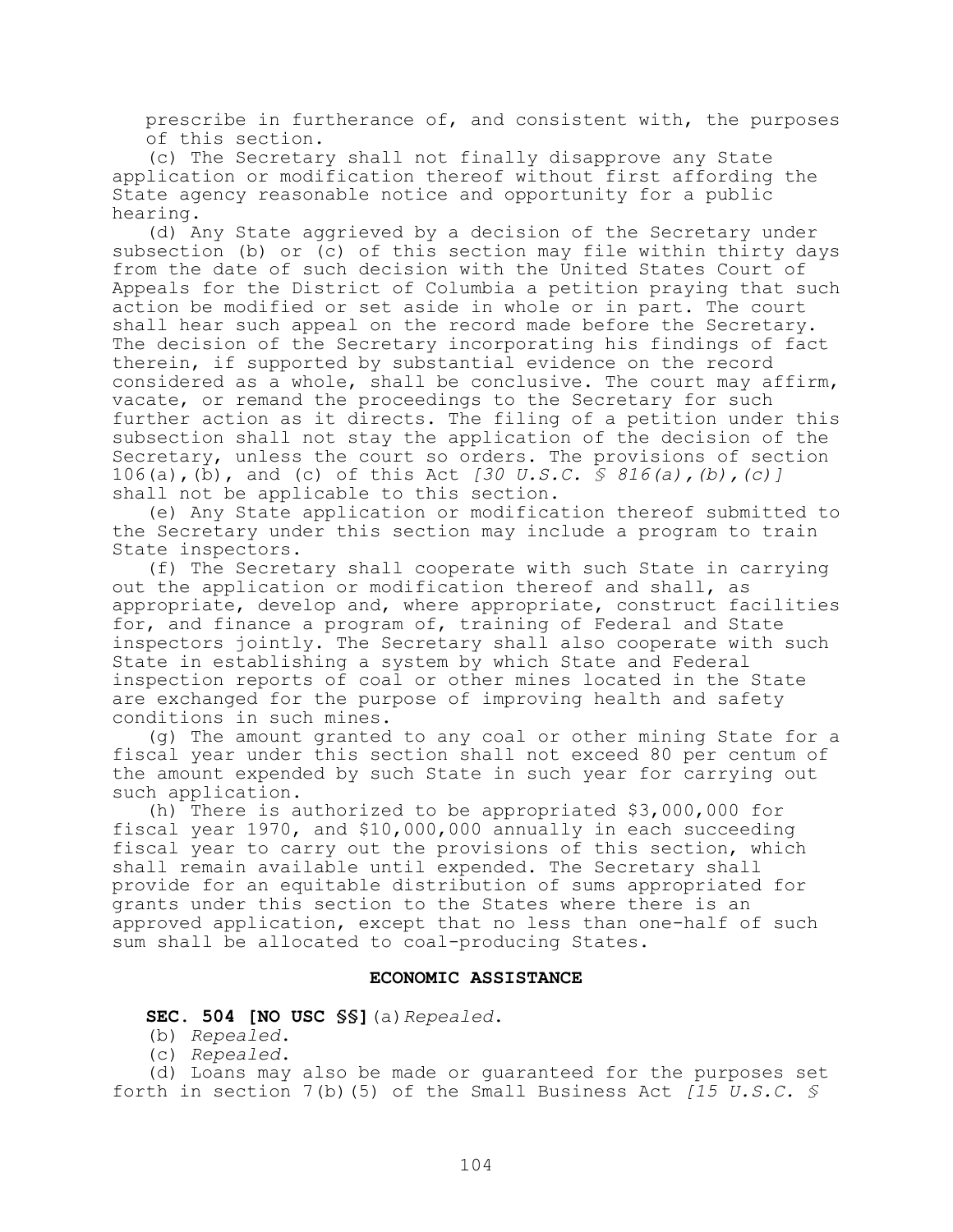*636(b)]* , as amended pursuant to the provisions of section 202 of the Public Works and Economic Development Act of 1965, as amended.

## **INSPECTORS; QUALIFICATIONS; TRAINING**

**SEC. 505 [§ 954]**. The Secretary may, subject to the civil service laws, appoint such employees as he deems requisite for the administration of this Act and prescribe their duties. Persons appointed as authorized representatives of the Secretary shall be qualified by practical experience in mining or by experience as a practical mining engineer or by education: Provided, however, That, to the maximum extent feasible, in the selection of persons for appointment as mine inspectors, no person shall be so selected unless he has the basic qualification of at least five years practical mining experience and in assigning mine inspectors to the inspection and investigation of individual mines, due consideration shall be given to the extent possible to their previous experience in the particular type of mining operation where such inspections are to be made. Persons appointed to assist such representatives in the taking of samples of respirable dust for the purpose of enforcing title II of this Act shall be qualified by training, experience, or education. The provisions of section 201 of the Revenue and Expenditure Control Act of 1968 (82 Stat. 251, 270) shall not apply with respect to the appointment of such authorized representatives of the Secretary or to persons appointed to assist such representatives and to carry out the provisions of this Act, and, in applying the provisions of such section to other agencies under the Secretary and to other agencies of the Government, such appointed persons shall not be taken into account. Such persons shall be adequately trained by the Secretary. The Secretary shall develop programs with educational institutions and operators designed to enable persons to qualify for positions in the administration of this Act. In selecting persons and training and retraining persons to carry out the provisions of this Act, the Secretary shall work with appropriate educational institutions, operators, and representatives of miners in developing and maintaining adequate programs for the training and continuing education of persons, particularly inspectors, and where appropriate, the Secretary shall cooperate with such institutions in carrying out the provisions of this section by providing financial and technical assistance to such institutions.

## **EFFECT ON STATE LAWS**

**SEC. 506 [§ 955]**. (a) No State law in effect on the date of enactment of this Act *[December 30, 1969]* or which may become effective thereafter shall be superseded by any provision of this Act or order issued or any mandatory health or safety standard, except insofar as such State law is in conflict with this Act or with any order issued or any mandatory health or safety standard.

(b) The provisions of any State law or regulation in effect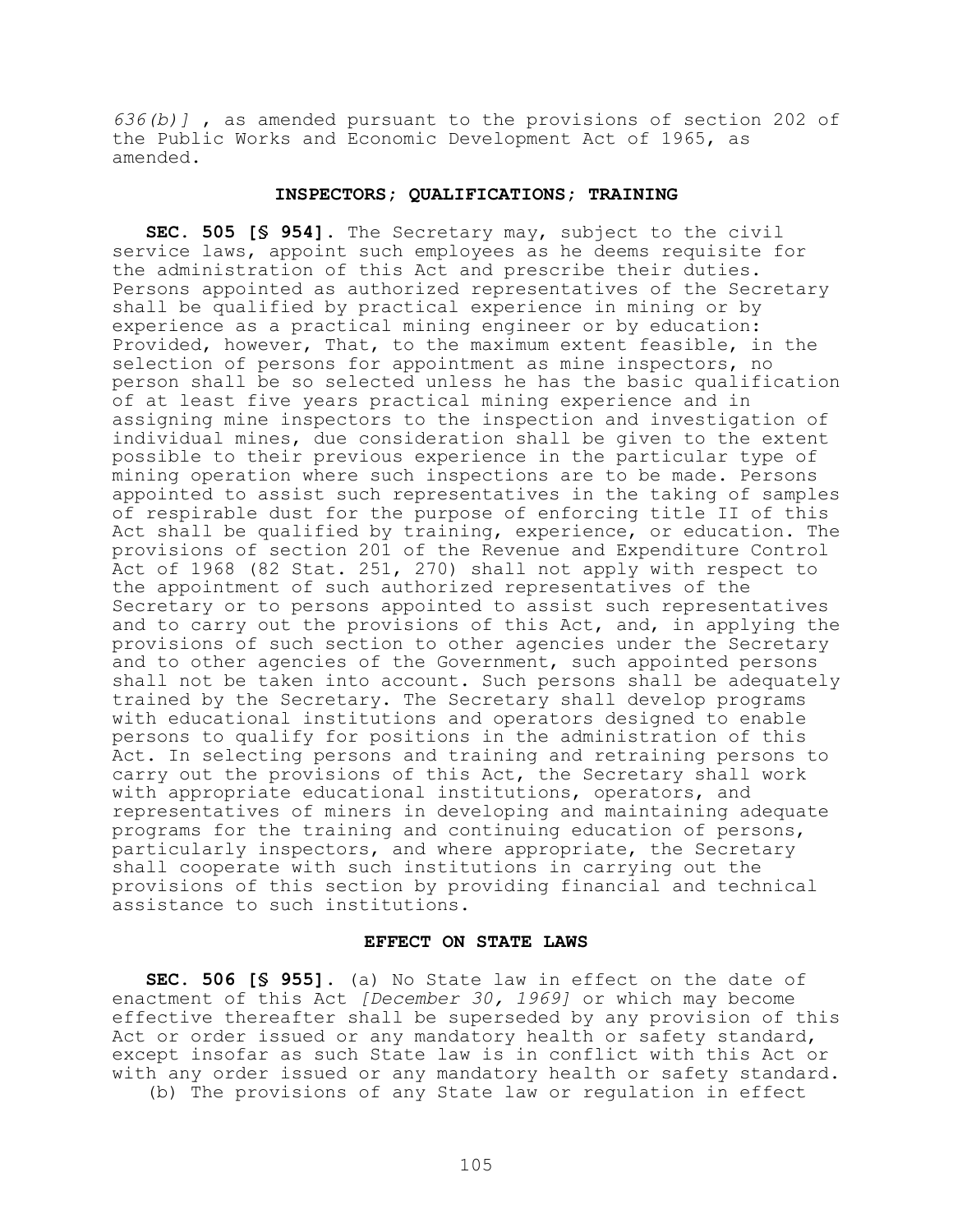upon the operative date of this Act, or which may become effective thereafter, which provide for more stringent health and safety standards applicable to coal or other mines than do the provisions of this Act or any order issued or any mandatory health or safety standard shall not thereby be construed or held to be in conflict with this Act. The provisions of any State law or regulation in effect on the date of enactment of this Act *[December 30, 1969]*, or which may become effective thereafter, which provide for health and safety standards applicable to coal or other mines for which no provision is contained in this Act or in any order issued or any mandatory health or safety standard, shall not be held to be in conflict with this Act.

#### **ADMINISTRATIVE PROCEDURES**

**SEC. 507 [§ 956]**. Except as otherwise provided in this Act, the provisions of sections 551-559 and sections 701-706 of title 5 of the United States Code shall not apply to the making of any order, notice, or decision made pursuant to this Act, or to any proceeding for the review thereof.

#### **REGULATIONS**

**SEC. 508 [§ 957]**. The Secretary, the Secretary of Health and Human Services, the Commissioner of Social Security, and the Panel are authorized to issue such regulations as each deems appropriate to carry out any provision of this Act.

# **OPERATIVE DATE AND REPEAL**

**SEC. 509 [§ 801 Note]**. Except to the extent an earlier date is specifically provided in this Act, the provisions of titles I and III of this Act shall become operative ninety days after the date of enactment of this Act, and the provisions of title II of this Act shall become operative six months after the date of enactment of this Act. The provisions of the Federal Coal Mine Safety Act, as amended, are repealed on the operative date of titles I and III of this Act, except that such provisions shall continue to apply to any order, notice, decision, or finding issued under that Act prior to such operative date and to any proceedings related to such order, notice, decision or findings. All other provisions of this Act shall be effective on the date of enactment of this Act *[December 30, 1969]*.

#### **SEPARABILITY**

**SEC. 510. [§ 801 Note]** If any provision of this Act, or the application of such provision to any person or circumstance shall be held invalid, the remainder of this Act, or the application of such provision to persons or circumstances other than those as to which it is held invalid, shall not be affected thereby.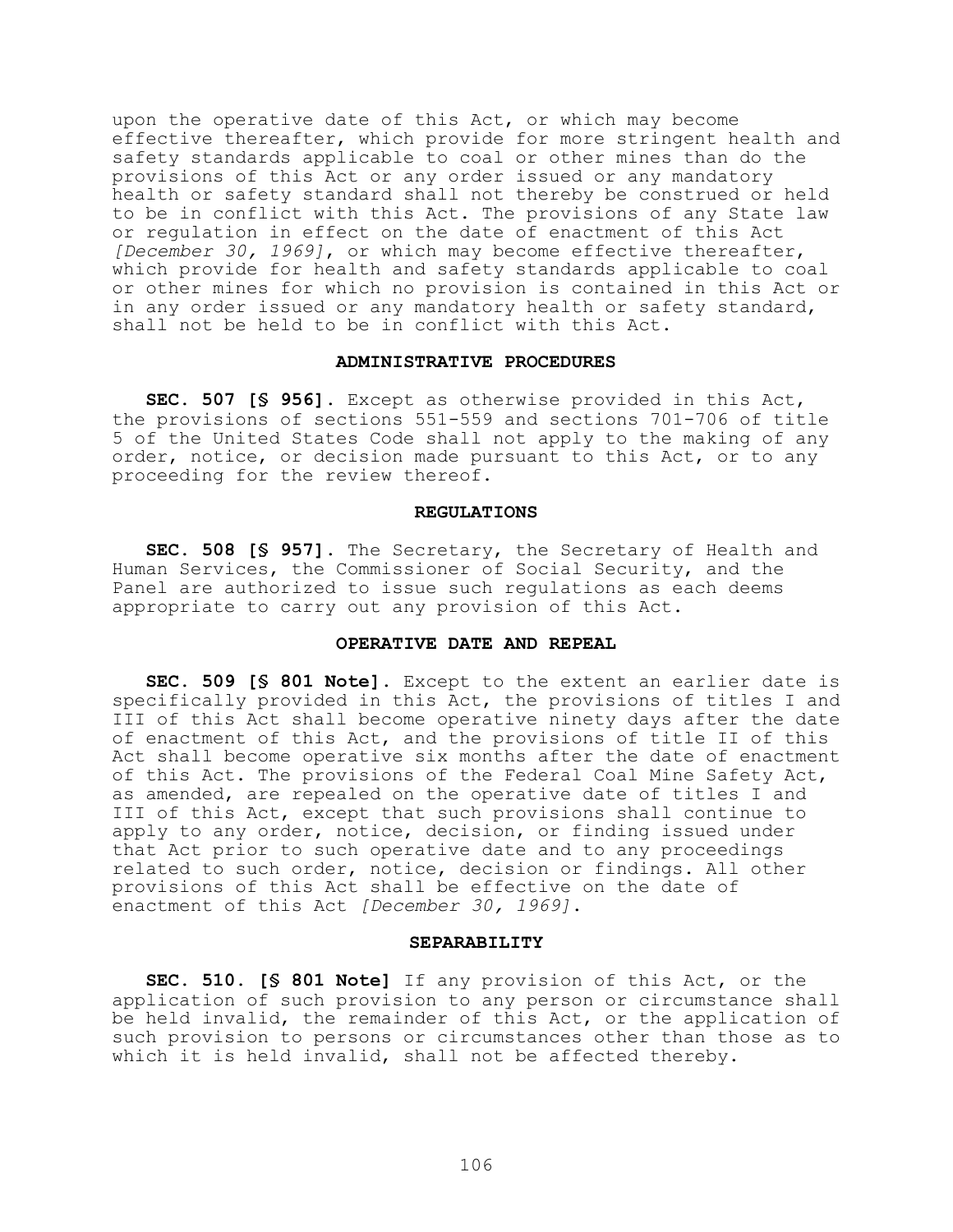#### **REPORTS**

**SEC. 511 [§ 958]**. (a) Within one hundred and twenty days following the convening of each session of Congress the Secretary shall submit through the President to the Congress and to the Office of Science and Technology an annual report upon the subject matter of this Act, the progress concerning the achievement of its purposes, the needs and requirements in the field of coal or other mine health and safety, the amount and status of each loan made pursuant to this Act, a description and the anticipated cost of each project and program he has undertaken under sections 301(b) and 501, and any other relevant information, including any recommendations he deems appropriate.

(b) *Repealed*.

#### **SPECIAL REPORT**

**SEC. 512 [§ 959]**. (a) The Secretary shall make a study to determine the best manner to coordinate Federal and State activities in the field of coal or other mine health and safety so as to achieve (1) maximum health and safety protection for miners, (2) an avoidance of duplication of effort, (3) maximum effectiveness, (4) a reduction of delay to a minimum, and (5) most effective use of Federal inspectors.

(b) The Secretary shall make a report of the results of his study to the Congress as soon as practicable after the date of enactment of this Act *[December 30, 1969]*.

### **JURISDICTION; LIMITATION**

**SEC. 513 [§ 960]**. In any proceeding in which the validity of any interim mandatory health or safety standard set forth in titles II and III of this Act is in issue, no justice, judge, or court of the United States shall issue any temporary restraining order or preliminary injunction restraining the enforcement of such standard pending a determination of such issue on its merits.

# **SEC. 514 [§ 963]. TECHNICAL STUDY PANEL**.

(a) ESTABLISHMENT.--There is established a Technical Study Panel (referred to in this section as the "Panel") which shall provide independent scientific and engineering review and recommendations with respect to the utilization of belt air and the composition and fire retardant properties of belt materials in underground coal mining.

(b) MEMBERSHIP.--The Panel shall be composed of—

(1) two individuals to be appointed by the Secretary of Health and Human Services, in consultation with the Director of the National Institute for Occupational Safety and Health and the Associate Director of the Office of Mine Safety;

(2) two individuals to be appointed by the Secretary of Labor, in consultation with the Assistant Secretary for Mine Safety and Health; and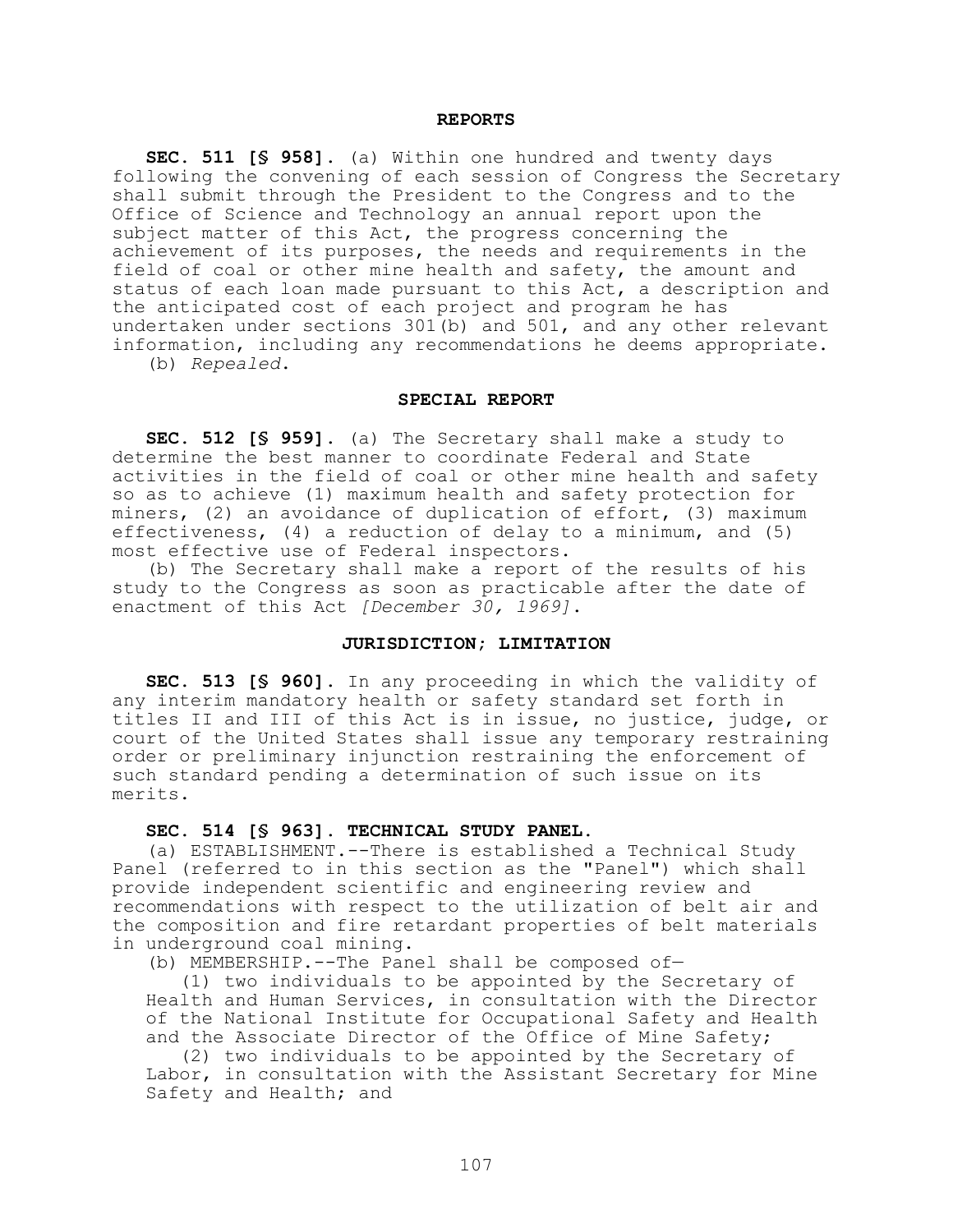(3) two individuals, one to be appointed jointly by the majority leaders of the Senate and House of Representatives and one to be appointed jointly by the minority leader of the Senate and House of Representatives, each to be appointed prior to the sine die adjournment of the second session of the 109th Congress.

(c) QUALIFICATIONS.--Four of the six individuals appointed to the Panel under subsection (b) shall possess a masters or doctoral level degree in mining engineering or another scientific field demonstrably related to the subject of the report. No individual appointed to the Panel shall be an employee of any coal or other mine, or of any labor organization, or of any State or Federal agency primarily responsible for regulating the mining industry.

(d) REPORT.—

(1) IN GENERAL.--Not later than 1 year after the date on which all members of the Panel are appointed under subsection (b), the Panel shall prepare and submit to the Secretary of Labor, the Secretary of Health and Human Services, the Committee on Health, Education, Labor, and Pensions of the Senate, and the Committee on Education and the Workforce of the House of Representatives a report concerning the utilization of belt air and the composition and fire retardant properties of belt materials in underground coal mining.

(2) RESPONSE BY SECRETARY.--Not later than 180 days after the receipt of the report under paragraph (1), the Secretary of Labor shall provide a response to the Committee on Health, Education, Labor, and Pensions of the Senate and the Committee on Education and the Workforce of the House of Representatives containing a description of the actions, if any, that the Secretary intends to take based upon the report, including proposing regulatory changes, and the reasons for such actions.

(e) COMPENSATION.--Members appointed to the Panel, while carrying out the duties of the Panel shall be entitled to receive compensation, per diem in lieu of subsistence, and travel expenses in the same manner and under the same conditions as that prescribed under section 208(c) of the Public Health Service Act *[41 U.S.C. § 210(c)]*.

# **SEC. 515 [§964]. SCHOLARSHIPS**.

(a) ESTABLISHMENT.--The Secretary of Education (referred to in this section as the 'Secretary'), in consultation with the Secretary of Labor and the Secretary of Health and Human Services, shall establish a program to provide scholarships to eligible individuals to increase the skilled workforce for both private sector coal mine operators and mine safety inspectors and other regulatory personnel for the Mine Safety and Health Administration.

(b) FUNDAMENTAL SKILLS SCHOLARSHIPS.—

(1) IN GENERAL.--Under the program under subsection (a), the Secretary may award scholarship to fully or partially pay the tuition costs of eligible individuals enrolled in 2-year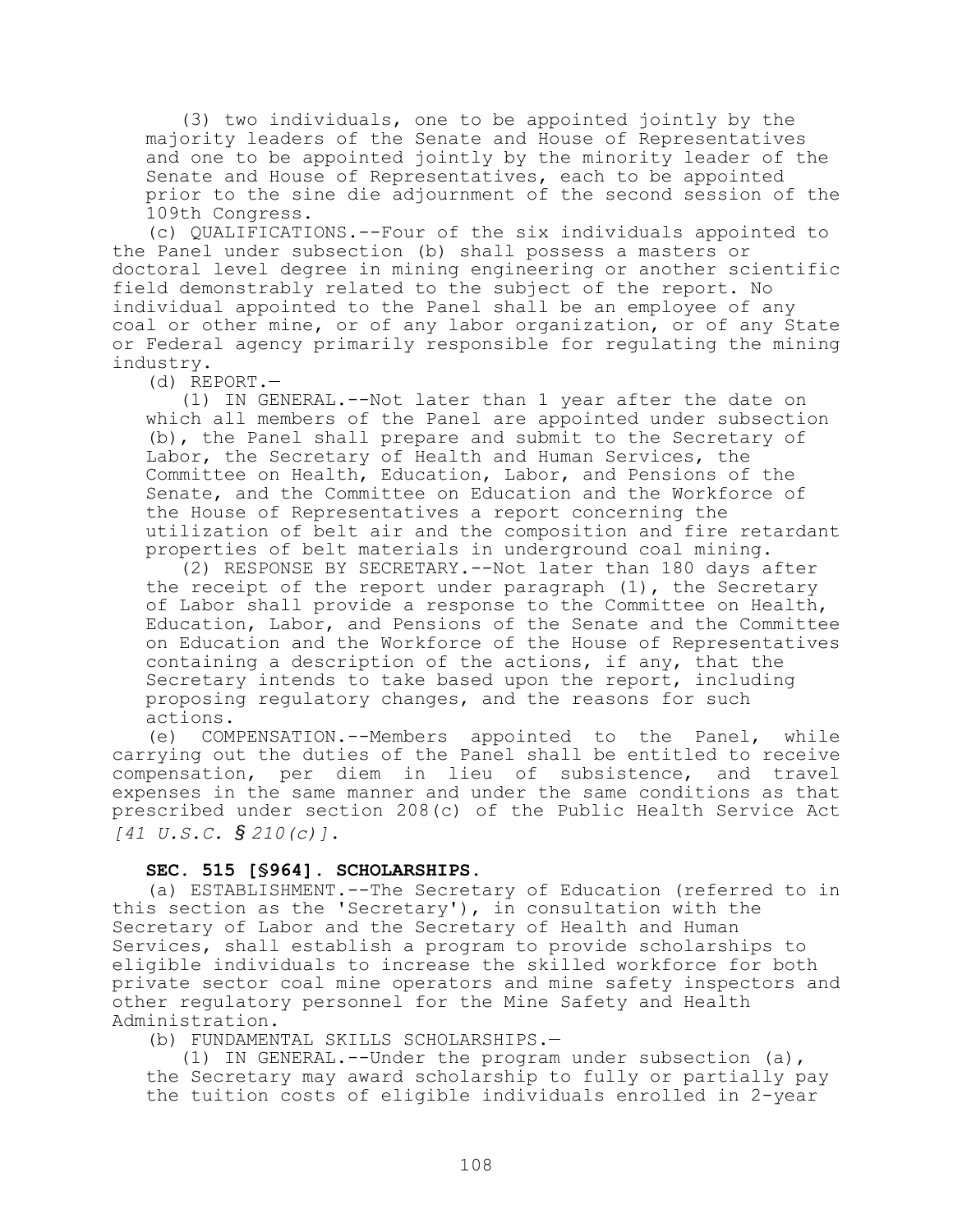associate's degree programs at community colleges or other colleges and universities that focus on providing the fundamental skills and training that is of immediate use to a beginning coal miner.

(2) SKILLS.--The skills described in paragraph (1) shall include basic math, basic health and safety, business principles, management and supervisory skills, skills related to electric circuitry, skills related to heavy equipment operations, and skills related to communications.

(3) ELIGIBILITY.--To be eligible to receive a scholarship under this subsection an individual shall—

(A) have a high school diploma or a GED;

(B) have at least 2 years experience in full-time employment in mining or mining-related activities;

(C) submit to the Secretary an application at such time, in such manner, and containing such information; and

(D) demonstrate an interest in working in the field of mining and performing an internship with the Mine Safety and Health Administration or the National Institute for Occupational Safety and Health Office of Mine Safety. (c) MINE SAFETY INSPECTOR SCHOLARSHIPS.—

(1) IN GENERAL.--Under the program under subsection (a), the Secretary may award scholarship to fully or partially pay the tuition costs of eligible individuals enrolled in undergraduate bachelor's degree programs at accredited colleges or universities that provide the skills needed to become mine safety inspectors.

(2) SKILLS.--The skills described in paragraph (1) include skills developed through programs leading to a degree in mining engineering, civil engineering, mechanical engineering, electrical engineering, industrial engineering, environmental engineering, industrial hygiene, occupational health and safety, geology, chemistry, or other fields of study related to mine safety and health work.

(3) ELIGIBILITY.--To be eligible to receive a scholarship under this subsection an individual shall—

(A) have a high school diploma or a GED;

(B) have at least 5 years experience in full-time employment in mining or mining-related activities;

(C) submit to the Secretary an application at such time, in such manner, and containing such information; and

(D) agree to be employed for a period of at least 5 years at the Mine Safety and Health Administration or, to repay, on a pro-rated basis, the funds received under this program, plus interest, at a rate established by the Secretary upon the issuance of the scholarship.

(d) ADVANCED RESEARCH SCHOLARSHIPS.—

(1) IN GENERAL.--Under the program under subsection (a), the Secretary may award scholarships to fully or partially pay the tuition costs of eligible individuals enrolled in undergraduate bachelor's degree, masters degree, and Ph.D. degree programs at accredited colleges or universities that provide the skills needed to augment and advance research in mine safety and to broaden, improve, and expand the universe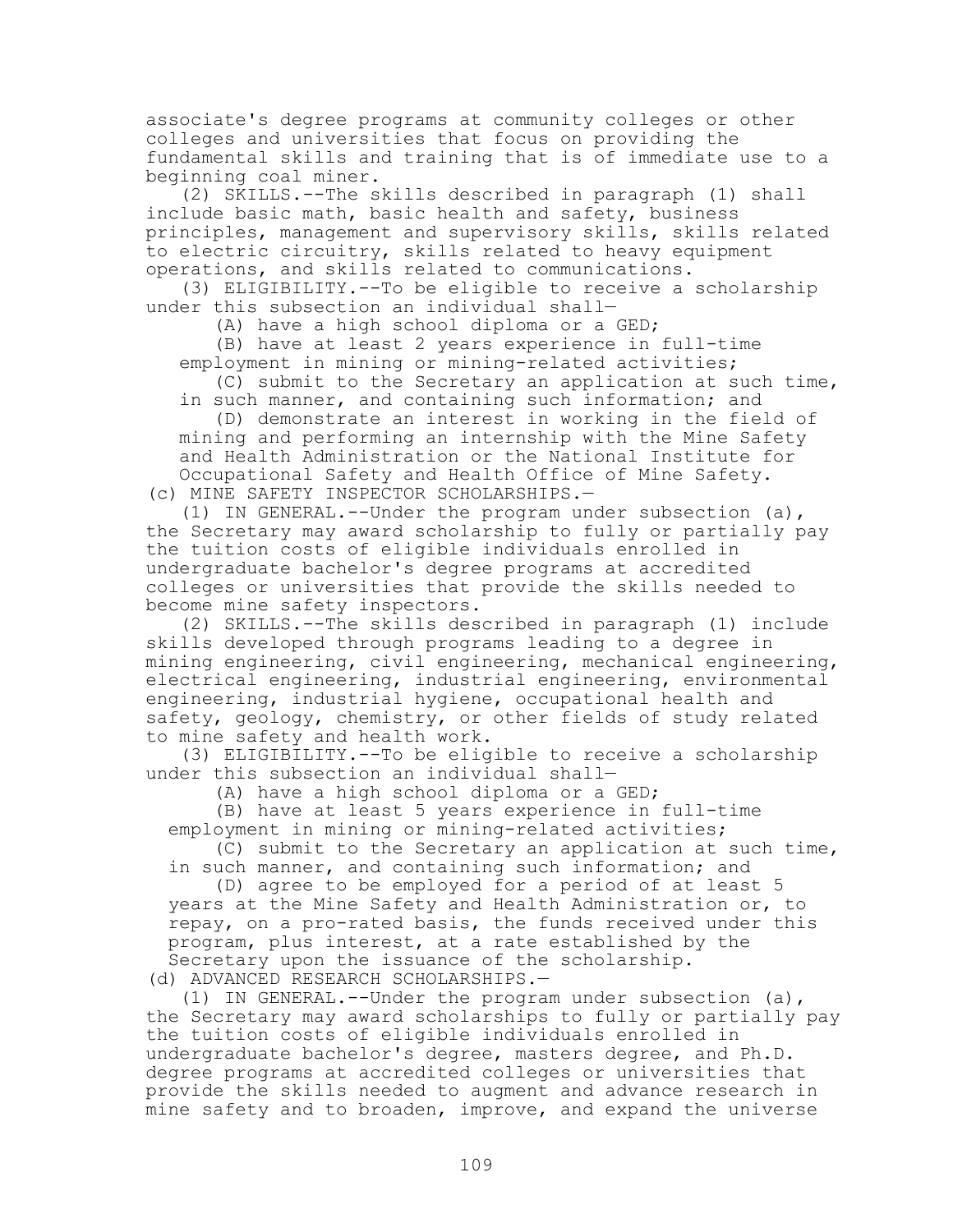of candidates for mine safety inspector and other regulatory positions in the Mine Safety and Health Administration.

(2) SKILLS.--The skills described in paragraph (1) include skills developed through programs leading to a degree in mining engineering, civil engineering, mechanical engineering, electrical engineering, industrial engineering, environmental engineering, industrial hygiene, occupational health and safety, geology, chemistry, or other fields of study related to mine safety and health work.

(3) ELIGIBILITY.--To be eligible to receive a scholarship under this subsection an individual shall—

(A) have a bachelor's degree or equivalent from an accredited 4-year institution;

(B) have at least 5 years experience in full-time employment in underground mining or mining-related activities; and

(C) submit to the Secretary an application at such time, in such manner, and containing such information.

(e) AUTHORIZATION OF APPROPRIATIONS.--There are authorized to be appropriated such sums as may be necessary to carry out this section.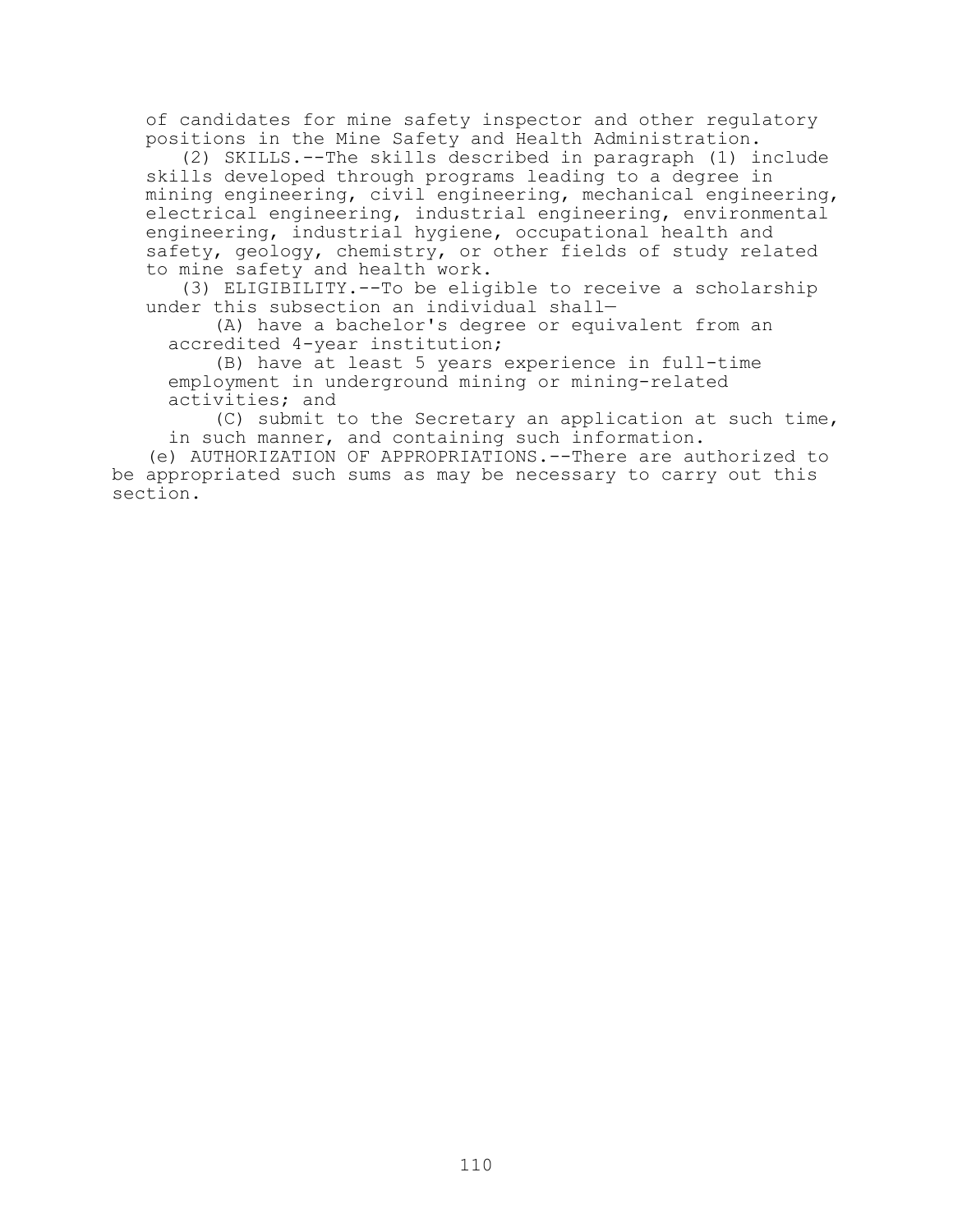# **HEALTH AND SAFETY EDUCATION AND TRAINING; JOSEPH A. HOLMES SAFETY ASSOCIATION; MINE RESUCE AND SURVIVAL OPERATIONS**

**30 U.S.C.** *§* **962.** The Secretary is authorized to accept lands, buildings, equipment, and other contributions from public and private sources and to prosecute projects in cooperation with other agencies, Federal, State, or private: *Provided further*, That the Mine Safety and Health Administration is authorized to promote health and safety education and training in the mining community through cooperative programs with States, industry, and safety associations: *Provided further*, That the Secretary is authorized to recognize the Joseph A. Holmes Safety Association as a principal safety association and, notwithstanding any other provision of law, may provide funds and, with or without reimbursement, personnel, including service of Mine Safety and Health Administration officials as officers in local chapters or in the national organization: *Provided further*, That any funds available to the Department of Labor may be used, with the approval of the Secretary, to provide for the costs of mine rescue and survival operations in the event of a major disaster.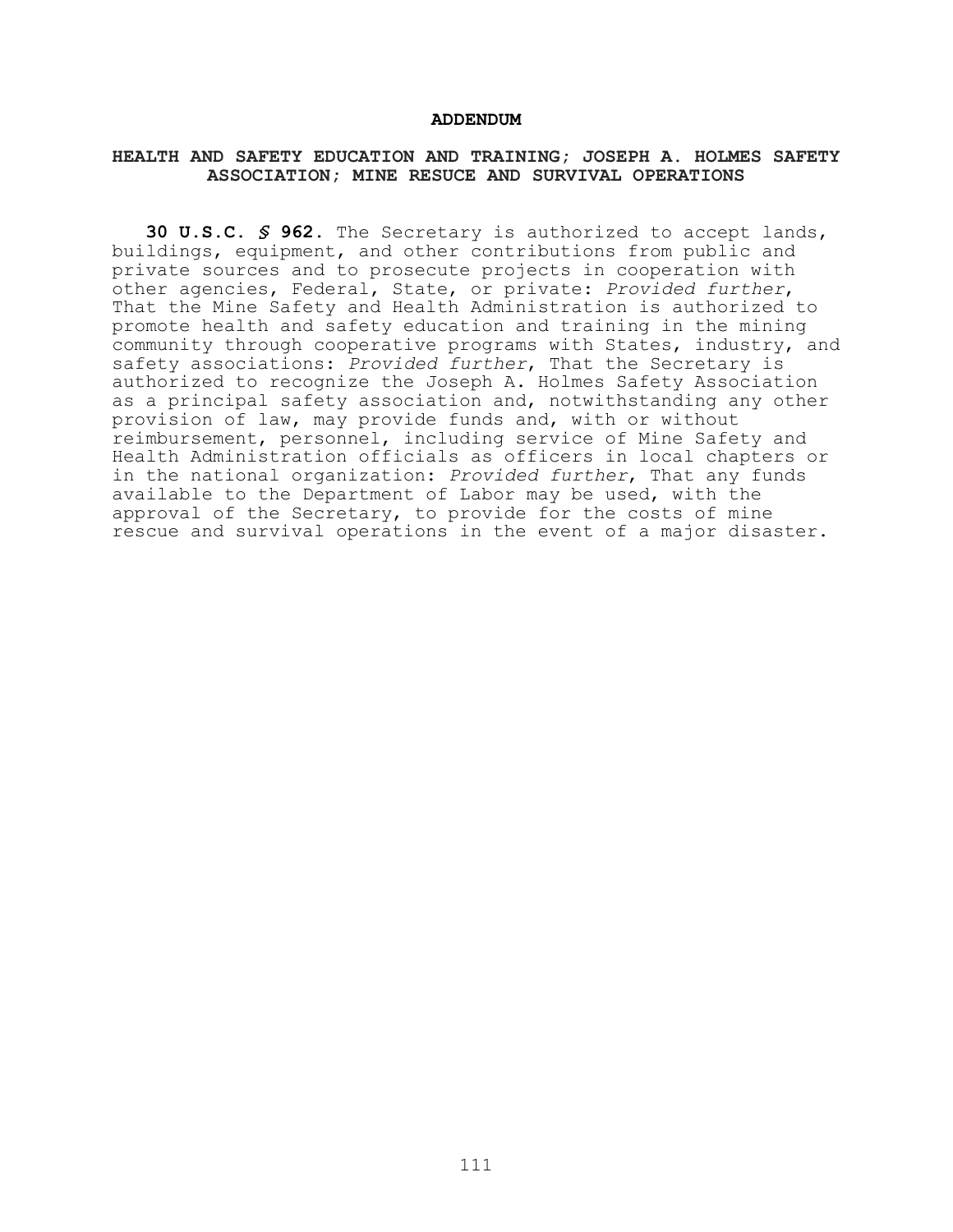# **MISC. PROVISIONS OF THE "CONSOLIDATED APPROPRIATIONS ACT, 2008" Pub. L. No. 110-161 (Dec. 26, 2007), H.R. 2764**

## **REGULATON OF BELT HAULAGE ENTRIES & EMERGENCY SHELTERS**

**DIVISION G, TITLE I, SEC. 112.** (a) Not later than June 20, 2008, the Secretary of Labor shall propose regulations pursuant to section 303(y) of the Federal Mine Safety and Health Act of 1977 *[30 U.S.C. § 863(y)]*, consistent with the recommendations of the Technical Study Panel established pursuant to section 11 of the Mine Improvement and New Emergency Response (MINER) Act (Public Law 109-236) *[30 U.S.C. § 963]*, to require that in any coal mine, regardless of the date on which it was opened, belt haulage entries not be used to ventilate active working places without prior approval from the Assistant Secretary. Further, a mine ventilation plan incorporating the use of air coursed through belt haulage entries to ventilate active working places shall not be approved until the Assistant Secretary has reviewed the elements of the plan related to the use of belt air and determined that the plan at all times affords at least the same measure of protection where belt haulage entries are not used to ventilate working places. The Secretary shall finalize the regulations not later than December 31, 2008.

(b) Not later than June 15, 2008, the Secretary of Labor shall propose regulations pursuant to section 315 of the Federal Coal Mine Health and Safety Act of 1969 *[30 U.S.C. § 875]*, consistent with the recommendations of the National Institute for Occupational Safety and Health pursuant to section 13 of the MINER Act (Public Law 109–236), requiring rescue chambers, or facilities that afford at least the same measure of protection, in underground coal mines. The Secretary shall finalize the regulations not later than December 31, 2008.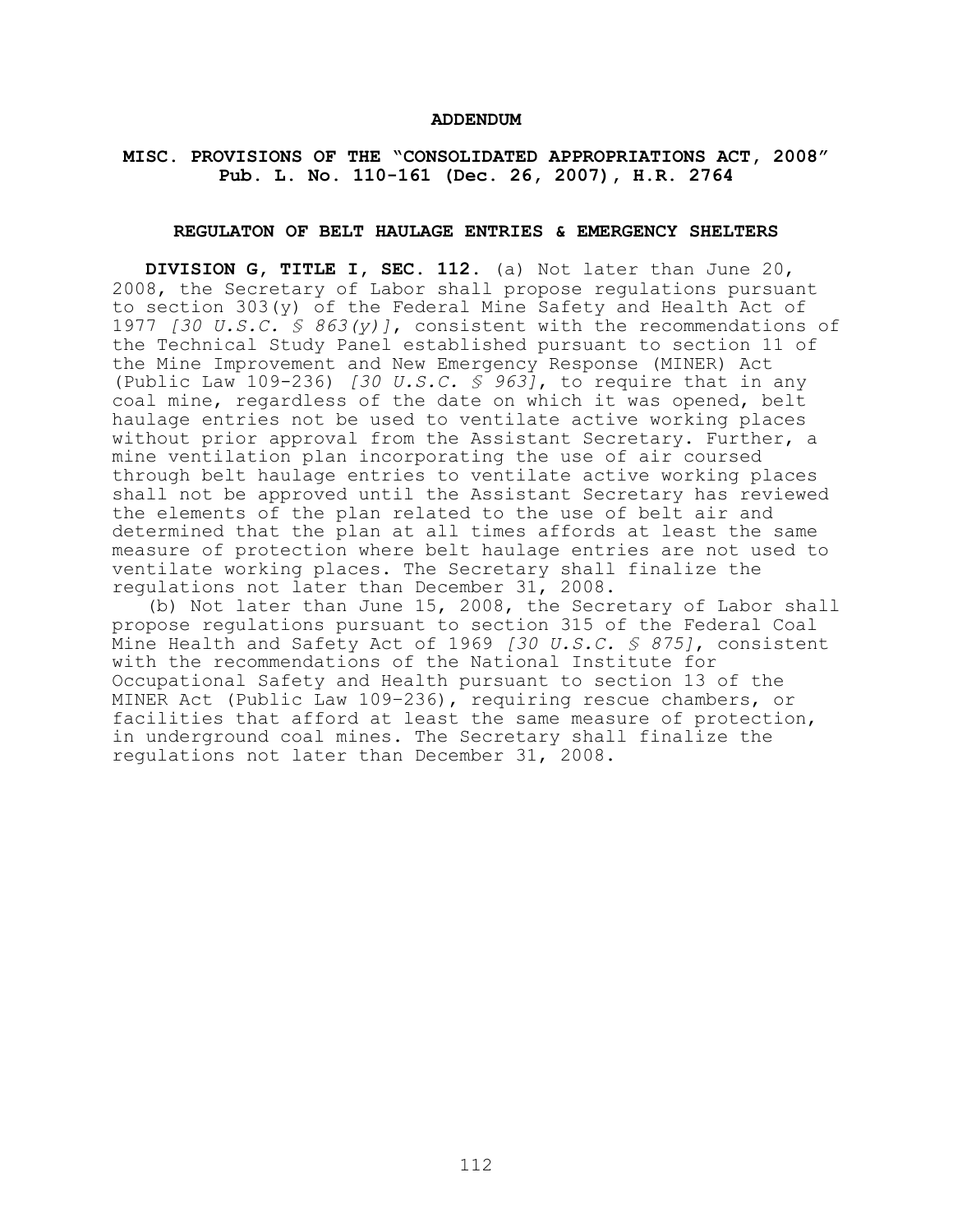# **MISC. PROVISIONS OF THE "MINE IMPROVEMENT AND NEW EMERGENCY RESPONSE ACT OF 2006 (MINER ACT)" Pub. L. No. 109-236 (June 15, 2006), S. 2803**

**SEC. 6. NATIONAL INSTITUTE FOR OCCUPATIONAL SAFETY AND HEALTH.** 

(a) GRANTS.--Section 22 of the Occupational Safety and Health Act of 1970 (29 U.S.C. 671) is amended by adding at the end the following:

"(h) OFFICE OF MINE SAFETY AND HEALTH.—

(1) IN GENERAL.--There shall be permanently established within the Institute an Office of Mine Safety and Health which shall be administered by an Associate Director to be appointed by the Director.

(2) PURPOSE.--The purpose of the Office is to enhance the development of new mine safety technology and technological applications and to expedite the commercial availability and implementation of such technology in mining environments.

(3) FUNCTIONS.--In addition to all purposes and authorities provided for under this section, the Office of Mine Safety and Health shall be responsible for research, development, and testing of new technologies and equipment designed to enhance mine safety and health. To carry out such functions the Director of the Institute, acting through the Office, shall have the authority to—

(A) award competitive grants to institutions and private entities to encourage the development and manufacture of mine safety equipment;

(B) award contracts to educational institutions or private laboratories for the performance of product testing or related work with respect to new mine technology and equipment; and

(C) establish an interagency working group as provided for in paragraph (5).

(4) GRANT AUTHORITY.--To be eligible to receive a grant under the authority provided for under paragraph  $(3)(A)$ , an entity or institution shall—

(A) submit to the Director of the Institute an application at such time, in such manner, and containing such information as the Director may require; and

(B) include in the application under subparagraph (A), a description of the mine safety equipment to be developed and manufactured under the grant and a description of the reasons that such equipment would otherwise not be developed or manufactured, including reasons relating to the limited potential commercial market for such equipment.

(5) INTERAGENCY WORKING GROUP.--

(A) ESTABLISHMENT.--The Director of the Institute, in carrying out paragraph (3)(D) shall establish an interagency working group to share technology and technological research and developments that could be utilized to enhance mine safety and accident response.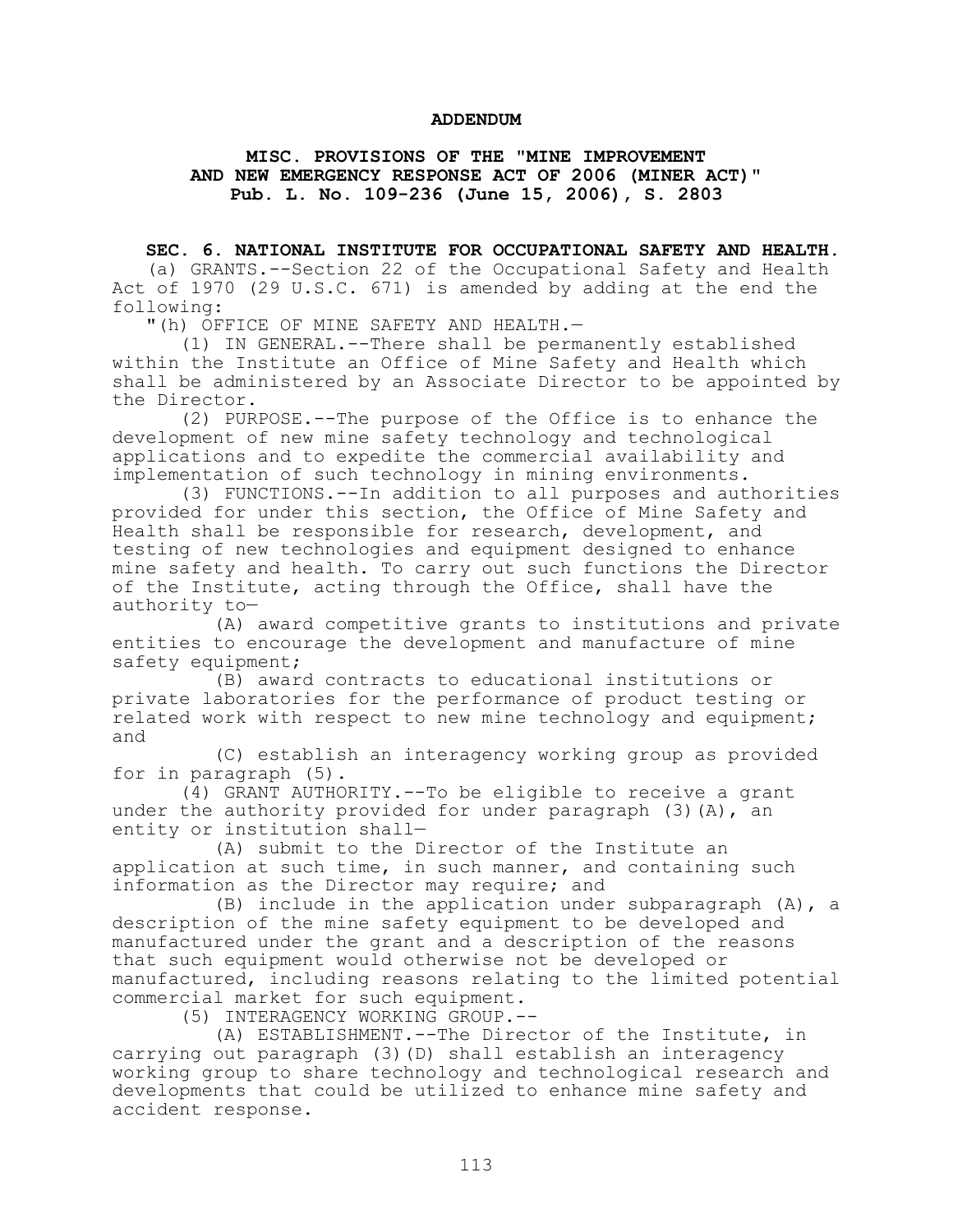(B) MEMBERSHIP.--The working group under subparagraph (A) shall be chaired by the Associate Director of the Office who shall appoint the members of the working group, which may include representatives of other Federal agencies or departments as determined appropriate by the Associate Director.

(C) DUTIES.--The working group under subparagraph (A) shall conduct an evaluation of research conducted by, and the technological developments of, agencies and departments who are represented on the working group that may have applicability to mine safety and accident response and make recommendations to the Director for the further development and eventual implementation of such technology.

(6) ANNUAL REPORT.--Not later than 1 year after the establishment of the Office under this subsection, and annually thereafter, the Director of the Institute shall submit to the Committee on Health, Education, Labor, and Pensions of the Senate and the Committee on Education and the Workforce of the House of Representatives a report that, with respect to the year involved, describes the new mine safety technologies and equipment that have been studied, tested, and certified for use, and with respect to those instances of technologies and equipment that have been considered but not yet certified for use, the reasons therefore.

(7) AUTHORIZATION OF APPROPRIATIONS.--There is authorized to be appropriated, such sums as may be necessary to enable the Institute and the Office of Mine Safety and Health to carry out this subsection."

**SEC. 7. REQUIREMENT CONCERNING FAMILY LIAISONS** *[30 U.S.C. § 801 Note]***.** The Secretary of Labor shall establish a policy that--

(1) requires the temporary assignment of an individual Department of Labor official to be a liaison between the Department and the families of victims of mine tragedies involving multiple deaths;

(2) requires the Mine Safety and Health Administration to be as responsive as possible to requests from the families of mine accident victims for information relating to mine accidents; and

(3) requires that in such accidents, that the Mine Safety and Health Administration shall serve as the primary communicator with the operator, miners' families, the press and the public.

**SEC. 8 PENALTIES** *[30 U.S.C. § 820 Note]*. (b) REGULATIONS.-- Not later than December 30, 2006, the Secretary of Labor shall promulgate final regulations with respect to penalties.

**SEC. 10. SEALING OF ABANDONED AREAS** *[30 U.S.C § 811 Note]***.** Not later than 18 months after the issuance by the Mine Safety and Health Administration of a final report on the Sago Mine accident or the date of enactment of the Mine Improvement and New Emergency Response Act of 2006 *[June 15, 2006]*, whichever occurs earlier, the Secretary of Labor shall finalize mandatory health and safety standards relating to the sealing of abandoned areas in underground coal mines. Such health and safety standards shall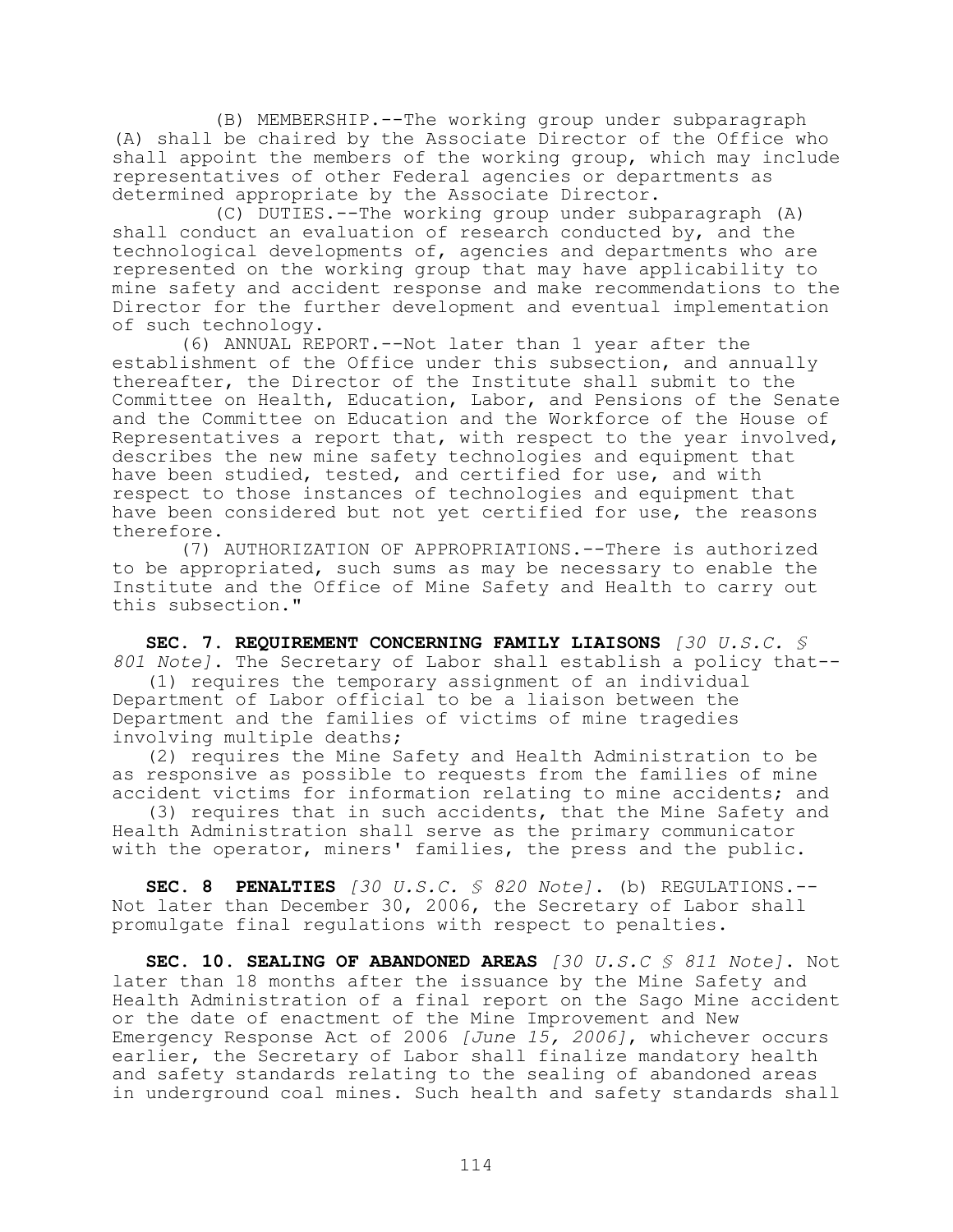provide for an increase in the 20 psi standard currently set forth in section 75.335(a)(2) of title 30, Code of Federal Regulations.

**SEC. 13. RESEARCH CONCERNING REFUGE ALTERNATIVES.** (a) IN GENERAL.--The National Institute of Occupational Safety and Health shall provide for the conduct of research, including field tests, concerning the utility, practicality, survivability, and cost of various refuge alternatives in an underground coal mine environment, including commercially-available portable refuge chambers.

(b) REPORT.--

(1) IN GENERAL.--Not later than 18 months after the date of enactment of this Act *[June 15, 2006]*, the National Institute for Occupational Safety and Health shall prepare and submit to the Secretary of Labor, the Secretary of Health and Human Services, the Committee on Health, Education, Labor, and Pensions of the Senate, and the Committee on Education and the Workforce of the House of Representatives a report concerning the results of the research conducted under subsection (a), including any field tests.

(2) RESPONSE BY SECRETARY.--Not later than 180 days after the receipt of the report under paragraph (1), the Secretary of Labor shall provide a response to the Committee on Health, Education, Labor, and Pensions of the Senate and the Committee on Education and the Workforce of the House of Representatives containing a description of the actions, if any, that the Secretary intends to take based upon the report, including proposing regulatory changes, and the reasons for such actions.

**SEC. 14. BROOKWOOD-SAGO MINE SAFETY GRANTS** *[30 U.S.C. § 965]***.**  (a) IN GENERAL.--The Secretary of Labor shall establish a program to award competitive grants for education and training, to be known as Brookwood-Sago Mine Safety Grants, to carry out the purposes of this section.

(b) PURPOSES.--It is the purpose of this section, to provide for the funding of education and training programs to better identify, avoid, and prevent unsafe working conditions in and around mines.

(c) ELIGIBILITY.--To be eligible to receive a grant under this section, an entity shall--

(1) be a public or private nonprofit entity; and

(2) submit to the Secretary of Labor an application at such time, in such manner, and containing such information as the Secretary may require.

(d) USE OF FUNDS.--Amounts received under a grant under this section shall be used to establish and implement education and training programs, or to develop training materials for employers and miners, concerning safety and health topics in mines, as determined appropriate by the Mine Safety and Health Administration.

(e) AWARDING OF GRANTS.--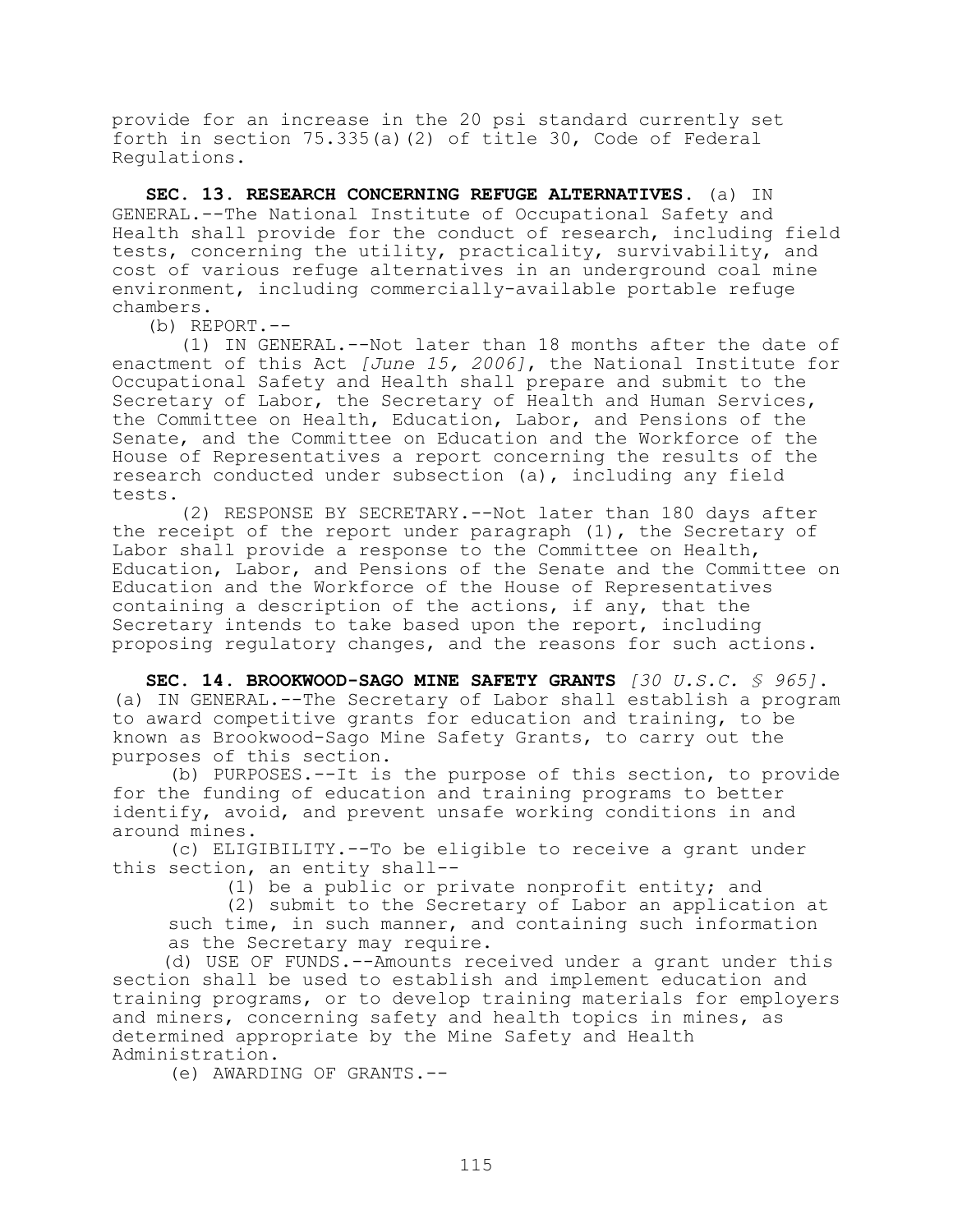(1) ANNUAL BASIS.--Grants under this section shall be awarded on an annual basis.

(2) SPECIAL EMPHASIS.--In awarding grants under this section, the Secretary of Labor shall give special emphasis to programs and materials that target workers in smaller mines, including training miners and employers about new Mine Safety and Health Administration standards, high risk activities, or hazards identified by such Administration.

(3) PRIORITY.--In awarding grants under this section, the Secretary of Labor shall give priority to the funding of pilot and demonstration projects that the Secretary determines will provide opportunities for broad applicability for mine safety.

(f) EVALUATION.--The Secretary of Labor shall use not less than 1 percent of the funds made available to carry out this section in a fiscal year to conduct evaluations of the projects funded under grants under this section.

(g) AUTHORIZATION OF APPROPRIATIONS.--There are authorized to be appropriated for each fiscal year, such sums as may be necessary to carry out this section.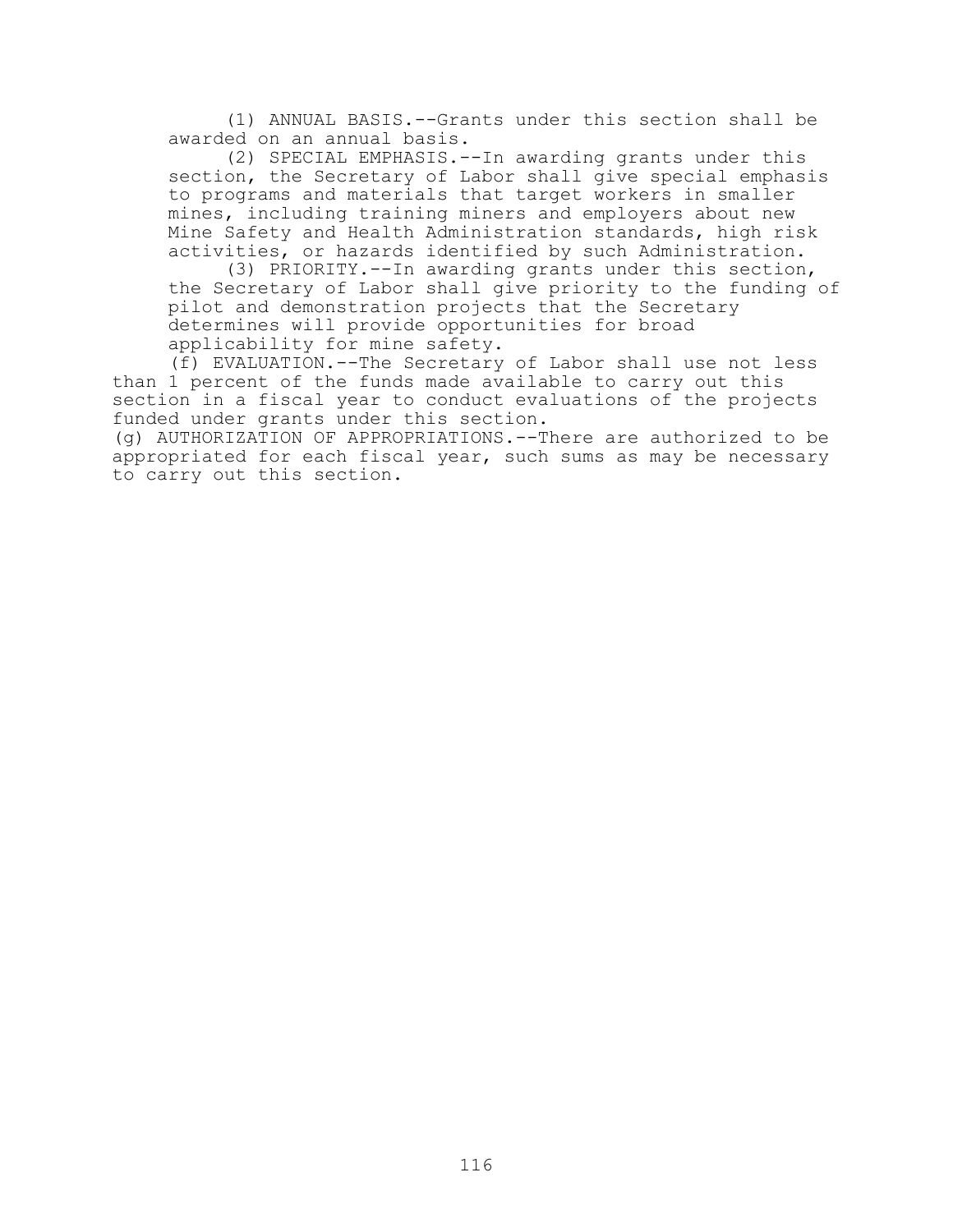# **MISC. PROVISIONS OF THE "BLACK LUNG CONSOLIDATION OF ADMINISTRATIVE RESPONSIBILITY ACT" Pub. L. No. 107-275 (November 2, 2002), H.R. 5542**

# **TRANSITIONAL PROVISIONS**

**SEC. 3** *[30 U.S.C. § 921 Note]***.** (a) APPLICABILITY.--This section shall apply to the transfer of all function relating to the Administration of part B of subchapter IV (30 U.S.C. 901 et seq.) from the Commissioner of Social Security (hereinafter in this section referred to as the "Commissioner") to the Secretary of Labor, as provided by this Act.

(b) TRANSFER OF ASSETS, LIABILITIES, ETC.--

(1) The Commissioner shall transfer to the Secretary of Labor all property and records that the Director of the Office of Management and Budget determines relate to the functions transferred to the Secretary of Labor by this Act or amendments made by this Act.

(2) Section 1531 of title 31, United States Code, shall apply in carrying out this Act and amendments made by this Act, except that, for purposes of carrying out this Act and amendments made by this Act, the functions of the President under section 1531(b) shall be performed by the Director of the Office of Management and Budget unless otherwise directed by the President.

(c) CONTINUATION OF ORDERS, DETERMINATIONS, ETC.—

(1) This Act shall not affect the validity of any order, determination, rule, regulation, operating procedure (to the extent applicable to the Secretary of Labor), or contract that—

(A) relates to a function transferred by this Act; and

(B) is in effect on the date this Act takes effect. (2) Any order, determination, rule, regulation, operating

procedure, or contract described in paragraph (1) shall--

(A) apply on and after the effective date of this Act to the Secretary of Labor; and

(B) continue in effect, according to its terms, until it is modified, superseded, terminated, or otherwise deprived of legal effect by the Secretary of Labor, a court of

competent jurisdiction, or operation of law.

(d) CONINUATION OF ADMINISTRATIVE PROCEEDINGS.--

(1) Any proceeding before the Commissioner involving the functions transferred by this Act that is pending on the date this Act takes effect shall continue before the Secretary of Labor, except as provided in paragraph (2).

(2) Any proceeding before an Administrative Law Judge or the Appeals Council pursuant to part B and the applicable regulations of the Secretary of Health and Human Services shall continue before the Commissioner with following provisions: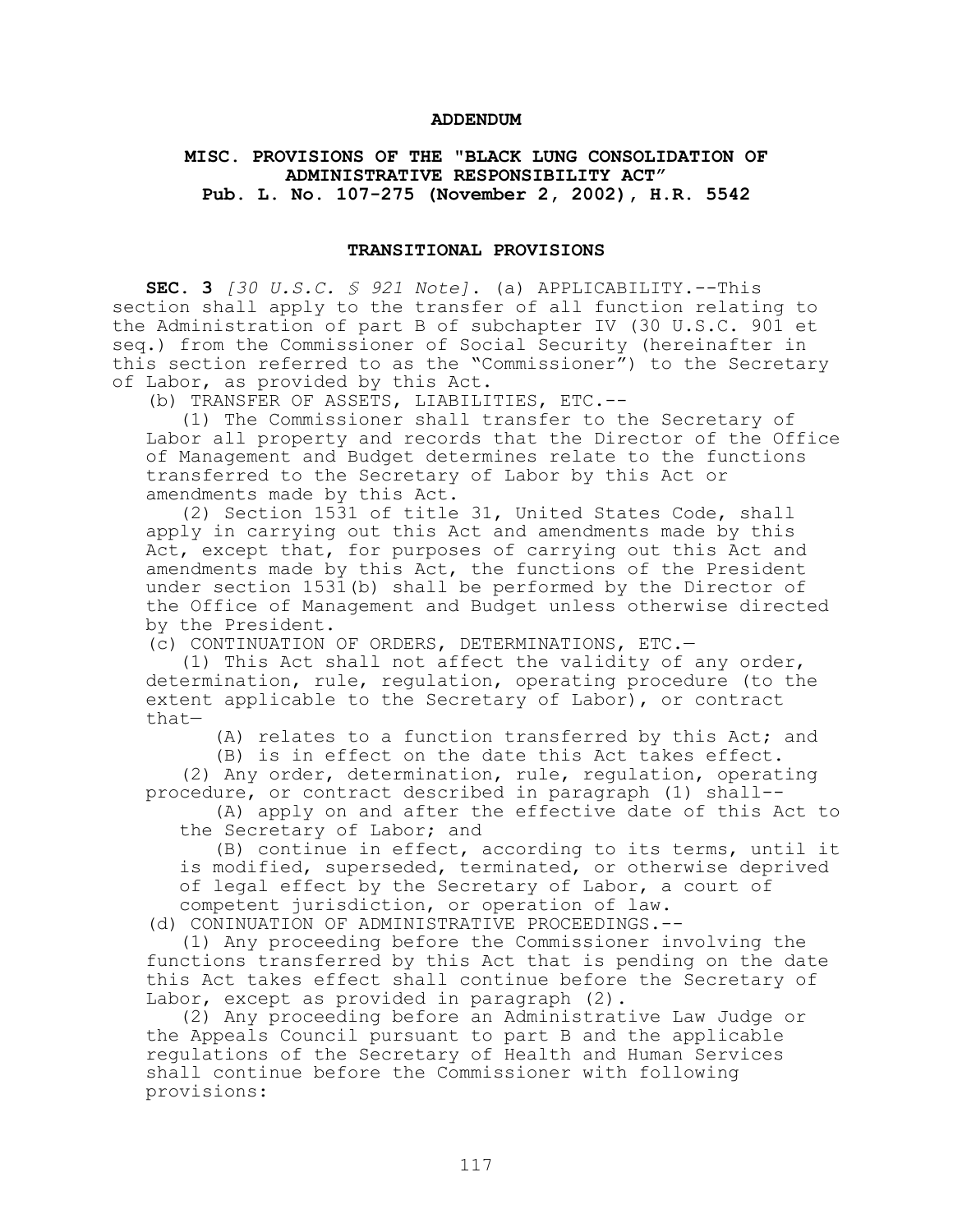(A) Any proceeding described in this paragraph shall continue as if this Act had not been enacted, and shall include all rights to hearing, administrative review, and judicial review under part B and the applicable regulations of the Secretary of Health and Human Services.

(B) Any decision, order, or other determination issued in any proceeding described in this subsection shall apply to the Secretary of Labor and continue in effect, according to its terms, until it is modified, superseded, terminated, or otherwise deprived of legal effect by the Secretary of Labor, a court of competent jurisdiction, or operation of law.

(C) Nothing in this paragraph shall be deemed to prohibit the discontinuance or modification of any such proceeding under the same terms and conditions and to the same extent that such proceeding could have been discontinued or modified if this Act had not been enacted.

(3) Any proceeding before the Secretary of Labor involving the functions transferred by this Act shall be subject to the statutory requirements for notice, hearing, action upon the record, administrative review, and judicial review that apply to similar proceedings before the Commissioner prior to the enactment of this Act.

(e) CONTINUATION OF ACTIONS AND CAUSES OF ACTION.--

(1) Except as otherwise provided in paragraphs (2) and (3), this Act shall not abrogate, terminate, or otherwise affect any action or cause of action, that--

(A) relates to a function transferred by this Act; and

(B) is pending or otherwise in existence on the date this Act takes effect.

(2) Any action pending before the Commissioner or any court on the date this Act takes effect that involves a function transferred by this Act shall continue before the Commissioner or court consistent with the following provisions:

(A) Any proceeding described in this paragraph shall continue as if this Act had not been enacted.

(B) Any decision, order, or other determination issued in any proceeding subject to this paragraph shall apply to the Secretary of Labor and continue in effect, according to its terms, until it is modified, superseded, terminated, or otherwise deprived of legal effect by the Secretary of Labor, a court of competent jurisdiction, or operation of law.

(3) Any cause of action by or against the Commissioner that exists on the date this Act takes effect and involves any function transferred by this Act may be asserted by or against the Secretary of Labor or the United States.

(f) CONTINUATION OF ACTIONS AGAINST OFFICERS.--No suit, action, or other proceeding commenced by or against any officer in his official capacity as an officer of the Social Security Administration, and relating to a function transferred by the Act, shall abate by reason of the enactment of this Act. No cause of action by or against the Social Security Administration, or by or against any officer thereof in this official capacity,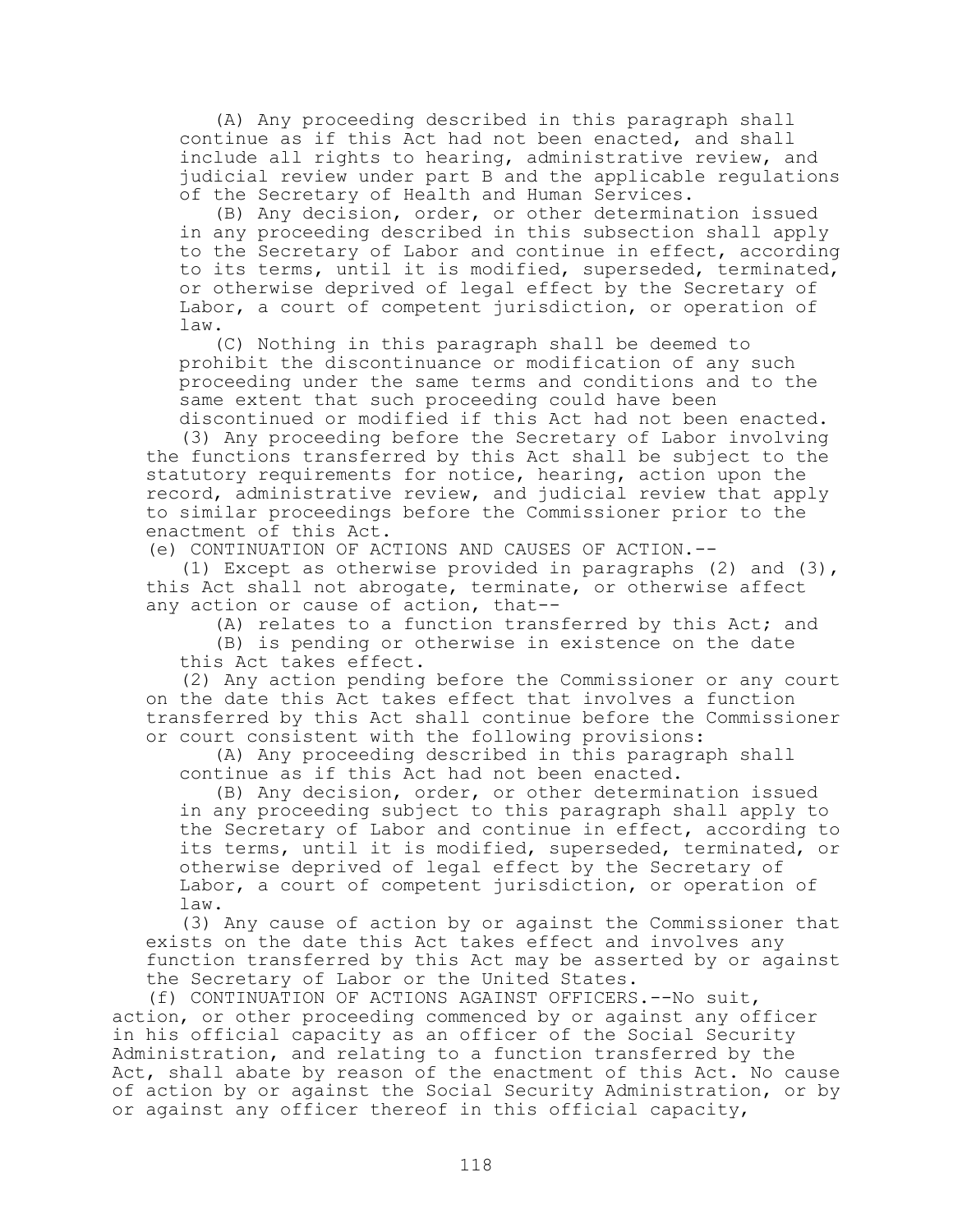relating to a function transferred by this Act, shall abate by reason of enactment of this Act.

(g) PRESERVATION OF PENALITIES, ETC.--The transfer or functions under this Act shall not release or extinguish any penalty, forfeiture, liability, prosecution, investigation, or right to initiate a future investigation or prosecution involving any function transferred by this Act.

**SEC. 4** *[30 U.S.C. 902 Note]***.** This Act, and the amendments made by this Act, shall take effect 90 days after the date of enactment of this Act *[November 2, 2002]*.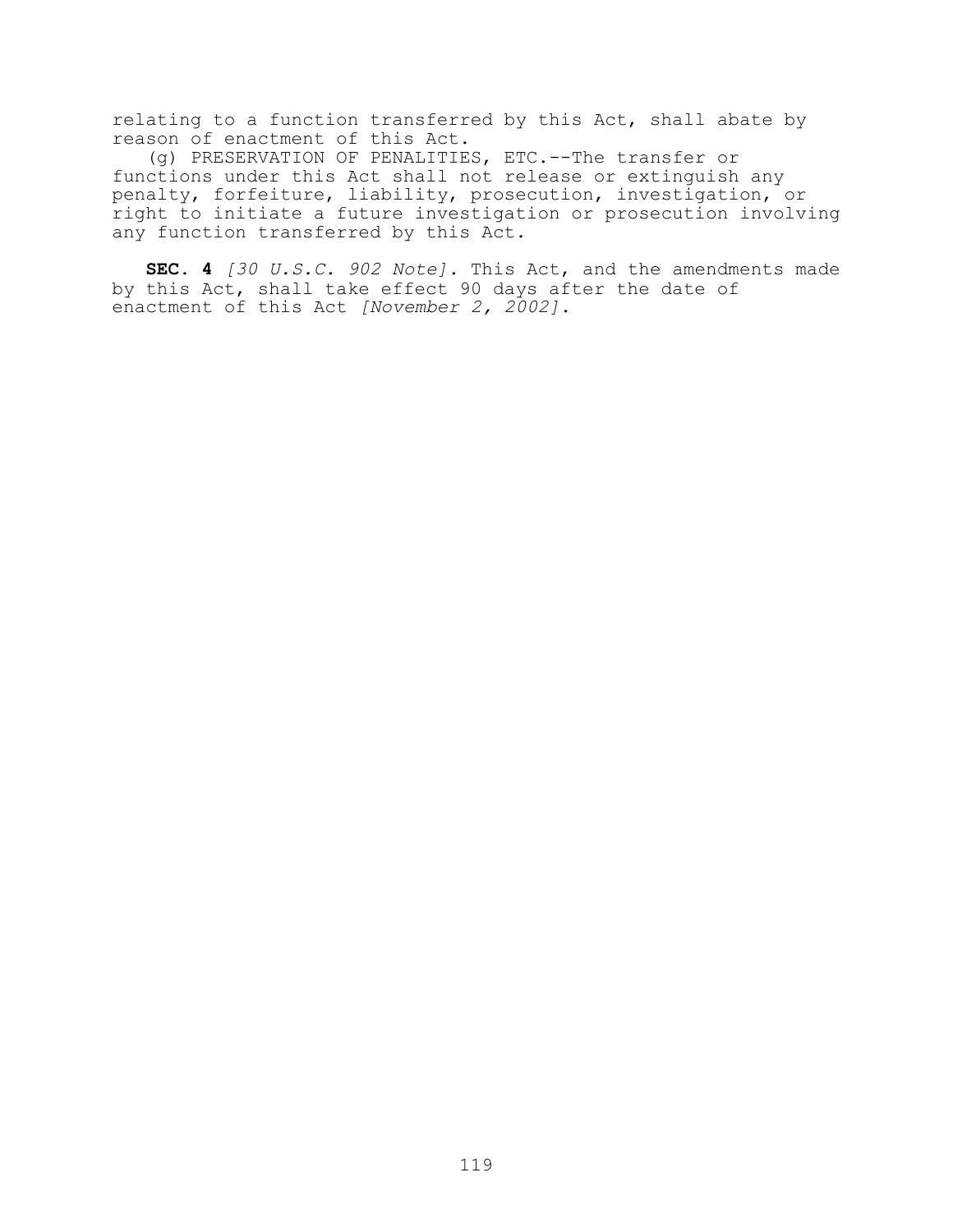# **MISC. PROVISIONS OF THE "WASTE ISOLATION PILOT PLANT LAND WITHDRAWAL ACT" Pub. L. No. 102-579 (October 30, 1992), S. 1671**

# **MINE SAFETY**

**SEC. 11.**(a)The Mine Safety and Health Administration of the Department of Labor shall inspect WIPP (i.e., Waste Isolation Pilot Plant project authorized under section 213 of the Department of Energy National Security and Military Applications of Nuclear Energy Authorization Act of 1980 (P.L. 96–164) to demonstrate the safe disposal of radioactive waste materials generated by atomic energy defense activities) not less than 4 times each year and in the same manner as it evaluates mine sites under the Federal Mine Safety and Health Act of 1977 (30 U.S.C. 801 et seq.), and shall provide the results of its inspections to the Secretary. The Secretary shall make the results of such inspections publically available and shall take necessary actions to ensure the prompt and effective correction of any deficiency, including suspending specific activities as necessary to address identified health and safety deficiencies.

(b) The Bureau of Mines of the Department of Interior shall prepare an annual evaluation of the safety of WIPP.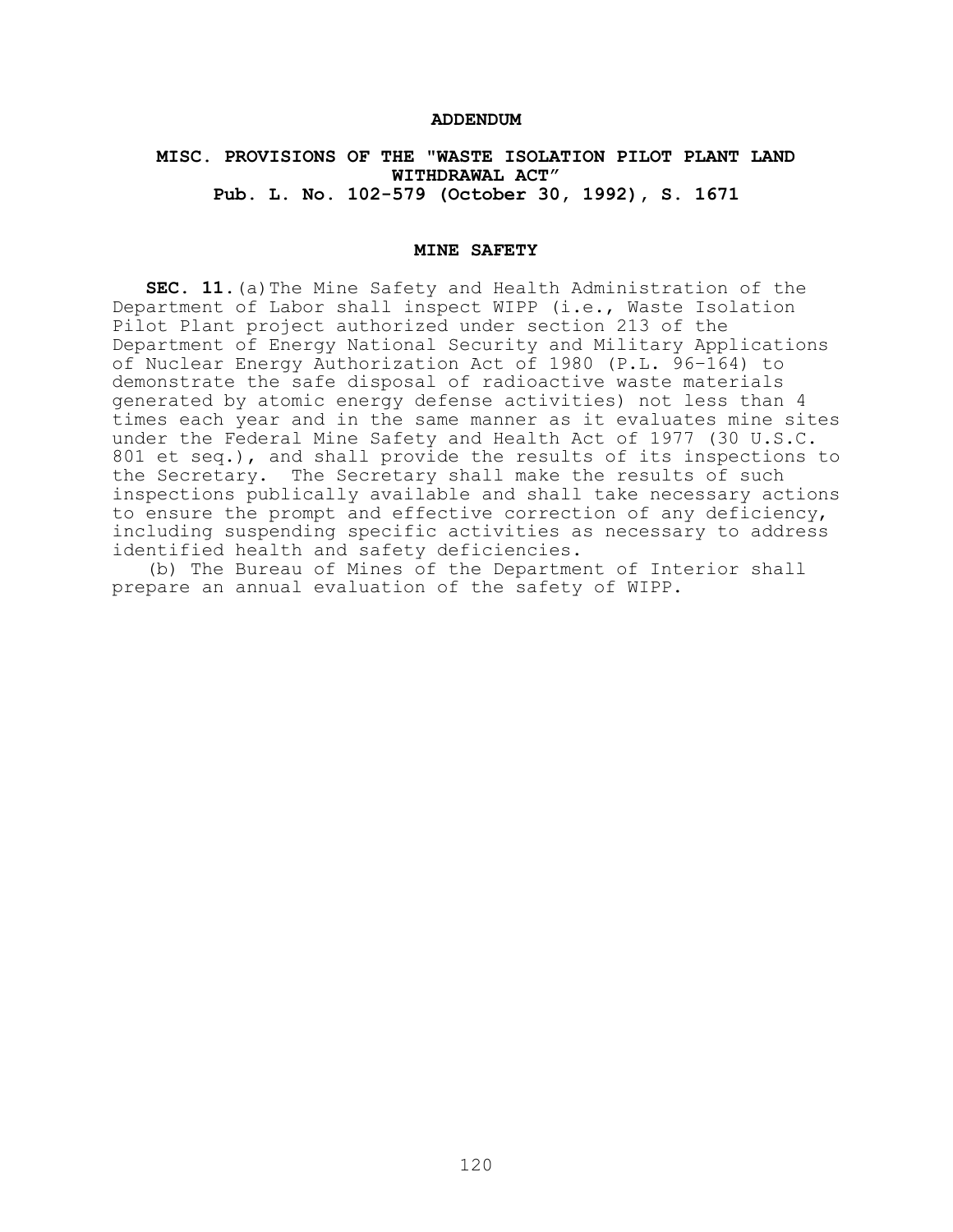**THE "FEDERAL CIVIL PENALTIES INFLATION ADJUSTMENT ACT OF 1990" Pub. L. No. 101-410 (October 5, 1990), S. 535**

> **AS AMENDED BY THE "DEBT COLLECTION AND IMPROVEMENT ACT OF 1996" Pub. L. No. 104-134 (April 26, 1996), H.R. 3019**

> **AS AMENDED BY THE "FEDERAL REPORTS ELIMINATION ACT OF 1998" Pub. L. No. 105-362 (November 10, 1998), S. 1364**

**AND FURTHER AMENDED BY THE "FEDERAL CIVIL PENALTIES INFLATION ADJUSTMENT ACT IMPROVEMENTS ACT OF 2015 Pub. L. No. 114-74 (November 2, 2015), H.R. 1314**

**SEC. 1** *[28 U.S.C. § 2461 Note]***.** This Act may be cited as the "Federal Civil Penalties Inflation Adjustment Act of 1990".

# **FINDINGS AND PURPOSE**

**SEC. 2.** (a)FINDINGS.—The Congress finds that—

(1) the power of Federal agencies to impose civil monetary penalties for violations of Federal law and regulations plays an important role in deterring violations and furthering the policy goals embedded in such laws and regulations;

(2) the impact of civil monetary penalties has been and is diminished due to the effect of inflation;

(3) by reducing the impact of civil monetary penalties, inflation has weakened the deterrent effect of such penalties; and

(4) The Federal Government does not maintain a comprehensive, detailed accounting of the efforts of Federal agencies to assess and collect civil monetary penalties.

(b) PURPOSE.—The purpose of this Act is to establish a mechanism that shall—

(1) allow for regular adjustment for inflation of civil monetary penalties;

(2) maintain the deterrent effect of civil monetary penalties and promote compliance with the law; and

(3) improve the collection by the Federal government of civil monetary penalties.

# **DEFINITIONS**

**SEC. 3.** For purposes of this Act, the term—

(1) "agency" means an Executive Agency as defined under section 105 of title 5, United States Code, and includes the United States Postal Service;

(2) "civil monetary penalty" means any penalty, fine, or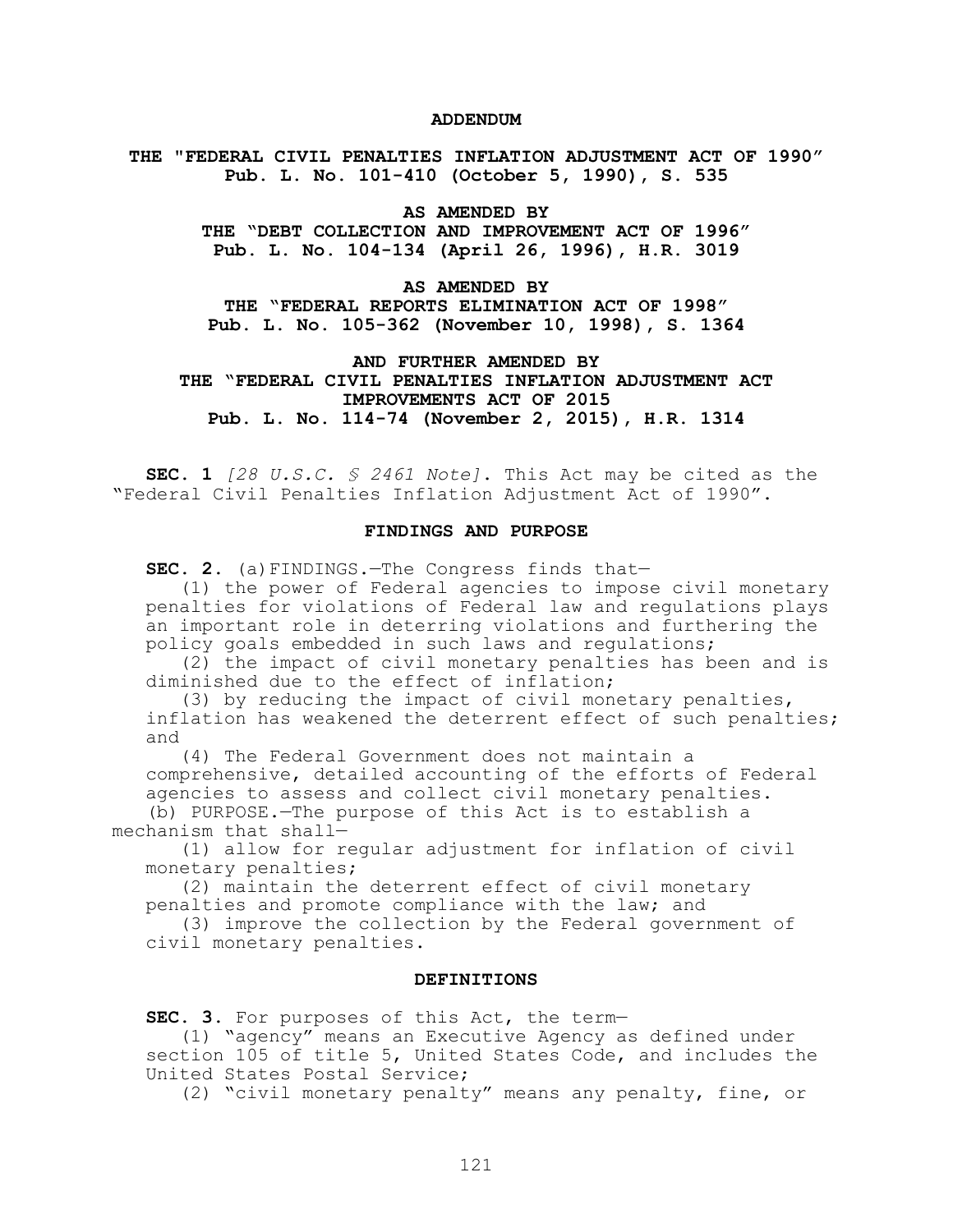other sanction that—

(A)(i) is for a specific monetary amount as provided by Federal law; or

(ii) has a maximum amount provided for by Federal law; and

(B) is assessed or enforced by an agency pursuant to Federal law; and

(C) is assessed or enforced pursuant to an

administrative proceeding or a civil action in the Federal courts; and

(3) "Consumer Price Index" means the Consumer Price Index for all-urban consumers published by the Department of Labor.

# **CIVIL MONETARY PENALTY ADJUSTMENT REPORTS**

**SEC. 4.** (a) IN GENERAL.—Not later than July 1, 2016, and not later than January 15 of every year thereafter, and subject to subsections (c) and (d), the head of each agency shall-

(1) in accordance with subsection (b), adjust each civil monetary penalty provided by law within the jurisdiction of the Federal agency, except for any penalty (including any addition to tax and additional amount) under the Internal Revenue Code of 1986 *[26 U.S.C. §§ 1 et seq.]* or the Tariff Act of 1930 *[19 U.S.C. §§ 1202 et seq.]*, by the inflation adjustment described under section 5 of this Act; and

(2) publish each such adjustment in the Federal Register. (b) PROCEDURES FOR ADJUSTMENTS.—

(1) CATCH-UP ADJUSTMENT.—For the first adjustment made under subsection (a) after the date of enactment of the Federal Civil Penalties Inflation Adjustment Act Improvements Act of 2015 *[November 2, 2015]*—

(A) the head of an agency shall adjust civil monetary penalties through an interim final rulemaking; and

(B) the adjustment shall take effect not later than August 1, 2016.

(2) SUBSEQUENT ADJUSTMENTS.—For the second adjustment made under subsection (a) after the date of enactment of the Federal Civil Penalties Inflation Adjustment Act Improvements Act of 2015 *[November 2, 2015]*, and each adjustment made thereafter, the head of an agency shall adjust civil monetary penalties and shall make the adjustment notwithstanding section 555 of title 5, United States Code.

(c) EXCEPTION.—For the first adjustment made under subsection (a) after the date of enactment of the Federal Civil Penalties Inflation Adjustment Act Improvements Act of 2015 *[November 2, 2015]*, the head of an agency may adjust the amount of a civil monetary penalty by less than otherwise required if—

(1) the head of the agency, after publishing a notice of proposed rulemaking and providing an opportunity for comment, determines in a final rule that—

(A) increasing the civil monetary penalty by the otherwise required amount will have a negative economic impact; or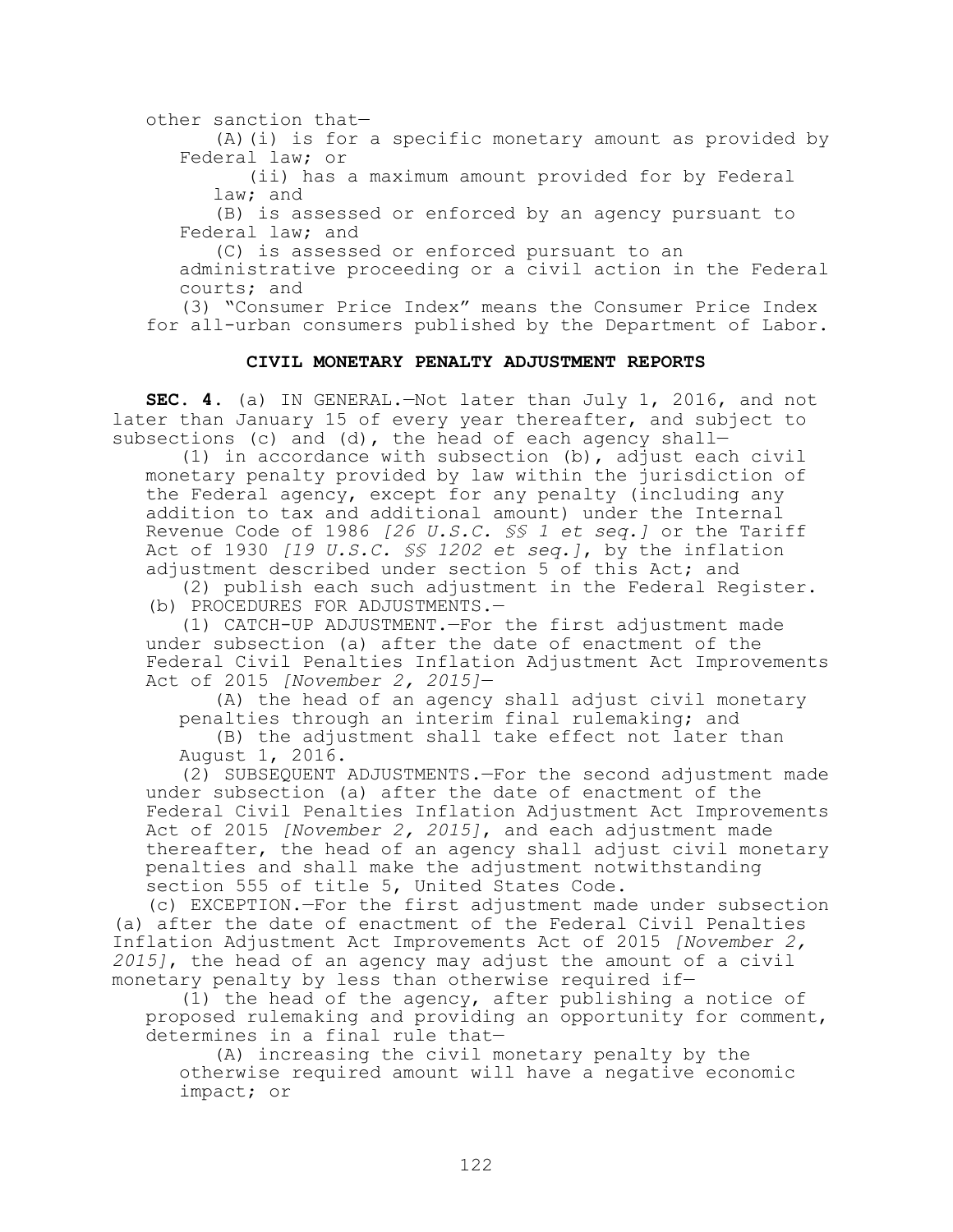(B) the social costs of increasing the civil monetary penalty by the otherwise required amount would outweigh the benefits; and

(2) the Director of the Office of Management and Budget concurs with the determination of the head of the agency under paragraph (1).

(d) OTHER ADJUSTMENTS MADE.—If a civil monetary penalty subject to a cost-of-living adjustment under this Act is, during the 12 months preceding a required cost-of-living adjustment, increased by an amount greater than the amount of the adjustment required under subsection (a), the head of the agency is not required to make the cost-of-living adjustment for the civil monetary penalty in that year.

## **COST OF LIVING ADJUSTMENTS OF CIVIL MONETARY PENALTIES**

**SEC. 5.** (a) ADJUSTMENT.—The adjustment under section 4 shall be determined by increasing the maximum civil monetary penalty or the range of minimum and maximum civil monetary penalties, as applicable, for each civil monetary penalty by the cost-of-living adjustment. Any increase determined under this subsection shall be rounded to the nearest multiple of \$1.

(b) DEFINITION.—

(1) IN GENERAL.—Except as provided in paragraph (2), for purposes of subsection (a), the term "cost-of-living adjustment" means the percentage (if any) for each civil monetary penalty by which—

(A) the Consumer Price Index for the month of October preceding the date of adjustment, exceeds

(B) the Consumer Price Index for the month of October 1 year before the month of October referred to in subparagraph (A).

(2) INITIAL ADJUSTMENT.—

(A) IN GENERAL.—Subject to subparagraph (C), for the first inflation adjustment under section 4 made by an agency after the date of enactment of the Federal Civil Penalties Inflation Adjustment Act Improvements Act of 2015 *[November 2, 2015]*, the term "cost-of-living adjustment" means the percentage (if any) for each civil monetary penalty by which the Consumer Price Index for the month of October, 2015 exceeds the Consumer Price Index for the month of October of the calendar year during which the amount of such civil monetary penalty was established or adjusted under a provision of law other than this Act.

(B) APPLICATION OF ADJUSTMENT.—The cost-of-living adjustment described in subparagraph (A) shall be applied to the amount of the civil penalty as it was most recently established or adjusted under a provision of law other than this Act.

(C) MAXIMUM ADJUSTMENT.—The amount of the increase in a civil monetary penalty under subparagraph (A) shall not exceed 150 percent of that civil monetary penalty on the date of enactment of the Federal Civil Penalties Inflation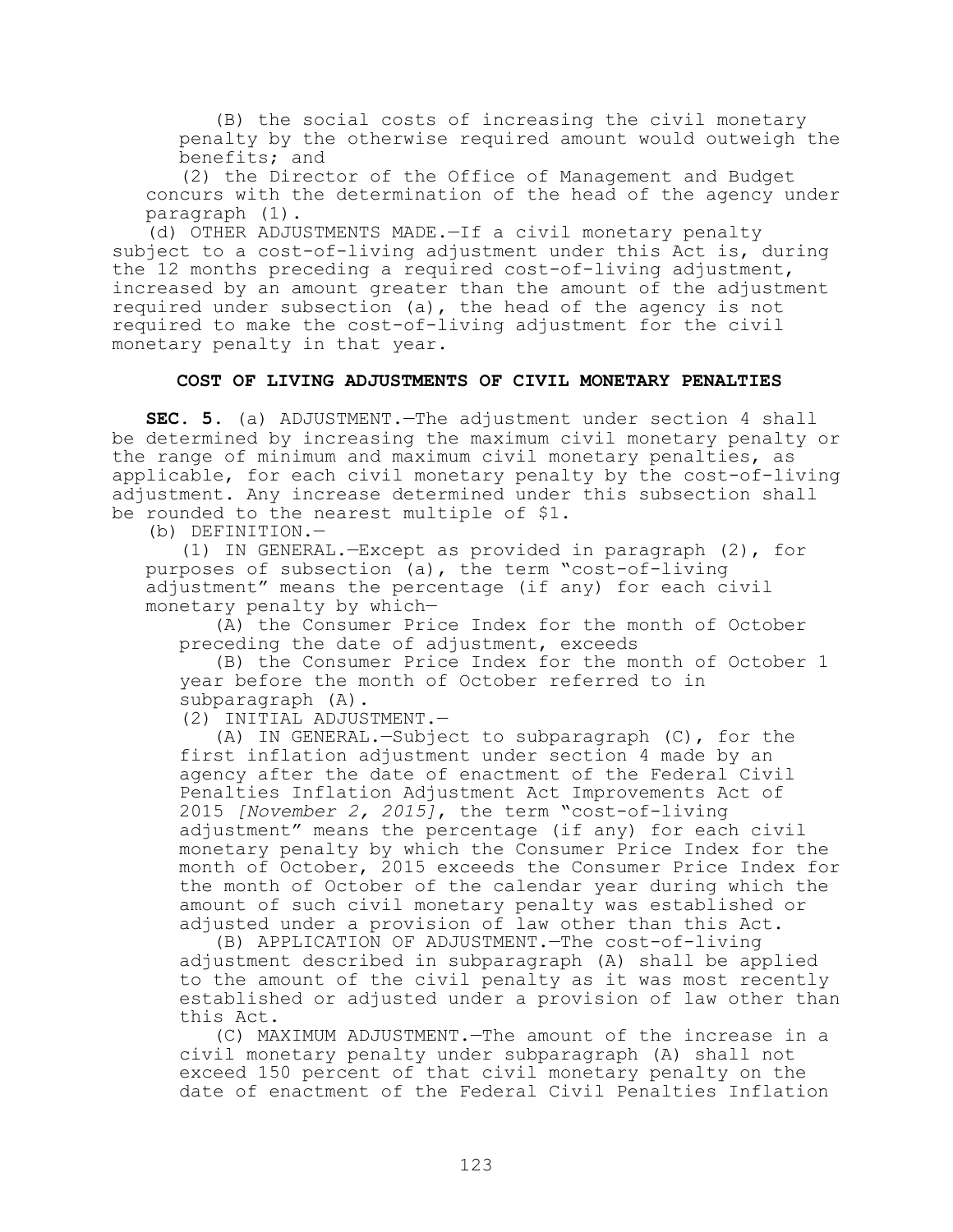Adjustment Act Improvements Act of 2015 *[November 2, 2015]*.

## **ANNUAL REPORT**

**SEC. 6**. Any increase under this Act in a civil monetary penalty shall apply only to civil money penalties, including those whose associated violation predated such increase, which are assessed after the date the increase takes effect.

## **IMPLEMENTATION AND OVERSIGHT ENHANCEMENTS**

**SEC. 7.** (a) OMB GUIDANCE.—Not later than February 29, 2016, not later than December 15, 2016, and December 15 of every year thereafter, the Director of the Office of Management and Budget shall issue guidance to agencies on implementing the inflation adjustments required under this Act.

(b) AGENCY FINANCIAL REPORTS.—The head of each agency shall include in the Agency Financial Report submitted under Circular A-136, or any successor thereto, information about the civil monetary penalties within the jurisdiction of the agency, including the adjustment of civil monetary penalties by the head of the agency under this Act.

(C) GAO REVIEW.—The Comptroller General of the United States shall annually submit to Congress a report assessing the compliance of agencies with the inflation adjustments required under this Act, which may be included as part of another report submitted to Congress.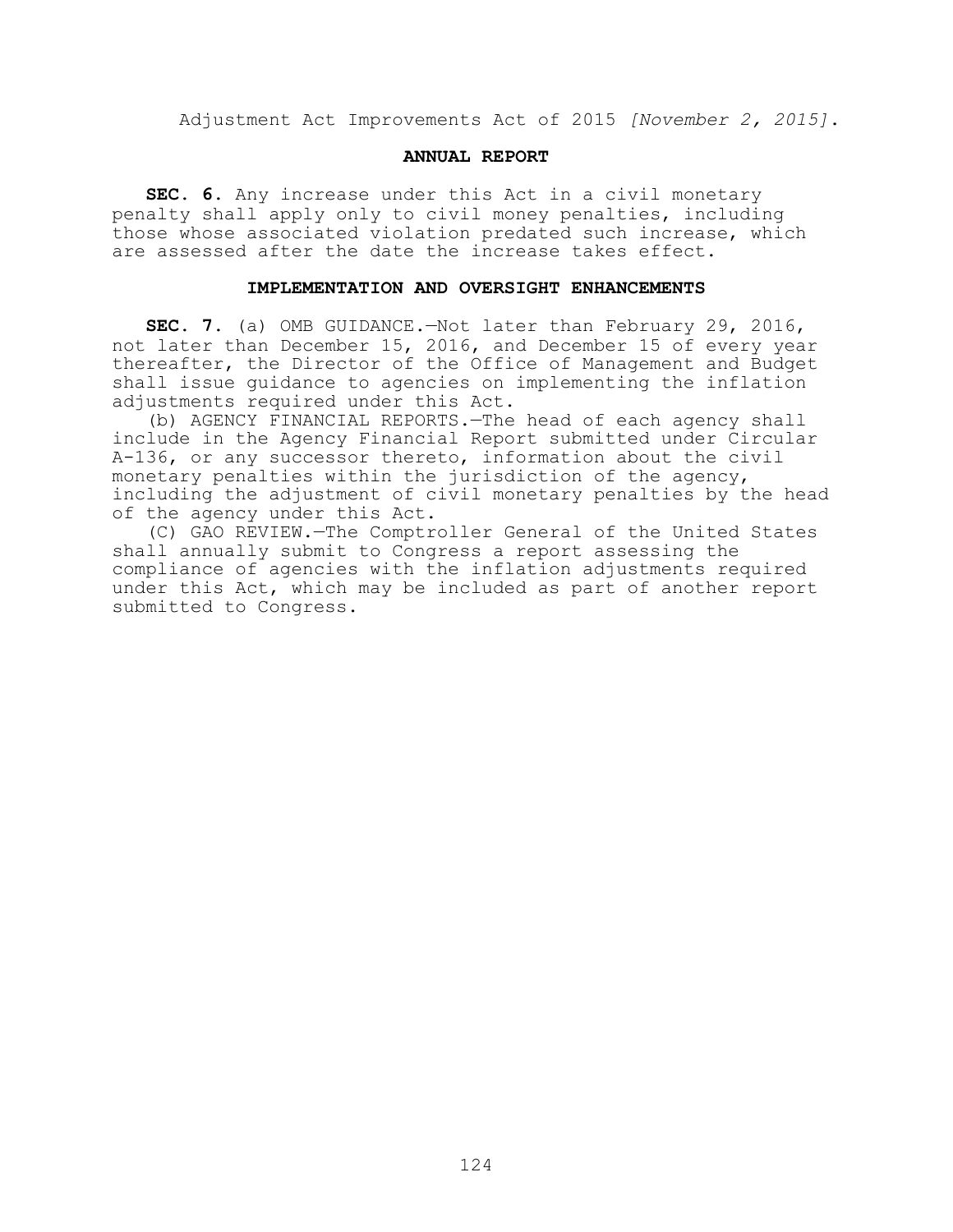# **MISC. PROVISIONS OF THE "ENERGY POLICY ACT OF 1992" Pub. L. No. 102-486 (October 24, 1992), H.R. 776**

## **HEALTH, SAFETY & MINING TECHNOLOGY RESEARCH PROGRAM**

**SEC. 2512** *[30 U.S.C. § 951a]*. (a) HEALTH SAFETY AND MINING TECHNOLOGY RESEARCH PLAN.--

(1) Every 5 years, the Secretary of the Interior, acting through the Director of the Bureau of Mines (hereinafter in this section referred to as the "Director"), shall develop a Plan for Health, Safety, and Mining Technology Research (hereinafter in this subsection referred to as the "Plan").

(2) The Plan shall identify the goals and objectives of the Health, Safety, and Mining Technology program of the Bureau of Mines, and shall guide research and technology development under such program, over each 5-year period.

(3) In preparing the proposed Plan referred to in paragraph (1), the Director shall solicit suggestions, comments and proposals for research and technology development projects from the mining industry, labor, academia and other concerned groups and individuals.

(b) TECHNICAL AMENDMENT.--For the purposes of section 501(b) of Public Law 91-173 *[30 U.S.C. § 951(b)]*, activities in the field of coal or other mine health under such section shall also be carried out by the Secretary of the Interior acting through the Director of the Bureau of Mines. Nothing in this subsection is intended to preclude or duplicate the ongoing research activities of the Bureau of Mines on health hazards safety technology or research conducted by the National Institute of Occupational Safety and Health on coal mine safety and health effects.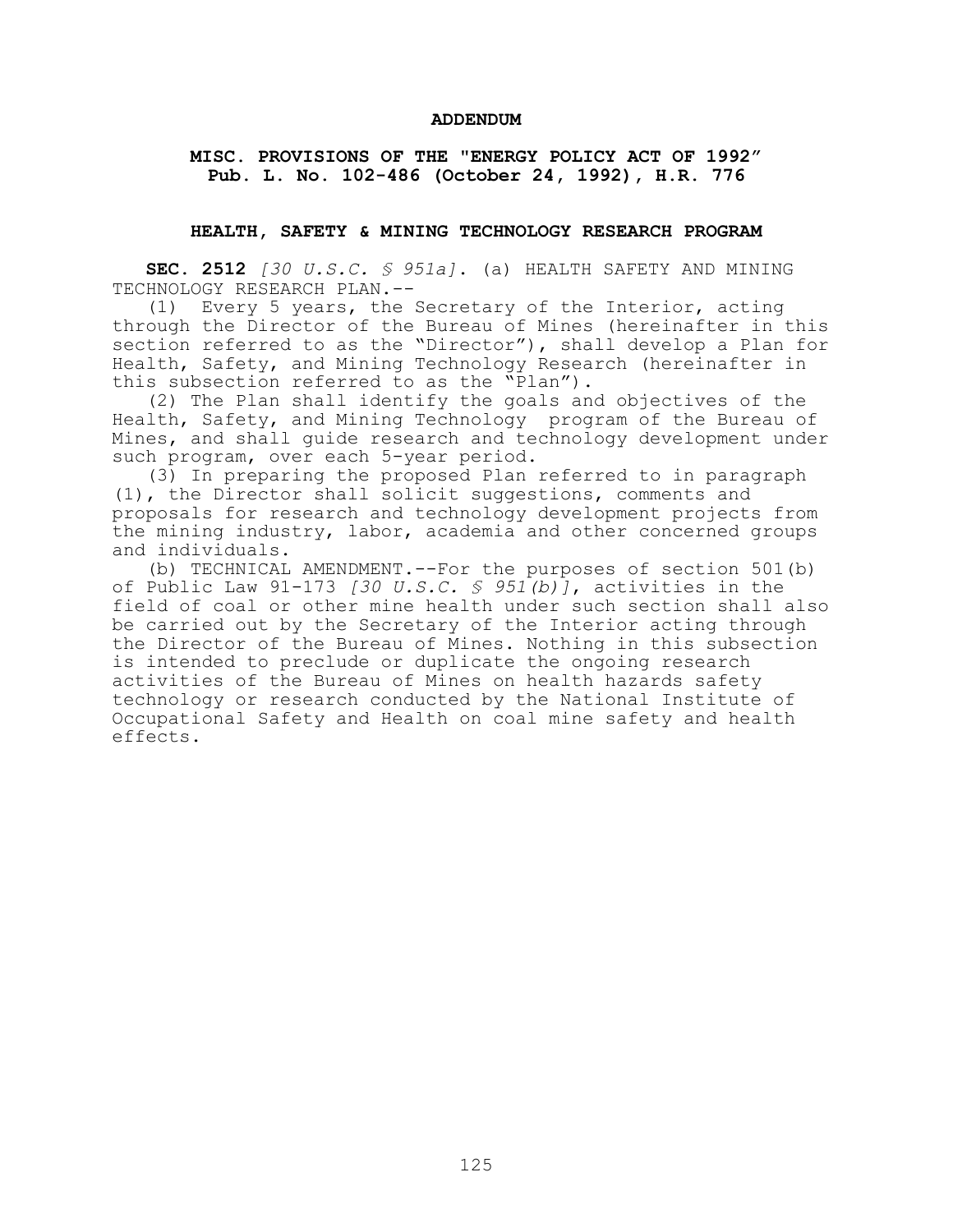# **MISC. PROVISIONS OF THE "FEDERAL FINE IMPROVEMENTS ACT OF 1990" Pub. L. No. 100-185 (December 11, 1987), H.R. 3483**

### **AUTHORIZED FINES**

**SEC. 6** *[18 U.S.C. § 3571]*. Section 3571 of title 18 United States Code is amended to read as follows:

(a) IN GENERAL. -- A defendant who has been found guilty of an offense may be sentenced to pay a fine. (b) FINES FOR INDIVIDUALS. -- Except as provided in subsection (e) of this section, an individual who has been found guilty of an offense may be fined not more than the greatest of -- (1) the amount specified in the law setting forth the offense; (2) the applicable amount under subsection (d) of this section; (3) for a felony, not more than \$250,000; (4) for a misdemeanor resulting in death, not more than \$250,000; (5) for a Class A misdemeanor that does not result in death, not more than \$100,000; (6) for a Class B or C misdemeanor that does not result in death, not more than \$5,000; or (7) for an infraction, not more than \$5,000. (c) FINES FOR ORGANIZATIONS. -- Except as provided in subsection (e) of this section, an organization that has been found guilty of an offense may be fined not more than the greatest of -- (1) the amount specified in the law setting forth the offense; (2) the applicable amount under subsection (d) of this section; (3) for a felony, not more than \$500,000; (4) for a misdemeanor resulting in death, not more than \$500,000; (5) for a Class A misdemeanor that does not result in death, not more than \$200,000; (6) for a Class B or C misdemeanor that does not result in death, not more than \$10,000; and (7) for an infraction, not more than \$10,000. (d) ALTERNATIVE FINE BASED ON GAIN OR LOSS. -- If any person derives pecuniary gain from the offense, or if the offense results in pecuniary loss to a person other than the defendant, the defendant may be fined not more than the greater of twice the gross gain or twice the gross loss, unless imposition of a fine under this subsection would unduly complicate or prolong the sentencing process. (e) SPECIAL RULE FOR LOWER FINE SPECIFIED IN SUBSTANTIVE PROVISION. -- If a law setting forth an offense specifies no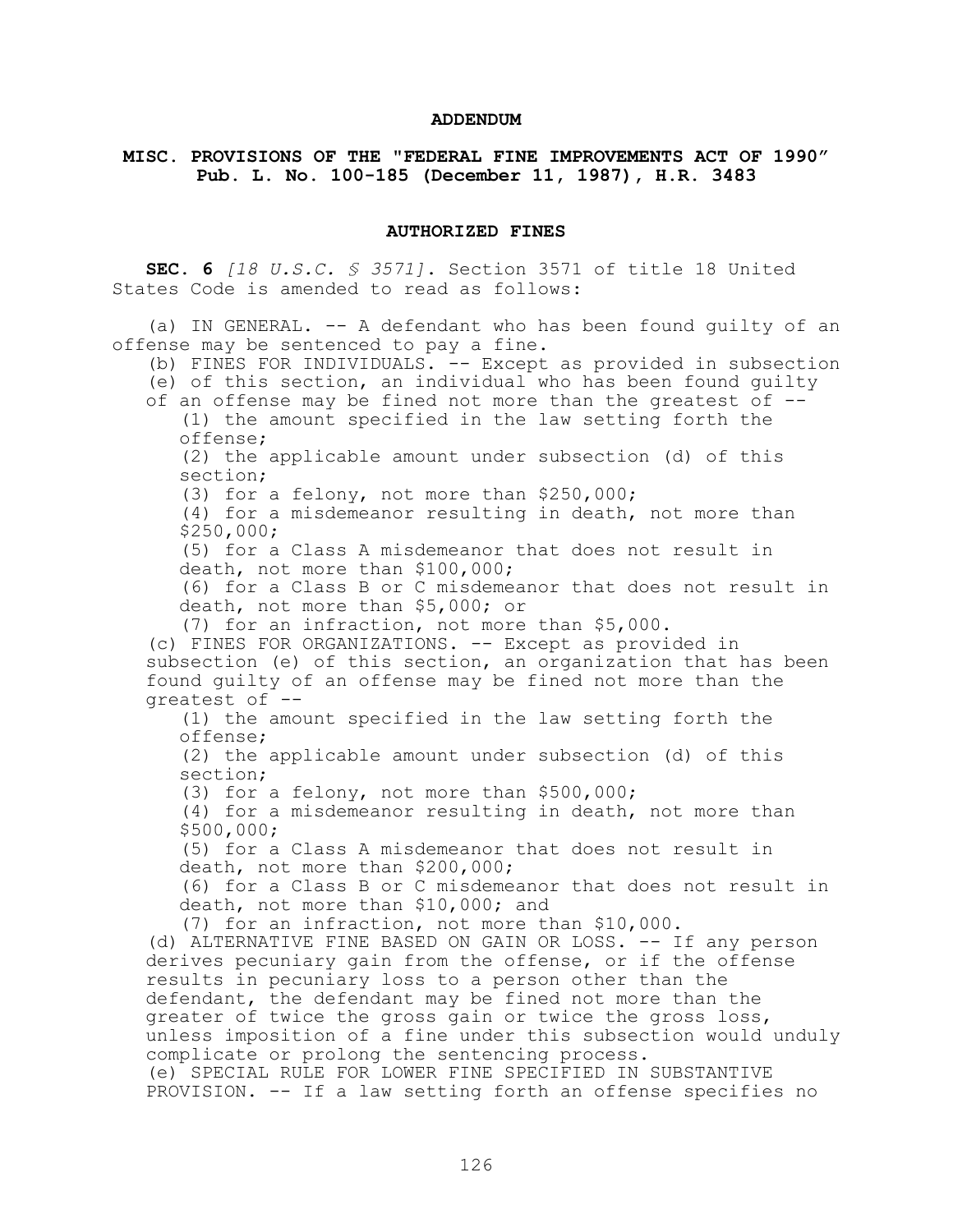fine or a fine that is lower than the fine otherwise applicable under this section and such law, by specific reference, exempts the offense from the applicability of the fine otherwise applicable under this section, the defendant may not be fined more than the amount specified in the law setting forth the offense.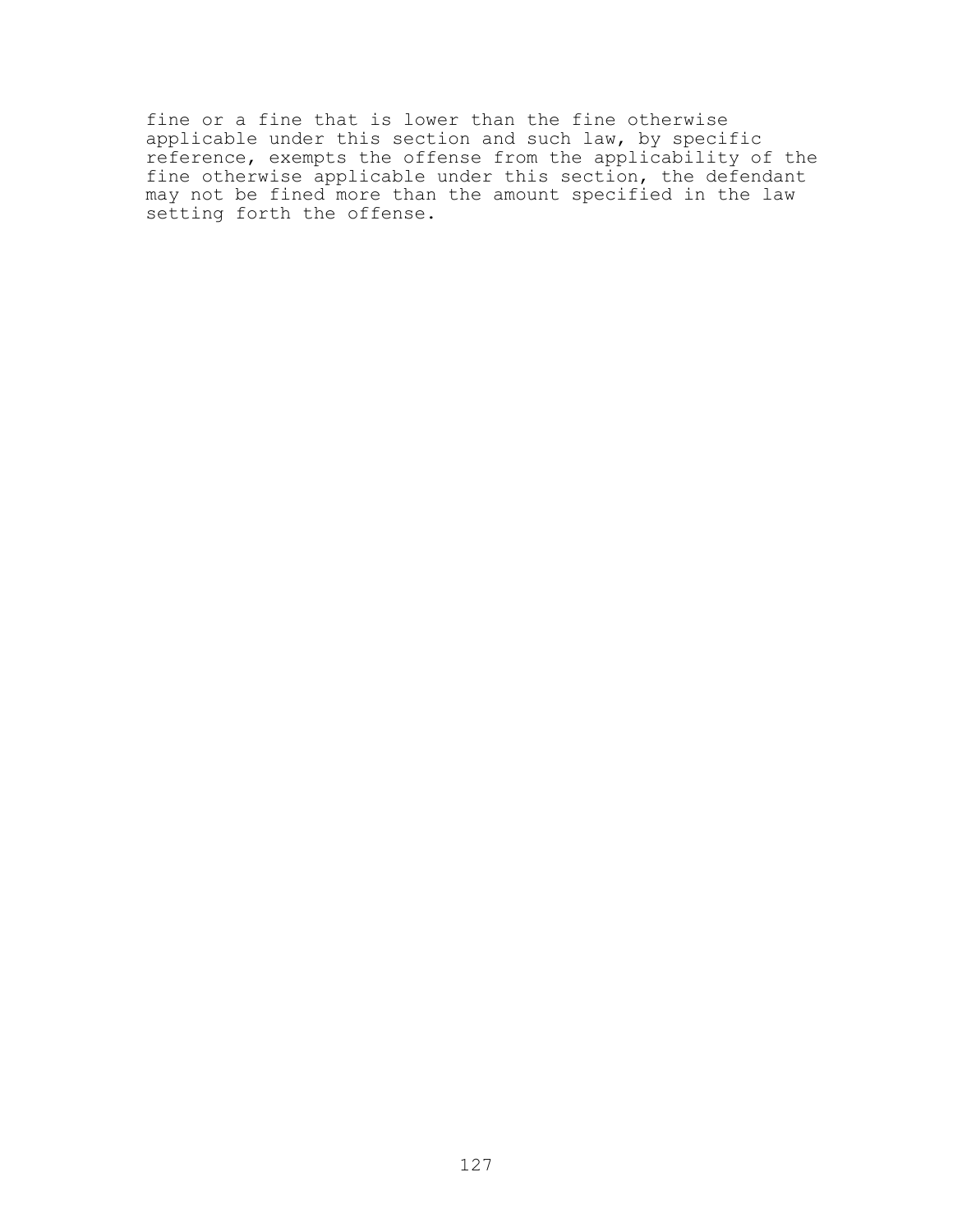# **MISC. PROVISIONS OF THE "POWERPLANT AND INDUSTRIAL FUEL USE ACT OF 1978" Pub. L. No. 95-620 (November 9, 1978), H.R. 5146**

**SEC. 601** *[42 U.S.C. § 8401]***.** ASSISTANCE TO AREAS IMPACTED BY INCREASED COAL OR URANIUM PRODUCTION. (i) Protection From Certain Hazardous Actions.--Federal agencies having responsibilities concerning the health and safety of any person working in any coal, uranium, metal, or nonmetallic mine regulated by any Federal agency shall interpret and utilize their authorities fully and promptly, including the promulgation of standards and regulations, to protect existing and future housing, property, persons, and public facilities located adjacent to or near active and abandoned coal, uranium, metal, and nonmetallic mines from actions occurring at such activities that pose a hazard to such property or persons.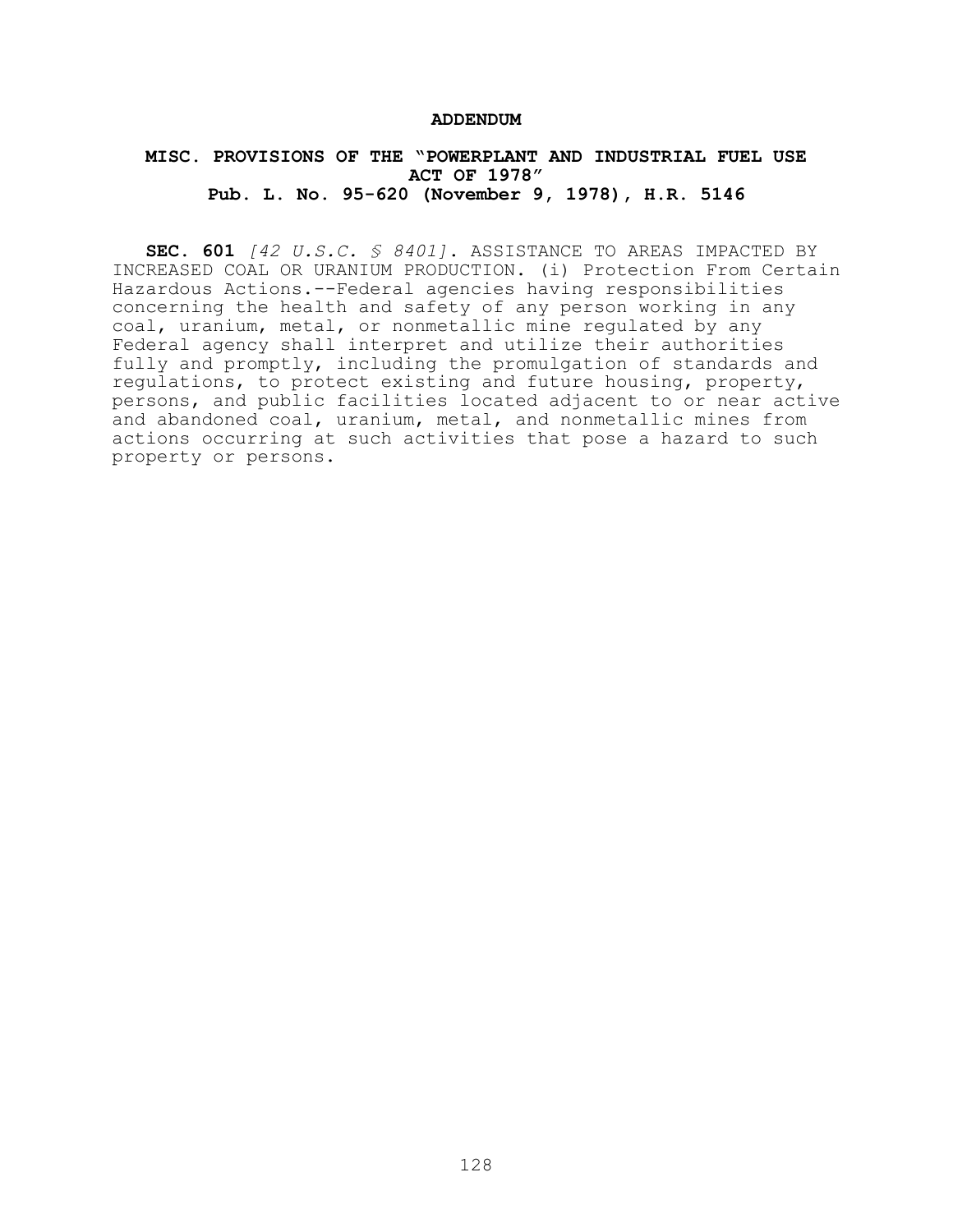# **MISC. PROVISIONS OF THE "BLACK LUNG BENEFITS REFORM ACT OF 1977" Pub. L. No. 95-239 (March 1, 1978), H.R. 4544**

# **FIELD OFFICES**

**SEC. 18** *[30 U.S.C. § 903]*. (a) The Secretary of Labor shall establish and operate field offices as may be necessary to assist miners and survivors of miners in the filing and processing of claims under title IV of the Act *[30 U.S.C. §§ 901 et seq.]*. Such field offices shall, to the extent feasible, be reasonably accessible to minors and survivors. The Secretary, in connection with the establishment and operation of field offices, may enter into arrangements with other Federal departments and agencies, and with State agencies, for the use of existing facilities operated by such departments and agencies. Where the establishment of separate facilities is not feasible the Secretary may enter into such arrangements as he deems necessary with the heads of Federal departments, agencies, and instrumentalities and with State agencies for the use of existing facilities and personnel under their control.

(b) There are authorized to be appropriated for purposes of subsection (a) such sums as may be necessary.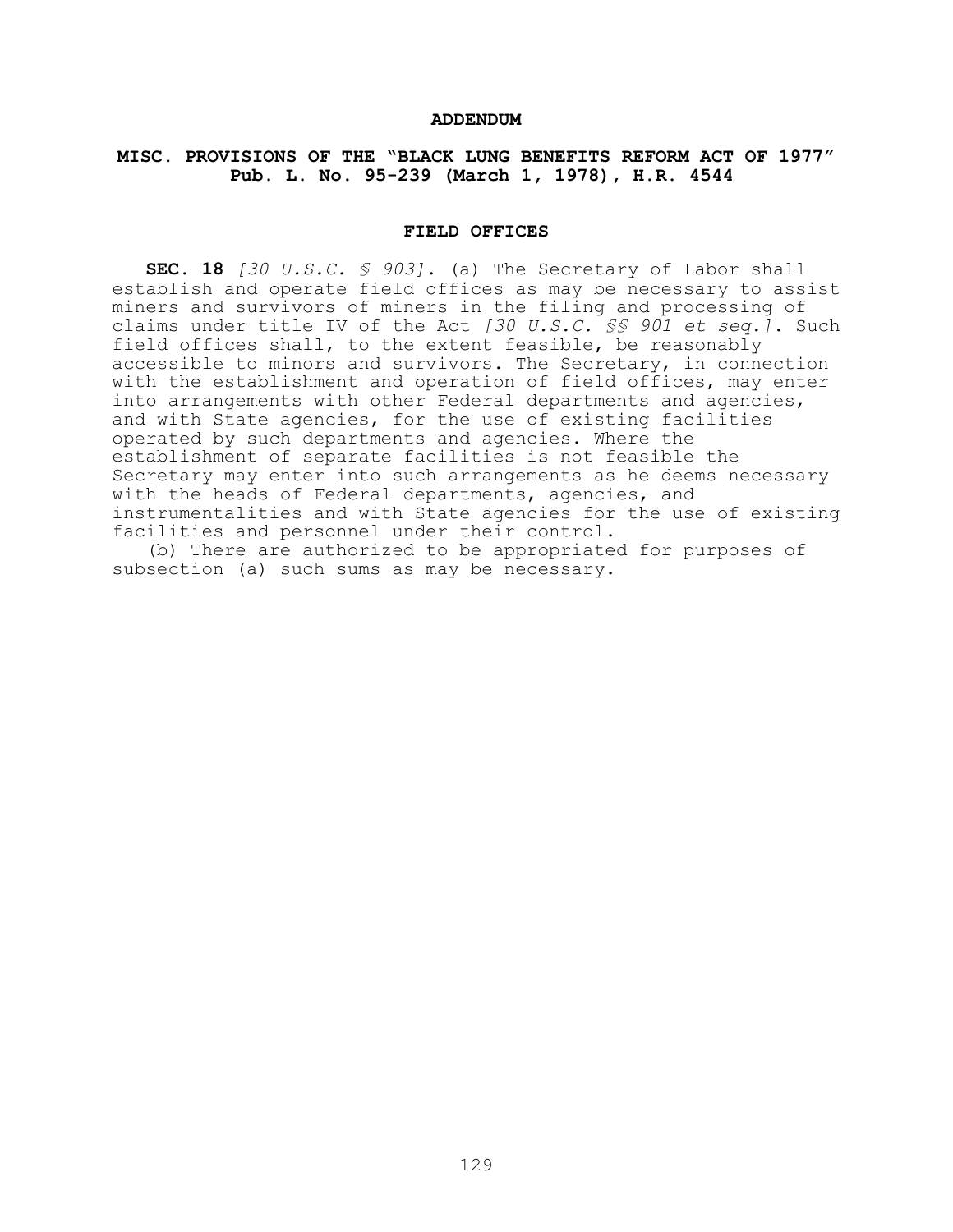**MISC. PROVISIONS OF THE "FEDERAL MINE SAFETY AND HEALTH AMENDMENTS ACT OF 1977" Pub. L. No. 95-164 (November 9, 1977), S. 717**

## **TRANSFER MATTERS**

**SEC. 301** *[30 U.S.C. § 961]*. (a) Except with respect to the functions assigned to the Secretary of the Interior pursuant to section 501 of the Federal Coal Mine Health and Safety Act of 1969 *[30 U.S.C. § 951]*, the functions of the Secretary of the Interior under the Federal Coal Mine Health and Safety Act of 1969, as amended *[30 U.S.C. §§ 801 et seq.]*, and the Federal Metal and Nonmetallic Mine Safety Act *[30 U.S.C. §§ 721 et seq.]* are transferred to the Secretary of Labor, except those which are expressly transferred to the Commission by this Act. Effective on the date of enactment of this Act *[November 9, 1977]*, the Health and Safety Academy is transferred to the Secretary of Labor.

(b)(1) The mandatory standards relating to mines, issued by the Secretary of the Interior under the Federal Metal and Nonmetallic Mine Safety Act *[30 U.S.C. §§ 721 et seq.]* and standards and regulations under the Federal Coal Mine Health and Safety Act of 1969 *[30 U.S.C. §§ 801 et seq.]* which are in effect on the date of enactment of this Act *[November 9, 1977]* shall remain in effect as mandatory health or safety standards applicable to metal and nonmetallic mines and to coal mines respectively under the Federal Mine Safety and Health Act of 1977 *[30 U.S.C. §§ 801 et seq.]* until such time as the Secretary of Labor shall issue new or revised mandatory health or safety standards applicable to metal and nonmetallic mines and new or revised mandatory health or safety standards applicable to coal mines.

(2) Within 60 days after the date of enactment of this Act *[November 9, 1977]*, the Secretary of Labor in consultation with the Secretary of the Interior shall establish an advisory committee under section 102 of the Federal Mine Safety and Health Act of 1977 *[30 U.S.C. § 812]* which shall, within 180 days after the date of the establishment of such advisory committee, review the advisory health and safety standards issued by the Secretary of the Interior under the Federal Metal and Nonmetallic Mine Safety Act *[30 U.S.C. §§ 721 et seq.]* and recommend to the Secretary of Labor which of those standards (or any modifications of such standards which do not substantially diminish the health and safety of miners) should be promulgated as mandatory health or safety standards. The Secretary of Labor shall publish, within 60 days after any recommendations of the advisory committee under this paragraph, each of the standards so recommended for adoption with or without modifications as a proposed mandatory health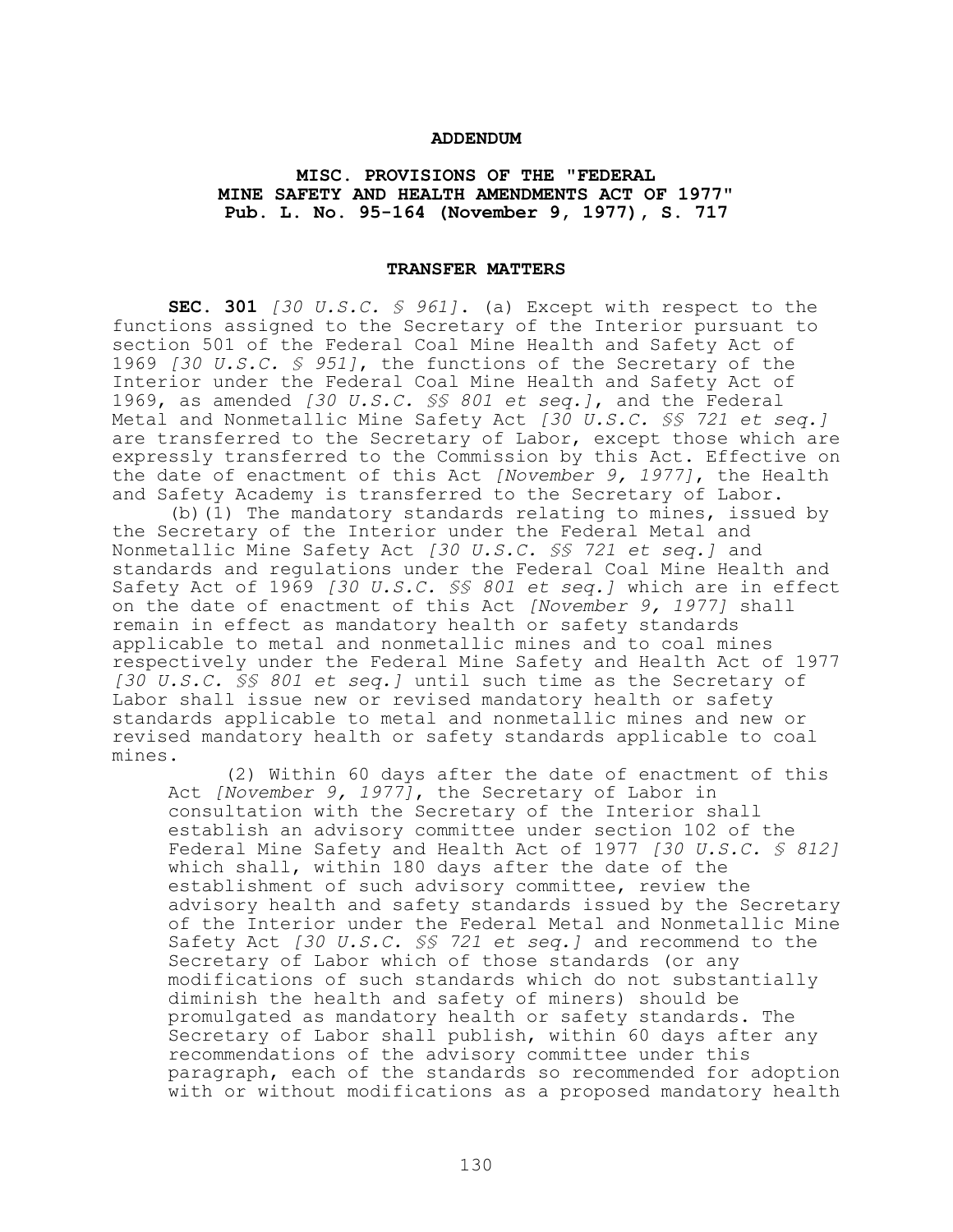or safety standard under this section by publication of such standard in the Federal Register, and afford interested persons a period of 25 days after publication to submit written data or comment. Within 30 days after the close of the comment period specified in the preceding sentence, the Secretary of Labor shall promulgate by publication in the Federal Register mandatory health or safety standards based upon the advisory committee recommendation with or without modification, and the data and comments received thereon, unless the Secretary of Labor determines that such standards will not promote the health and safety of miners and publishes an explanation of that determination in the Federal Register.

(c)(1) All unexpended balances of appropriations, personnel, property, records, obligations, and commitments which are used primarily with respect to any functions transferred under the provisions of subsection (a) to the Secretary of Labor shall be transferred to the Department of Labor or the Commission, as appropriate. The transfer of personnel pursuant to this paragraph shall be without reduction in classification or compensation for one year after such transfer, except that the Secretary of Labor shall have full authority to assign personnel during such one-year period in order to efficiently carry out functions transferred to him under this Act.

(2) All orders, decisions, determinations, rules, regulations, permits, contracts, certificates, licenses, and privileges --

(A) which have been issued, made, granted, or allowed to become effective in the exercise of functions which are transferred under this section by any department or agency, any functions of which are transferred by this section, and

(B) which are in effect at the time this section takes effect, shall continue in effect according to their terms until modified, terminated, superseded, set aside, revoked, or repealed by the Secretary of Labor, the Federal Mine Safety and Health Review Commission or other authorized officials, by any court of competent jurisdiction, or by operation of law.

(3) The provisions of this section shall not affect any proceedings pending at the time this section takes effect before any department, agency, or component thereof, functions of which are transferred by this section, except that such proceedings, to the extent that they relate to functions so transferred, shall be continued before the Secretary of Labor or the Federal Mine Safety and Health Review Commission. Orders shall be issued in such proceedings, appeals shall be taken therefrom, and payments shall be made pursuant to such orders, as if this section had not been enacted; and orders issued in any such proceedings shall continue in effect until modified, terminated, superseded, revoked, or repealed by the Secretary of Labor, the Federal Mine Safety and Health Review Commission, by a court of competent jurisdiction, or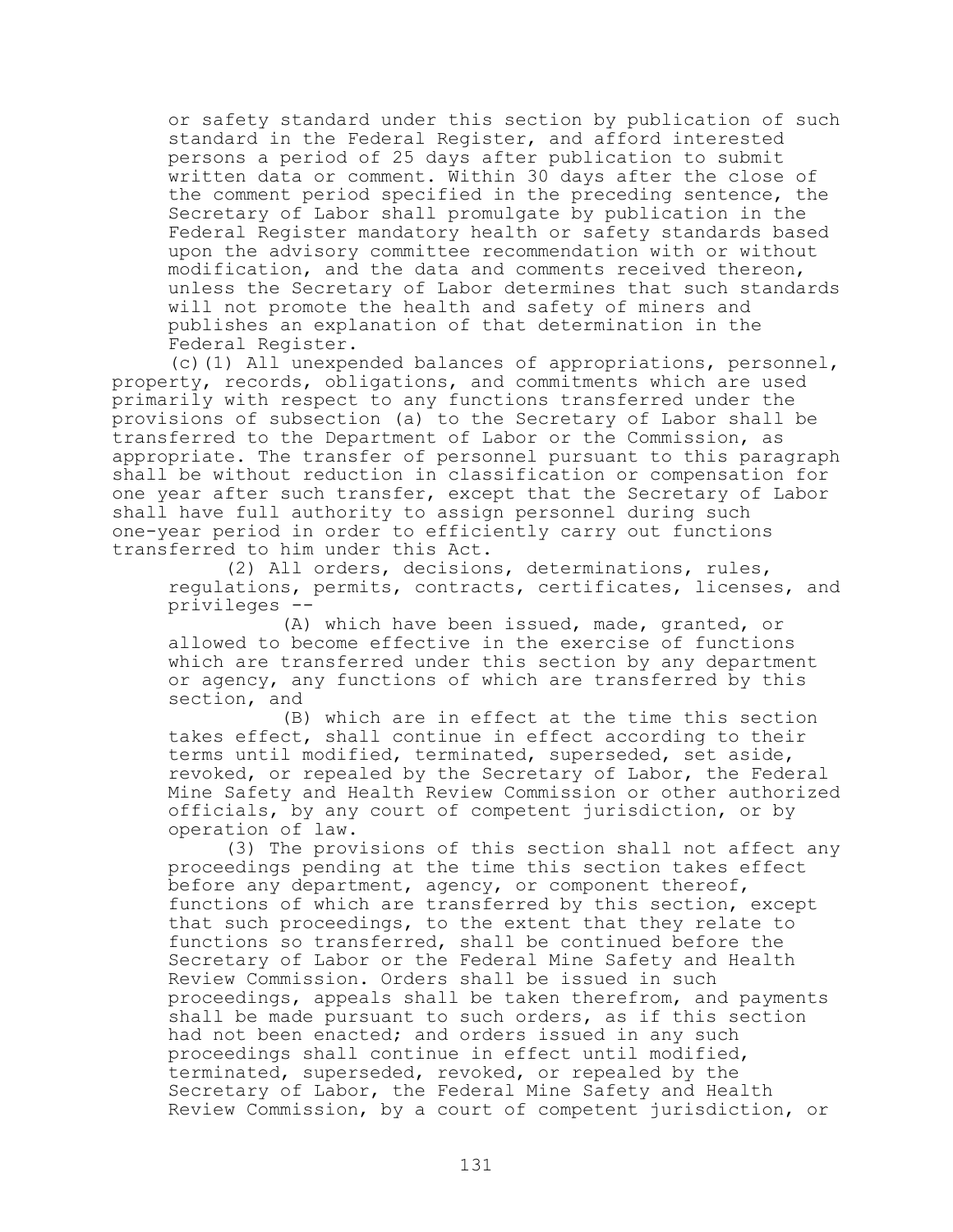by operation of law. Nothing in this subsection shall be deemed to prohibit the discontinuance or modification of any proceeding under the same terms and conditions and to the same extent that such proceeding could have been discontinued if this section had not been enacted.

(4) The provisions of this section shall not affect suits commenced prior to the date this section takes effect and in all such suits proceedings shall be had, appeals taken, and judgments rendered, in the same manner and effect as if this section had not been enacted; except that if before the date on which this section takes effect, any department or agency (or officer thereof in his official capacity) is a party to a suit involving functions transferred to the Secretary, then such suit shall be continued by the Secretary of Labor. No cause of action, and no suit, action, or other proceeding, by or against any department or agency (or officer thereof in his official capacity) functions of which are transferred by this section, shall abate by reason of the enactment of this section. Causes of actions, suits, actions, or other proceedings may be asserted by or against the United States or the Secretary as may be appropriate and, in any litigation pending when this section takes effect, the court may at any time, on its own motion or that of any party, enter an order which will give effect to the provisions of this paragraph.

(d) For purposes of this section,

(1) the term "function" includes power and duty, and

(2) the transfer of a function, under any provision of law, of an agency or the head of a department shall also be a transfer of all functions under such law which are exercised by any officer *[so in original; probably should be "office"]* or officer of such agency or department.

(e) The Director of the Office of Management and Budget in consultation with the Secretary of Labor and the Secretary of the Interior is authorized and directed to make such determinations as may be necessary with regard to the dispositions of personnel, personnel positions, property, records, assets, liabilities, contracts, obligations, commitments, unexpended balances of appropriations, authorizations, allocations, and other funds employed, held, used, arising from, available or to be made available, in connection with the functions transferred by this Act as he may deem necessary to accomplish the purposes of this Act.

## **MINE SAFETY AND HEALTH ADMINISTRATION**

**SEC. 302** *[29 U.S.C. § 557a]*. (a) There is established in the Department of Labor a Mine Safety and Health Administration to be headed by an Assistant Secretary of Labor for Mine Safety and Health appointed by the President, by and with the advice and consent of the Senate. The Secretary, acting through the Assistant Secretary for Mine Safety and Health, shall have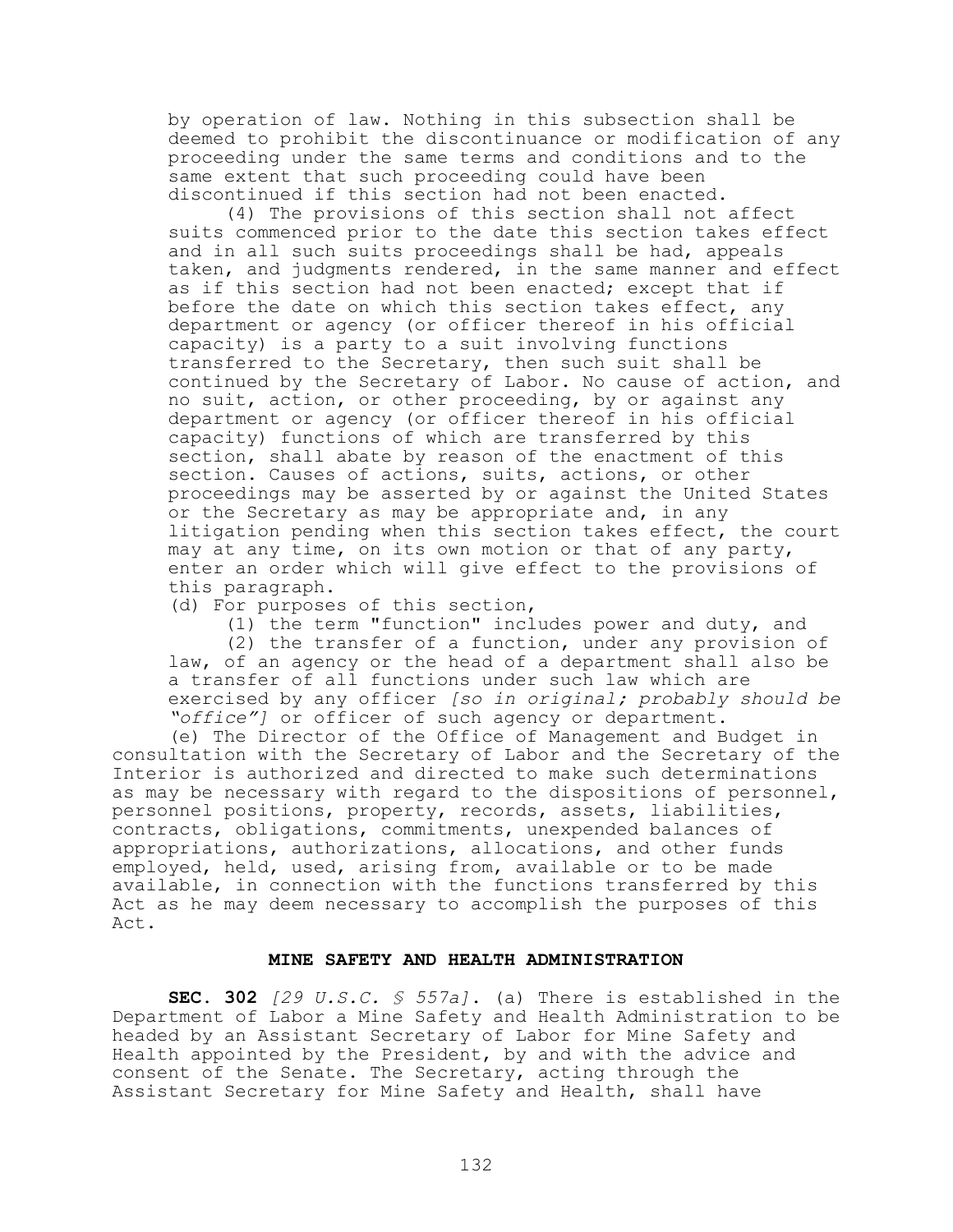authority to appoint, subject to the civil service laws, such officers and employees as he may deem necessary for the administration of this Act, and to prescribe powers, duties, and responsibilities of all officers and employees engaged in the administration of this Act. The Secretary is authorized and directed, except as specifically provided otherwise to carry out his functions under the Federal Mine Safety and Health Act of 1977 *[30 U.S.C. §§ 801 et seq.]* through the Mine Safety and Health Administration.

(b) Section 5315 of title 5, United States Code, is amended by adding at the end thereof the following paragraphs:

"(120) Assistant Secretary of Labor for Mine Safety and Health.

"(121) Members, Federal Mine Safety and Health Review Commission.".

(c)(1) Section 5314 of title 5, United States Code, is

amended by adding at the end thereof the following new paragraph: "(66) Chairman, Federal Mine Safety and Health Review Commission.".

(d) *[30 U.S.C. § 823a]***.** The principal office of the Commission shall be in the District of Columbia. Whenever the Commission deems that convenience of the public or the parties may be promoted, or delay or expense may be minimized, it may hold hearings or conduct other proceedings at any other place.

### **SAVINGS PROVISION**

**SEC. 304** *[30 U.S.C. § 954 Note]*. Nothing contained in this Act or any amendment made by this Act shall be construed to reduce the number of inspectors engaged in enforcement of the Federal Coal Mine Health and Safety Act of 1969 *[30 U.S.C. §§ 801 et seq.]* and the Federal Metal and Nonmetallic Mine Safety Act *[30 U.S.C. §§ 721 et seq.]* as in effect prior to the effective date of this Act or to reduce the number of inspectors engaged in the enforcement of the Occupational Safety and Health Act of 1970 *[29 U.S.C. §§ 651 et seq.]*.

#### **BUDGET PROVISION**

**SEC. 305**. In the preparation of the Budget message required under section 201 of the Budget and Accounting Act, 1921 (31 U.S.C. 11)*[Re-codified; see 31 U.S.C. § 1105(a)(23)]*, the President shall set forth as separate appropriation accounts amounts required for appropriation for mine health and safety pursuant to the Federal Mine Safety and Health Act of 1977 *[30 U.S.C. §§ 801 et seq.]* and for occupational safety and health pursuant to the Occupational Safety and Health Act of 1970 *[29 U.S.C. §§ 651 et seq.]*.

### **REPEALER**

**SEC. 306**. (a) The Federal Metal and Nonmetallic Mine Safety Act *[30 U.S.C. §§ 721 et seq.]*is repealed.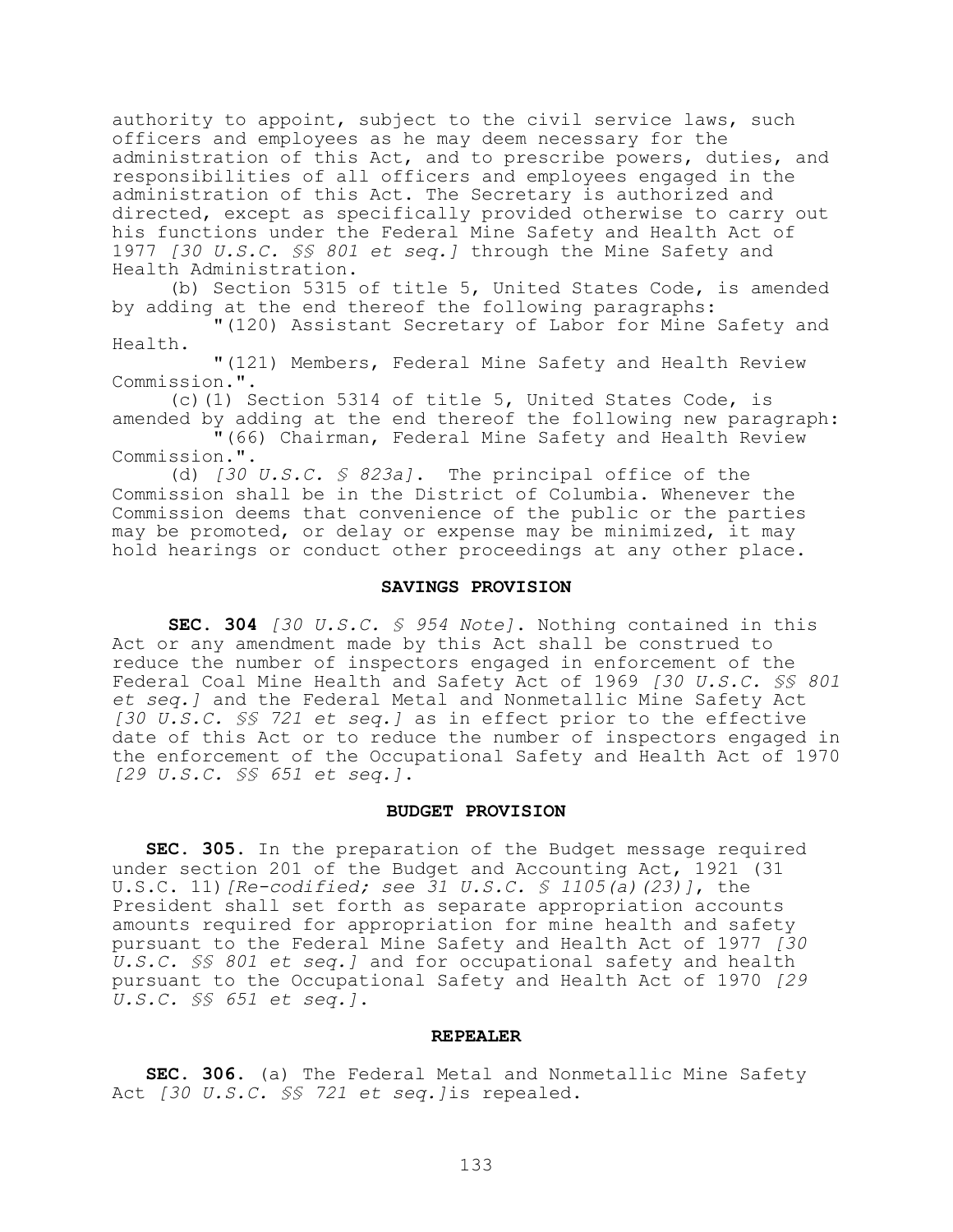(b) Section 405 of the Act of November 16, 1973, Public Law 93-153 *[43 U.S.C. §§ 1456a]* is repealed.

### **EFFECTIVE DATE**

**SEC. 307**. Except as otherwise provided, this Act and the amendments made by this Act shall take effect 120 days after the date of enactment of this Act *[November 9, 1977]*. The Secretary of Labor and the Secretary of the Interior are authorized to establish such rules and regulations as may be necessary for the efficient transfer of functions provided under this Act. The amendment to the Federal Coal Mine Health and Safety Act of 1969 made by section 202 of this Act shall be effective on the date of enactment*[November 9, 1977]*.